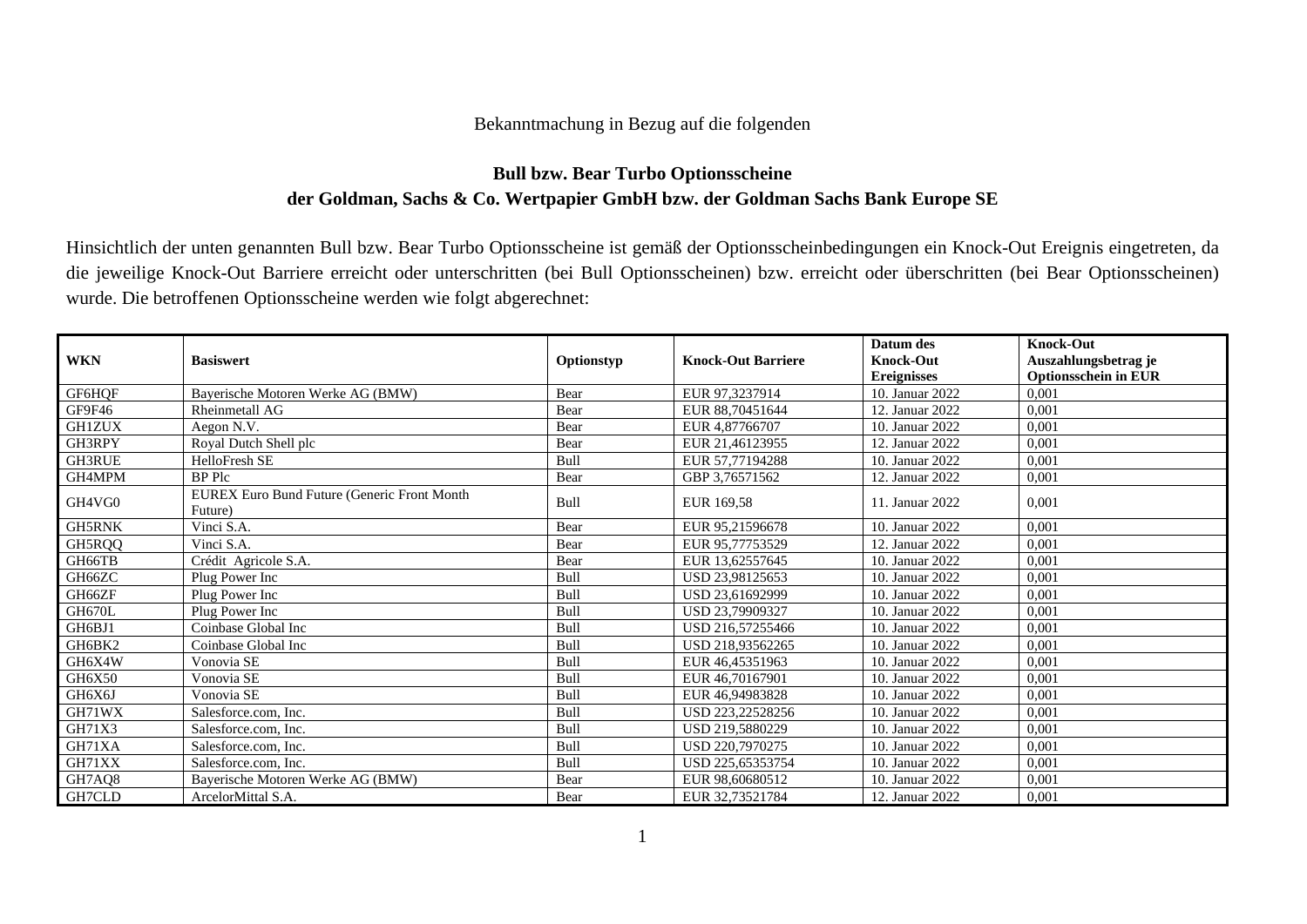|               |                                                            |            |                           | Datum des          | <b>Knock-Out</b>            |
|---------------|------------------------------------------------------------|------------|---------------------------|--------------------|-----------------------------|
| <b>WKN</b>    | <b>Basiswert</b>                                           | Optionstyp | <b>Knock-Out Barriere</b> | <b>Knock-Out</b>   | Auszahlungsbetrag je        |
|               |                                                            |            |                           | <b>Ereignisses</b> | <b>Optionsschein in EUR</b> |
| GH7GDE        | <b>Exxon Mobil Corporation</b>                             | Bear       | USD 69,55790699           | 11. Januar 2022    | 0,001                       |
| GH7GGL        | Partners Group Holding AG                                  | Bull       | CHF 1321,25614508         | 10. Januar 2022    | 0,001                       |
| GH7GGM        | Partners Group Holding AG                                  | Bull       | CHF 1356,55834714         | 10. Januar 2022    | 0,001                       |
| GH7GGN        | Partners Group Holding AG                                  | Bull       | CHF 1344,77747488         | 10. Januar 2022    | 0,001                       |
| GH7GGU        | Partners Group Holding AG                                  | Bull       | CHF 1333,02691362         | 10. Januar 2022    | 0,001                       |
| GH7GH6        | Partners Group Holding AG                                  | Bull       | CHF 1368,30890836         | 10. Januar 2022    | 0,001                       |
| GH7GWE        | ICE Brent Crude Oil Future (Generic Front Month<br>Future) | Bear       | <b>USD 84,09</b>          | 12. Januar 2022    | 0,001                       |
| GH7KMN        | Adobe Inc.                                                 | Bull       | USD 501,23421771          | 10. Januar 2022    | 0,001                       |
| GH7KMP        | Adobe Inc.                                                 | Bull       | USD 497,82578403          | 10. Januar 2022    | 0,001                       |
| GH7KP4        | Adobe Inc.                                                 | Bull       | USD 504,34582077          | 10. Januar 2022    | 0,001                       |
| GH7NZM        | <b>Truist Financial Corp</b>                               | Bear       | USD 66,07965095           | 12. Januar 2022    | 0,001                       |
| GH7R19        | ServiceNow Inc                                             | Bull       | USD 541,66565154          | 10. Januar 2022    | 0,001                       |
| GH7R2M        | ServiceNow Inc                                             | Bull       | USD 545,29657341          | 10. Januar 2022    | 0,001                       |
| <b>GH7R38</b> | ServiceNow Inc                                             | Bull       | USD 538,01415793          | 10. Januar 2022    | 0,001                       |
| GH7RD9        | Paycom Software, Inc.                                      | Bull       | USD 347,44752278          | 10. Januar 2022    | 0,001                       |
| GH7RDB        | Paycom Software, Inc.                                      | Bull       | USD 342,99983042          | 10. Januar 2022    | 0,001                       |
| GH7WKT        | Bayer AG                                                   | Bear       | EUR 51,39593911           | 12. Januar 2022    | 0,001                       |
| GH7WM6        | <b>Baver AG</b>                                            | Bear       | EUR 51,64797497           | 12. Januar 2022    | 0,001                       |
| GH87UE        | Archer-Daniels-Midland Company                             | Bear       | USD 70,41547331           | 10. Januar 2022    | 0,001                       |
| GH87YX        | ArcelorMittal S.A.                                         | Bear       | EUR 31,519212             | 12. Januar 2022    | 0,001                       |
| GH8830        | ADYEN N.V.                                                 | Bull       | EUR 2000,52422664         | 10. Januar 2022    | 0,001                       |
| GH8834        | ADYEN N.V.                                                 | Bull       | EUR 1968,46955844         | 10. Januar 2022    | 0,001                       |
| GH8835        | ADYEN N.V.                                                 | Bull       | EUR 1979,14415414         | 10. Januar 2022    | 0,001                       |
| GH8836        | ADYEN N.V.                                                 | Bull       | EUR 2021,87341798         | 10. Januar 2022    | 0,001                       |
| GH8837        | ADYEN N.V.                                                 | Bull       | EUR 2032,51713251         | 10. Januar 2022    | 0,001                       |
| GH8838        | ADYEN N.V.                                                 | Bull       | EUR 2043,20202189         | 10. Januar 2022    | 0,001                       |
| GH8839        | ADYEN N.V.                                                 | Bull       | EUR 2053,87661759         | 10. Januar 2022    | 0,001                       |
| <b>GH883K</b> | ADYEN N.V.                                                 | Bull       | EUR 2011,17823487         | 10. Januar 2022    | 0,001                       |
| <b>GH883V</b> | ADYEN N.V.                                                 | Bull       | EUR 1989,80845603         | 10. Januar 2022    | 0,001                       |
| <b>GH883W</b> | ADYEN N.V.                                                 | Bull       | EUR 2075,20522143         | 10. Januar 2022    | 0,001                       |
| <b>GH883Z</b> | ADYEN N.V.                                                 | Bull       | EUR 2096,54411917         | 10. Januar 2022    | 0,001                       |
| GH8840        | ADYEN N.V.                                                 | Bull       | EUR 2085,86952342         | 10. Januar 2022    | 0,001                       |
| GH8841        | ADYEN N.V.                                                 | Bull       | EUR 2064,5409195          | 10. Januar 2022    | 0,001                       |
| GH8DD5        | MSCI Inc.                                                  | Bull       | USD 545,82736802          | 10. Januar 2022    | 0,001                       |
| GH8DD6        | MSCI Inc.                                                  | Bull       | USD 543,03902933          | 10. Januar 2022    | 0,001                       |
| GH8DD9        | MSCI Inc.                                                  | Bull       | USD 540,25069053          | 10. Januar 2022    | 0,001                       |
| GH8DDB        | MSCI Inc.                                                  | Bull       | USD 531,895888            | 10. Januar 2022    | 0,001                       |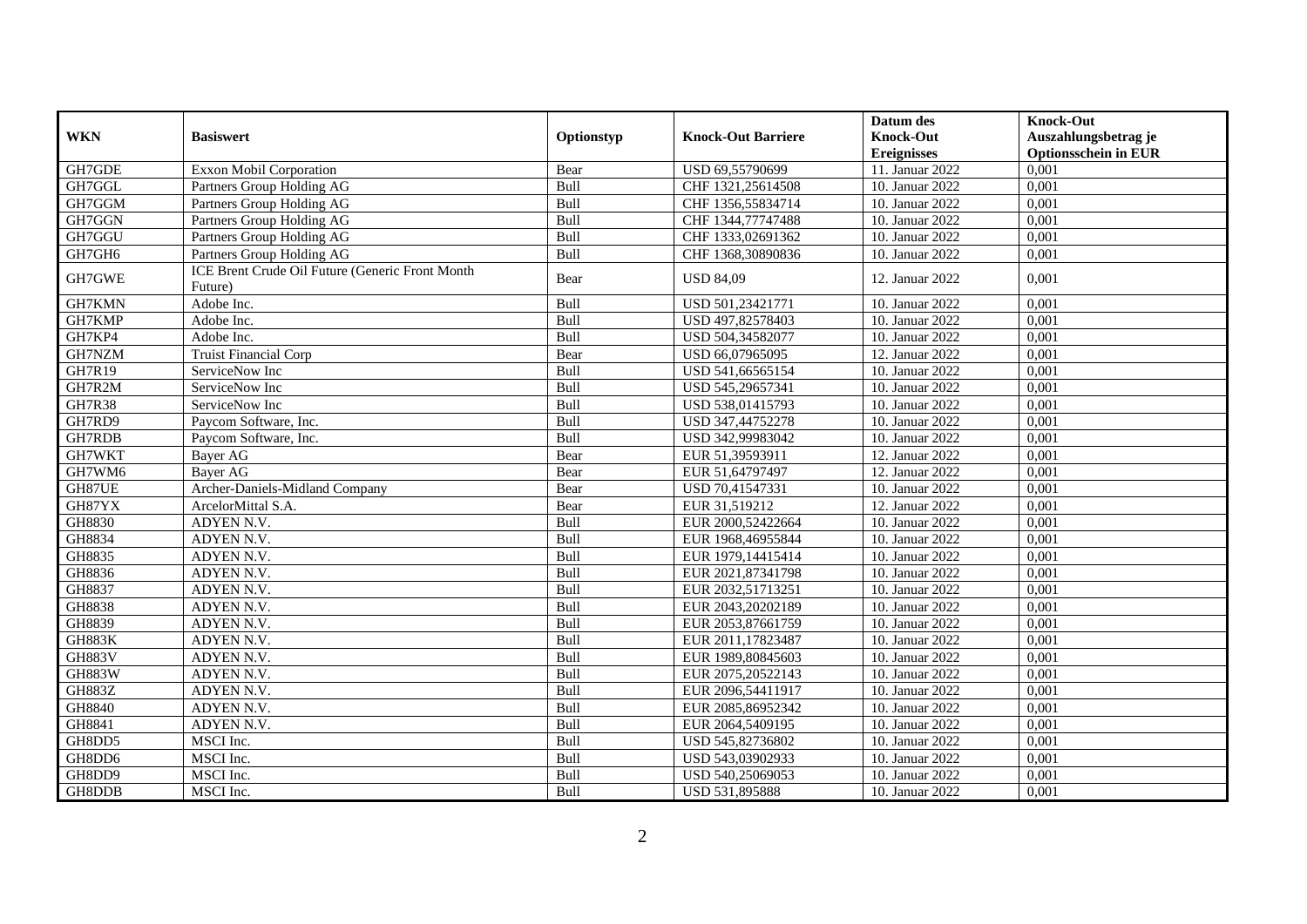|               |                                 |            |                           | Datum des          | <b>Knock-Out</b>            |
|---------------|---------------------------------|------------|---------------------------|--------------------|-----------------------------|
| <b>WKN</b>    | <b>Basiswert</b>                | Optionstyp | <b>Knock-Out Barriere</b> | <b>Knock-Out</b>   | Auszahlungsbetrag je        |
|               |                                 |            |                           | <b>Ereignisses</b> | <b>Optionsschein in EUR</b> |
| GH8DDC        | MSCI Inc.                       | Bull       | USD 537,47256546          | 10. Januar 2022    | 0,001                       |
| GH8DDD        | MSCI Inc.                       | Bull       | USD 534,68422669          | 10. Januar 2022    | 0,001                       |
| GH8DDF        | MSCI Inc.                       | Bull       | USD 529,10754922          | 10. Januar 2022    | 0,001                       |
| GH8DEC        | MSCI Inc.                       | Bull       | USD 548,60549305          | 10. Januar 2022    | 0,001                       |
| GH8FF5        | Chipotle Mexican Grill, Inc.    | Bull       | USD 1571,4234111          | 10. Januar 2022    | 0,001                       |
| GH8FFA        | Chipotle Mexican Grill, Inc.    | Bull       | USD 1547,18368744         | 10. Januar 2022    | 0,001                       |
| GH8FP7        | Orange SA                       | Bear       | EUR 9,67768934            | 10. Januar 2022    | 0,001                       |
| GH8FPB        | Orange SA                       | Bear       | EUR 9,72554049            | 11. Januar 2022    | 0,001                       |
| GH8PJ3        | <b>Starbucks Corporation</b>    | Bull       | USD 104,28144949          | 11. Januar 2022    | 0,001                       |
| GH8QYQ        | T. Rowe Price Group Inc.        | Bull       | USD 186,32944365          | 10. Januar 2022    | 0,001                       |
| GH8QZ0        | T. Rowe Price Group Inc.        | Bull       | USD 182,31373979          | 12. Januar 2022    | 0,001                       |
| GH8TEB        | Hannover Rück SE                | Bear       | EUR 173,8442907           | 10. Januar 2022    | 0,001                       |
| GH8YGJ        | Texas Instruments Incorporated  | Bull       | USD 178,47269302          | 10. Januar 2022    | 0,001                       |
| GH8YGL        | Texas Instruments Incorporated  | Bull       | USD 177,11569666          | 10. Januar 2022    | 0,001                       |
| <b>GH946D</b> | Copart Inc.                     | Bull       | USD 133,26139009          | 10. Januar 2022    | 0,001                       |
| <b>GH946W</b> | Copart Inc.                     | Bull       | USD 134,89674996          | 10. Januar 2022    | 0,001                       |
| GH9CDW        | <b>Brown-Forman Corporation</b> | Bull       | USD 66,16906375           | 10. Januar 2022    | 0,001                       |
| GH9GX8        | Aurubis AG                      | Bear       | EUR 91.79886907           | 11. Januar 2022    | 0,001                       |
| GH9HSU        | The Clorox Company              | Bear       | USD 180,9233142           | 10. Januar 2022    | 0,001                       |
| GH9L1F        | ArcelorMittal S.A.              | Bear       | EUR 31,23187544           | 12. Januar 2022    | 0,001                       |
| GH9L1Q        | ArcelorMittal S.A.              | Bear       | EUR 31,93393446           | 12. Januar 2022    | 0,001                       |
| GH9L1U        | ArcelorMittal S.A.              | Bear       | EUR 30,88084598           | 12. Januar 2022    | 0,001                       |
| GH9L1W        | ArcelorMittal S.A.              | Bear       | EUR 31,05636075           | 12. Januar 2022    | 0,001                       |
| GH9PEA        | Nokia Oyi                       | Bear       | EUR 5,71575012            | 11. Januar 2022    | 0,001                       |
| GH9PEM        | Nokia Ovi                       | Bear       | EUR 5,75476544            | 11. Januar 2022    | 0,001                       |
| GH9TM0        | American Water Works Co Inc     | Bull       | USD 165,77700254          | 12. Januar 2022    | 0,001                       |
| GH9TSE        | Deutsche Börse AG               | Bear       | EUR 151,05236273          | 12. Januar 2022    | 0,001                       |
| GH9WMM        | Shop Apotheke Europe NV         | Bull       | EUR 101,237               | 10. Januar 2022    | 0,001                       |
| <b>GX04C7</b> | Amgen Inc.                      | Bear       | USD 230,90121146          | 11. Januar 2022    | 0,001                       |
| GX04LB        | Evotec AG                       | Bull       | EUR 36,68742198           | 10. Januar 2022    | 0,001                       |
| GX04MB        | Evotec AG                       | Bull       | EUR 36,4909561            | 10. Januar 2022    | 0,001                       |
| GX04MF        | Evotec AG                       | Bull       | EUR 37,0803538            | 10. Januar 2022    | 0.001                       |
| GX04MG        | Evotec AG                       | Bull       | EUR 37,47328552           | 10. Januar 2022    | 0,001                       |
| GX04MM        | Evotec AG                       | Bull       | EUR 36,30483049           | 10. Januar 2022    | 0,001                       |
| GX04MW        | Evotec AG                       | Bull       | EUR 37,27681969           | 10. Januar 2022    | 0,001                       |
| GX04PM        | Evotec AG                       | Bull       | EUR 36,88388791           | 10. Januar 2022    | 0,001                       |
| GX07QP        | COMPAGNIE DE SAINT GOBAIN SA    | Bear       | EUR 66,67016396           | 12. Januar 2022    | 0,001                       |
| GX07QY        | COMPAGNIE DE SAINT GOBAIN SA    | Bear       | EUR 66,02137431           | 11. Januar 2022    | 0,001                       |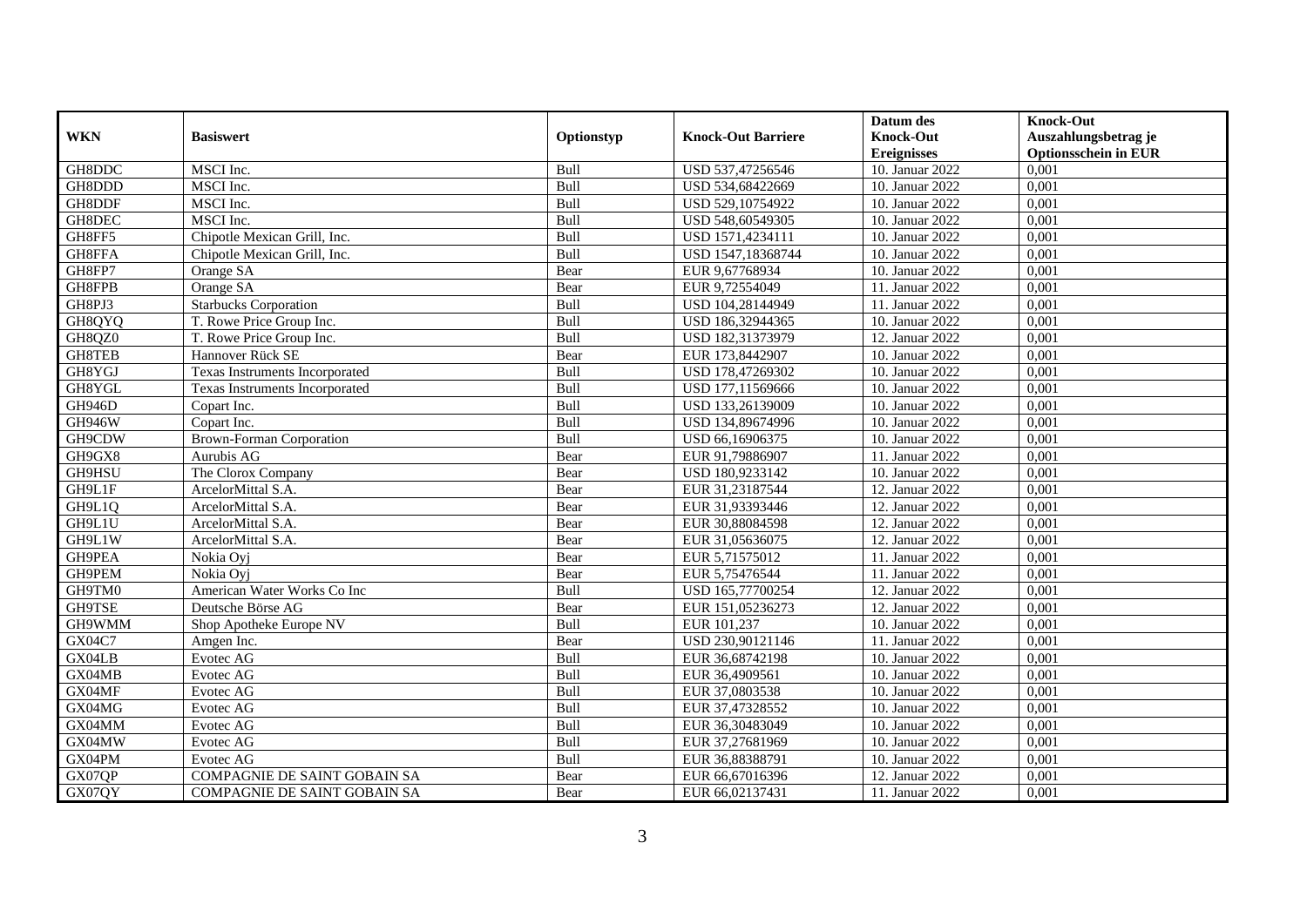|               |                                                  |            |                           | Datum des          | <b>Knock-Out</b>            |
|---------------|--------------------------------------------------|------------|---------------------------|--------------------|-----------------------------|
| <b>WKN</b>    | <b>Basiswert</b>                                 | Optionstyp | <b>Knock-Out Barriere</b> | <b>Knock-Out</b>   | Auszahlungsbetrag je        |
|               |                                                  |            |                           | <b>Ereignisses</b> | <b>Optionsschein in EUR</b> |
| GX07Z5        | ArcelorMittal S.A.                               | Bear       | EUR 32,37901183           | 12. Januar 2022    | 0,001                       |
| GX07Z6        | ArcelorMittal S.A.                               | Bear       | EUR 32,53529067           | 12. Januar 2022    | 0,001                       |
| GX07Z9        | ArcelorMittal S.A.                               | Bear       | EUR 32,23250053           | 12. Januar 2022    | 0,001                       |
| GX07ZU        | ArcelorMittal S.A.                               | Bear       | EUR 32,98459221           | 12. Januar 2022    | 0,001                       |
| GX0M3L        | Intesa Sanpaolo S.p.A.                           | Bear       | EUR 2,46230661            | 10. Januar 2022    | 0,001                       |
| GX0M7F        | <b>BASFSE</b>                                    | Bear       | EUR 67,18946995           | 11. Januar 2022    | 0,001                       |
| GX0M9U        | Netflix, Inc.                                    | Bull       | USD 537,78134754          | 10. Januar 2022    | 0,001                       |
| GX0M9W        | Netflix, Inc.                                    | Bull       | USD 534,98637518          | 10. Januar 2022    | 0,001                       |
| GX0M9Z        | Netflix, Inc.                                    | Bull       | USD 532,1811648           | 10. Januar 2022    | 0,001                       |
| GX0MA5        | Netflix, Inc.                                    | Bull       | USD 526,6014581           | 10. Januar 2022    | 0,001                       |
| <b>GX0MBQ</b> | Netflix, Inc.                                    | Bull       | USD 529,39643045          | 10. Januar 2022    | 0,001                       |
| <b>GX0TDB</b> | Altria Group, Inc.                               | Bear       | USD 50,53472025           | 10. Januar 2022    | 0,001                       |
| <b>GX0TDD</b> | Altria Group, Inc.                               | Bear       | USD 50,12182633           | 10. Januar 2022    | 0,001                       |
| GX0V2B        | Eckert & Ziegler Strahlen- und Medizintechnik AG | Bull       | EUR 85,09138736           | 10. Januar 2022    | 0,001                       |
| GX13GG        | Workday, Inc.                                    | Bull       | USD 244,71713032          | 10. Januar 2022    | 0,001                       |
| GX1667        | QIAGEN N.V.                                      | Bull       | EUR 43,2961197            | 10. Januar 2022    | 0,001                       |
| <b>GX1KVG</b> | <b>Barclays PLC</b>                              | Bear       | GBP 2,08349521            | 10. Januar 2022    | 0,001                       |
| <b>GX1NXZ</b> | <b>BHP</b> Group PLC                             | Bear       | GBP 23,79209539           | 12. Januar 2022    | 0,001                       |
| GX1QNC        | Plug Power Inc                                   | Bull       | USD 24,3974792            | 10. Januar 2022    | 0,001                       |
| GX1QNG        | Plug Power Inc                                   | Bull       | USD 24,22180912           | 10. Januar 2022    | 0,001                       |
| <b>GX1WKD</b> | Solvay SA                                        | Bear       | EUR 108,0255163           | 11. Januar 2022    | 0,001                       |
| GX21J7        | Bristol-Myers Squibb Company                     | Bear       | USD 64,00190271           | 10. Januar 2022    | 0,001                       |
| GX21JG        | Novartis AG                                      | Bear       | CHF 83,16461286           | 11. Januar 2022    | 0,001                       |
| GX21JH        | <b>Bristol-Myers Squibb Company</b>              | Bear       | USD 64,48628761           | 10. Januar 2022    | 0,001                       |
| <b>GX21K1</b> | Novartis AG                                      | Bear       | CHF 81,900938             | 10. Januar 2022    | 0,001                       |
| GX21KT        | Bristol-Myers Squibb Company                     | Bear       | USD 63,52740312           | 10. Januar 2022    | 0,001                       |
| GX21KV        | Novartis AG                                      | Bear       | CHF 82,32755707           | 10. Januar 2022    | 0,001                       |
| GX21L6        | Bristol-Myers Squibb Company                     | Bear       | USD 64,96078719           | 10. Januar 2022    | 0,001                       |
| GX21LZ        | Bristol-Myers Squibb Company                     | Bear       | USD 63,04301819           | 10. Januar 2022    | 0,001                       |
| GX25Q4        | Illumina, Inc.                                   | Bear       | USD 426,69372873          | 12. Januar 2022    | 0.001                       |
| GX25QF        | Illumina, Inc.                                   | Bear       | USD 422,07412731          | 11. Januar 2022    | 0,001                       |
| GX27KQ        | Philip Morris International Inc.                 | Bear       | USD 101,02763224          | 12. Januar 2022    | 0,001                       |
| GX2ALQ        | Koninklijke Ahold Delhaize N.V.                  | Bear       | EUR 31,31126062           | 11. Januar 2022    | 0,001                       |
| GX2AM7        | Royal Dutch Shell plc                            | Bear       | EUR 21,13135934           | 12. Januar 2022    | 0,001                       |
| GX2AM8        | Royal Dutch Shell plc                            | Bear       | EUR 20,9894443            | 10. Januar 2022    | 0,001                       |
| <b>GX2EMK</b> | Shopify Inc.                                     | Bull       | USD 1094,63906254         | 10. Januar 2022    | 0,001                       |
| GX2KBG        | <b>Ballard Power Systems Inc</b>                 | Bull       | USD 11,27040185           | 10. Januar 2022    | 0,001                       |
| GX2NDX        | BP Plc                                           | Bear       | GBP 3,63250518            | 10. Januar 2022    | 0,001                       |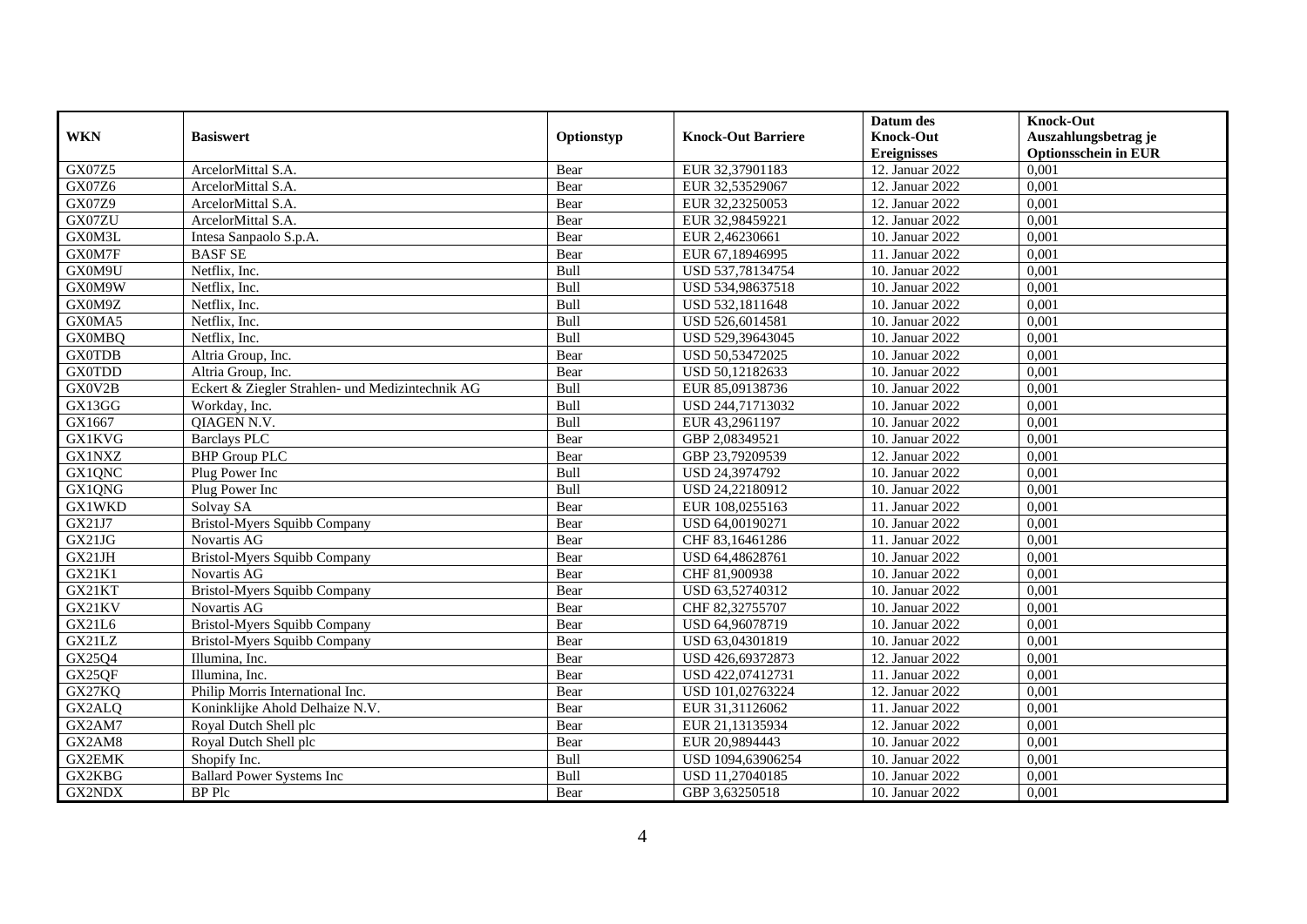|               |                                                 |            |                           | Datum des          | <b>Knock-Out</b>            |
|---------------|-------------------------------------------------|------------|---------------------------|--------------------|-----------------------------|
| <b>WKN</b>    | <b>Basiswert</b>                                | Optionstyp | <b>Knock-Out Barriere</b> | <b>Knock-Out</b>   | Auszahlungsbetrag je        |
|               |                                                 |            |                           | <b>Ereignisses</b> | <b>Optionsschein in EUR</b> |
| GX2NE0        | <b>BP</b> Plc                                   | Bear       | GBP 3,67221149            | 10. Januar 2022    | 0,001                       |
| GX2NE3        | <b>BP</b> Plc                                   | Bear       | GBP 3,70170278            | 11. Januar 2022    | 0,001                       |
| GX2PAN        | Pioneer Natural Resources Co                    | Bear       | USD 204,21882293          | 11. Januar 2022    | 0,001                       |
| GX2PE1        | SMA Solar Technology AG                         | Bull       | EUR 35,09161456           | 10. Januar 2022    | 0,001                       |
| GX2PE2        | SMA Solar Technology AG                         | Bull       | EUR 34,81754066           | 10. Januar 2022    | 0,001                       |
| GX2PGQ        | Plug Power Inc                                  | Bull       | USD 24,58674975           | 10. Januar 2022    | 0,001                       |
| <b>GX2R19</b> | Société Générale S.A.                           | Bear       | EUR 33,53224053           | 12. Januar 2022    | 0,001                       |
| <b>GX2R83</b> | Royal Dutch Shell PLC - B SHS                   | Bear       | GBP 17,90386914           | 12. Januar 2022    | 0,001                       |
| <b>GX2RBU</b> | ICE Brent Crude Oil Future (Generic Front Month | Bear       | <b>USD 84,78</b>          | 12. Januar 2022    | 0,001                       |
|               | Future)                                         |            |                           |                    |                             |
| GX2VWF        | Geberit AG                                      | Bull       | CHF 681,13161013          | 10. Januar 2022    | 0,001                       |
| GX2VY8        | Geberit AG                                      | Bull       | CHF 684,64950832          | 10. Januar 2022    | 0,001                       |
| GX2W6X        | EOG Resources Inc.                              | Bear       | USD 100,46718277          | 11. Januar 2022    | 0,001                       |
| GX2W8J        | Bechtle AG                                      | Bull       | EUR 57,38024747           | 10. Januar 2022    | 0,001                       |
| GX2W8N        | Bechtle AG                                      | Bull       | EUR 56,79992914           | 10. Januar 2022    | 0,001                       |
| GX2W8P        | Bechtle AG                                      | Bull       | EUR 56,51632573           | 11. Januar 2022    | 0,001                       |
| GX2W8U        | Royal Dutch Shell plc                           | Bear       | EUR 21,64749874           | 12. Januar 2022    | 0,001                       |
| GX2W8Z        | Royal Dutch Shell plc                           | Bear       | EUR 21,24261132           | 12. Januar 2022    | 0.001                       |
| GX2W90        | Bechtle AG                                      | Bull       | EUR 57,08499781           | 10. Januar 2022    | 0,001                       |
| GX2W97        | Royal Dutch Shell plc                           | Bear       | EUR 21,34136434           | 12. Januar 2022    | 0,001                       |
| GX2WB4        | $K+SAG$                                         | Bear       | EUR 16,705184             | 12. Januar 2022    | 0,001                       |
| GX2YG7        | Verizon Communications Inc.                     | Bear       | USD 54,563441             | 10. Januar 2022    | 0,001                       |
| GX2YH3        | <b>Baker Hughes Company</b>                     | Bear       | USD 27,02636625           | 11. Januar 2022    | 0,001                       |
| GX2YJW        | ASML Holding N.V.                               | Bull       | EUR 628,05759968          | 10. Januar 2022    | 0,001                       |
| GX2YK1        | <b>ASML Holding N.V.</b>                        | Bull       | EUR 631,44850971          | 10. Januar 2022    | 0,001                       |
| GX2YKA        | ASML Holding N.V.                               | Bull       | EUR 634,81923581          | 10. Januar 2022    | 0,001                       |
| GX2YKD        | ASML Holding N.V.                               | Bull       | EUR 621,30605561          | 10. Januar 2022    | 0,001                       |
| GX2YKM        | ASML Holding N.V.                               | Bull       | EUR 624,68687362          | 10. Januar 2022    | 0,001                       |
| GX2YRS        | Illumina, Inc.                                  | Bear       | USD 424,27269453          | 11. Januar 2022    | 0,001                       |
| GX2YSN        | <b>BP</b> Plc                                   | Bear       | GBP 3,80286808            | 12. Januar 2022    | 0,001                       |
| GX2YTK        | BP Plc                                          | Bear       | GBP 3,733353              | 12. Januar 2022    | 0,001                       |
| GX2YTL        | <b>BP</b> Plc                                   | Bear       | GBP 3,74328374            | 12. Januar 2022    | 0,001                       |
| GX2ZXB        | <b>Bank of America Corporation</b>              | Bear       | USD 49,36952619           | 10. Januar 2022    | 0,001                       |
| GX326Q        | Capital One Financial Corporation               | Bear       | USD 159,76197264          | 12. Januar 2022    | 0,001                       |
| <b>GX327T</b> | Royal Dutch Shell PLC - B SHS                   | Bear       | GBP 17,4470419            | 10. Januar 2022    | 0,001                       |
| <b>GX327U</b> | Royal Dutch Shell PLC - B SHS                   | Bear       | GBP 17,60645046           | 10. Januar 2022    | 0,001                       |
| GX3286        | Capital One Financial Corporation               | Bear       | USD 157,88432778          | 11. Januar 2022    | 0,001                       |
| <b>GX328A</b> | Royal Dutch Shell PLC - B SHS                   | Bear       | GBP 17,76407742           | 12. Januar 2022    | 0,001                       |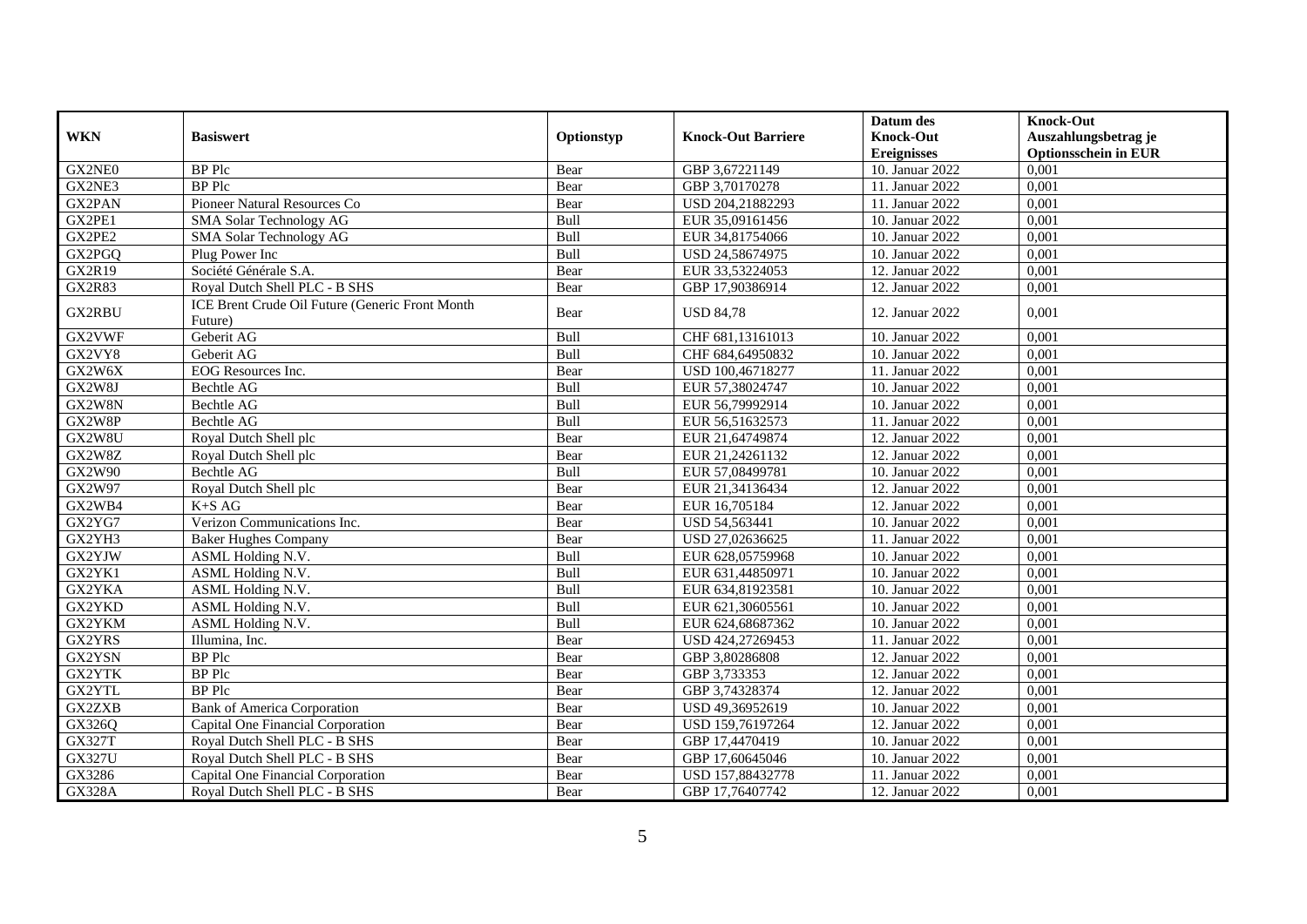|               |                                         |             |                           | Datum des          | <b>Knock-Out</b>            |
|---------------|-----------------------------------------|-------------|---------------------------|--------------------|-----------------------------|
| <b>WKN</b>    | <b>Basiswert</b>                        | Optionstyp  | <b>Knock-Out Barriere</b> | <b>Knock-Out</b>   | Auszahlungsbetrag je        |
|               |                                         |             |                           | <b>Ereignisses</b> | <b>Optionsschein in EUR</b> |
| <b>GX329B</b> | EOG Resources Inc.                      | Bear        | USD 99,01518783           | 10. Januar 2022    | 0,001                       |
| <b>GX329F</b> | <b>EOG</b> Resources Inc.               | Bear        | USD 101,96548854          | 11. Januar 2022    | 0,001                       |
| <b>GX329P</b> | The Bank of New York Mellon Corporation | Bear        | USD 63,73443015           | 12. Januar 2022    | 0,001                       |
| <b>GX32A2</b> | The Bank of New York Mellon Corporation | Bear        | USD 62,90492303           | 10. Januar 2022    | 0,001                       |
| GX32FA        | $K+SAG$                                 | Bear        | EUR 16,51122256           | 10. Januar 2022    | 0,001                       |
| GX33AZ        | Nvidia Corporation                      | Bull        | USD 257,10205654          | 10. Januar 2022    | 0,001                       |
| GX33BD        | Thermo Fisher Scientific, Inc.          | Bull        | USD 601,11192729          | 10. Januar 2022    | 0,001                       |
| GX346J        | Check Point Software Technologies Ltd.  | Bear        | USD 120,47431067          | 10. Januar 2022    | 0,001                       |
| GX347M        | Intuit Inc.                             | Bull        | USD 559,8180283           | 10. Januar 2022    | 0,001                       |
| <b>GX347N</b> | Intuit Inc.                             | Bull        | USD 556,72114265          | 10. Januar 2022    | 0,001                       |
| <b>GX347P</b> | Intuit Inc.                             | Bull        | USD 553,28127936          | 10. Januar 2022    | 0,001                       |
| GX347Q        | Intuit Inc.                             | Bull        | USD 549,45808822          | 10. Januar 2022    | 0,001                       |
| <b>GX347R</b> | Intuit Inc.                             | Bull        | USD 562,89473884          | 10. Januar 2022    | 0,001                       |
| <b>GX347V</b> | Intuit Inc.                             | Bull        | USD 545,17086865          | 10. Januar 2022    | 0,001                       |
| GX35AQ        | <b>Bank of America Corporation</b>      | Bear        | USD 49,69902576           | 10. Januar 2022    | 0,001                       |
| GX35AS        | <b>Bank of America Corporation</b>      | Bear        | USD 49,93791752           | 10. Januar 2022    | 0,001                       |
| GX36XA        | Advanced Micro Devices, Inc.            | Bull        | USD 125,66773058          | 10. Januar 2022    | 0,001                       |
| GX36YL        | Advanced Micro Devices, Inc.            | Bull        | USD 126,95450009          | 10. Januar 2022    | 0,001                       |
| GX36Z5        | $K+SAG$                                 | Bear        | EUR 17,04718918           | 12. Januar 2022    | 0,001                       |
| GX36ZC        | Advanced Micro Devices, Inc.            | Bull        | USD 126,30604928          | 10. Januar 2022    | 0,001                       |
| GX37CD        | ENI S.p.A.                              | Bear        | EUR 12,89147174           | 12. Januar 2022    | 0,001                       |
| <b>GX37D8</b> | Aegon $N.V.$                            | Bear        | EUR 5,01609824            | 12. Januar 2022    | 0,001                       |
| GX37J0        | Microsoft Corporation                   | Bull        | USD 309,37095129          | 10. Januar 2022    | 0,001                       |
| GX37J1        | Microsoft Corporation                   | Bull        | USD 306,03515974          | 10. Januar 2022    | 0,001                       |
| GX37J9        | Microsoft Corporation                   | <b>Bull</b> | USD 307,70305549          | 10. Januar 2022    | 0.001                       |
| GX37M4        | Royal Dutch Shell plc                   | Bear        | EUR 20,85348621           | 10. Januar 2022    | 0,001                       |
| GX38MN        | L'Oréal S.A.                            | Bull        | EUR 392,40013901          | 10. Januar 2022    | 0,001                       |
| GX38PU        | Bechtle AG                              | Bull        | EUR 57,96345363           | 10. Januar 2022    | 0,001                       |
| GX38QW        | Exxon Mobil Corporation                 | Bear        | USD 70,20448078           | 11. Januar 2022    | 0,001                       |
| GX38QZ        | <b>Exxon Mobil Corporation</b>          | Bear        | USD 71,15103892           | 11. Januar 2022    | 0,001                       |
| <b>GX38R3</b> | Exxon Mobil Corporation                 | Bear        | USD 70,65285041           | 11. Januar 2022    | 0,001                       |
| GX39BW        | Swiss Re AG                             | Bear        | CHF 95,72871105           | 12. Januar 2022    | 0,001                       |
| GX39BX        | Zurich Insurance Group AG               | Bear        | CHF 423,81450692          | 11. Januar 2022    | 0,001                       |
| GX39CB        | Zurich Insurance Group AG               | Bear        | CHF 428,97515511          | 12. Januar 2022    | 0,001                       |
| GX39EV        | Zurich Insurance Group AG               | Bear        | CHF 426,40898531          | 11. Januar 2022    | 0,001                       |
| GX39EX        | <b>State Street Corporation</b>         | Bear        | USD 103,20328978          | 12. Januar 2022    | 0,001                       |
| GX39F9        | Zurich Insurance Group AG               | Bear        | CHF 421,25759074          | 10. Januar 2022    | 0,001                       |
| GX39JF        | Puma SE                                 | Bull        | EUR 97,35640652           | 10. Januar 2022    | 0,001                       |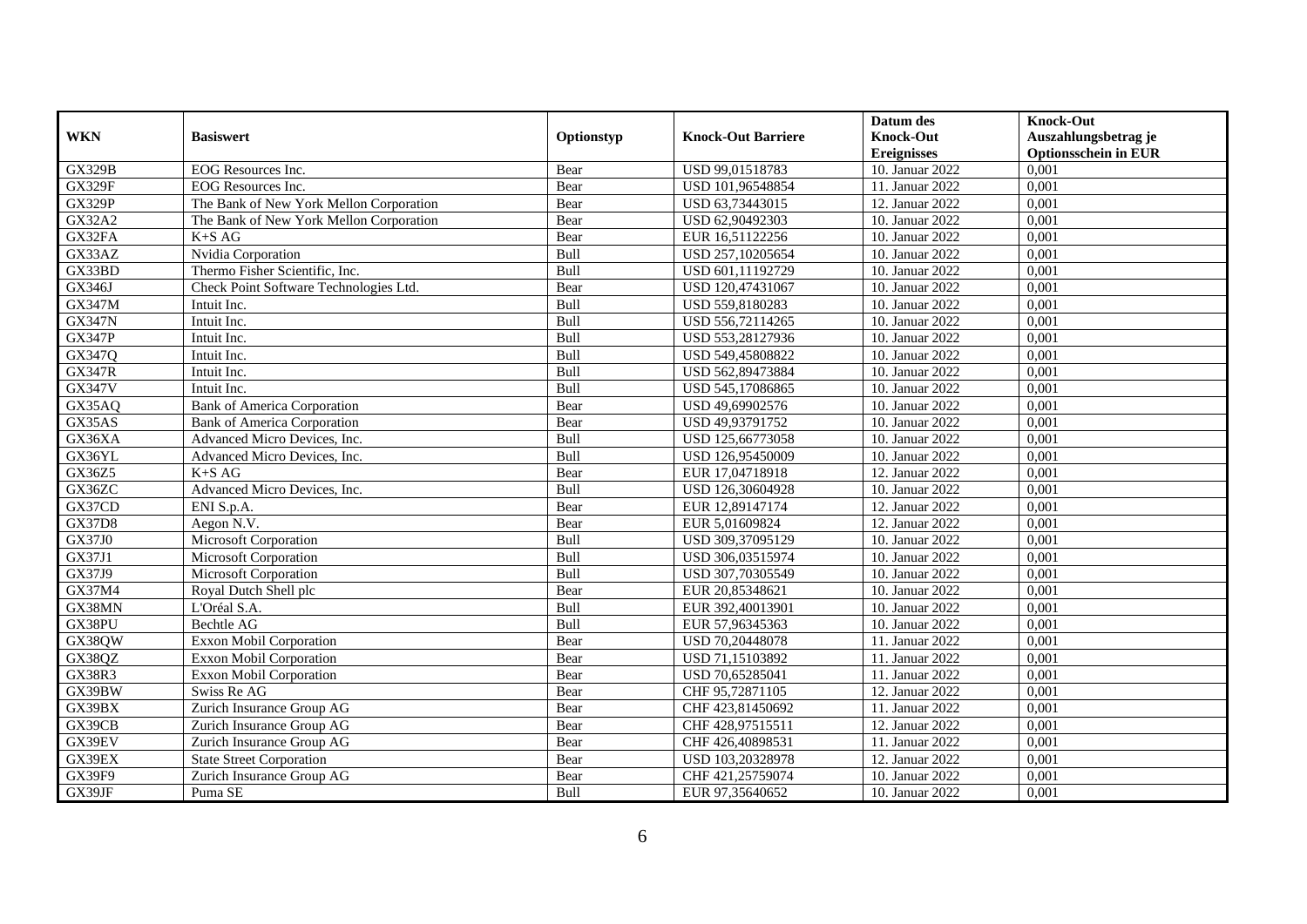|               |                                          |            |                           | Datum des          | <b>Knock-Out</b>            |
|---------------|------------------------------------------|------------|---------------------------|--------------------|-----------------------------|
| <b>WKN</b>    | <b>Basiswert</b>                         | Optionstyp | <b>Knock-Out Barriere</b> | <b>Knock-Out</b>   | Auszahlungsbetrag je        |
|               |                                          |            |                           | <b>Ereignisses</b> | <b>Optionsschein in EUR</b> |
| GX39JR        | Puma SE                                  | Bull       | EUR 99,42310046           | 10. Januar 2022    | 0,001                       |
| GX39JU        | Puma SE                                  | Bull       | EUR 98,12259548           | 10. Januar 2022    | 0,001                       |
| GX39JX        | Puma SE                                  | Bull       | EUR 98,80813298           | 10. Januar 2022    | 0,001                       |
| <b>GX39L0</b> | Hermes International                     | Bull       | EUR 1375,21308574         | 10. Januar 2022    | 0,001                       |
| <b>GX39L3</b> | Hermes International                     | Bull       | EUR 1361,04789347         | 12. Januar 2022    | 0,001                       |
| GX39L6        | Hermes International                     | Bull       | EUR 1368,13085033         | 11. Januar 2022    | 0,001                       |
| GX39LN        | Hermes International                     | Bull       | EUR 1396,62850437         | 10. Januar 2022    | 0,001                       |
| GX39LQ        | Hermes International                     | Bull       | EUR 1382,34821345         | 10. Januar 2022    | 0,001                       |
| GX39LS        | Hermes International                     | Bull       | EUR 1389,48334124         | 10. Januar 2022    | 0,001                       |
| GX39M0        | Swiss Re AG                              | Bear       | CHF 95,03994338           | 10. Januar 2022    | 0,001                       |
| GX39MJ        | Hermes International                     | Bull       | EUR 1403,77366744         | 10. Januar 2022    | 0,001                       |
| GX3A5X        | Rio Tinto Plc                            | Bear       | GBP 52,54827984           | 11. Januar 2022    | 0,001                       |
| GX3A5Z        | Rio Tinto Plc                            | Bear       | GBP 52,79600885           | 11. Januar 2022    | 0,001                       |
| GX3A61        | Rio Tinto Plc                            | Bear       | GBP 53,04373788           | 11. Januar 2022    | 0,001                       |
| GX3A62        | Rio Tinto Plc                            | Bear       | GBP 53,54344488           | 12. Januar 2022    | 0,001                       |
| GX3A64        | Rio Tinto Plc                            | Bear       | GBP 53,28583399           | 12. Januar 2022    | 0,001                       |
| GX3A8Y        | Deutsche Bank AG                         | Bear       | EUR 12,53777941           | 10. Januar 2022    | 0,001                       |
| GX3DNM        | GlaxoSmithKline plc                      | Bear       | GBP 16,28143975           | 11. Januar 2022    | 0,001                       |
| GX3DUZ        | Deutsche Lufthansa AG                    | Bear       | EUR 7,23900188            | 10. Januar 2022    | 0,001                       |
| GX3DV5        | Deutsche Lufthansa AG                    | Bear       | EUR 7,33747066            | 11. Januar 2022    | 0,001                       |
| GX3DVG        | Deutsche Lufthansa AG                    | Bear       | EUR 7,2092118             | 10. Januar 2022    | 0,001                       |
| GX3DVM        | Nvidia Corporation                       | Bull       | USD 264,40687305          | 10. Januar 2022    | 0,001                       |
| GX3DVW        | Nvidia Corporation                       | Bull       | USD 268,87941148          | 10. Januar 2022    | 0,001                       |
| GX3E8L        | <b>Starbucks Corporation</b>             | Bull       | USD 105,53017103          | 10. Januar 2022    | 0,001                       |
| GX3E9Z        | <b>Starbucks Corporation</b>             | Bull       | USD 104,93655333          | 10. Januar 2022    | 0,001                       |
| GX3EA6        | <b>Starbucks Corporation</b>             | Bull       | USD 106,69728379          | 10. Januar 2022    | 0,001                       |
| <b>GX3EAX</b> | <b>Starbucks Corporation</b>             | Bull       | USD 106,10366612          | 10. Januar 2022    | 0,001                       |
| GX3JJ8        | GBP/USD (WM-Fixing)                      | Bear       | <b>USD 1,36618</b>        | 12. Januar 2022    | 0,001                       |
| GX3JJC        | GBP/USD (WM-Fixing)                      | Bear       | <b>USD 1,36953</b>        | 12. Januar 2022    | 0,001                       |
| GX3JJK        | GBP/USD (WM-Fixing)                      | Bear       | <b>USD 1,36294</b>        | 11. Januar 2022    | 0,001                       |
| GX3JJN        | GBP/USD (WM-Fixing)                      | Bear       | <b>USD 1,3597</b>         | 10. Januar 2022    | 0,001                       |
| GX3K7J        | Deutsche Börse AG                        | Bear       | EUR 149,87900657          | 12. Januar 2022    | 0,001                       |
| GX3K7P        | Schlumberger N.V. (Schlumberger Limited) | Bear       | USD 36,10623145           | 11. Januar 2022    | 0,001                       |
| GX3K86        | Schlumberger N.V. (Schlumberger Limited) | Bear       | USD 35,36503388           | 10. Januar 2022    | 0,001                       |
| GX3RHN        | EUR/USD (WM-Fixing)                      | Bear       | <b>USD 1,14213</b>        | 12. Januar 2022    | 0,001                       |
| GX3RJE        | <b>OMV AG</b>                            | Bear       | EUR 56,08682111           | 12. Januar 2022    | 0,001                       |
| GX3RJK        | BNP Paribas S.A.                         | Bear       | EUR 64,92436814           | 12. Januar 2022    | 0,001                       |
| GX3RK3        | <b>BNP</b> Paribas S.A.                  | Bear       | EUR 65,40138783           | 12. Januar 2022    | 0,001                       |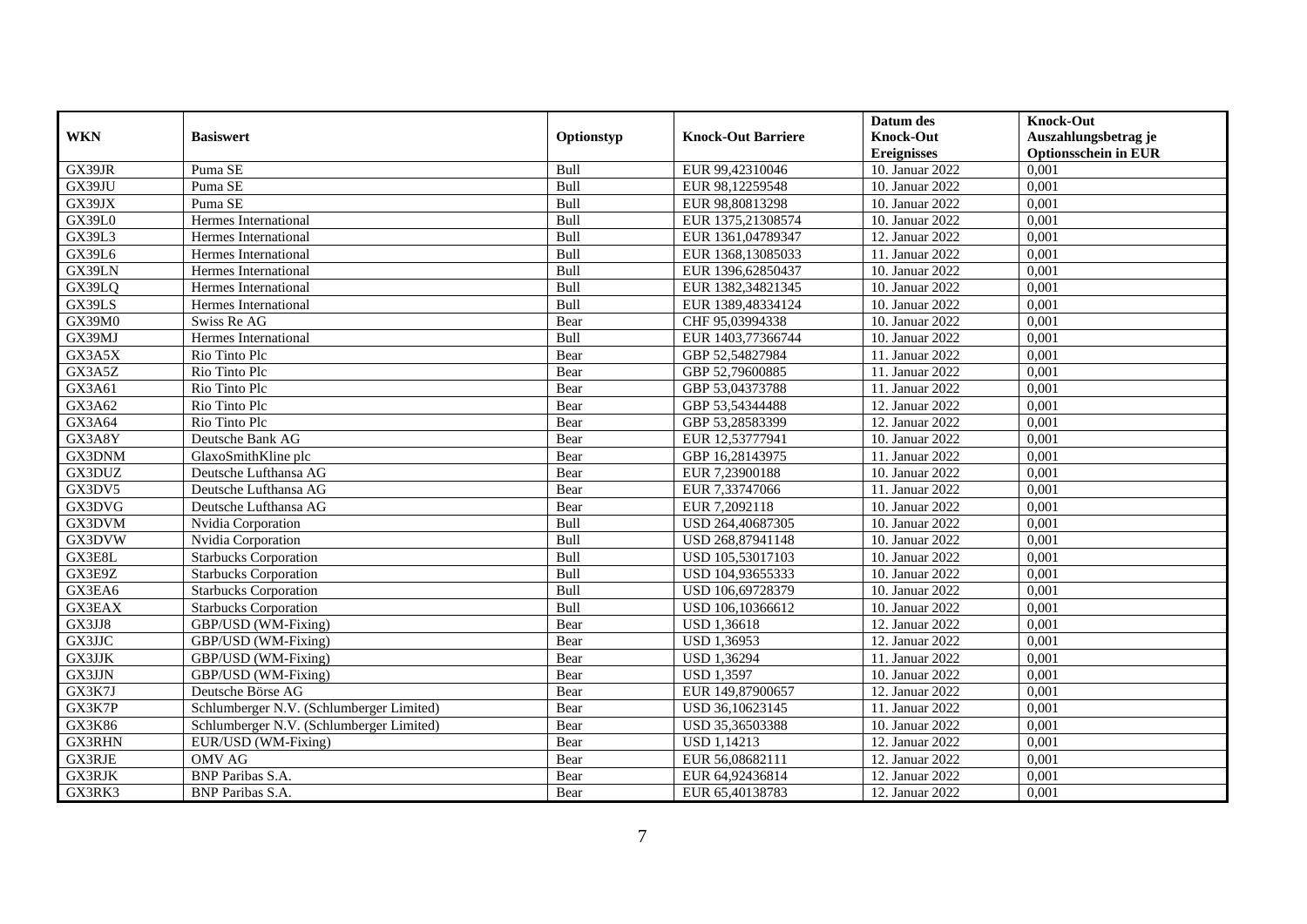|               |                                                  |            |                           | Datum des          | <b>Knock-Out</b>            |
|---------------|--------------------------------------------------|------------|---------------------------|--------------------|-----------------------------|
| <b>WKN</b>    | <b>Basiswert</b>                                 | Optionstyp | <b>Knock-Out Barriere</b> | <b>Knock-Out</b>   | Auszahlungsbetrag je        |
|               |                                                  |            |                           | <b>Ereignisses</b> | <b>Optionsschein in EUR</b> |
| GX3RQX        | KBC Groep N.V.                                   | Bear       | EUR 81,08144445           | 11. Januar 2022    | 0,001                       |
| GX3RSC        | Franklin Resources, Inc.                         | Bear       | USD 36,00850496           | 12. Januar 2022    | 0,001                       |
| GX3SU0        | Commerzbank AG                                   | Bear       | EUR 7,93887995            | 10. Januar 2022    | 0,001                       |
| GX3TA7        | NN Group N.V.                                    | Bear       | EUR 50,39566184           | 10. Januar 2022    | 0,001                       |
| <b>GX3TAR</b> | Marathon Petroleum Corporation                   | Bear       | USD 72,5033595            | 11. Januar 2022    | 0,001                       |
| GX3TBS        | Vodafone Group Plc                               | Bear       | GBP 1,17555583            | 10. Januar 2022    | 0,001                       |
| GX3UXL        | Crédit Agricole S.A.                             | Bear       | EUR 13,54534891           | 10. Januar 2022    | 0,001                       |
| GX3UY5        | Crédit Agricole S.A.                             | Bear       | EUR 13,85983461           | 12. Januar 2022    | 0,001                       |
| <b>GX3UYE</b> | AXA S.A.                                         | Bear       | EUR 27,64507985           | 10. Januar 2022    | 0,001                       |
| GX3W26        | <b>Standard Chartered PLC</b>                    | Bear       | GBP 4,89459393            | 10. Januar 2022    | 0,001                       |
| GX3W41        | <b>Standard Chartered PLC</b>                    | Bear       | GBP 4,96318307            | 12. Januar 2022    | 0,001                       |
| GX3W4G        | Julius Baer Group Ltd                            | Bear       | CHF 64,38180325           | 10. Januar 2022    | 0,001                       |
| GX3W67        | Kinder Morgan Inc.                               | Bear       | USD 17,56930138           | 11. Januar 2022    | 0,001                       |
| GX3W6J        | Kinder Morgan Inc.                               | Bear       | USD 17,34164426           | 10. Januar 2022    | 0,001                       |
| GX3W7W        | Corporacion Mapfre SA                            | Bear       | EUR 1,89522494            | 10. Januar 2022    | 0,001                       |
| GX3WMK        | Rheinmetall AG                                   | Bear       | EUR 89,20110663           | 12. Januar 2022    | 0,001                       |
| GX3WNH        | Siemens Gamesa Renewable Energy, S.A.            | Bull       | EUR 19,54194917           | 10. Januar 2022    | 0,001                       |
| GX3WPD        | Credit Suisse Group AG                           | Bear       | CHF 9.36736046            | 10. Januar 2022    | 0,001                       |
| GX3WPP        | Credit Suisse Group AG                           | Bear       | CHF 9,49663402            | 10. Januar 2022    | 0,001                       |
| GX3WPQ        | Credit Suisse Group AG                           | Bear       | CHF 9,42702516            | 10. Januar 2022    | 0,001                       |
| GX3WPZ        | Pernod Ricard SA                                 | Bull       | EUR 199,79949554          | 12. Januar 2022    | 0,001                       |
| GX3WQ4        | Pernod Ricard SA                                 | Bull       | EUR 198,64481733          | 12. Januar 2022    | 0,001                       |
| GX3WR0        | Pernod Ricard SA                                 | Bull       | EUR 200,96421442          | 12. Januar 2022    | 0,001                       |
| GX3WTM        | Safran S.A.                                      | Bear       | EUR 114,36987045          | 10. Januar 2022    | 0,001                       |
| GX3WUD        | EUR/USD (WM-Fixing)                              | Bear       | <b>USD 1,13798</b>        | 12. Januar 2022    | 0,001                       |
| GX3YTX        | ThyssenKrupp AG                                  | Bear       | EUR 10,8959821            | 12. Januar 2022    | 0,001                       |
| GX3YU9        | ThyssenKrupp AG                                  | Bear       | EUR 10,84631948           | 12. Januar 2022    | 0,001                       |
| GX3YUZ        | PayPal Holdings, Inc.                            | Bull       | USD 177,92193923          | 10. Januar 2022    | 0,001                       |
| GX3YV8        | ThyssenKrupp AG                                  | Bear       | EUR 10,79665683           | 12. Januar 2022    | 0,001                       |
| GX3YVD        | ThyssenKrupp AG                                  | Bear       | EUR 10,73706165           | 12. Januar 2022    | 0,001                       |
| GX3Z5Z        | Eckert & Ziegler Strahlen- und Medizintechnik AG | Bull       | EUR 82,59544632           | 10. Januar 2022    | 0,001                       |
| GX3Z64        | Eckert & Ziegler Strahlen- und Medizintechnik AG | Bull       | EUR 87,79474564           | 10. Januar 2022    | 0,001                       |
| GX3Z6G        | Eckert & Ziegler Strahlen- und Medizintechnik AG | Bull       | EUR 88,40820264           | 10. Januar 2022    | 0,001                       |
| GX3Z6U        | Eckert & Ziegler Strahlen- und Medizintechnik AG | Bull       | EUR 86,33652824           | 10. Januar 2022    | 0,001                       |
| GX3Z76        | Eckert & Ziegler Strahlen- und Medizintechnik AG | Bull       | EUR 87,11089195           | 10. Januar 2022    | 0,001                       |
| <b>GX3Z94</b> | Banco Bilbao Vizcaya Argentaria S.A.             | Bear       | EUR 5,67038119            | 10. Januar 2022    | 0,001                       |
| GX3Z9C        | Banco Bilbao Vizcaya Argentaria S.A.             | Bear       | EUR 5,62064096            | 10. Januar 2022    | 0,001                       |
| GX3Z9D        | Banco Bilbao Vizcaya Argentaria S.A.             | Bear       | EUR 5,71882503            | 12. Januar 2022    | 0,001                       |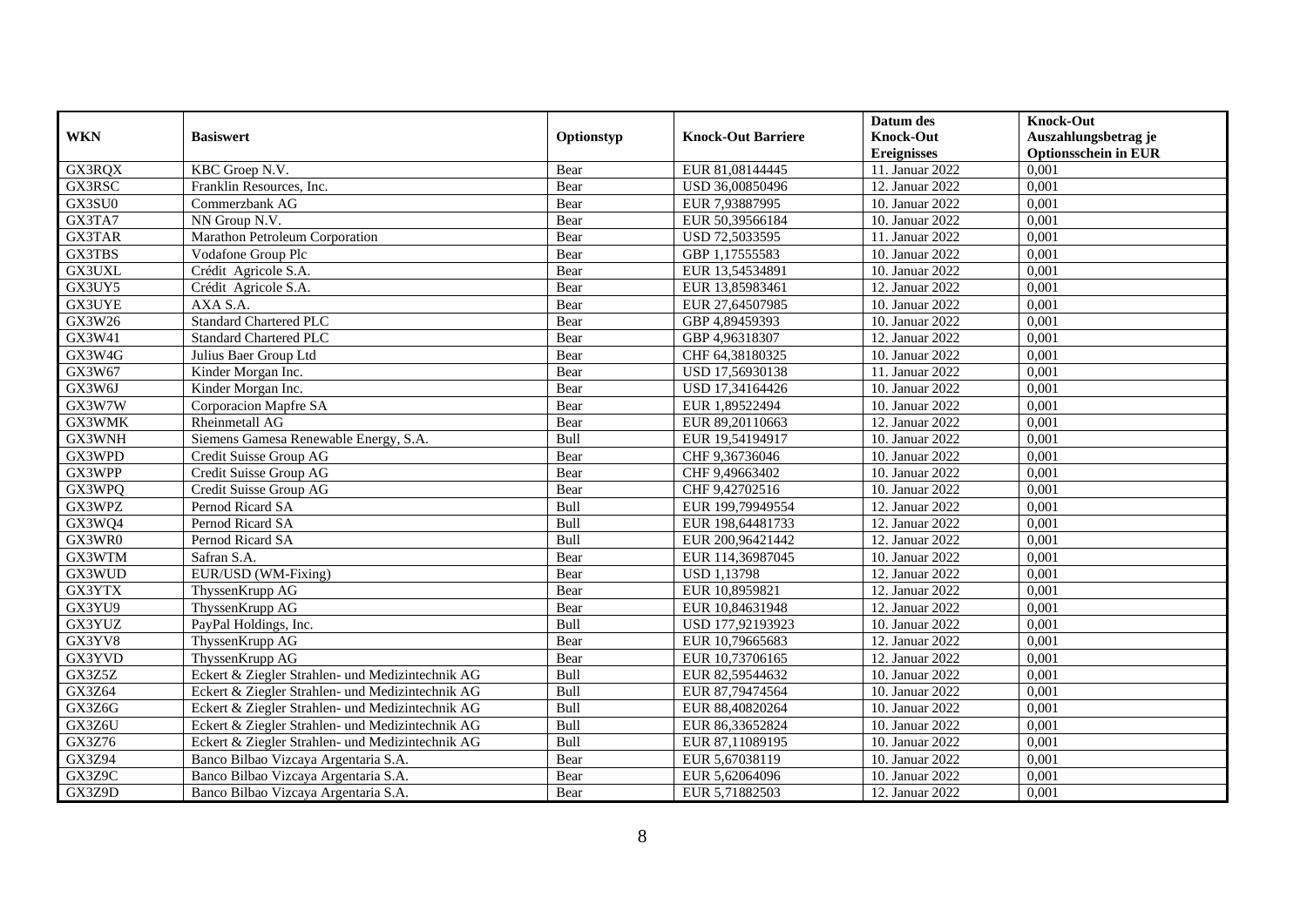|               |                               |            |                           | Datum des          | <b>Knock-Out</b>            |
|---------------|-------------------------------|------------|---------------------------|--------------------|-----------------------------|
| <b>WKN</b>    | <b>Basiswert</b>              | Optionstyp | <b>Knock-Out Barriere</b> | <b>Knock-Out</b>   | Auszahlungsbetrag je        |
|               |                               |            |                           | <b>Ereignisses</b> | <b>Optionsschein in EUR</b> |
| GX3ZAZ        | AtoS                          | Bull       | EUR 33,21936797           | 10. Januar 2022    | 0,001                       |
| GX3ZB1        | AtoS                          | Bull       | EUR 34,55861498           | 10. Januar 2022    | 0,001                       |
| GX3ZB4        | AtoS                          | Bull       | EUR 32,30304104           | 10. Januar 2022    | 0,001                       |
| GX3ZB8        | AtoS                          | Bull       | EUR 33,71277473           | 10. Januar 2022    | 0,001                       |
| GX3ZBT        | TechnipFMC PLC                | Bear       | EUR 6,272                 | 12. Januar 2022    | 0,001                       |
| GX3ZC2        | TechnipFMC PLC                | Bear       | EUR 6,082                 | 12. Januar 2022    | 0,001                       |
| GX40TK        | NIKE, Inc.                    | Bull       | USD 150,44840493          | 10. Januar 2022    | 0,001                       |
| GX40TN        | NIKE, Inc.                    | Bull       | USD 149,64099435          | 10. Januar 2022    | 0,001                       |
| GX40TP        | NIKE, Inc.                    | Bull       | USD 148,84367637          | 10. Januar 2022    | 0,001                       |
| GX40TS        | NIKE, Inc.                    | Bull       | USD 153,66795474          | 10. Januar 2022    | 0,001                       |
| GX40TU        | NIKE, Inc.                    | Bull       | USD 151,25581557          | 10. Januar 2022    | 0,001                       |
| GX40TX        | NIKE, Inc.                    | Bull       | USD 152,06322618          | 10. Januar 2022    | 0,001                       |
| GX40TZ        | NIKE, Inc.                    | Bull       | USD 148,05291985          | 11. Januar 2022    | 0,001                       |
| <b>GX40U0</b> | NIKE, Inc.                    | Bull       | USD 154,46527273          | 10. Januar 2022    | 0.001                       |
| <b>GX40U6</b> | NIKE, Inc.                    | Bull       | USD 152,86054412          | 10. Januar 2022    | 0,001                       |
| GX40UL        | NIKE, Inc.                    | Bull       | USD 155,27268331          | 10. Januar 2022    | 0,001                       |
| GX40V5        | Alphabet Inc. - Class C       | Bull       | USD 2678,66433456         | 10. Januar 2022    | 0,001                       |
| <b>GX40V8</b> | Alphabet Inc. - Class C       | Bull       | USD 2707,25214061         | 10. Januar 2022    | 0,001                       |
| GX40VN        | Alphabet Inc. - Class C       | Bull       | USD 2692,93306338         | 10. Januar 2022    | 0,001                       |
| GX42GL        | NASDAQ-100 Index <sup>®</sup> | Bull       | USD 15217,04              | 10. Januar 2022    | 0,001                       |
| GX42GM        | NASDAQ-100 Index®             | Bull       | USD 15201,52              | 10. Januar 2022    | 0,001                       |
| GX42GN        | NASDAQ-100 Index®             | Bull       | <b>USD 15232,49</b>       | 10. Januar 2022    | 0,001                       |
| GX42GP        | NASDAQ-100 Index®             | Bull       | USD 15186,03              | 10. Januar 2022    | 0,001                       |
| GX42GT        | NASDAQ-100 Index®             | Bull       | USD 15170,49              | 10. Januar 2022    | 0,001                       |
| GX42GV        | NASDAQ-100 Index®             | Bull       | USD 15263,45              | 10. Januar 2022    | 0,001                       |
| GX42H0        | NASDAQ-100 Index®             | Bull       | USD 15278,95              | 10. Januar 2022    | 0,001                       |
| GX42H5        | NASDAQ-100 Index®             | Bull       | <b>USD 15247,98</b>       | 10. Januar 2022    | 0,001                       |
| GX44Q4        | NASDAQ-100 Index®             | Bull       | USD 15293,77              | 10. Januar 2022    | 0,001                       |
| GX44Q9        | NASDAQ-100 Index®             | Bull       | USD 15309,39              | 10. Januar 2022    | 0,001                       |
| GX4AYK        | Citigroup Inc.                | Bear       | USD 68,37610675           | 12. Januar 2022    | 0,001                       |
| GX4AZ6        | Citigroup Inc.                | Bear       | USD 68,03741391           | 12. Januar 2022    | 0,001                       |
| GX4B2D        | The JM Smucker Company        | Bear       | USD 144,25519441          | 10. Januar 2022    | 0,001                       |
| <b>GX4ETE</b> | Koninklijke Philips N.V.      | Bull       | EUR 29,09136994           | 12. Januar 2022    | 0,001                       |
| GX4ETH        | Koninklijke Philips N.V.      | Bull       | EUR 29,69346798           | 12. Januar 2022    | 0,001                       |
| GX4ETJ        | Koninklijke Philips N.V.      | Bull       | EUR 29,39241896           | 12. Januar 2022    | 0,001                       |
| GX4ETK        | Koninklijke Philips N.V.      | Bull       | EUR 28,7903209            | 12. Januar 2022    | 0,001                       |
| GX4EU4        | Koninklijke Philips N.V.      | Bull       | EUR 28,48927191           | 12. Januar 2022    | 0,001                       |
| GX4EV1        | Vodafone Group Plc            | Bear       | GBP 1,18476548            | 10. Januar 2022    | 0,001                       |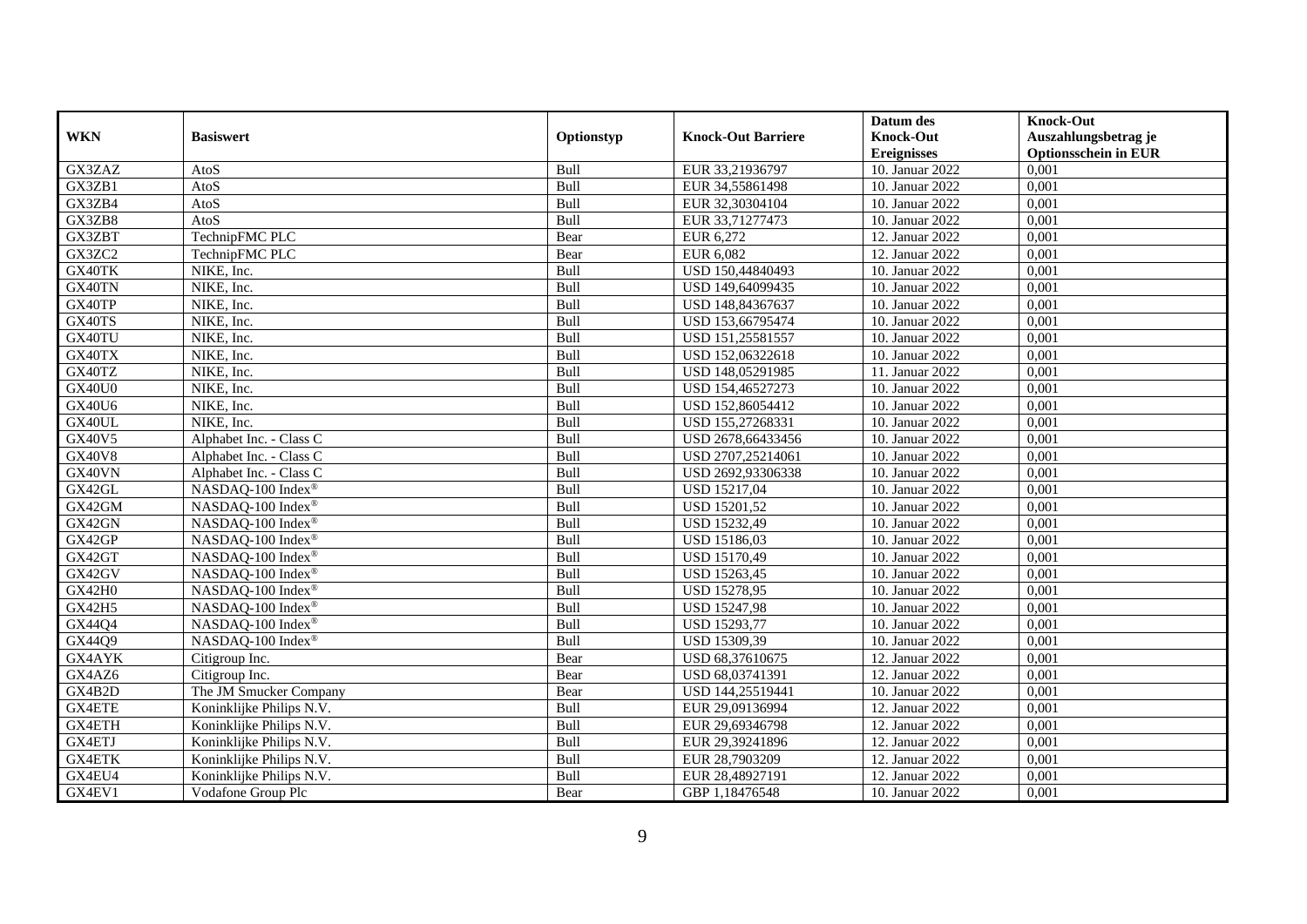|            |                               |            |                           | Datum des          | <b>Knock-Out</b>            |
|------------|-------------------------------|------------|---------------------------|--------------------|-----------------------------|
| <b>WKN</b> | <b>Basiswert</b>              | Optionstyp | <b>Knock-Out Barriere</b> | <b>Knock-Out</b>   | Auszahlungsbetrag je        |
|            |                               |            |                           | <b>Ereignisses</b> | <b>Optionsschein in EUR</b> |
| GX4EW4     | Vodafone Group Plc            | Bear       | GBP 1,17480947            | 10. Januar 2022    | 0,001                       |
| GX4EYS     | Engie                         | Bear       | EUR 13,85068341           | 12. Januar 2022    | 0,001                       |
| GX4EZ6     | Engie                         | Bear       | EUR 13,47364333           | 11. Januar 2022    | 0,001                       |
| GX4F0A     | <b>CVS Health Corporation</b> | Bear       | USD 106,93329046          | 11. Januar 2022    | 0,001                       |
| GX4F0G     | Engie                         | Bear       | EUR 13,5917921            | 12. Januar 2022    | 0,001                       |
| GX4G71     | <b>AIXTRON SE</b>             | Bear       | EUR 18,99802731           | 10. Januar 2022    | 0,001                       |
| GX4G73     | <b>AIXTRON SE</b>             | Bear       | EUR 19,62205009           | 10. Januar 2022    | 0,001                       |
| GX4G74     | <b>AIXTRON SE</b>             | Bear       | EUR 18,64144286           | 10. Januar 2022    | 0,001                       |
| GX4G76     | <b>AIXTRON SE</b>             | Bear       | EUR 18,81973506           | 10. Januar 2022    | 0,001                       |
| GX4G79     | <b>AIXTRON SE</b>             | Bear       | EUR 18,73058895           | 10. Januar 2022    | 0,001                       |
| GX4G7A     | <b>AIXTRON SE</b>             | Bear       | EUR 19,72110132           | 10. Januar 2022    | 0,001                       |
| GX4G7B     | <b>AIXTRON SE</b>             | Bear       | EUR 19,35461178           | 10. Januar 2022    | 0,001                       |
| GX4G7C     | <b>AIXTRON SE</b>             | Bear       | EUR 19,26546562           | 10. Januar 2022    | 0,001                       |
| GX4G7F     | <b>AIXTRON SE</b>             | Bear       | EUR 19,44375787           | 10. Januar 2022    | 0.001                       |
| GX4G7H     | <b>AIXTRON SE</b>             | Bear       | EUR 19,53290397           | 10. Januar 2022    | 0,001                       |
| GX4G7Q     | <b>AIXTRON SE</b>             | Bear       | EUR 19,17631955           | 10. Januar 2022    | 0,001                       |
| GX4G7Y     | <b>AIXTRON SE</b>             | Bear       | EUR 18,90888118           | 10. Januar 2022    | 0,001                       |
| GX4G82     | <b>AIXTRON SE</b>             | Bear       | EUR 19,08717341           | 10. Januar 2022    | 0,001                       |
| GX4G8Z     | MTU Aero Engines AG           | Bear       | EUR 194,88615009          | 10. Januar 2022    | 0,001                       |
| GX4GCB     | ThyssenKrupp AG               | Bear       | EUR 10,44092146           | 10. Januar 2022    | 0,001                       |
| GX4GCC     | ThyssenKrupp AG               | Bear       | EUR 10,59007746           | 10. Januar 2022    | 0,001                       |
| GX4GCD     | ThyssenKrupp AG               | Bear       | EUR 10,63979615           | 10. Januar 2022    | 0,001                       |
| GX4GCF     | ThyssenKrupp AG               | Bear       | EUR 10,49064018           | 10. Januar 2022    | 0,001                       |
| GX4GCX     | ThyssenKrupp AG               | Bear       | EUR 10,54035882           | 10. Januar 2022    | 0,001                       |
| GX4GDC     | ThyssenKrupp AG               | Bear       | EUR 10,39120279           | 10. Januar 2022    | 0,001                       |
| GX4GEG     | Bayer AG                      | Bear       | EUR 49,46247247           | 10. Januar 2022    | 0,001                       |
| GX4GEH     | Bayer AG                      | Bear       | EUR 50,74657288           | 11. Januar 2022    | 0,001                       |
| GX4GEP     | <b>Bayer AG</b>               | Bear       | EUR 49,68111312           | 10. Januar 2022    | 0,001                       |
| GX4GEZ     | Bayer AG                      | Bear       | EUR 49,90969197           | 10. Januar 2022    | 0,001                       |
| GX4GFJ     | Bayer AG                      | Bear       | EUR 49,00531482           | 10. Januar 2022    | 0,001                       |
| GX4GG0     | <b>Bayer AG</b>               | Bear       | EUR 50,15037266           | 11. Januar 2022    | 0,001                       |
| GX4GGD     | <b>Bayer AG</b>               | Bear       | EUR 50,42859943           | 11. Januar 2022    | 0,001                       |
| GX4GGF     | <b>Bayer AG</b>               | Bear       | EUR 49,23389365           | 10. Januar 2022    | 0,001                       |
| GX4KDR     | Nasdaq, Inc.                  | Bull       | USD 190,37059482          | 10. Januar 2022    | 0,001                       |
| GX4KDS     | Nasdaq, Inc.                  | Bull       | USD 186,76676419          | 10. Januar 2022    | 0,001                       |
| GX4KE1     | Nasdaq, Inc.                  | Bull       | USD 188,57369875          | 10. Januar 2022    | 0,001                       |
| GX4KF9     | Lululemon Athletica Inc.      | Bull       | USD 344,58104825          | 10. Januar 2022    | 0,001                       |
| GX4KKZ     | Aflac, Inc.                   | Bear       | USD 63,33300569           | 12. Januar 2022    | 0,001                       |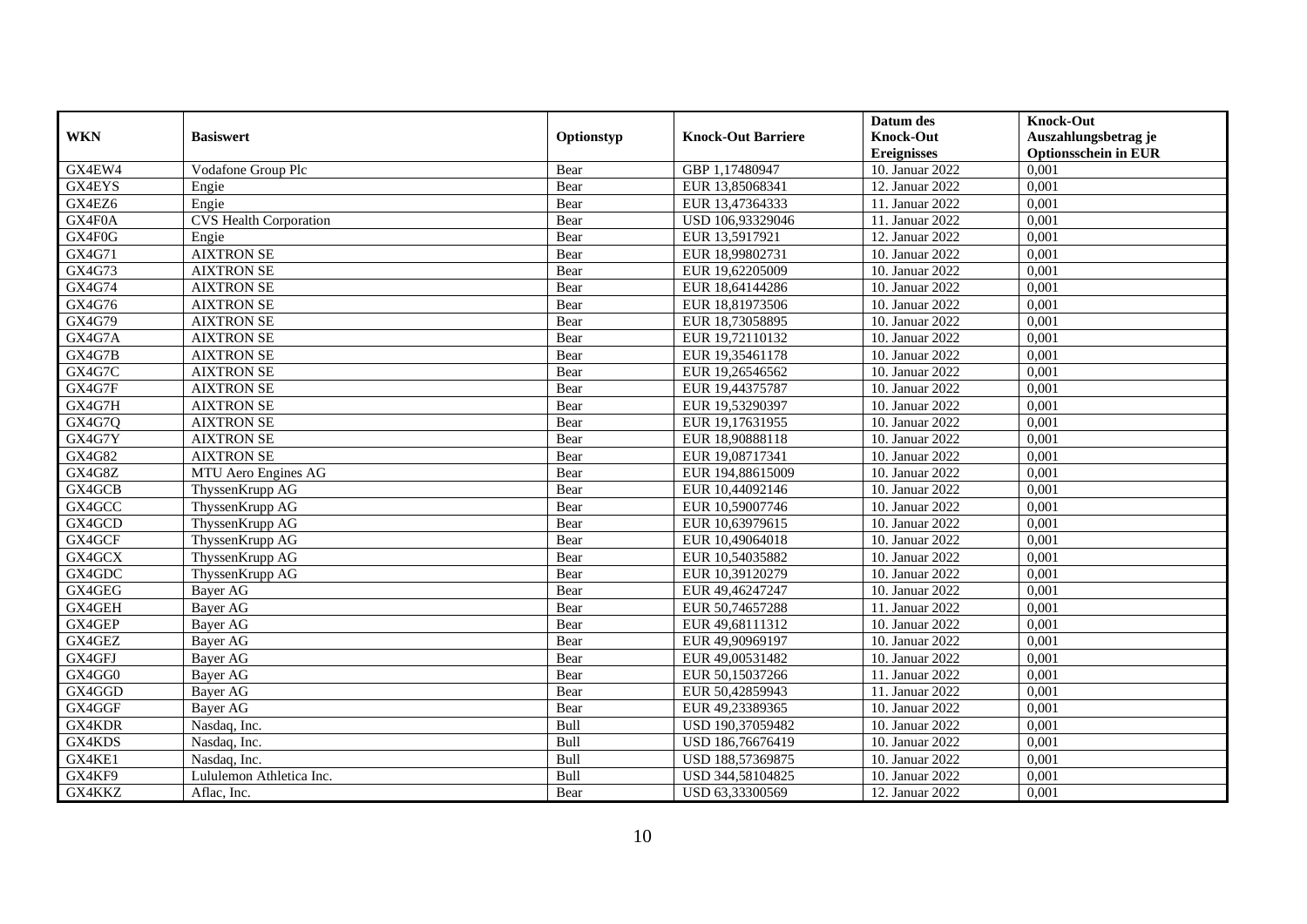|               |                                              |            |                           | Datum des          | <b>Knock-Out</b>            |
|---------------|----------------------------------------------|------------|---------------------------|--------------------|-----------------------------|
| <b>WKN</b>    | <b>Basiswert</b>                             | Optionstyp | <b>Knock-Out Barriere</b> | <b>Knock-Out</b>   | Auszahlungsbetrag je        |
|               |                                              |            |                           | <b>Ereignisses</b> | <b>Optionsschein in EUR</b> |
| GX4M7N        | Deutsche Lufthansa AG                        | Bear       | EUR 7,28785323            | 10. Januar 2022    | 0,001                       |
| GX4NZW        | TecDAX <sup>®</sup> (Performance Index)      | Bull       | EUR 3650,33               | 10. Januar 2022    | 0,001                       |
| GX4P03        | TecDAX <sup>®</sup> (Performance Index)      | Bull       | EUR 3600,16               | 10. Januar 2022    | 0,001                       |
| GX4P04        | TecDAX <sup>®</sup> (Performance Index)      | Bull       | EUR 3627,25               | 10. Januar 2022    | 0,001                       |
| GX4P09        | NASDAQ-100 Index®                            | Bull       | USD 15397,28              | 10. Januar 2022    | 0,001                       |
| GX4P0C        | TecDAX <sup>®</sup> (Performance Index)      | Bull       | EUR 3580,95               | 10. Januar 2022    | 0,001                       |
| GX4P0F        | NASDAQ-100 Index®                            | Bull       | <b>USD 15444,51</b>       | 10. Januar 2022    | 0,001                       |
| GX4P0H        | TecDAX <sup>®</sup> (Performance Index)      | Bull       | EUR 3654,14               | 10. Januar 2022    | 0,001                       |
| GX4P0J        | TecDAX <sup>®</sup> (Performance Index)      | Bull       | EUR 3638,75               | 10. Januar 2022    | 0,001                       |
| GX4P0L        | TecDAX <sup>®</sup> (Performance Index)      | Bull       | EUR 3681,18               | 10. Januar 2022    | 0,001                       |
| GX4P0M        | NASDAQ-100 Index®                            | Bull       | <b>USD 15413,03</b>       | 10. Januar 2022    | 0,001                       |
| GX4P0P        | NASDAQ-100 Index®                            | Bull       | <b>USD 15334,37</b>       | 10. Januar 2022    | 0,001                       |
| GX4P10        | NASDAQ-100 Index®                            | Bull       | USD 15507,46              | 10. Januar 2022    | 0,001                       |
| GX4P11        | NASDAQ-100 Index®                            | Bull       | <b>USD 15476</b>          | 10. Januar 2022    | 0,001                       |
| GX4P12        | TecDAX <sup>®</sup> (Performance Index)      | Bull       | EUR 3661,86               | 10. Januar 2022    | 0,001                       |
| GX4P13        | TecDAX <sup>®</sup> (Performance Index)      | Bull       | EUR 3611,73               | 10. Januar 2022    | 0,001                       |
| GX4P15        | TecDAX <sup>®</sup> (Performance Index)      | Bull       | EUR 3584,94               | 10. Januar 2022    | 0,001                       |
| GX4P16        | $TecDAX^{\otimes}$ (Performance Index)       | Bull       | EUR 3623,36               | 10. Januar 2022    | 0,001                       |
| GX4P17        | TecDAX <sup>®</sup> (Performance Index)      | Bull       | EUR 3596,43               | 10. Januar 2022    | 0,001                       |
| GX4P19        | NASDAQ-100 Index®                            | Bull       | USD 15381,53              | 10. Januar 2022    | 0,001                       |
| GX4P1E        | TecDAX <sup>®</sup> (Performance Index)      | Bull       | EUR 3665,66               | 10. Januar 2022    | 0,001                       |
| GX4P1F        | $TecDAX^{\circledast}$ (Performance Index)   | Bull       | EUR 3634,88               | 10. Januar 2022    | 0,001                       |
| GX4P1M        | TecDA $X^{\circledcirc}$ (Performance Index) | Bull       | EUR 3607,99               | 10. Januar 2022    | 0,001                       |
| GX4P1P        | TecDAX <sup>®</sup> (Performance Index)      | Bull       | EUR 3577,19               | 10. Januar 2022    | 0,001                       |
| GX4P1R        | TecDA $X^{\circledcirc}$ (Performance Index) | Bull       | EUR 3677,27               | 10. Januar 2022    | 0,001                       |
| GX4P1S        | TecDAX <sup>®</sup> (Performance Index)      | Bull       | EUR 3658,02               | 10. Januar 2022    | 0,001                       |
| GX4P1T        | TecDAX <sup>®</sup> (Performance Index)      | Bull       | EUR 3619,49               | 10. Januar 2022    | 0,001                       |
| GX4P1Y        | NASDAQ-100 Index®                            | Bull       | <b>USD 15428,82</b>       | 10. Januar 2022    | 0,001                       |
| <b>GX4P20</b> | TecDAX <sup>®</sup> (Performance Index)      | Bull       | EUR 3646,49               | 10. Januar 2022    | 0,001                       |
| <b>GX4P22</b> | NASDAQ-100 Index®                            | Bull       | USD 15523,24              | 10. Januar 2022    | 0,001                       |
| GX4P23        | TecDAX <sup>®</sup> (Performance Index)      | Bull       | EUR 3631,13               | 10. Januar 2022    | 0,001                       |
| <b>GX4P25</b> | NASDAQ-100 Index®                            | Bull       | USD 15491,75              | 10. Januar 2022    | 0,001                       |
| GX4P26        | TecDAX <sup>®</sup> (Performance Index)      | Bull       | EUR 3669,52               | 10. Januar 2022    | 0,001                       |
| GX4P2A        | TecDAX <sup>®</sup> (Performance Index)      | Bull       | EUR 3592,59               | 10. Januar 2022    | 0,001                       |
| GX4P2F        | TecDAX <sup>®</sup> (Performance Index)      | Bull       | EUR 3685,01               | 10. Januar 2022    | 0,001                       |
| GX4P2U        | TecDAX <sup>®</sup> (Performance Index)      | Bull       | EUR 3588,64               | 10. Januar 2022    | 0,001                       |
| GX4P3B        | TecDAX <sup>®</sup> (Performance Index)      | Bull       | EUR 3642,62               | 10. Januar 2022    | 0,001                       |
| GX4P43        | NASDAQ-100 Index®                            | Bull       | USD 15365,77              | 10. Januar 2022    | 0,001                       |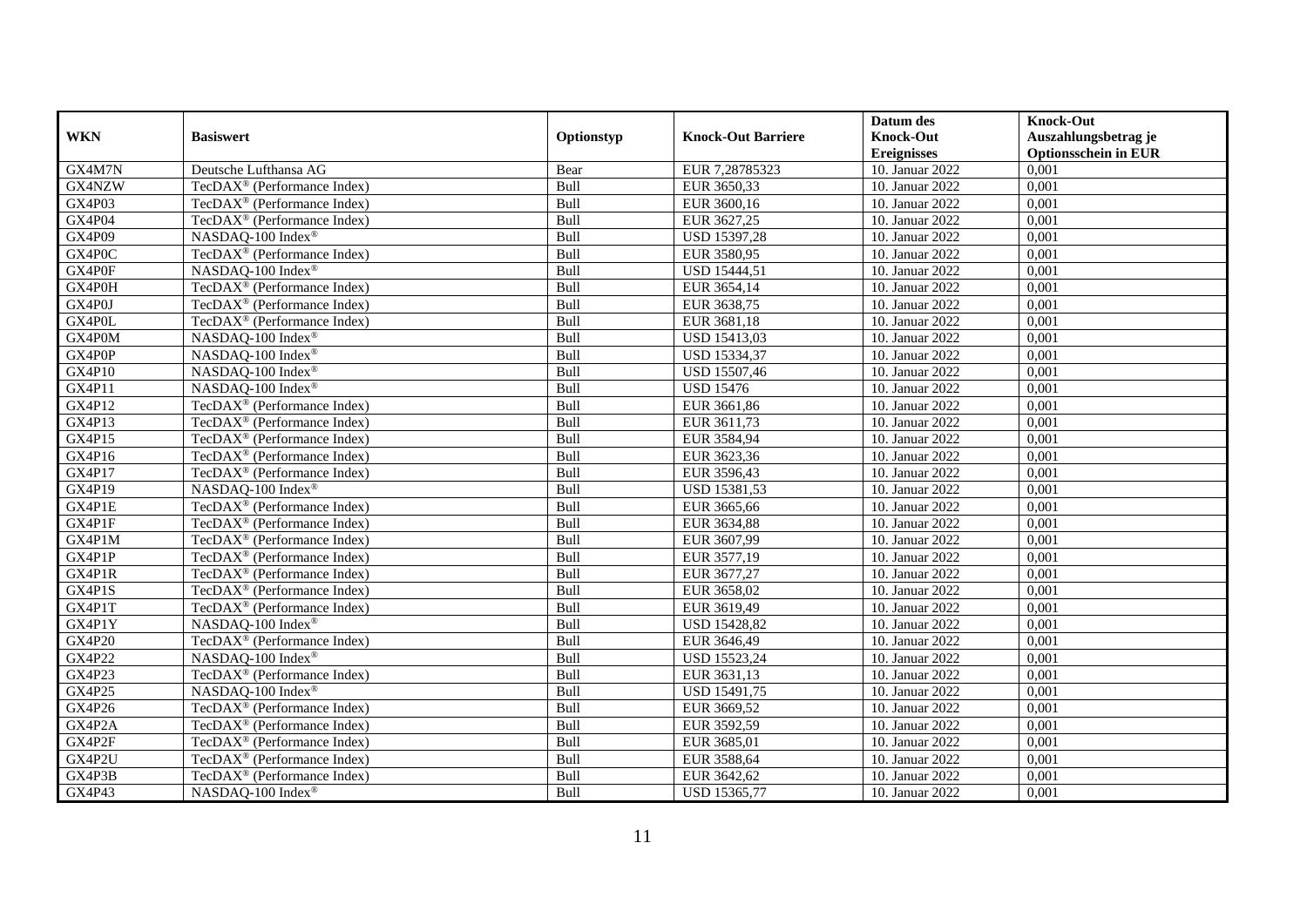|               |                                                                     |            |                           | Datum des          | <b>Knock-Out</b>            |
|---------------|---------------------------------------------------------------------|------------|---------------------------|--------------------|-----------------------------|
| <b>WKN</b>    | <b>Basiswert</b>                                                    | Optionstyp | <b>Knock-Out Barriere</b> | <b>Knock-Out</b>   | Auszahlungsbetrag je        |
|               |                                                                     |            |                           | <b>Ereignisses</b> | <b>Optionsschein in EUR</b> |
| <b>GX4P44</b> | NASDAQ-100 Index®                                                   | Bull       | USD 15460,3               | 10. Januar 2022    | 0,001                       |
| GX4P45        | NASDAQ-100 Index®                                                   | Bull       | <b>USD 15350.04</b>       | 10. Januar 2022    | 0,001                       |
| GX4P4A        | TecDAX <sup>®</sup> (Performance Index)                             | Bull       | EUR 3615,66               | 10. Januar 2022    | 0,001                       |
| GX4P4D        | TecDAX <sup>®</sup> (Performance Index)                             | Bull       | EUR 3673,42               | 10. Januar 2022    | 0,001                       |
| GX4P4F        | TecDAX <sup>®</sup> (Performance Index)                             | Bull       | EUR 3604,13               | 10. Januar 2022    | 0,001                       |
| GX4QMB        | NYMEX Light, Sweet Crude Oil Future (Generic Front<br>Month Future) | Bear       | <b>USD 82,17</b>          | 12. Januar 2022    | 0,001                       |
| GX4QMC        | NYMEX Light, Sweet Crude Oil Future (Generic Front<br>Month Future) | Bear       | <b>USD 81,67</b>          | 12. Januar 2022    | 0,001                       |
| GX4QMD        | NYMEX Light, Sweet Crude Oil Future (Generic Front<br>Month Future) | Bear       | <b>USD 81,17</b>          | 12. Januar 2022    | 0,001                       |
| GX4QME        | NYMEX Light, Sweet Crude Oil Future (Generic Front<br>Month Future) | Bear       | <b>USD 80.68</b>          | 11. Januar 2022    | 0,001                       |
| GX4QMF        | NYMEX Light, Sweet Crude Oil Future (Generic Front<br>Month Future) | Bear       | <b>USD 80.18</b>          | 11. Januar 2022    | 0,001                       |
| GX4QMW        | ICE Brent Crude Oil Future (Generic Front Month<br>Future)          | Bear       | <b>USD 83,15</b>          | 11. Januar 2022    | 0,001                       |
| GX4TF0        | 1 Feinunze Platin, Feinheit mind. 0,9995                            | Bull       | USD 931,374               | 10. Januar 2022    | 0,001                       |
| GX4TGL        | 1 Feinunze Platin, Feinheit mind. 0,9995                            | Bull       | <b>USD 928,937</b>        | 10. Januar 2022    | 0,001                       |
| GX4TSH        | Cotton No. 2 Future (Generic Front Month Future)                    | Bear       | <b>USD 1,16</b>           | 10. Januar 2022    | 0,001                       |
| GX4UVQ        | NYMEX Light, Sweet Crude Oil Future (Generic Front<br>Month Future) | Bull       | <b>USD 77,41</b>          | 10. Januar 2022    | 0,001                       |
| GX4UVT        | ICE Brent Crude Oil Future (Generic Front Month<br>Future)          | Bull       | <b>USD 80,97</b>          | 10. Januar 2022    | 0.001                       |
| GX4UY2        | 1 Feinunze Palladium, Feinheit mind. 0,9995                         | Bull       | USD 1864,814              | 11. Januar 2022    | 0,001                       |
| GX4UYB        | 1 Feinunze Palladium, Feinheit mind. 0,9995                         | Bull       | USD 1898,464              | 11. Januar 2022    | 0,001                       |
| GX4UYF        | 1 Feinunze Palladium, Feinheit mind. 0,9995                         | Bull       | USD 1869,621              | 11. Januar 2022    | 0,001                       |
| GX4UYG        | 1 Feinunze Palladium, Feinheit mind. 0,9995                         | Bull       | USD 1893,659              | 11. Januar 2022    | 0,001                       |
| GX4UYK        | 1 Feinunze Palladium, Feinheit mind. 0,9995                         | Bull       | USD 1879,235              | 11. Januar 2022    | 0,001                       |
| GX4UZ3        | 1 Feinunze Silber, Feinheit mind. 0,999                             | Bear       | USD 22,48730838           | 10. Januar 2022    | 0,001                       |
| GX4UZ4        | 1 Feinunze Silber, Feinheit mind. 0,999                             | Bear       | USD 22,76214184           | 11. Januar 2022    | 0,001                       |
| GX4UZ8        | 1 Feinunze Gold, Feinheit mind. 0,995, LBMA                         | Bear       | USD 1822,5957179          | 11. Januar 2022    | 0,001                       |
| GX4UZH        | 1 Feinunze Silber, Feinheit mind. 0,999                             | Bear       | USD 22,87063533           | 12. Januar 2022    | 0,001                       |
| GX4UZP        | 1 Feinunze Silber, Feinheit mind. 0,999                             | Bear       | USD 23,20304616           | 12. Januar 2022    | 0,001                       |
| GX4UZR        | 1 Feinunze Silber, Feinheit mind. 0,999                             | Bear       | USD 22,92606896           | 12. Januar 2022    | 0,001                       |
| GX4UZU        | 1 Feinunze Silber, Feinheit mind. 0,999                             | Bear       | USD 22,65136638           | 11. Januar 2022    | 0,001                       |
| GX4UZY        | 1 Feinunze Gold, Feinheit mind. 0,995, LBMA                         | Bear       | USD 1818,1146888          | 11. Januar 2022    | 0,001                       |
| GX4UZZ        | 1 Feinunze Silber, Feinheit mind. 0,999                             | Bear       | USD 22,70669873           | 11. Januar 2022    | 0,001                       |
| GX4V04        | 1 Feinunze Gold, Feinheit mind. 0,995, LBMA                         | Bear       | USD 1826,89717436         | 12. Januar 2022    | 0,001                       |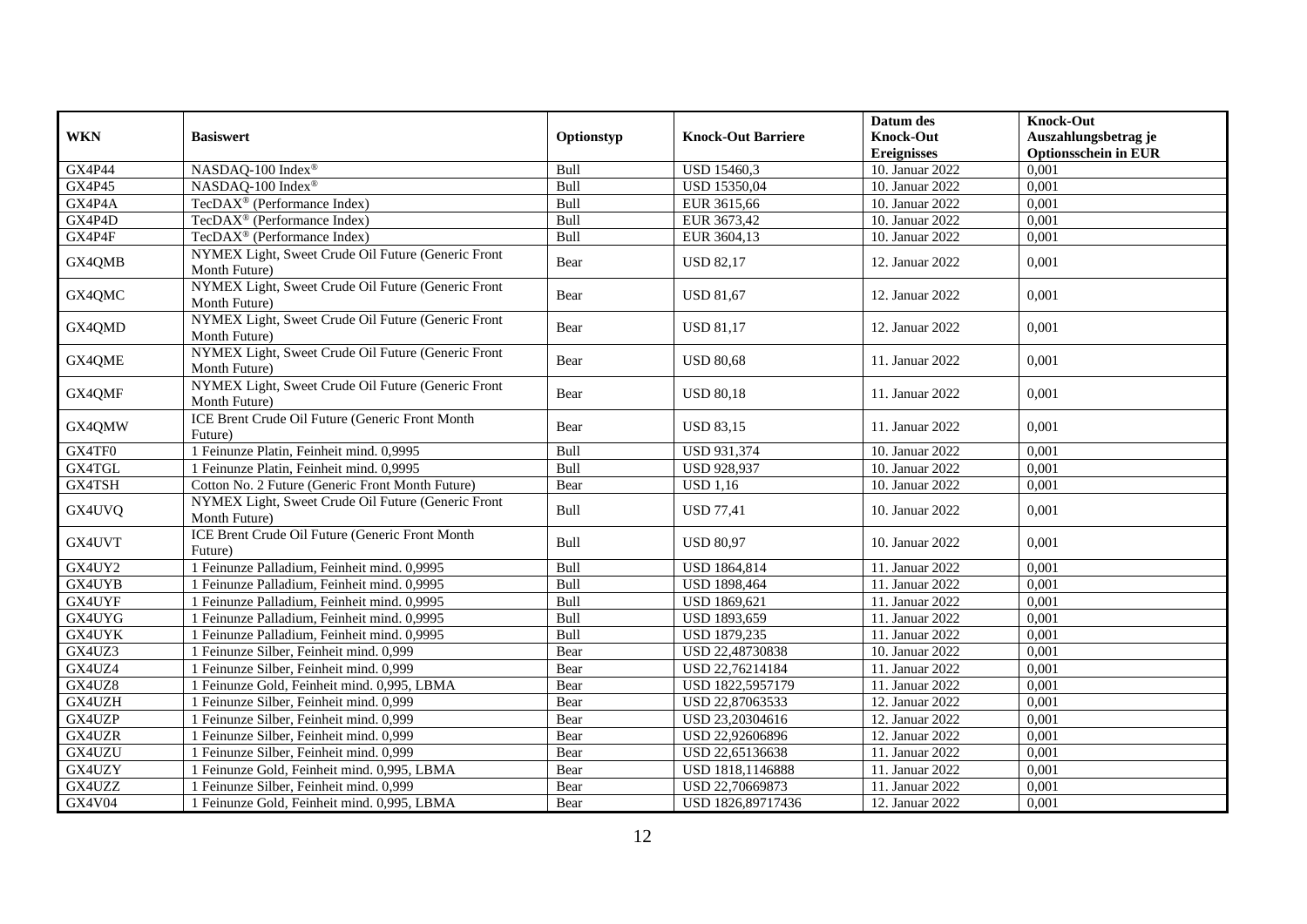|               |                                             |            |                           | Datum des          | <b>Knock-Out</b>            |
|---------------|---------------------------------------------|------------|---------------------------|--------------------|-----------------------------|
| <b>WKN</b>    | <b>Basiswert</b>                            | Optionstyp | <b>Knock-Out Barriere</b> | <b>Knock-Out</b>   | Auszahlungsbetrag je        |
|               |                                             |            |                           | <b>Ereignisses</b> | <b>Optionsschein in EUR</b> |
| <b>GX4V08</b> | 1 Feinunze Silber, Feinheit mind. 0,999     | Bear       | USD 22,4319375            | 10. Januar 2022    | 0,001                       |
| GX4V0B        | 1 Feinunze Silber, Feinheit mind. 0,999     | Bear       | USD 22,81752958           | 11. Januar 2022    | 0,001                       |
| GX4V0C        | 1 Feinunze Silber, Feinheit mind. 0,999     | Bear       | USD 22,59593434           | 11. Januar 2022    | 0,001                       |
| GX4V0L        | 1 Feinunze Silber, Feinheit mind. 0,999     | Bear       | USD 23,03678397           | 12. Januar 2022    | 0.001                       |
| GX4V0Q        | 1 Feinunze Silber, Feinheit mind. 0,999     | Bear       | USD 22,98130327           | 12. Januar 2022    | 0,001                       |
| GX4V0S        | 1 Feinunze Gold, Feinheit mind. 0,995, LBMA | Bear       | USD 1813,63791387         | 11. Januar 2022    | 0,001                       |
| GX4V0V        | 1 Feinunze Silber, Feinheit mind. 0.999     | Bear       | USD 23,14763743           | 12. Januar 2022    | 0,001                       |
| GX4V0W        | 1 Feinunze Silber, Feinheit mind. 0,999     | Bear       | USD 22,54273189           | 10. Januar 2022    | 0,001                       |
| GX4V11        | 1 Feinunze Silber, Feinheit mind. 0,999     | Bear       | USD 23,09213732           | 12. Januar 2022    | 0,001                       |
| GX4V4L        | 1 Feinunze Palladium, Feinheit mind. 0,9995 | Bull       | USD 1884,045              | 11. Januar 2022    | 0,001                       |
| GX4V4W        | 1 Feinunze Palladium, Feinheit mind. 0,9995 | Bull       | <b>USD 1888,85</b>        | 11. Januar 2022    | 0,001                       |
| GX4V4Y        | 1 Feinunze Palladium, Feinheit mind. 0,9995 | Bull       | <b>USD 1874,433</b>       | 11. Januar 2022    | 0,001                       |
| <b>GX4V78</b> | 1 Feinunze Palladium, Feinheit mind. 0,9995 | Bear       | <b>USD 1932,672</b>       | 12. Januar 2022    | 0,001                       |
| GX4V79        | 1 Feinunze Palladium, Feinheit mind. 0,9995 | Bear       | USD 1942,218              | 12. Januar 2022    | 0,001                       |
| GX4V7P        | 1 Feinunze Platin, Feinheit mind. 0,9995    | Bear       | <b>USD 978,498</b>        | 12. Januar 2022    | 0,001                       |
| GX4V7T        | 1 Feinunze Platin, Feinheit mind. 0,9995    | Bear       | USD 966,769               | 12. Januar 2022    | 0,001                       |
| GX4V7W        | 1 Feinunze Platin, Feinheit mind. 0,9995    | Bear       | <b>USD 959,729</b>        | 12. Januar 2022    | 0,001                       |
| <b>GX4V81</b> | 1 Feinunze Platin, Feinheit mind. 0,9995    | Bear       | <b>USD 983,197</b>        | 12. Januar 2022    | 0.001                       |
| GX4V82        | 1 Feinunze Platin, Feinheit mind. 0,9995    | Bear       | <b>USD 964,422</b>        | 12. Januar 2022    | 0,001                       |
| <b>GX4V84</b> | 1 Feinunze Palladium, Feinheit mind. 0,9995 | Bear       | USD 1937,443              | 12. Januar 2022    | 0,001                       |
| GX4V85        | 1 Feinunze Platin, Feinheit mind. 0,9995    | Bear       | <b>USD 950,341</b>        | 12. Januar 2022    | 0,001                       |
| GX4V86        | 1 Feinunze Palladium, Feinheit mind. 0,9995 | Bear       | USD 1946,988              | 12. Januar 2022    | 0,001                       |
| <b>GX4V87</b> | 1 Feinunze Platin, Feinheit mind. 0,9995    | Bear       | USD 987,879               | 12. Januar 2022    | 0,001                       |
| <b>GX4V88</b> | 1 Feinunze Platin, Feinheit mind. 0,9995    | Bear       | <b>USD 980,85</b>         | 12. Januar 2022    | 0,001                       |
| GX4V8A        | 1 Feinunze Platin, Feinheit mind, 0.9995    | Bear       | <b>USD 955,034</b>        | 12. Januar 2022    | 0,001                       |
| GX4V8C        | 1 Feinunze Platin, Feinheit mind. 0,9995    | Bear       | <b>USD 973,801</b>        | 12. Januar 2022    | 0,001                       |
| GX4V8D        | 1 Feinunze Platin, Feinheit mind. 0,9995    | Bear       | USD 962,073               | 12. Januar 2022    | 0,001                       |
| GX4V8K        | 1 Feinunze Platin, Feinheit mind. 0,9995    | Bear       | <b>USD 957,38</b>         | 12. Januar 2022    | 0,001                       |
| GX4V8L        | 1 Feinunze Platin, Feinheit mind. 0,9995    | Bear       | <b>USD 976,152</b>        | 12. Januar 2022    | 0,001                       |
| GX4V8N        | 1 Feinunze Platin, Feinheit mind. 0,9995    | Bear       | <b>USD 985,538</b>        | 12. Januar 2022    | 0,001                       |
| GX4V8Q        | 1 Feinunze Platin, Feinheit mind. 0,9995    | Bear       | USD 969,112               | 12. Januar 2022    | 0,001                       |
| GX4V8R        | 1 Feinunze Platin, Feinheit mind, 0.9995    | Bear       | <b>USD 952,686</b>        | 12. Januar 2022    | 0.001                       |
| GX4V8X        | 1 Feinunze Platin, Feinheit mind. 0,9995    | Bear       | USD 971,461               | 12. Januar 2022    | 0,001                       |
| <b>GX512B</b> | Alibaba Group Holding Limited               | Bear       | <b>USD 134,017</b>        | 11. Januar 2022    | 0,001                       |
| <b>GX512F</b> | Alibaba Group Holding Limited               | Bear       | <b>USD 136,89</b>         | 12. Januar 2022    | 0,001                       |
| GX512J        | Alibaba Group Holding Limited               | Bear       | <b>USD 136,041</b>        | 12. Januar 2022    | 0,001                       |
| GX512L        | Alibaba Group Holding Limited               | Bear       | <b>USD 137,835</b>        | 12. Januar 2022    | 0,001                       |
| GX5139        | Alibaba Group Holding Limited               | Bear       | USD 134,616               | 12. Januar 2022    | 0,001                       |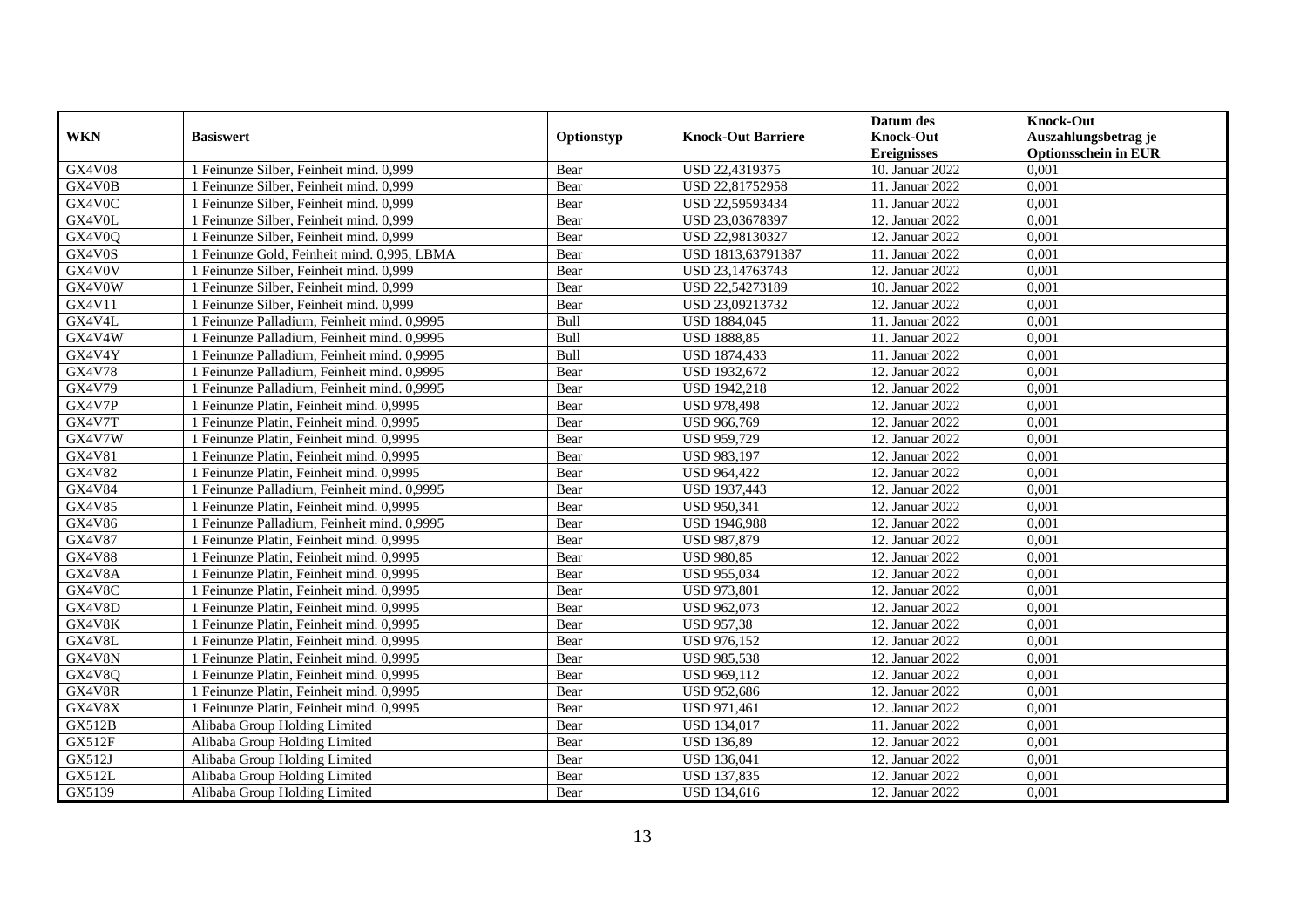|               |                                      |            |                           | Datum des          | <b>Knock-Out</b>            |
|---------------|--------------------------------------|------------|---------------------------|--------------------|-----------------------------|
| <b>WKN</b>    | <b>Basiswert</b>                     | Optionstyp | <b>Knock-Out Barriere</b> | <b>Knock-Out</b>   | Auszahlungsbetrag je        |
|               |                                      |            |                           | <b>Ereignisses</b> | <b>Optionsschein in EUR</b> |
| GX513M        | Alibaba Group Holding Limited        | Bear       | <b>USD 135,293</b>        | 12. Januar 2022    | 0,001                       |
| <b>GX520B</b> | $K+SAG$                              | Bear       | EUR 16,80726474           | 12. Januar 2022    | 0,001                       |
| <b>GX520C</b> | $K+SAG$                              | Bear       | EUR 16,95617731           | 12. Januar 2022    | 0,001                       |
| <b>GX520M</b> | $K+SAG$                              | Bear       | EUR 16,88668477           | 12. Januar 2022    | 0,001                       |
| <b>GX523K</b> | Agilent Technologies, Inc.           | Bull       | USD 141,22991271          | 10. Januar 2022    | 0,001                       |
| GX523Q        | Agilent Technologies, Inc.           | Bull       | USD 143,31710266          | 10. Januar 2022    | 0,001                       |
| <b>GX524Z</b> | Microchip Technology Incorporated    | Bull       | USD 81,51974289           | 10. Januar 2022    | 0,001                       |
| GX5263        | Aena S.M.E., S.A.                    | Bear       | EUR 146,84660222          | 10. Januar 2022    | 0,001                       |
| <b>GX528V</b> | Zoom Video Communications, Inc.      | Bull       | USD 166,88968792          | 10. Januar 2022    | 0,001                       |
| <b>GX528W</b> | Zoom Video Communications, Inc.      | Bull       | USD 168,30938298          | 10. Januar 2022    | 0,001                       |
| <b>GX529D</b> | Zoom Video Communications, Inc.      | Bull       | USD 169,59818419          | 10. Januar 2022    | 0,001                       |
| <b>GX540J</b> | <b>Barrick Gold Corporation</b>      | Bear       | USD 19,16375851           | 12. Januar 2022    | 0,001                       |
| GX54D0        | Merck & Co., Inc.                    | Bear       | USD 82,34790893           | 10. Januar 2022    | 0,001                       |
| GX54ED        | The Boeing Company                   | Bear       | USD 220,72624138          | 12. Januar 2022    | 0,001                       |
| <b>GX54F7</b> | The Boeing Company                   | Bear       | USD 219,46124893          | 12. Januar 2022    | 0,001                       |
| GX561X        | EUR/USD (WM-Fixing)                  | Bear       | <b>USD 1,14471</b>        | 12. Januar 2022    | 0,001                       |
| GX56NL        | Talanx AG                            | Bear       | EUR 43,3974593            | 10. Januar 2022    | 0,001                       |
| GX56P3        | Talanx AG                            | Bear       | EUR 43,76111853           | 11. Januar 2022    | 0.001                       |
| GX56S1        | The Charles Schwab Corporation       | Bear       | USD 93,47487208           | 11. Januar 2022    | 0,001                       |
| GX56UZ        | <b>Regions Financial Corporation</b> | Bear       | USD 25,34968876           | 10. Januar 2022    | 0,001                       |
| <b>GX58M5</b> | Meta Platforms, Inc.                 | Bull       | USD 316,57752069          | 10. Januar 2022    | 0,001                       |
| GX58MA        | Meta Platforms, Inc.                 | Bull       | USD 321,45721225          | 10. Januar 2022    | 0,001                       |
| <b>GX58N4</b> | Advanced Micro Devices, Inc.         | Bull       | USD 129,16669603          | 10. Januar 2022    | 0,001                       |
| <b>GX58N8</b> | Advanced Micro Devices, Inc.         | Bull       | USD 130,86731708          | 10. Januar 2022    | 0,001                       |
| GX58NC        | Meta Platforms, Inc.                 | Bull       | USD 319,83064839          | 10. Januar 2022    | 0,001                       |
| GX58NN        | Advanced Micro Devices, Inc.         | Bull       | USD 130,06228936          | 10. Januar 2022    | 0,001                       |
| GX58NU        | Meta Platforms, Inc.                 | Bull       | USD 318,20408453          | 10. Januar 2022    | 0,001                       |
| GX58SM        | <b>UBS</b> Group AG                  | Bear       | CHF 17,89101443           | 10. Januar 2022    | 0,001                       |
| GX58XP        | PayPal Holdings, Inc.                | Bull       | USD 181,43111553          | 10. Januar 2022    | 0,001                       |
| GX61LZ        | Applied Materials, Inc.              | Bull       | USD 143,67168924          | 10. Januar 2022    | 0,001                       |
| GX61PZ        | Baidu, Inc.                          | Bear       | USD 160,80036124          | 12. Januar 2022    | 0,001                       |
| GX61Q8        | Baidu, Inc.                          | Bear       | USD 159,13944706          | 12. Januar 2022    | 0,001                       |
| GX61Q9        | Baidu, Inc.                          | Bear       | USD 159,96493137          | 12. Januar 2022    | 0,001                       |
| GX61QG        | Baidu, Inc.                          | Bear       | USD 161,62584554          | 12. Januar 2022    | 0,001                       |
| GX61R4        | Baidu, Inc.                          | Bear       | USD 158,31396277          | 12. Januar 2022    | 0,001                       |
| GX61RK        | Baidu, Inc.                          | Bear       | USD 157,4785329           | 12. Januar 2022    | 0,001                       |
| GX61S9        | Sartorius AG                         | Bull       | EUR 514,962               | 10. Januar 2022    | 0,001                       |
| GX61SA        | Sartorius AG                         | Bull       | EUR 518,54                | 10. Januar 2022    | 0,001                       |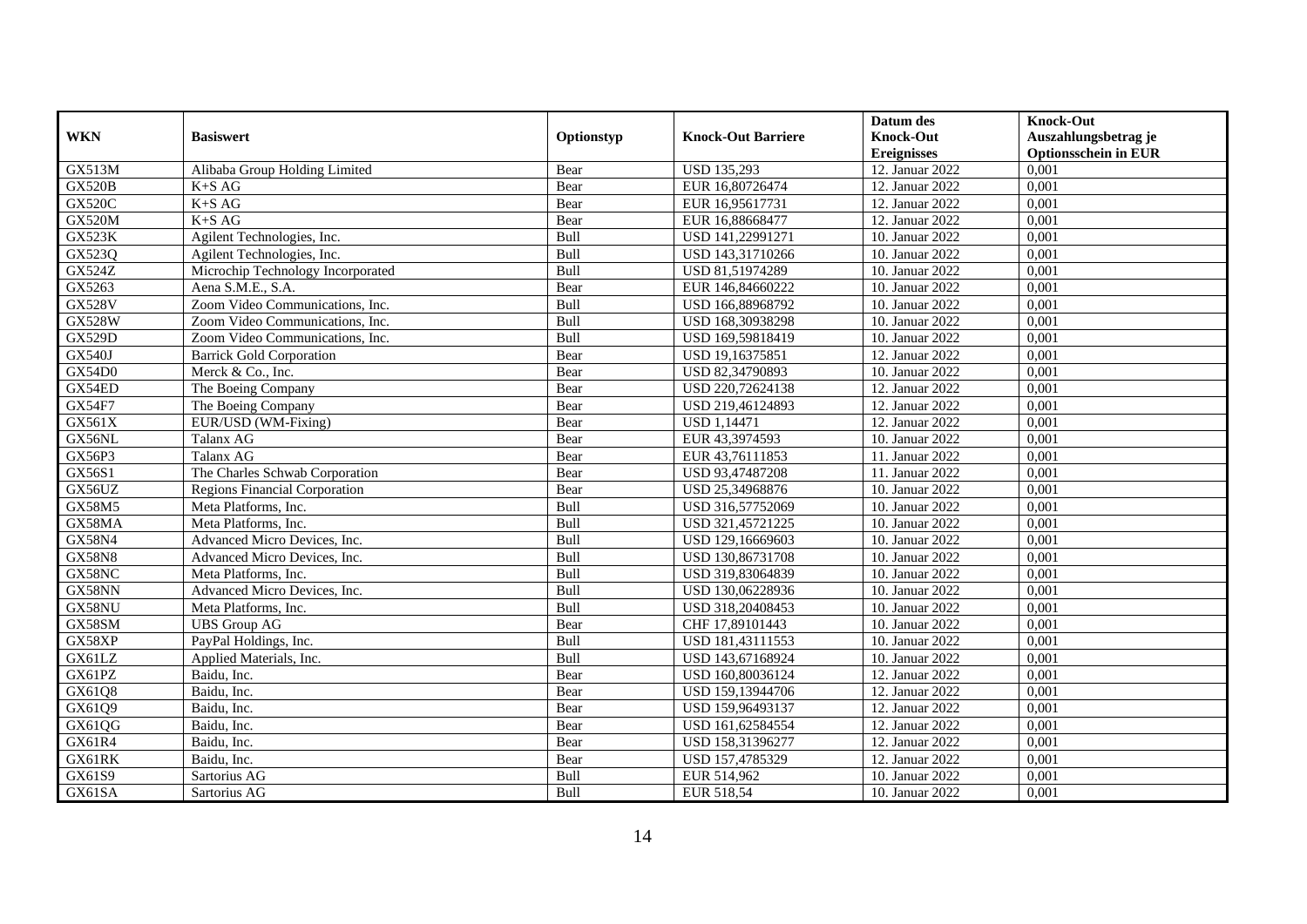|                     |                                                  |            |                           | Datum des          | <b>Knock-Out</b>            |
|---------------------|--------------------------------------------------|------------|---------------------------|--------------------|-----------------------------|
| <b>WKN</b>          | <b>Basiswert</b>                                 | Optionstyp | <b>Knock-Out Barriere</b> | <b>Knock-Out</b>   | Auszahlungsbetrag je        |
|                     |                                                  |            |                           | <b>Ereignisses</b> | <b>Optionsschein in EUR</b> |
| GX61SB              | Sartorius AG                                     | Bull       | EUR 498,277               | 10. Januar 2022    | 0,001                       |
| GX61SE              | Sartorius AG                                     | Bull       | EUR 510,939               | 10. Januar 2022    | 0,001                       |
| GX61SJ              | Sartorius AG                                     | Bull       | EUR 524,666               | 10. Januar 2022    | 0,001                       |
| GX61SM              | Sartorius AG                                     | Bull       | EUR 521,761               | 10. Januar 2022    | 0,001                       |
| GX61ST              | Sartorius AG                                     | Bull       | EUR 506,408               | 10. Januar 2022    | 0,001                       |
| GX61T1              | Sartorius AG                                     | Bull       | EUR 530,467               | 10. Januar 2022    | 0,001                       |
| GX61UE              | Sartorius AG                                     | Bull       | EUR 527,541               | 10. Januar 2022    | 0,001                       |
| GX61V1              | Twitter, Inc.                                    | Bull       | USD 38,27431821           | 10. Januar 2022    | 0,001                       |
| GX62LA              | Autodesk, Inc.                                   | Bull       | USD 251,16158468          | 10. Januar 2022    | 0,001                       |
| GX62LL              | Merck KGaA                                       | Bull       | EUR 203,53203202          | 10. Januar 2022    | 0,001                       |
| GX62M4              | Merck KGaA                                       | Bull       | EUR 199,77349989          | 10. Januar 2022    | 0,001                       |
| GX62MB              | Merck KGaA                                       | Bull       | EUR 201,15663971          | 10. Januar 2022    | 0,001                       |
| GX62MJ              | Merck KGaA                                       | Bull       | EUR 202,40948373          | 10. Januar 2022    | 0,001                       |
| <b>GX62N8</b>       | Autodesk. Inc.                                   | Bull       | USD 256,75567465          | 10. Januar 2022    | 0.001                       |
| GX62NJ              | Merck KGaA                                       | Bull       | EUR 198,20995051          | 10. Januar 2022    | 0,001                       |
| GX62NZ              | Merck KGaA                                       | Bull       | EUR 204,65458027          | 10. Januar 2022    | 0,001                       |
| GX62P4              | Merck KGaA                                       | Bull       | EUR 205,77712852          | 10. Januar 2022    | 0,001                       |
| <b>GX62P8</b>       | Autodesk, Inc.                                   | Bull       | USD 253,9636513           | 10. Januar 2022    | 0,001                       |
| GX62RN              | Just Eat Takeaway.com N.V.                       | Bull       | EUR 42,04061632           | 10. Januar 2022    | 0,001                       |
| GX6333              | <b>Morgan Stanley</b>                            | Bear       | USD 106,08017216          | 12. Januar 2022    | 0,001                       |
| GX633X              | Morgan Stanley                                   | Bear       | USD 105,14483145          | 11. Januar 2022    | 0,001                       |
| $G\overline{X637X}$ | Danaher Corporation                              | Bull       | USD 292,46251442          | 10. Januar 2022    | 0,001                       |
| <b>GX639L</b>       | <b>QUALCOMM</b> Incorporated                     | Bull       | USD 173,85402614          | 10. Januar 2022    | 0,001                       |
| GX63BE              | Mercadolibre Inc.                                | Bull       | USD 1054,66567921         | 10. Januar 2022    | 0,001                       |
| GX63BM              | Mercadolibre Inc.                                | Bull       | USD 1040,08597439         | 10. Januar 2022    | 0,001                       |
| GX63BT              | Eckert & Ziegler Strahlen- und Medizintechnik AG | Bull       | EUR 83,45651785           | 10. Januar 2022    | 0,001                       |
| GX63BV              | Eckert & Ziegler Strahlen- und Medizintechnik AG | Bull       | EUR 84,20910157           | 10. Januar 2022    | 0,001                       |
| GX63CE              | Mercadolibre Inc.                                | Bull       | USD 1069,46659329         | 10. Januar 2022    | 0,001                       |
| GX63CN              | Intuitive Surgical, Inc.                         | Bull       | USD 316,95375141          | 10. Januar 2022    | 0,001                       |
| GX63CP              | Intuitive Surgical, Inc.                         | Bull       | USD 319,06958415          | 10. Januar 2022    | 0,001                       |
| GX63CZ              | Intuitive Surgical, Inc.                         | Bull       | USD 323,29122201          | 10. Januar 2022    | 0,001                       |
| GX63D4              | Intuitive Surgical, Inc.                         | Bull       | USD 321,17538928          | 10. Januar 2022    | 0,001                       |
| GX645Z              | NASDAQ-100 Index®                                | Bull       | <b>USD 15500</b>          | 10. Januar 2022    | 0,001                       |
| GX6460              | NASDAQ-100 Index®                                | Bull       | <b>USD 15480</b>          | 10. Januar 2022    | 0,001                       |
| GX6461              | NASDAQ-100 Index®                                | Bull       | <b>USD 15440</b>          | 10. Januar 2022    | 0,001                       |
| GX6462              | NASDAQ-100 Index®                                | Bull       | <b>USD 15400</b>          | 10. Januar 2022    | 0,001                       |
| GX6463              | NASDAQ-100 Index®                                | Bull       | <b>USD 15360</b>          | 10. Januar 2022    | 0,001                       |
| GX6464              | NASDAQ-100 Index®                                | Bull       | <b>USD 15300</b>          | 10. Januar 2022    | 0,001                       |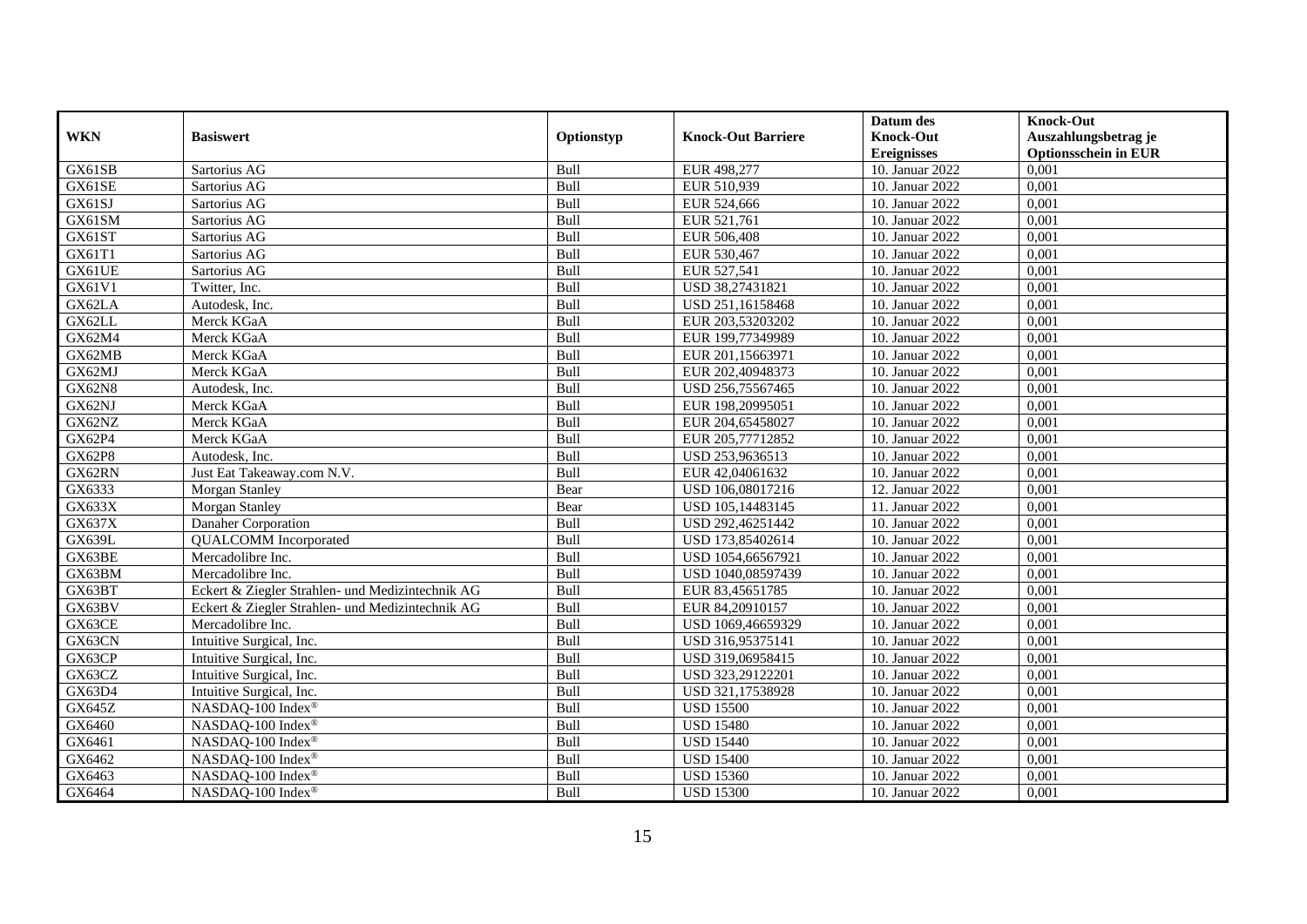|               |                                     |            |                           | Datum des          | <b>Knock-Out</b>            |
|---------------|-------------------------------------|------------|---------------------------|--------------------|-----------------------------|
| <b>WKN</b>    | <b>Basiswert</b>                    | Optionstyp | <b>Knock-Out Barriere</b> | <b>Knock-Out</b>   | Auszahlungsbetrag je        |
|               |                                     |            |                           | <b>Ereignisses</b> | <b>Optionsschein in EUR</b> |
| GX6465        | NASDAQ-100 Index®                   | Bull       | <b>USD 15200</b>          | 10. Januar 2022    | 0,001                       |
| GX653B        | TeamViewer AG                       | Bear       | EUR 12,842                | 12. Januar 2022    | 0,001                       |
| GX653D        | TeamViewer AG                       | Bear       | EUR 12,896                | 12. Januar 2022    | 0,001                       |
| GX653S        | Xilinx Inc.                         | Bull       | USD 190,78349751          | 10. Januar 2022    | 0,001                       |
| GX654W        | $\overline{X}$ ilinx Inc.           | Bull       | USD 187,93058506          | 10. Januar 2022    | 0,001                       |
| GX65Y6        | $K+SAG$                             | Bear       | EUR 17,14196181           | 12. Januar 2022    | 0,001                       |
| GX68YE        | Anglo American PLC                  | Bear       | GBP 33,69805187           | 12. Januar 2022    | 0,001                       |
| GX693H        | Zalando SE                          | Bull       | EUR 64,80592467           | 10. Januar 2022    | 0,001                       |
| GX693Y        | Delivery Hero SE                    | Bull       | EUR 81,96966569           | 10. Januar 2022    | 0,001                       |
| GX695P        | Zalando SE                          | Bull       | EUR 65,16740797           | 10. Januar 2022    | 0,001                       |
| GX69N0        | Symrise AG                          | Bull       | EUR 122,93434593          | 10. Januar 2022    | 0,001                       |
| GX69N7        | Symrise AG                          | Bull       | EUR 120,29717359          | 10. Januar 2022    | 0,001                       |
| GX69NK        | Symrise AG                          | Bull       | EUR 121,62077341          | 10. Januar 2022    | 0,001                       |
| GX69PZ        | Symrise AG                          | Bull       | EUR 122,27254604          | 10. Januar 2022    | 0,001                       |
| GX69Q5        | Symrise AG                          | Bull       | EUR 120,95897348          | 10. Januar 2022    | 0,001                       |
| GX69VC        | <b>Costco Wholesale Corporation</b> | Bull       | USD 521,15290583          | 10. Januar 2022    | 0,001                       |
| GX69VD        | <b>Costco Wholesale Corporation</b> | Bull       | USD 524,75176503          | 10. Januar 2022    | 0,001                       |
| GX69VE        | Costco Wholesale Corporation        | Bull       | USD 517,56407133          | 10. Januar 2022    | 0,001                       |
| GX69VN        | Costco Wholesale Corporation        | Bull       | USD 510,3663529           | 10. Januar 2022    | 0,001                       |
| GX69VT        | <b>Costco Wholesale Corporation</b> | Bull       | USD 531,94948343          | 10. Januar 2022    | 0,001                       |
| GX69VV        | <b>Costco Wholesale Corporation</b> | Bull       | USD 528,35062423          | 10. Januar 2022    | 0,001                       |
| GX69Y0        | <b>Costco Wholesale Corporation</b> | Bull       | USD 513,96521212          | 10. Januar 2022    | 0,001                       |
| GX6B9K        | <b>BIOGEN INC.</b>                  | Bull       | USD 226,53148523          | 12. Januar 2022    | 0,001                       |
| GX6B9X        | Telefonica S.A.                     | Bear       | EUR 4,02768726            | 10. Januar 2022    | 0,001                       |
| GX6BA5        | <b>BIOGEN INC.</b>                  | Bull       | USD 229,71076891          | 12. Januar 2022    | 0,001                       |
| GX6BB6        | <b>BIOGEN INC.</b>                  | Bull       | USD 220,16288854          | 12. Januar 2022    | 0,001                       |
| GX6BBU        | <b>BIOGEN INC.</b>                  | Bull       | USD 223,35220153          | 12. Januar 2022    | 0,001                       |
| GX6BCH        | Hormel Foods Corporation            | Bear       | USD 50,46689631           | 10. Januar 2022    | 0,001                       |
| GX6BD5        | Telefonica S.A.                     | Bear       | EUR 3,98780917            | 10. Januar 2022    | 0,001                       |
| GX6BDV        | NN Group N.V.                       | Bear       | EUR 51,81201938           | 12. Januar 2022    | 0,001                       |
| GX6BE2        | NN Group N.V.                       | Bear       | EUR 50,89468775           | 11. Januar 2022    | 0,001                       |
| GX6BE5        | NN Group N.V.                       | Bear       | EUR 49,96708658           | 10. Januar 2022    | 0,001                       |
| GX6BHY        | Zalando SE                          | Bull       | EUR 65,50807218           | 10. Januar 2022    | 0,001                       |
| GX6BQY        | NASDAQ-100 Index®                   | Bull       | <b>USD 15202,22</b>       | 10. Januar 2022    | 0,001                       |
| GX6D6J        | The Charles Schwab Corporation      | Bear       | USD 92,84399925           | 11. Januar 2022    | 0,001                       |
| GX6D86        | The Charles Schwab Corporation      | Bear       | USD 94,47149              | 12. Januar 2022    | 0,001                       |
| <b>GX6D88</b> | Becton, Dickinson and Company       | Bear       | USD 262,58045336          | 12. Januar 2022    | 0,001                       |
| GX6DDT        | Nvidia Corporation                  | Bull       | USD 270,27335713          | 10. Januar 2022    | 0,001                       |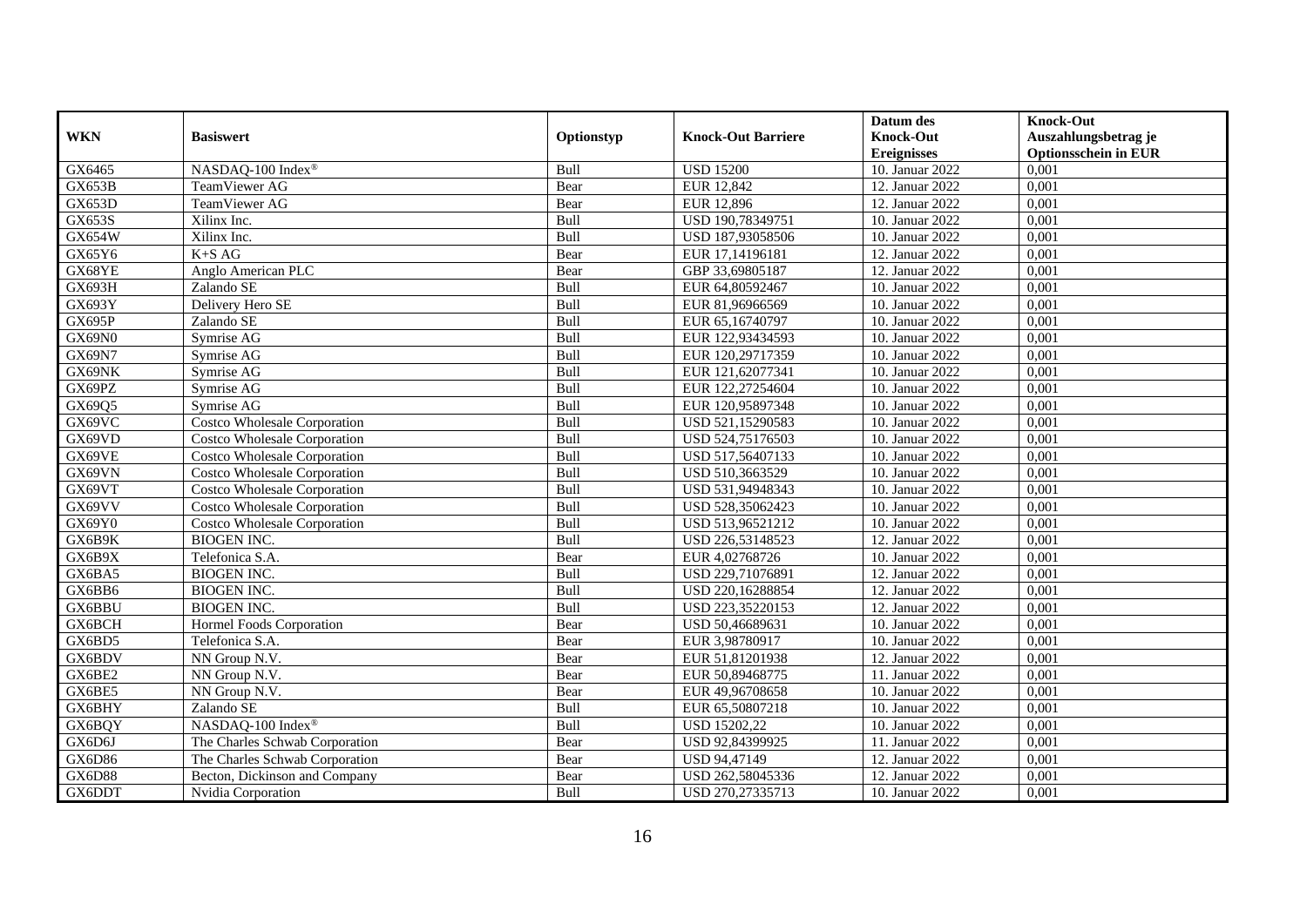|            |                                                  |            |                           | Datum des          | <b>Knock-Out</b>            |
|------------|--------------------------------------------------|------------|---------------------------|--------------------|-----------------------------|
| <b>WKN</b> | <b>Basiswert</b>                                 | Optionstyp | <b>Knock-Out Barriere</b> | <b>Knock-Out</b>   | Auszahlungsbetrag je        |
|            |                                                  |            |                           | <b>Ereignisses</b> | <b>Optionsschein in EUR</b> |
| GX6DEN     | Nvidia Corporation                               | Bull       | USD 267,39405299          | 10. Januar 2022    | 0,001                       |
| GX6FDG     | Chevron Corporation                              | Bear       | USD 127,15523366          | 11. Januar 2022    | 0,001                       |
| GX6FJJ     | $K+SAG$                                          | Bear       | EUR 16,28581859           | 10. Januar 2022    | 0,001                       |
| GX6FJR     | $K+SAG$                                          | Bear       | EUR 16,36550457           | 10. Januar 2022    | 0,001                       |
| GX6FK3     | Snap Inc.                                        | Bull       | USD 38,74423703           | 10. Januar 2022    | 0,001                       |
| GX6FK4     | Snap Inc.                                        | Bull       | USD 39,13620208           | 10. Januar 2022    | 0,001                       |
| GX6H8K     | Infineon Technologies AG                         | Bull       | EUR 38,33916961           | 10. Januar 2022    | 0,001                       |
| GX6HAT     | Infineon Technologies AG                         | Bull       | EUR 38,13880815           | 10. Januar 2022    | 0,001                       |
| GX6HAZ     | Northrop Grumman Corporation                     | Bear       | USD 405,42103193          | 10. Januar 2022    | 0,001                       |
| GX6HB4     | Infineon Technologies AG                         | Bull       | EUR 38,52951305           | 10. Januar 2022    | 0,001                       |
| GX6HE7     | JD.com Inc                                       | Bear       | USD 75,87441707           | 11. Januar 2022    | 0,001                       |
| GX6HEB     | JD.com Inc                                       | Bear       | USD 76,52317226           | 11. Januar 2022    | 0,001                       |
| GX6HEE     | JD.com Inc                                       | Bear       | USD 73,91817059           | 11. Januar 2022    | 0,001                       |
| GX6HEK     | JD.com Inc.                                      | Bear       | USD 74,56692579           | 11. Januar 2022    | 0.001                       |
| GX6HFQ     | JD.com Inc                                       | Bear       | USD 77,53378786           | 12. Januar 2022    | 0,001                       |
| GX6HFR     | JD.com Inc                                       | Bear       | USD 75,22566185           | 11. Januar 2022    | 0,001                       |
| GX6HFT     | Wacker Chemie AG                                 | Bear       | EUR 141,79472372          | 12. Januar 2022    | 0,001                       |
| GX6HFU     | Wacker Chemie AG                                 | Bear       | EUR 142,4621571           | 12. Januar 2022    | 0,001                       |
| GX6HFW     | Wacker Chemie AG                                 | Bear       | EUR 140,46981868          | 12. Januar 2022    | 0,001                       |
| GX6HFX     | Wacker Chemie AG                                 | Bear       | EUR 141,12729034          | 12. Januar 2022    | 0,001                       |
| GX6HFZ     | Wacker Chemie AG                                 | Bear       | EUR 139,80238531          | 12. Januar 2022    | 0,001                       |
| GX6HGA     | Wacker Chemie AG                                 | Bear       | EUR 143,12959043          | 12. Januar 2022    | 0,001                       |
| GX6L1M     | NASDAQ-100 Index®                                | Bull       | <b>USD 15240</b>          | 10. Januar 2022    | 0,001                       |
| GX6L3W     | S&P 500 <sup>®</sup> Index                       | Bull       | <b>USD 4645</b>           | 10. Januar 2022    | 0,001                       |
| GX6L3X     | S&P 500 <sup>®</sup> Index                       | Bull       | <b>USD 4640</b>           | 10. Januar 2022    | 0,001                       |
| GX6L3Y     | S&P 500 <sup>®</sup> Index                       | Bull       | <b>USD 4635</b>           | 10. Januar 2022    | 0,001                       |
| GX6L3Z     | S&P 500 <sup>®</sup> Index                       | Bull       | <b>USD 4630</b>           | 10. Januar 2022    | 0,001                       |
| GX6L40     | $S\&P 500^{\circ}$ Index                         | Bull       | <b>USD 4625</b>           | 10. Januar 2022    | 0,001                       |
| GX6L41     | S&P 500 <sup>®</sup> Index                       | Bull       | <b>USD 4620</b>           | 10. Januar 2022    | 0,001                       |
| GX6L42     | S&P 500 <sup>®</sup> Index                       | Bull       | <b>USD 4615</b>           | 10. Januar 2022    | 0,001                       |
| GX6L43     | S&P 500 <sup>®</sup> Index                       | Bull       | <b>USD 4610</b>           | 10. Januar 2022    | 0,001                       |
| GX6L44     | S&P 500 <sup>®</sup> Index                       | Bull       | <b>USD 4605</b>           | 10. Januar 2022    | 0,001                       |
| GX6L45     | S&P 500 <sup>®</sup> Index                       | Bull       | <b>USD 4600</b>           | 10. Januar 2022    | 0,001                       |
| GX6L46     | S&P 500 <sup>®</sup> Index                       | Bull       | <b>USD 4595</b>           | 10. Januar 2022    | 0,001                       |
| GX6L47     | S&P 500 <sup>®</sup> Index                       | Bull       | <b>USD 4590</b>           | 10. Januar 2022    | 0,001                       |
| GX6L48     | S&P 500® Index                                   | Bull       | <b>USD 4585</b>           | 10. Januar 2022    | 0,001                       |
| GX6L7Y     | Eckert & Ziegler Strahlen- und Medizintechnik AG | Bull       | EUR 85,69921937           | 10. Januar 2022    | 0,001                       |
| GX6L93     | OMV AG                                           | Bear       | EUR 55,32219489           | 11. Januar 2022    | 0,001                       |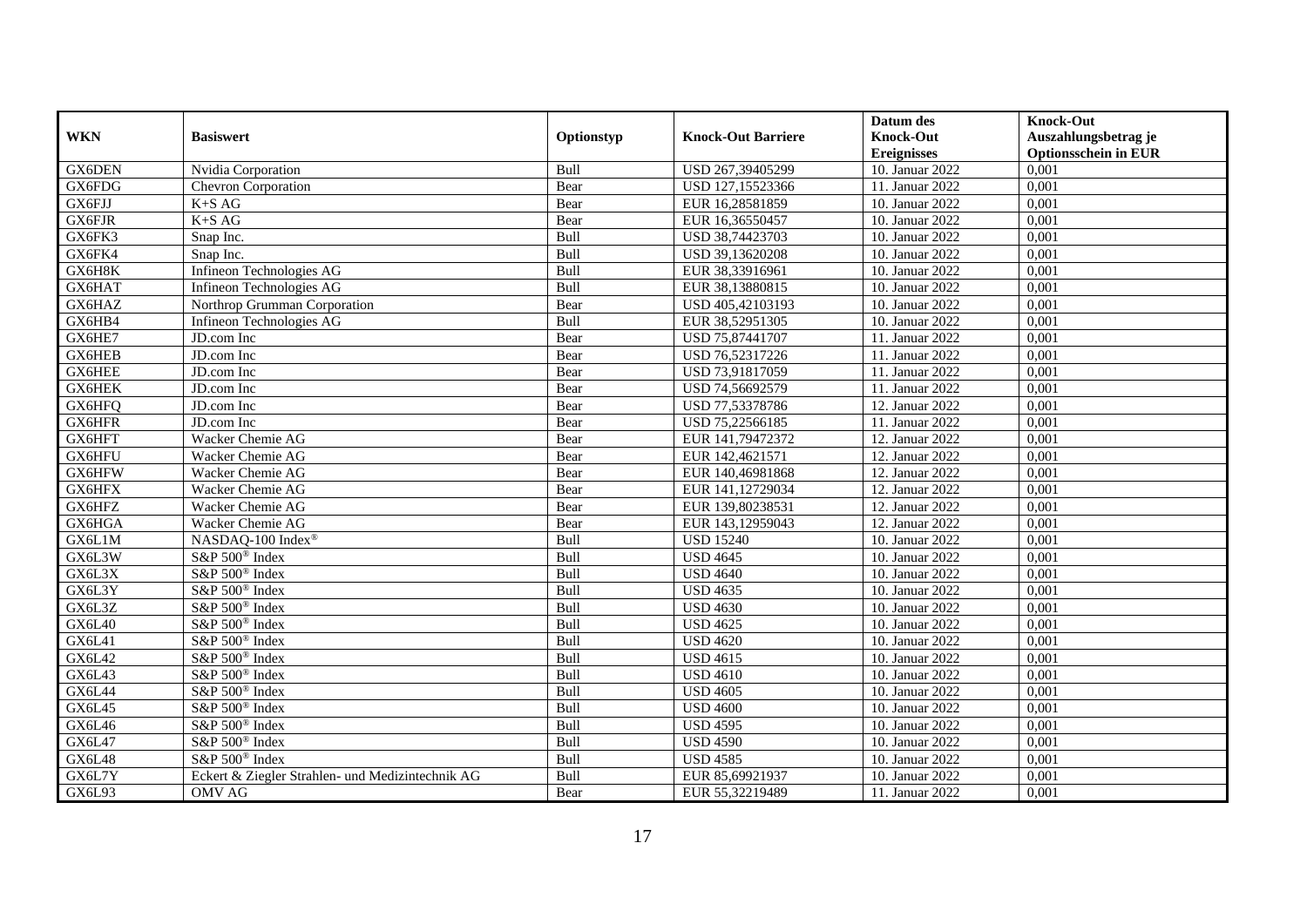|               |                                      |            |                           | Datum des          | <b>Knock-Out</b>            |
|---------------|--------------------------------------|------------|---------------------------|--------------------|-----------------------------|
| <b>WKN</b>    | <b>Basiswert</b>                     | Optionstyp | <b>Knock-Out Barriere</b> | <b>Knock-Out</b>   | Auszahlungsbetrag je        |
|               |                                      |            |                           | <b>Ereignisses</b> | <b>Optionsschein in EUR</b> |
| GX6MR1        | Shop Apotheke Europe NV              | Bull       | EUR 101,938               | 10. Januar 2022    | 0,001                       |
| GX6MR2        | Palantir Technologies Inc. - Class A | Bull       | USD 15,59664534           | 10. Januar 2022    | 0,001                       |
| GX6MS5        | Shop Apotheke Europe NV              | Bull       | EUR 102,489               | 10. Januar 2022    | 0,001                       |
| GX6MSD        | Shop Apotheke Europe NV              | Bull       | EUR 100,285               | 10. Januar 2022    | 0,001                       |
| GX6MTB        | Shop Apotheke Europe NV              | Bull       | EUR 103,04                | 10. Januar 2022    | 0,001                       |
| GX6MV4        | Erste Group Bank AG                  | Bear       | EUR 43,56124086           | 12. Januar 2022    | 0,001                       |
| GX6MVM        | Tesla Inc                            | Bull       | USD 988,10911844          | 10. Januar 2022    | 0.001                       |
| GX6MVN        | Tesla Inc                            | Bull       | USD 983,1125369           | 10. Januar 2022    | 0,001                       |
| GX6MZQ        | Varta AG                             | Bull       | EUR 109,33380279          | 10. Januar 2022    | 0,001                       |
| GX6MZX        | TeamViewer AG                        | Bull       | EUR 11,205                | 10. Januar 2022    | 0,001                       |
| GX6MZZ        | TeamViewer AG                        | Bull       | EUR 11,145                | 10. Januar 2022    | 0,001                       |
| <b>GX6N08</b> | Varta AG                             | Bull       | EUR 108,8032312           | 11. Januar 2022    | 0,001                       |
| GX6N0Z        | Varta AG                             | Bull       | EUR 108,25164326          | 11. Januar 2022    | 0,001                       |
| GX6N19        | Apple Inc.                           | Bull       | USD 168,64989964          | 10. Januar 2022    | 0,001                       |
| GX6N2D        | Apple Inc.                           | Bull       | USD 169,52093207          | 10. Januar 2022    | 0,001                       |
| GX6N2V        | Infineon Technologies AG             | Bull       | EUR 38,8216047            | 10. Januar 2022    | 0,001                       |
| <b>GX6N32</b> | Apple Inc.                           | Bull       | USD 170,3919645           | 10. Januar 2022    | 0,001                       |
| <b>GX6N33</b> | Advanced Micro Devices, Inc.         | Bull       | USD 128,19089698          | 10. Januar 2022    | 0.001                       |
| GX6N4A        | $AEX-Index^{\circledR}$              | Bull       | EUR 771,5459487           | 10. Januar 2022    | 0,001                       |
| <b>GX6N53</b> | $AEX-Index^{\circledR}$              | Bull       | EUR 773,10741788          | 10. Januar 2022    | 0,001                       |
| GX6N5B        | $AEX-Index^{\circledR}$              | Bull       | EUR 773,89816191          | 10. Januar 2022    | 0,001                       |
| GX6N5H        | $AEX$ -Index <sup>®</sup>            | Bull       | EUR 772,32668331          | 10. Januar 2022    | 0,001                       |
| GX6N5J        | $AEX-Index^{\circledR}$              | Bull       | EUR 770,76521412          | 10. Januar 2022    | 0,001                       |
| GX6PSL        | UnitedHealth Group Inc.              | Bull       | USD 455,32115906          | 10. Januar 2022    | 0,001                       |
| GX6PSR        | Aurubis AG                           | Bear       | EUR 93,60255996           | 12. Januar 2022    | 0,001                       |
| GX6PST        | Aurubis AG                           | Bear       | EUR 92,70483721           | 12. Januar 2022    | 0,001                       |
| GX6PSV        | Siemens Energy AG                    | Bull       | <b>EUR 22,068</b>         | 10. Januar 2022    | 0,001                       |
| GX6PT0        | Siemens Energy AG                    | Bull       | EUR 22,178                | 10. Januar 2022    | 0,001                       |
| GX6PT4        | Siemens Energy AG                    | Bull       | <b>EUR 22,298</b>         | 10. Januar 2022    | 0,001                       |
| GX6PU9        | Aurubis AG                           | Bear       | EUR 93,15369857           | 12. Januar 2022    | 0,001                       |
| GX6PUE        | Visa Inc. - Class A                  | Bull       | USD 214,36728907          | 10. Januar 2022    | 0,001                       |
| GX6PUT        | Visa Inc. - Class A                  | Bull       | USD 213,276285            | 10. Januar 2022    | 0,001                       |
| GX6PV1        | Visa Inc. - Class A                  | Bull       | USD 208,94229628          | 10. Januar 2022    | 0,001                       |
| GX6PV2        | Visa Inc. - Class A                  | Bull       | USD 211,10428602          | 10. Januar 2022    | 0,001                       |
| GX6PV4        | Visa Inc. - Class A                  | Bull       | USD 210,02329115          | 10. Januar 2022    | 0,001                       |
| GX6PV5        | Visa Inc. - Class A                  | Bull       | USD 212,19529011          | 10. Januar 2022    | 0,001                       |
| GX6PV6        | Visa Inc. - Class A                  | Bull       | USD 207,85129219          | 10. Januar 2022    | 0,001                       |
| GX6PXQ        | S&P 500 <sup>®</sup> Index           | Bull       | USD 4654,36081378         | 10. Januar 2022    | 0,001                       |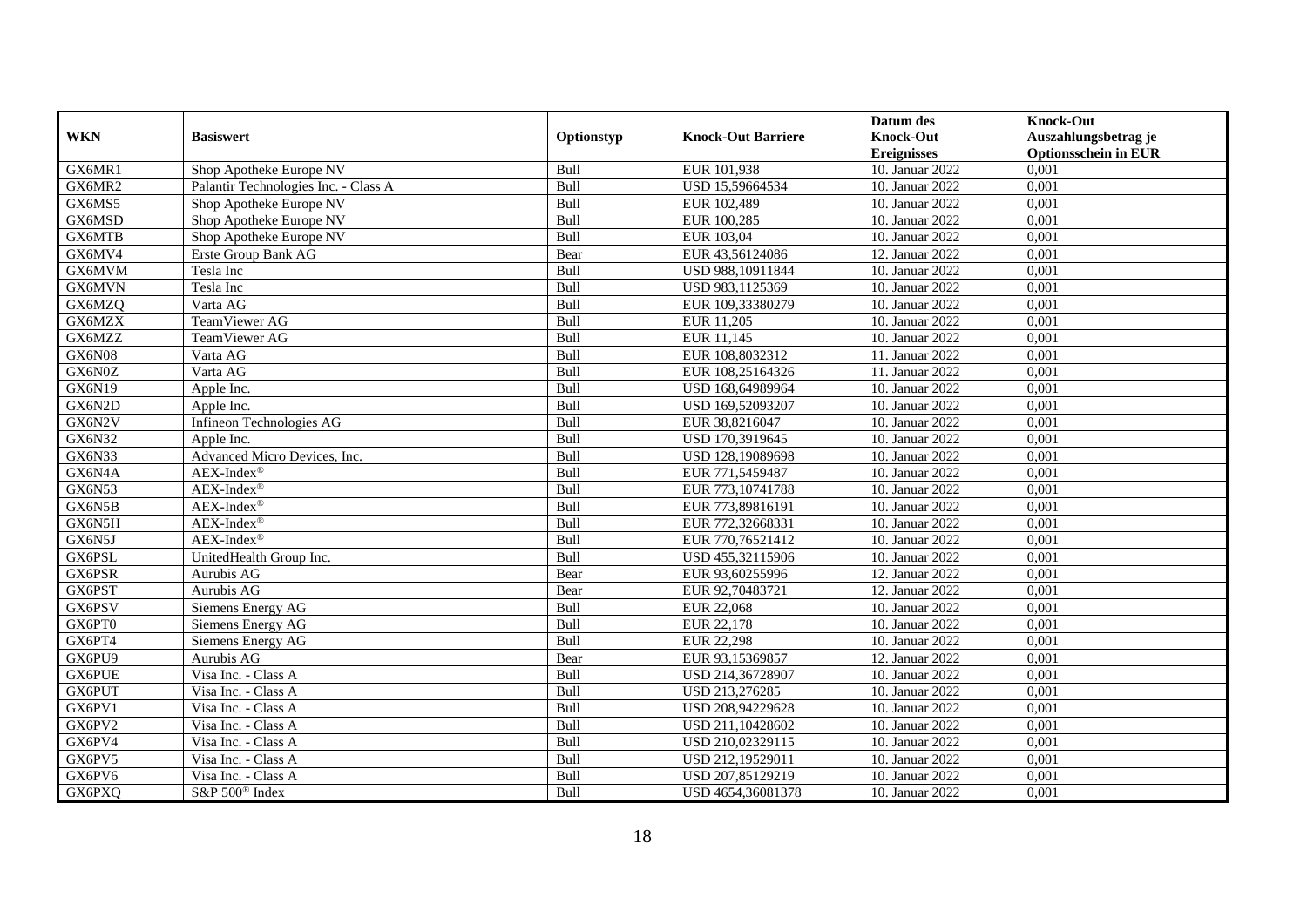|            |                            |            |                           | Datum des          | <b>Knock-Out</b>            |
|------------|----------------------------|------------|---------------------------|--------------------|-----------------------------|
| <b>WKN</b> | <b>Basiswert</b>           | Optionstyp | <b>Knock-Out Barriere</b> | <b>Knock-Out</b>   | Auszahlungsbetrag je        |
|            |                            |            |                           | <b>Ereignisses</b> | <b>Optionsschein in EUR</b> |
| GX6PXT     | S&P 500 <sup>®</sup> Index | Bull       | USD 4659,10603669         | 10. Januar 2022    | 0,001                       |
| GX6PXU     | S&P 500 <sup>®</sup> Index | Bull       | USD 4583,27256899         | 10. Januar 2022    | 0,001                       |
| GX6PXW     | S&P 500 <sup>®</sup> Index | Bull       | USD 4592,76301484         | 10. Januar 2022    | 0,001                       |
| GX6PY1     | $AEX-Index^{\circledR}$    | Bull       | EUR 779,2508646           | 10. Januar 2022    | 0,001                       |
| GX6PY6     | S&P 500 <sup>®</sup> Index | Bull       | USD 4630,65472116         | 10. Januar 2022    | 0,001                       |
| GX6PY7     | S&P 500 <sup>®</sup> Index | Bull       | USD 4621,20431937         | 10. Januar 2022    | 0,001                       |
| GX6PY8     | S&P 500 <sup>®</sup> Index | Bull       | USD 4644,88037893         | 10. Januar 2022    | 0,001                       |
| GX6PYA     | $AEX-Index^{\circledR}$    | Bull       | EUR 777,66948286          | 10. Januar 2022    | 0,001                       |
| GX6PYF     | S&P 500® Index             | Bull       | USD 4611,72388452         | 10. Januar 2022    | 0,001                       |
| GX6PYG     | AEX-Index®                 | Bull       | EUR 778,46017372          | 10. Januar 2022    | 0,001                       |
| GX6PYJ     | S&P 500 <sup>®</sup> Index | Bull       | USD 4640,14516703         | 10. Januar 2022    | 0,001                       |
| GX6PYN     | S&P 500 <sup>®</sup> Index | Bull       | USD 4616,45909643         | 10. Januar 2022    | 0,001                       |
| GX6PYP     | $AEX-Index^{\circledR}$    | Bull       | EUR 776,87879201          | 10. Januar 2022    | 0,001                       |
| GX6PYQ     | S&P 500 <sup>®</sup> Index | Bull       | USD 4597,49822674         | 10. Januar 2022    | 0.001                       |
| GX6PYR     | S&P 500 <sup>®</sup> Index | Bull       | USD 4663,85125964         | 10. Januar 2022    | 0,001                       |
| GX6PYS     | S&P 500 <sup>®</sup> Index | Bull       | USD 4588,02780293         | 10. Januar 2022    | 0,001                       |
| GX6PYT     | S&P 500 <sup>®</sup> Index | Bull       | USD 4635,39994408         | 10. Januar 2022    | 0,001                       |
| GX6PYU     | S&P 500 <sup>®</sup> Index | Bull       | USD 4649,61559085         | 10. Januar 2022    | 0,001                       |
| GX6PYV     | $AEX-Index^{\circledR}$    | Bull       | EUR 775,29741028          | 10. Januar 2022    | 0,001                       |
| GX6PYX     | S&P 500 <sup>®</sup> Index | Bull       | USD 4625,91950924         | 10. Januar 2022    | 0,001                       |
| GX6PYY     | S&P 500 <sup>®</sup> Index | Bull       | USD 4606,95863956         | 10. Januar 2022    | 0,001                       |
| GX6PYZ     | S&P 500 <sup>®</sup> Index | Bull       | USD 4602,24344967         | 10. Januar 2022    | 0,001                       |
| GX6Q18     | Lululemon Athletica Inc.   | Bull       | USD 327,57269072          | 10. Januar 2022    | 0,001                       |
| GX6Q1Y     | Southwest Airlines Co      | Bear       | USD 45,79175205           | 11. Januar 2022    | 0,001                       |
| GX6Q2X     | IQVIA Holdings Inc.        | Bull       | USD 250,40075655          | 10. Januar 2022    | 0,001                       |
| GX6Q2Y     | Lululemon Athletica Inc.   | Bull       | USD 336,92646806          | 10. Januar 2022    | 0,001                       |
| GX6Q3F     | Lululemon Athletica Inc.   | Bull       | USD 351,83436396          | 10. Januar 2022    | 0,001                       |
| GX6Q3H     | IQVIA Holdings Inc.        | Bull       | USD 253,93528419          | 10. Januar 2022    | 0,001                       |
| GX6Q6G     | Deutsche Telekom AG        | Bull       | EUR 15,96683054           | 10. Januar 2022    | 0,001                       |
| GX6Q7G     | Deutsche Telekom AG        | Bull       | EUR 15,56640848           | 10. Januar 2022    | 0,001                       |
| GX6Q7K     | Deutsche Telekom AG        | Bull       | EUR 15,6464929            | 10. Januar 2022    | 0,001                       |
| GX6Q7L     | Deutsche Telekom AG        | Bull       | EUR 15,88674613           | 10. Januar 2022    | 0,001                       |
| GX6Q7S     | Deutsche Telekom AG        | Bull       | EUR 15,80666171           | 10. Januar 2022    | 0,001                       |
| GX6Q8G     | The Home Depot, Inc.       | Bull       | USD 385,0243502           | 10. Januar 2022    | 0,001                       |
| GX6Q8H     | The Home Depot, Inc.       | Bull       | USD 388,99800727          | 10. Januar 2022    | 0,001                       |
| GX6Q8X     | The Home Depot, Inc.       | Bull       | USD 387,00617413          | 10. Januar 2022    | 0,001                       |
| GX6Q90     | The Home Depot, Inc.       | Bull       | USD 390,98984041          | 10. Januar 2022    | 0,001                       |
| GX6Q9G     | The Home Depot, Inc.       | Bull       | USD 383,03251706          | 10. Januar 2022    | 0,001                       |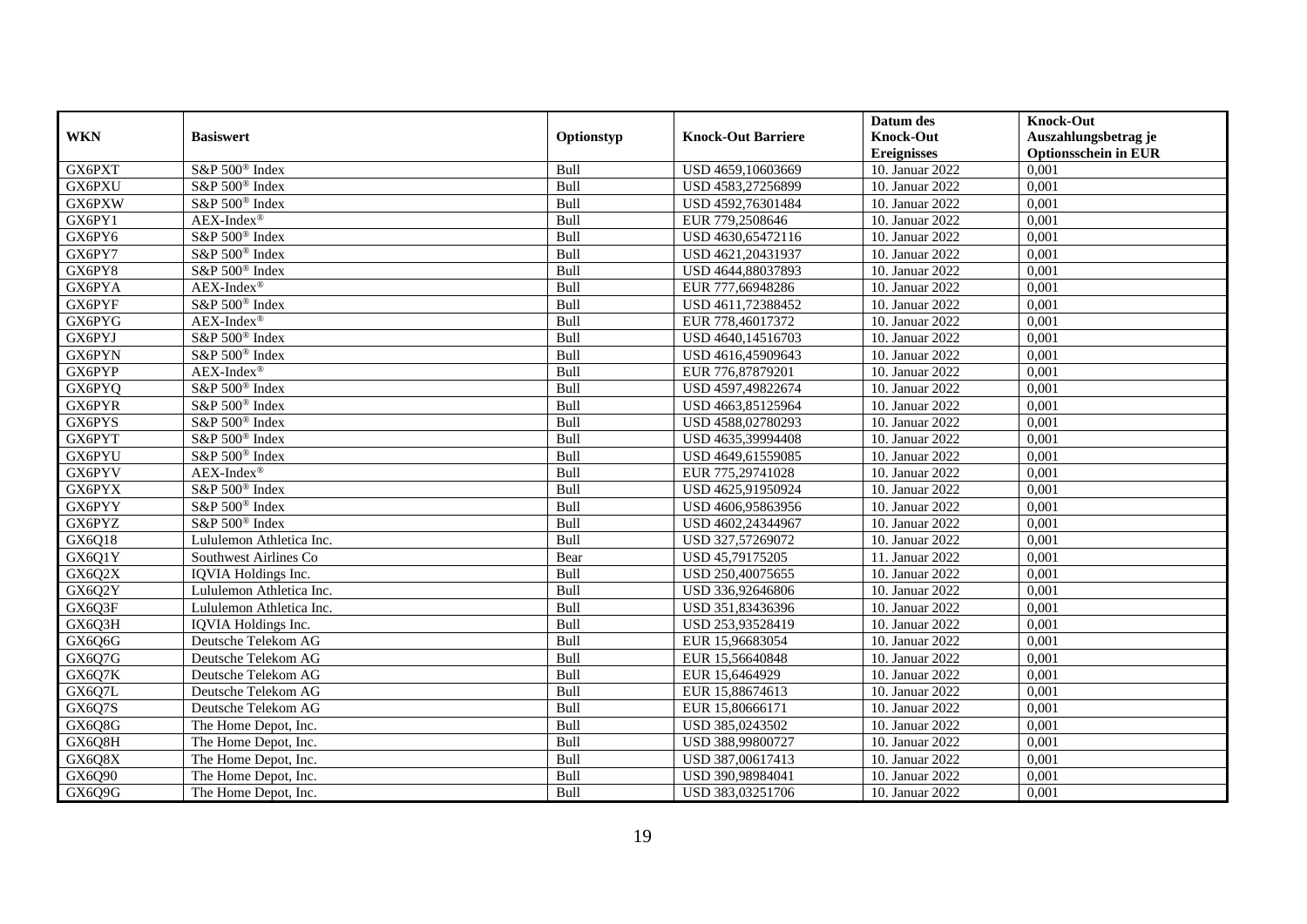|            |                                                   |            |                           | Datum des          | <b>Knock-Out</b>            |
|------------|---------------------------------------------------|------------|---------------------------|--------------------|-----------------------------|
| <b>WKN</b> | <b>Basiswert</b>                                  | Optionstyp | <b>Knock-Out Barriere</b> | <b>Knock-Out</b>   | Auszahlungsbetrag je        |
|            |                                                   |            |                           | <b>Ereignisses</b> | <b>Optionsschein in EUR</b> |
| GX6Q9N     | Airbnb, Inc.                                      | Bull       | USD 156,40758856          | 10. Januar 2022    | 0,001                       |
| GX6Q9P     | Airbnb, Inc.                                      | Bull       | USD 153,49017249          | 10. Januar 2022    | 0,001                       |
| GX6Q9R     | Airbnb, Inc.                                      | Bull       | USD 155,43511653          | 10. Januar 2022    | 0,001                       |
| GX6QA8     | Airbnb, Inc.                                      | Bull       | USD 154,46264452          | 10. Januar 2022    | 0,001                       |
| GX6QAP     | Deutsche Telekom AG                               | Bull       | EUR 15,72657731           | 10. Januar 2022    | 0,001                       |
| GX6QB8     | Airbnb. Inc.                                      | Bull       | USD 152,4274711           | 10. Januar 2022    | 0,001                       |
| GX6QR8     | $DAX^{\circledR}$ (Performance Index)             | Bull       | EUR 15765,20472839        | 10. Januar 2022    | 0,001                       |
| GX6QRB     | $DAX^{\circledast}$ (Performance Index)           | Bull       | EUR 15785,22221852        | 10. Januar 2022    | 0,001                       |
| GX6QRE     | $DAX^{\circledast}$ (Performance Index)           | Bull       | EUR 15810,24408119        | 10. Januar 2022    | 0,001                       |
| GX6QRM     | $DAX^{\circledR}$ (Performance Index)             | Bull       | EUR 15735,17849318        | 10. Januar 2022    | 0,001                       |
| GX6QRV     | $\text{DAX}^{\textcircled{}}$ (Performance Index) | Bull       | EUR 15775,21347345        | 10. Januar 2022    | 0,001                       |
| GX6QS1     | $\text{DAX}^{\circledast}$ (Performance Index)    | Bull       | EUR 15790,22659106        | 10. Januar 2022    | 0,001                       |
| GX6QS9     | $DAX^{\circledast}$ (Performance Index)           | Bull       | EUR 15800,23533612        | 10. Januar 2022    | 0,001                       |
| GX6QSC     | DAX <sup>®</sup> (Performance Index)              | Bull       | EUR 15725,16974813        | 10. Januar 2022    | 0.001                       |
| GX6QSJ     | DAX <sup>®</sup> (Performance Index)              | Bull       | EUR 15740,18286573        | 10. Januar 2022    | 0,001                       |
| GX6QSQ     | DAX <sup>®</sup> (Performance Index)              | Bull       | EUR 15750,19161079        | 10. Januar 2022    | 0,001                       |
| GX6QSS     | DAX <sup>®</sup> (Performance Index)              | Bull       | EUR 15760,20035586        | 10. Januar 2022    | 0,001                       |
| GX6QT6     | $DAX^{\circledast}$ (Performance Index)           | Bull       | EUR 15815,24845372        | 10. Januar 2022    | 0,001                       |
| GX6QT7     | $DAX^{\circledast}$ (Performance Index)           | Bull       | EUR 15805,23970865        | 10. Januar 2022    | 0,001                       |
| GX6QTA     | $DAX^{\circledast}$ (Performance Index)           | Bull       | EUR 15795,23096359        | 10. Januar 2022    | 0,001                       |
| GX6QTJ     | $DAX^{\circledast}$ (Performance Index)           | Bull       | EUR 15770,20910092        | 10. Januar 2022    | 0,001                       |
| GX6QTN     | $DAX^{\circledcirc}$ (Performance Index)          | Bull       | EUR 15780,21784598        | 10. Januar 2022    | 0,001                       |
| GX6QTQ     | $\text{DAX}^{\otimes}$ (Performance Index)        | Bull       | EUR 15745,18723826        | 10. Januar 2022    | 0,001                       |
| GX6QVR     | DAX <sup>®</sup> (Performance Index)              | Bull       | EUR 15730,17412066        | 10. Januar 2022    | 0,001                       |
| GX6QW4     | $DAX^{\circledcirc}$ (Performance Index)          | Bull       | EUR 15755,19598333        | 10. Januar 2022    | 0,001                       |
| GX6QX5     | Dow Jones Industrial Average® Index               | Bull       | <b>USD 35940</b>          | 10. Januar 2022    | 0,001                       |
| GX6QX6     | Dow Jones Industrial Average® Index               | Bull       | <b>USD 35920</b>          | 10. Januar 2022    | 0,001                       |
| GX6QX7     | Dow Jones Industrial Average <sup>®</sup> Index   | Bull       | <b>USD 35900</b>          | 10. Januar 2022    | 0,001                       |
| GX6QX8     | Dow Jones Industrial Average® Index               | Bull       | <b>USD 35880</b>          | 10. Januar 2022    | 0,001                       |
| GX6QX9     | Dow Jones Industrial Average <sup>®</sup> Index   | Bull       | <b>USD 35860</b>          | 10. Januar 2022    | 0,001                       |
| GX6QXA     | Dow Jones Industrial Average <sup>®</sup> Index   | Bull       | <b>USD 35840</b>          | 10. Januar 2022    | 0,001                       |
| GX6QXB     | Dow Jones Industrial Average <sup>®</sup> Index   | Bull       | <b>USD 35820</b>          | 10. Januar 2022    | 0,001                       |
| GX6QXC     | Dow Jones Industrial Average <sup>®</sup> Index   | Bull       | <b>USD 35800</b>          | 10. Januar 2022    | 0,001                       |
| GX6QXD     | Dow Jones Industrial Average® Index               | Bull       | <b>USD 35780</b>          | 10. Januar 2022    | 0,001                       |
| GX6QXE     | Dow Jones Industrial Average <sup>®</sup> Index   | Bull       | <b>USD 35760</b>          | 10. Januar 2022    | 0,001                       |
| GX6QXF     | Dow Jones Industrial Average <sup>®</sup> Index   | Bull       | <b>USD 35740</b>          | 10. Januar 2022    | 0,001                       |
| GX6QXG     | Dow Jones Industrial Average® Index               | Bull       | <b>USD 35720</b>          | 10. Januar 2022    | 0,001                       |
| GX6QXH     | Dow Jones Industrial Average® Index               | Bull       | <b>USD 35700</b>          | 10. Januar 2022    | 0,001                       |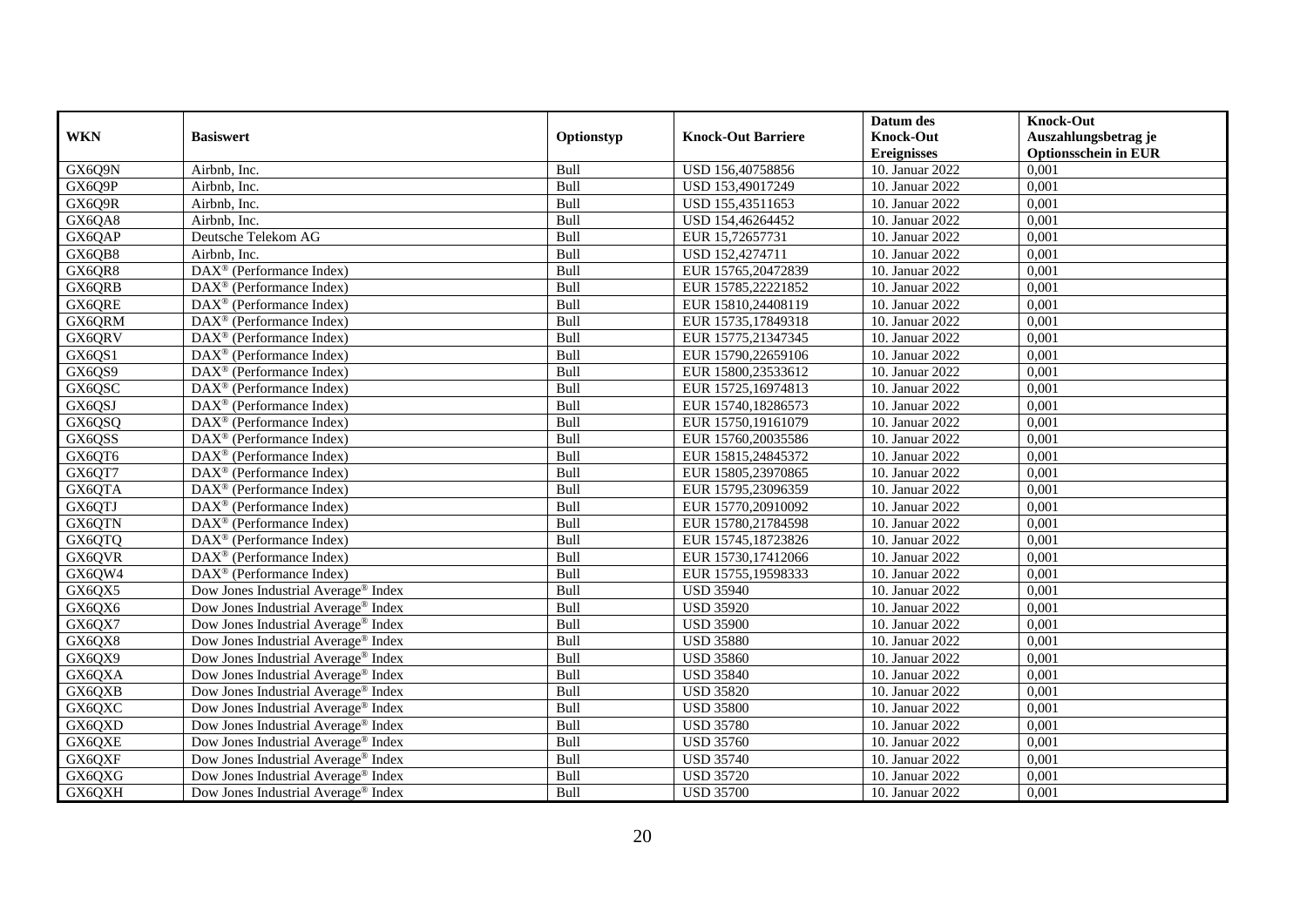|               |                                                       |            |                           | Datum des          | <b>Knock-Out</b>            |
|---------------|-------------------------------------------------------|------------|---------------------------|--------------------|-----------------------------|
| <b>WKN</b>    | <b>Basiswert</b>                                      | Optionstyp | <b>Knock-Out Barriere</b> | <b>Knock-Out</b>   | Auszahlungsbetrag je        |
|               |                                                       |            |                           | <b>Ereignisses</b> | <b>Optionsschein in EUR</b> |
| GX6QXJ        | Dow Jones Industrial Average® Index                   | Bull       | <b>USD 35680</b>          | 10. Januar 2022    | 0,001                       |
| GX6QXK        | Dow Jones Industrial Average® Index                   | Bull       | <b>USD 35660</b>          | 10. Januar 2022    | 0,001                       |
| GX6QXL        | Dow Jones Industrial Average <sup>®</sup> Index       | Bull       | <b>USD 35640</b>          | 10. Januar 2022    | 0,001                       |
| GX6R24        | $\text{DAX}^{\circledast}$ (Performance Index)        | Bull       | <b>EUR 15760</b>          | 10. Januar 2022    | 0,001                       |
| GX6R25        | DAX <sup>®</sup> (Performance Index)                  | Bull       | <b>EUR 15760</b>          | 10. Januar 2022    | 0,001                       |
| <b>GX6R26</b> | $DAX^{\circledR}$ (Performance Index)                 | Bull       | <b>EUR 15760</b>          | 10. Januar 2022    | 0,001                       |
| <b>GX6R27</b> | $DAX^{\circledR}$ (Performance Index)                 | Bull       | <b>EUR 15760</b>          | 10. Januar 2022    | 0,001                       |
| GX6R2A        | DAX <sup>®</sup> (Performance Index)                  | Bull       | <b>EUR 15750</b>          | 10. Januar 2022    | 0,001                       |
| GX6R2B        | $DAX^{\circledast}$ (Performance Index)               | Bull       | <b>EUR 15750</b>          | 10. Januar 2022    | 0,001                       |
| GX6R2C        | DAX <sup>®</sup> (Performance Index)                  | Bull       | <b>EUR 15750</b>          | 10. Januar 2022    | 0,001                       |
| GX6R2D        | $\overline{\text{DAX}^{\otimes}}$ (Performance Index) | Bull       | <b>EUR 15750</b>          | 10. Januar 2022    | 0,001                       |
| GX6R2G        | DAX <sup>®</sup> (Performance Index)                  | Bull       | <b>EUR 15740</b>          | 10. Januar 2022    | 0,001                       |
| GX6R2H        | $\text{DAX}^{\otimes}$ (Performance Index)            | Bull       | <b>EUR 15740</b>          | 10. Januar 2022    | 0,001                       |
| GX6R2J        | DAX <sup>®</sup> (Performance Index)                  | Bull       | <b>EUR 15740</b>          | 10. Januar 2022    | 0,001                       |
| GX6R2K        | DAX <sup>®</sup> (Performance Index)                  | Bull       | <b>EUR 15740</b>          | 10. Januar 2022    | 0,001                       |
| GX6R2N        | DAX <sup>®</sup> (Performance Index)                  | Bull       | <b>EUR 15730</b>          | 10. Januar 2022    | 0,001                       |
| GX6R2P        | DAX <sup>®</sup> (Performance Index)                  | Bull       | <b>EUR 15730</b>          | 10. Januar 2022    | 0,001                       |
| GX6R2S        | $DAX^{\circledast}$ (Performance Index)               | Bull       | <b>EUR 15725</b>          | 10. Januar 2022    | 0,001                       |
| GX6R2T        | $DAX^{\circledast}$ (Performance Index)               | Bull       | <b>EUR 15725</b>          | 10. Januar 2022    | 0,001                       |
| GX6R2U        | $\text{DAX}^{\otimes}$ (Performance Index)            | Bull       | <b>EUR 15725</b>          | 10. Januar 2022    | 0,001                       |
| GX6R2V        | $DAX^{\circledast}$ (Performance Index)               | Bull       | <b>EUR 15725</b>          | 10. Januar 2022    | 0,001                       |
| GX6R9K        | S&P 500 <sup>®</sup> Index                            | Bull       | <b>USD 4660</b>           | 10. Januar 2022    | 0,001                       |
| GX6R9L        | S&P 500 <sup>®</sup> Index                            | Bull       | <b>USD</b> 4655           | 10. Januar 2022    | 0,001                       |
| GX6R9M        | $S\&P 500^{\circ}$ Index                              | Bull       | <b>USD 4650</b>           | 10. Januar 2022    | 0,001                       |
| GX6VJD        | $\text{DAX}^{\otimes}$ (Performance Index)            | Bull       | <b>EUR 15860</b>          | 10. Januar 2022    | 0,001                       |
| GX6VJE        | $DAX^{\circledast}$ (Performance Index)               | Bull       | <b>EUR 15860</b>          | 10. Januar 2022    | 0,001                       |
| GX6VJF        | $\overline{\text{DAX}^{\otimes}}$ (Performance Index) | Bull       | <b>EUR 15860</b>          | 10. Januar 2022    | 0,001                       |
| GX6VJG        | DAX <sup>®</sup> (Performance Index)                  | Bull       | <b>EUR 15860</b>          | 10. Januar 2022    | 0,001                       |
| GX6VJH        | $DAX^{\circledast}$ (Performance Index)               | Bull       | <b>EUR 15860</b>          | 10. Januar 2022    | 0,001                       |
| GX6VJJ        | $\text{DAX}^{\textcircled{}}$ (Performance Index)     | Bull       | <b>EUR 15860</b>          | 10. Januar 2022    | 0,001                       |
| GX6VJK        | $DAX^{\circledR}$ (Performance Index)                 | Bull       | <b>EUR 15850</b>          | 10. Januar 2022    | 0,001                       |
| GX6VJL        | DAX <sup>®</sup> (Performance Index)                  | Bull       | <b>EUR 15850</b>          | 10. Januar 2022    | 0,001                       |
| GX6VJM        | $DAX^{\circledR}$ (Performance Index)                 | Bull       | <b>EUR 15850</b>          | 10. Januar 2022    | 0,001                       |
| GX6VJN        | $\overline{\text{DAX}^{\otimes}}$ (Performance Index) | Bull       | <b>EUR 15850</b>          | 10. Januar 2022    | 0,001                       |
| GX6VJP        | $\text{DAX}^{\circledast}$ (Performance Index)        | Bull       | <b>EUR 15850</b>          | 10. Januar 2022    | 0,001                       |
| GX6VJQ        | $\text{DAX}^{\otimes}$ (Performance Index)            | Bull       | <b>EUR 15850</b>          | 10. Januar 2022    | 0,001                       |
| GX6VJR        | $DAX^{\circledast}$ (Performance Index)               | Bull       | <b>EUR 15840</b>          | 10. Januar 2022    | 0,001                       |
| GX6VJS        | $\text{DAX}^{\circledast}$ (Performance Index)        | Bull       | <b>EUR 15840</b>          | 10. Januar 2022    | 0,001                       |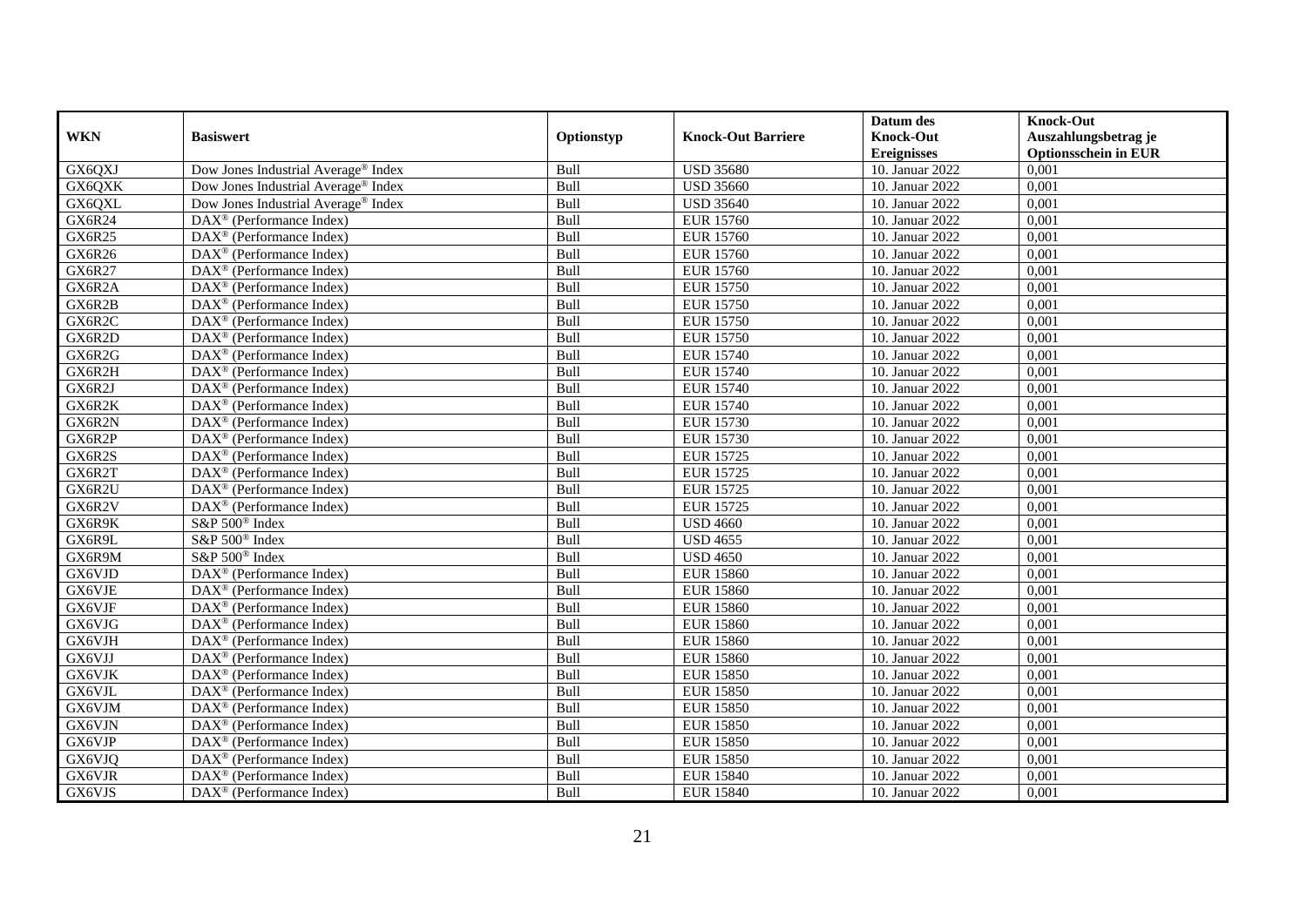|               |                                                       |            |                           | Datum des          | <b>Knock-Out</b>            |
|---------------|-------------------------------------------------------|------------|---------------------------|--------------------|-----------------------------|
| <b>WKN</b>    | <b>Basiswert</b>                                      | Optionstyp | <b>Knock-Out Barriere</b> | <b>Knock-Out</b>   | Auszahlungsbetrag je        |
|               |                                                       |            |                           | <b>Ereignisses</b> | <b>Optionsschein in EUR</b> |
| GX6VJT        | DAX <sup>®</sup> (Performance Index)                  | Bull       | <b>EUR 15840</b>          | 10. Januar 2022    | 0,001                       |
| GX6VJU        | $DAX^{\circledast}$ (Performance Index)               | Bull       | <b>EUR 15840</b>          | 10. Januar 2022    | 0,001                       |
| GX6VJV        | $DAX^{\circledcirc}$ (Performance Index)              | Bull       | <b>EUR 15840</b>          | 10. Januar 2022    | 0,001                       |
| GX6VJW        | $\text{DAX}^{\otimes}$ (Performance Index)            | Bull       | <b>EUR 15840</b>          | 10. Januar 2022    | 0,001                       |
| GX6VJX        | DAX <sup>®</sup> (Performance Index)                  | Bull       | <b>EUR 15830</b>          | 10. Januar 2022    | 0,001                       |
| GX6VJY        | $DAX^{\circledR}$ (Performance Index)                 | Bull       | <b>EUR 15830</b>          | 10. Januar 2022    | 0,001                       |
| GX6VJZ        | $DAX^{\circledR}$ (Performance Index)                 | Bull       | <b>EUR 15830</b>          | 10. Januar 2022    | 0,001                       |
| GX6VK0        | DAX <sup>®</sup> (Performance Index)                  | Bull       | <b>EUR 15825</b>          | 10. Januar 2022    | 0,001                       |
| GX6VK1        | $DAX^{\circledast}$ (Performance Index)               | Bull       | <b>EUR 15825</b>          | 10. Januar 2022    | 0,001                       |
| GX6VK2        | DAX <sup>®</sup> (Performance Index)                  | Bull       | <b>EUR 15825</b>          | 10. Januar 2022    | 0,001                       |
| GX6VK3        | $\overline{\text{DAX}^{\otimes}}$ (Performance Index) | Bull       | <b>EUR 15825</b>          | 10. Januar 2022    | 0,001                       |
| GX6VK4        | $\text{DAX}^{\circledast}$ (Performance Index)        | Bull       | <b>EUR 15825</b>          | 10. Januar 2022    | 0,001                       |
| GX6VK5        | $\text{DAX}^{\otimes}$ (Performance Index)            | Bull       | <b>EUR 15825</b>          | 10. Januar 2022    | 0,001                       |
| GX6VK6        | DAX <sup>®</sup> (Performance Index)                  | Bull       | <b>EUR 15820</b>          | 10. Januar 2022    | 0.001                       |
| GX6VK7        | DAX <sup>®</sup> (Performance Index)                  | Bull       | <b>EUR 15820</b>          | 10. Januar 2022    | 0,001                       |
| GX6VK8        | DAX <sup>®</sup> (Performance Index)                  | Bull       | <b>EUR 15820</b>          | 10. Januar 2022    | 0,001                       |
| GX6VK9        | DAX <sup>®</sup> (Performance Index)                  | Bull       | <b>EUR 15820</b>          | 10. Januar 2022    | 0,001                       |
| GX6VKA        | $DAX^{\circledast}$ (Performance Index)               | Bull       | <b>EUR 15820</b>          | 10. Januar 2022    | 0,001                       |
| GX6VKB        | $DAX^{\circledast}$ (Performance Index)               | Bull       | <b>EUR 15820</b>          | 10. Januar 2022    | 0,001                       |
| GX6VKC        | $\text{DAX}^{\otimes}$ (Performance Index)            | Bull       | <b>EUR 15810</b>          | 10. Januar 2022    | 0,001                       |
| GX6VKD        | $\text{DAX}^{\otimes}$ (Performance Index)            | Bull       | <b>EUR 15810</b>          | 10. Januar 2022    | 0,001                       |
| GX6VKE        | $DAX^{\circledcirc}$ (Performance Index)              | Bull       | <b>EUR 15810</b>          | 10. Januar 2022    | 0,001                       |
| GX6VKF        | $DAX^{\circledR}$ (Performance Index)                 | Bull       | <b>EUR 15810</b>          | 10. Januar 2022    | 0,001                       |
| GX6VKG        | DAX <sup>®</sup> (Performance Index)                  | Bull       | <b>EUR 15810</b>          | 10. Januar 2022    | 0,001                       |
| GX6VKH        | $DAX^{\circledcirc}$ (Performance Index)              | Bull       | <b>EUR 15810</b>          | 10. Januar 2022    | 0,001                       |
| GX6VKJ        | $DAX^{\circledast}$ (Performance Index)               | Bull       | <b>EUR 15800</b>          | 10. Januar 2022    | 0,001                       |
| GX6VKK        | $\overline{\text{DAX}^{\otimes}}$ (Performance Index) | Bull       | <b>EUR 15800</b>          | 10. Januar 2022    | 0,001                       |
| GX6VKL        | DAX <sup>®</sup> (Performance Index)                  | Bull       | <b>EUR 15800</b>          | 10. Januar 2022    | 0,001                       |
| GX6VKM        | $DAX^{\circledast}$ (Performance Index)               | Bull       | <b>EUR 15800</b>          | 10. Januar 2022    | 0,001                       |
| GX6VKN        | $DAX^{\circledast}$ (Performance Index)               | Bull       | <b>EUR 15800</b>          | 10. Januar 2022    | 0,001                       |
| GX6VKP        | $DAX^{\circledR}$ (Performance Index)                 | Bull       | <b>EUR 15800</b>          | 10. Januar 2022    | 0,001                       |
| GX6VKQ        | DAX <sup>®</sup> (Performance Index)                  | Bull       | <b>EUR 15790</b>          | 10. Januar 2022    | 0,001                       |
| <b>GX6VKR</b> | $DAX^{\circledR}$ (Performance Index)                 | Bull       | <b>EUR 15790</b>          | 10. Januar 2022    | 0,001                       |
| GX6VKS        | DAX <sup>®</sup> (Performance Index)                  | Bull       | <b>EUR 15790</b>          | 10. Januar 2022    | 0,001                       |
| GX6VKT        | $\text{DAX}^{\otimes}$ (Performance Index)            | Bull       | <b>EUR 15790</b>          | 10. Januar 2022    | 0,001                       |
| GX6VKU        | $DAX^{\circledast}$ (Performance Index)               | Bull       | <b>EUR 15790</b>          | 10. Januar 2022    | 0,001                       |
| GX6VKV        | $DAX^{\circledast}$ (Performance Index)               | Bull       | <b>EUR 15790</b>          | 10. Januar 2022    | 0,001                       |
| GX6VKW        | $\text{DAX}^{\textcircled{}}$ (Performance Index)     | Bull       | <b>EUR 15780</b>          | 10. Januar 2022    | 0,001                       |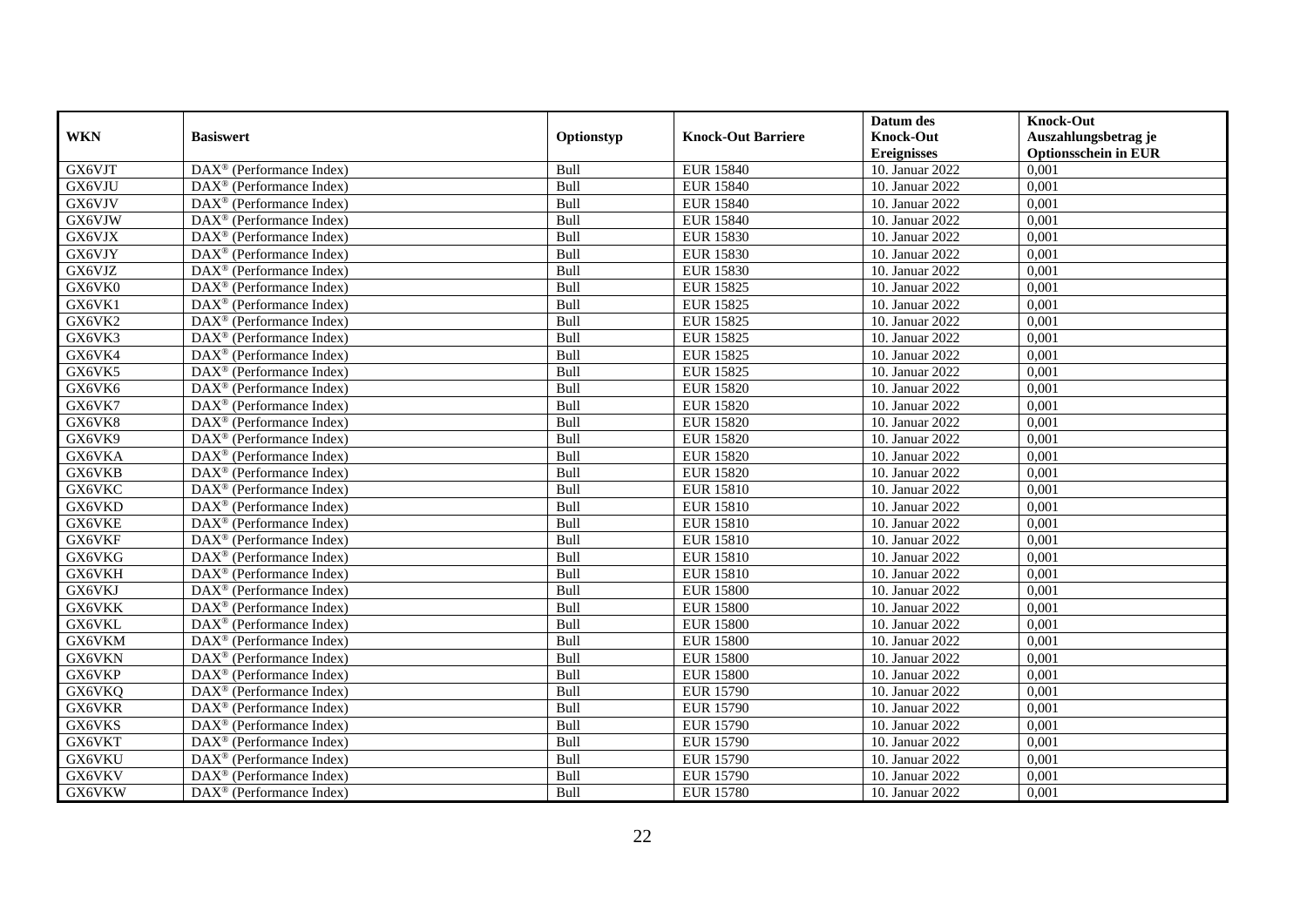|               |                                                          |            |                           | Datum des          | <b>Knock-Out</b>            |
|---------------|----------------------------------------------------------|------------|---------------------------|--------------------|-----------------------------|
| <b>WKN</b>    | <b>Basiswert</b>                                         | Optionstyp | <b>Knock-Out Barriere</b> | <b>Knock-Out</b>   | Auszahlungsbetrag je        |
|               |                                                          |            |                           | <b>Ereignisses</b> | <b>Optionsschein in EUR</b> |
| GX6VKX        | DAX <sup>®</sup> (Performance Index)                     | Bull       | <b>EUR 15780</b>          | 10. Januar 2022    | 0,001                       |
| GX6VKY        | $DAX^{\circledast}$ (Performance Index)                  | Bull       | <b>EUR 15780</b>          | 10. Januar 2022    | 0,001                       |
| GX6VKZ        | $DAX^{\circledcirc}$ (Performance Index)                 | Bull       | <b>EUR 15775</b>          | 10. Januar 2022    | 0,001                       |
| GX6VL0        | $\text{DAX}^{\otimes}$ (Performance Index)               | Bull       | <b>EUR 15775</b>          | 10. Januar 2022    | 0,001                       |
| GX6VL1        | DAX <sup>®</sup> (Performance Index)                     | Bull       | <b>EUR 15775</b>          | 10. Januar 2022    | 0,001                       |
| GX6VL2        | $DAX^{\circledR}$ (Performance Index)                    | Bull       | <b>EUR 15775</b>          | 10. Januar 2022    | 0,001                       |
| GX6VL3        | $DAX^{\circledR}$ (Performance Index)                    | Bull       | <b>EUR 15775</b>          | 10. Januar 2022    | 0,001                       |
| GX6VL4        | DAX <sup>®</sup> (Performance Index)                     | Bull       | <b>EUR 15775</b>          | 10. Januar 2022    | 0,001                       |
| GX6VL5        | $DAX^{\circledast}$ (Performance Index)                  | Bull       | <b>EUR 15770</b>          | 10. Januar 2022    | 0,001                       |
| GX6VL6        | $DAX^{\circledR}$ (Performance Index)                    | Bull       | <b>EUR 15770</b>          | 10. Januar 2022    | 0,001                       |
| GX6VL7        | $\overline{\text{DAX}^{\otimes}}$ (Performance Index)    | Bull       | <b>EUR 15770</b>          | 10. Januar 2022    | 0,001                       |
| GX6VL8        | $\text{DAX}^{\circledast}$ (Performance Index)           | Bull       | <b>EUR 15770</b>          | 10. Januar 2022    | 0,001                       |
| GX6VL9        | $\text{DAX}^{\otimes}$ (Performance Index)               | Bull       | <b>EUR 15770</b>          | 10. Januar 2022    | 0,001                       |
| GX6VLA        | DAX <sup>®</sup> (Performance Index)                     | Bull       | <b>EUR 15770</b>          | 10. Januar 2022    | 0.001                       |
| GX6VLB        | $DAX^{\circledR}$ (Performance Index)                    | Bull       | <b>EUR 15760</b>          | 10. Januar 2022    | 0,001                       |
| <b>GX6VLC</b> | $\overline{\text{DAX}^{\otimes}}$ (Performance Index)    | Bull       | <b>EUR 15760</b>          | 10. Januar 2022    | 0,001                       |
| GX6VLD        | DAX <sup>®</sup> (Performance Index)                     | Bull       | <b>EUR 15750</b>          | 10. Januar 2022    | 0,001                       |
| GX6VLE        | DAX <sup>®</sup> (Performance Index)                     | Bull       | <b>EUR 15750</b>          | 10. Januar 2022    | 0,001                       |
| GX6VLF        | $DAX^{\circledast}$ (Performance Index)                  | Bull       | <b>EUR 15725</b>          | 10. Januar 2022    | 0,001                       |
| GX6VLG        | $DAX^{\circledast}$ (Performance Index)                  | Bull       | <b>EUR 15725</b>          | 10. Januar 2022    | 0,001                       |
| GX6VQM        | NASDAQ-100 Index®                                        | Bull       | <b>USD 15500</b>          | 10. Januar 2022    | 0,001                       |
| GX6VQN        | NASDAQ-100 Index®                                        | Bull       | <b>USD 15400</b>          | 10. Januar 2022    | 0,001                       |
| GX6VQP        | NASDAQ-100 Index®                                        | Bull       | <b>USD</b> 15300          | 10. Januar 2022    | 0,001                       |
| GX6VQQ        | NASDAQ-100 Index®                                        | Bull       | <b>USD 15200</b>          | 10. Januar 2022    | 0,001                       |
| GX6VRF        | DAX <sup>®</sup> (Performance Index)/ X-DAX <sup>®</sup> | Bull       | <b>EUR 15800</b>          | 10. Januar 2022    | 0,001                       |
| GX6VRG        | DAX <sup>®</sup> (Performance Index)/ X-DAX <sup>®</sup> | Bull       | <b>EUR 15800</b>          | 10. Januar 2022    | 0,001                       |
| GX6WDZ        | Illumina, Inc.                                           | Bull       | USD 355,31983549          | 10. Januar 2022    | 0,001                       |
| GX6WE5        | Illumina, Inc.                                           | Bull       | USD 346,90605068          | 10. Januar 2022    | 0,001                       |
| GX6WE6        | Illumina, Inc.                                           | Bull       | USD 351,11794533          | 10. Januar 2022    | 0,001                       |
| GX6WE9        | Illumina, Inc.                                           | Bull       | USD 359,52172565          | 10. Januar 2022    | 0,001                       |
| GX6WEA        | Illumina, Inc.                                           | Bull       | USD 363,73362031          | 10. Januar 2022    | 0,001                       |
| GX6WEN        | Johnson & Johnson                                        | Bull       | USD 168,69762525          | 12. Januar 2022    | 0,001                       |
| GX6WET        | eBay Inc.                                                | Bull       | USD 64,11884294           | 10. Januar 2022    | 0,001                       |
| GX6WF0        | Johnson & Johnson                                        | Bull       | USD 169,54791571          | 12. Januar 2022    | 0,001                       |
| GX6WFX        | <b>CVS Health Corporation</b>                            | Bear       | USD 106,07441092          | 11. Januar 2022    | 0,001                       |
| GX6WGE        | BlackRock, Inc.                                          | Bull       | USD 876,43826703          | 10. Januar 2022    | 0,001                       |
| GX6WGG        | BlackRock, Inc.                                          | Bull       | USD 882,67003229          | 10. Januar 2022    | 0,001                       |
| GX6WGN        | BlackRock, Inc.                                          | Bull       | USD 863,94472801          | 10. Januar 2022    | 0,001                       |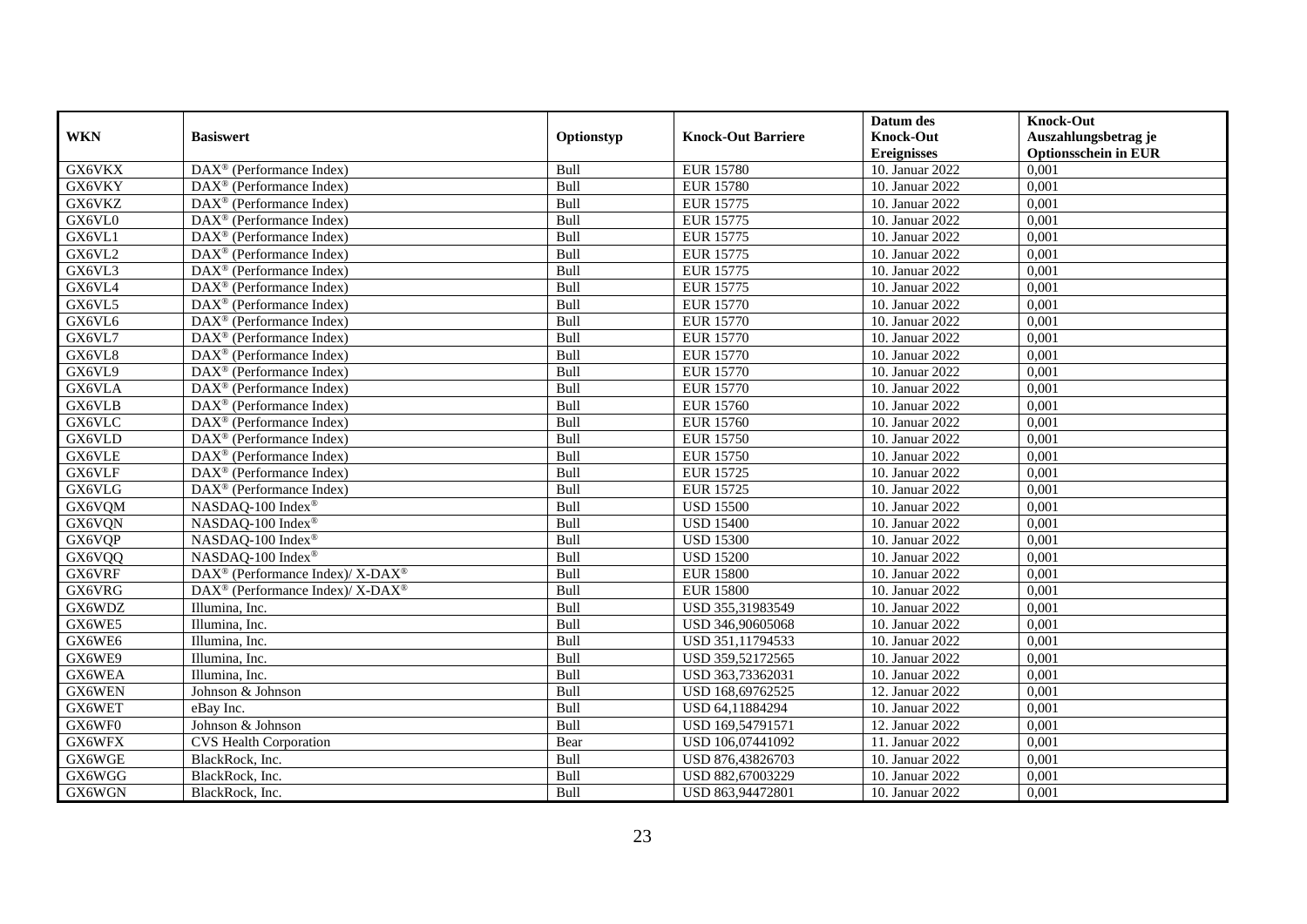|            |                                 |            |                           | Datum des          | <b>Knock-Out</b>            |
|------------|---------------------------------|------------|---------------------------|--------------------|-----------------------------|
| <b>WKN</b> | <b>Basiswert</b>                | Optionstyp | <b>Knock-Out Barriere</b> | <b>Knock-Out</b>   | Auszahlungsbetrag je        |
|            |                                 |            |                           | <b>Ereignisses</b> | <b>Optionsschein in EUR</b> |
| GX6WHQ     | <b>Exelon Corporation</b>       | Bull       | <b>USD 55,265</b>         | 11. Januar 2022    | 0,001                       |
| GX6WHR     | <b>Exelon Corporation</b>       | Bull       | <b>USD 55,585</b>         | 11. Januar 2022    | 0,001                       |
| GX6WHW     | <b>Exelon Corporation</b>       | Bull       | <b>USD 55,905</b>         | 11. Januar 2022    | 0,001                       |
| GX6WHY     | <b>Exelon Corporation</b>       | Bull       | <b>USD 56,225</b>         | 11. Januar 2022    | 0,001                       |
| GX6WJ8     | Fiserv, Inc.                    | Bull       | <b>USD 106,328</b>        | 10. Januar 2022    | 0,001                       |
| GX6WJD     | BlackRock, Inc.                 | Bull       | USD 870,17649327          | 10. Januar 2022    | 0,001                       |
| GX6WJT     | Fiserv, Inc.                    | Bull       | <b>USD 107,368</b>        | 10. Januar 2022    | 0,001                       |
| GX6WLX     | Fiserv, Inc.                    | Bull       | <b>USD 105,296</b>        | 10. Januar 2022    | 0,001                       |
| GX6WMA     | The Estee Lauder Companies Inc. | Bull       | USD 332,25681881          | 11. Januar 2022    | 0,001                       |
| GX6WMB     | The Estee Lauder Companies Inc. | Bull       | USD 334,90065022          | 10. Januar 2022    | 0,001                       |
| GX6WMC     | The Estee Lauder Companies Inc. | Bull       | USD 340,24305342          | 10. Januar 2022    | 0,001                       |
| GX6WME     | The Estee Lauder Companies Inc. | Bull       | USD 345,58545663          | 10. Januar 2022    | 0,001                       |
| GX6WMK     | The Estee Lauder Companies Inc. | Bull       | USD 337,56184732          | 10. Januar 2022    | 0,001                       |
| GX6WMS     | The Estee Lauder Companies Inc. | Bull       | USD 348,26666273          | 10. Januar 2022    | 0,001                       |
| GX6WMW     | Deere & Company                 | Bear       | USD 383,87146297          | 10. Januar 2022    | 0,001                       |
| GX6WN6     | The Estee Lauder Companies Inc. | Bull       | USD 342,90425052          | 10. Januar 2022    | 0,001                       |
| GX6WNB     | Workday, Inc.                   | Bull       | USD 242,93625212          | 10. Januar 2022    | 0,001                       |
| GX6WP7     | Trip.com Group Limited          | Bull       | USD 24,25090893           | 10. Januar 2022    | 0,001                       |
| GX6WP8     | Trip.com Group Limited          | Bull       | USD 23,78069741           | 10. Januar 2022    | 0,001                       |
| GX6WPA     | Trip.com Group Limited          | Bull       | USD 24,73112494           | 10. Januar 2022    | 0,001                       |
| GX6WPC     | Trip.com Group Limited          | Bull       | USD 23,30048139           | 10. Januar 2022    | 0,001                       |
| GX6WSX     | NASDAQ-100 Index®               | Bear       | USD 16005,53              | 12. Januar 2022    | 0,001                       |
| GX6WT0     | NASDAQ-100 Index®               | Bear       | USD 15901,87              | 12. Januar 2022    | 0,001                       |
| GX6WT2     | NASDAQ-100 Index®               | Bear       | USD 15950,9               | 12. Januar 2022    | 0,001                       |
| GX6WTS     | NASDAQ-100 Index®               | Bear       | <b>USD 15980,2</b>        | 12. Januar 2022    | 0,001                       |
| GX6WTY     | NASDAQ-100 Index®               | Bear       | USD 15927,72              | 12. Januar 2022    | 0,001                       |
| GX6WUB     | NASDAQ-100 Index®               | Bear       | USD 15971,44              | 12. Januar 2022    | 0,001                       |
| GX6WUR     | NASDAQ-100 Index®               | Bear       | USD 15914,79              | 12. Januar 2022    | 0,001                       |
| GX6WUT     | NASDAQ-100 Index®               | Bear       | <b>USD 15997,71</b>       | 12. Januar 2022    | 0,001                       |
| GX6WVB     | NASDAQ-100 Index®               | Bear       | USD 16013,36              | 12. Januar 2022    | 0,001                       |
| GX6WVE     | NASDAQ-100 Index®               | Bear       | USD 15940,63              | 12. Januar 2022    | 0,001                       |
| GX6WVF     | NASDAQ-100 Index®               | Bear       | USD 15988,95              | 12. Januar 2022    | 0,001                       |
| GX6WVQ     | NASDAQ-100 Index®               | Bear       | USD 15961,17              | 12. Januar 2022    | 0,001                       |
| GX6X6W     | British American Tobacco plc.   | Bear       | GBP 28,56791709           | 10. Januar 2022    | 0,001                       |
| GX6X75     | British American Tobacco plc.   | Bear       | GBP 28,92470738           | 11. Januar 2022    | 0,001                       |
| GX6X79     | British American Tobacco plc.   | Bear       | GBP 29,10461226           | 11. Januar 2022    | 0,001                       |
| GX6X7G     | 3M Company                      | Bull       | USD 177,18986917          | 10. Januar 2022    | 0,001                       |
| GX6X7H     | British American Tobacco plc.   | Bear       | GBP 28,74784098           | 10. Januar 2022    | 0,001                       |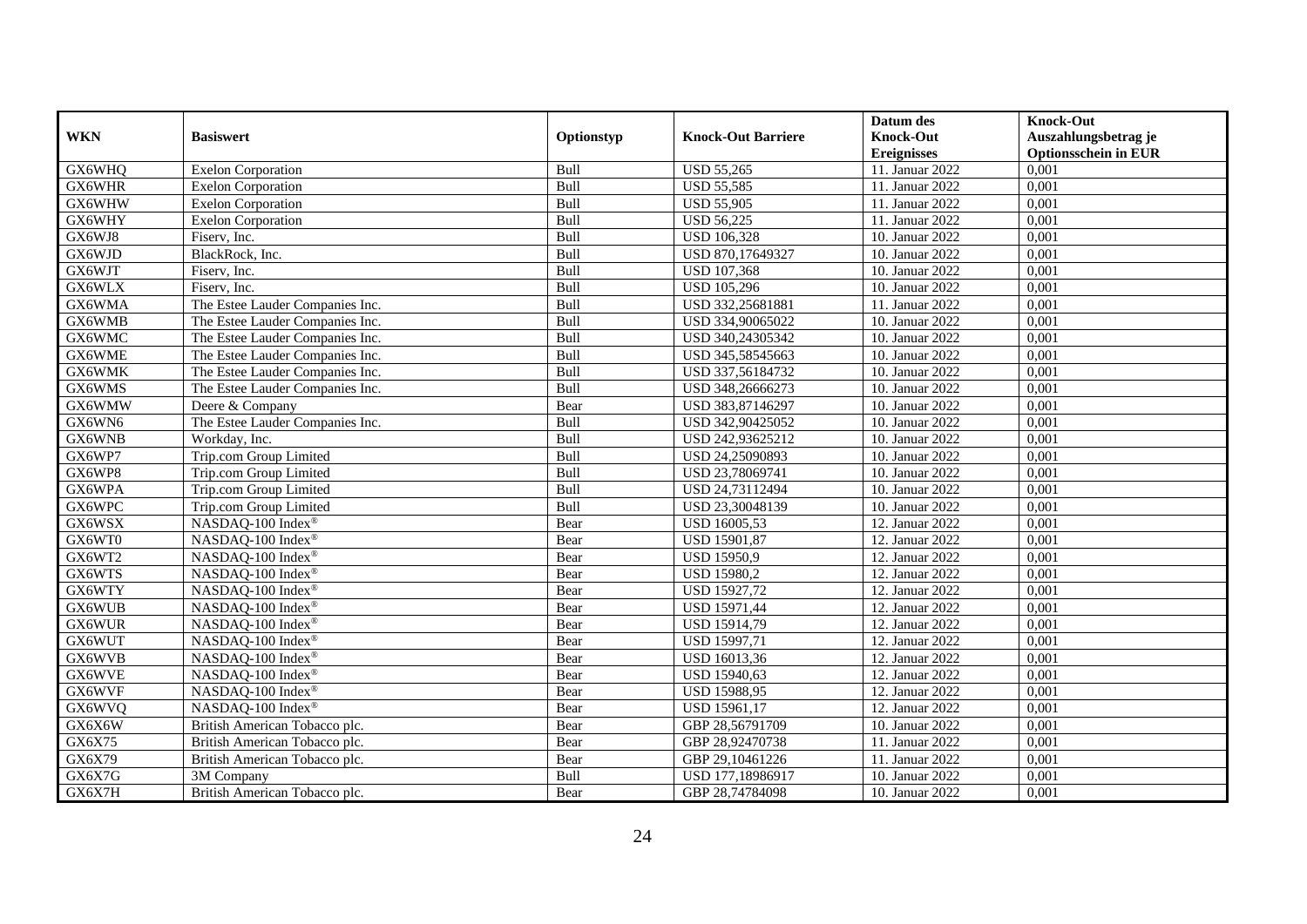|            |                                                          |            |                           | Datum des          | <b>Knock-Out</b>            |
|------------|----------------------------------------------------------|------------|---------------------------|--------------------|-----------------------------|
| <b>WKN</b> | <b>Basiswert</b>                                         | Optionstyp | <b>Knock-Out Barriere</b> | <b>Knock-Out</b>   | Auszahlungsbetrag je        |
|            |                                                          |            |                           | <b>Ereignisses</b> | <b>Optionsschein in EUR</b> |
| GX6XAC     | HSBC Holdings plc                                        | Bear       | GBP 4,93807551            | 11. Januar 2022    | 0,001                       |
| GX6XAE     | Align Technology, Inc.                                   | Bull       | USD 545,83672328          | 10. Januar 2022    | 0,001                       |
| GX6XAJ     | HSBC Holdings plc                                        | Bear       | GBP 4,88847588            | 10. Januar 2022    | 0,001                       |
| GX6XB1     | Vulcan Materials Company                                 | Bull       | USD 199,93213303          | 10. Januar 2022    | 0,001                       |
| GX6XB2     | <b>Vulcan Materials Company</b>                          | Bull       | USD 195,94736595          | 11. Januar 2022    | 0,001                       |
| GX6XB5     | <b>Vulcan Materials Company</b>                          | Bull       | USD 201,93325537          | 10. Januar 2022    | 0,001                       |
| GX6XB7     | <b>Vulcan Materials Company</b>                          | Bull       | USD 197,95877601          | 11. Januar 2022    | 0,001                       |
| GX6XB9     | <b>Vulcan Materials Company</b>                          | Bull       | USD 203,94438332          | 10. Januar 2022    | 0,001                       |
| GX6XBG     | <b>Vulcan Materials Company</b>                          | Bull       | USD 205,94550566          | 10. Januar 2022    | 0,001                       |
| GX6XGY     | $DAX^{\circledast}$ (Performance Index)                  | Bull       | EUR 15834,64034612        | 10. Januar 2022    | 0,001                       |
| GX6XKD     | DAX <sup>®</sup> (Performance Index)/ X-DAX <sup>®</sup> | Bull       | EUR 15834,64034612        | 10. Januar 2022    | 0,001                       |
| GX6YJW     | <b>Darden Restaurants</b>                                | Bull       | USD 144,43873163          | 10. Januar 2022    | 0,001                       |
| GX6YK2     | Marathon Petroleum Corporation                           | Bear       | USD 73,07481558           | 12. Januar 2022    | 0,001                       |
| GX6YKQ     | Marathon Petroleum Corporation                           | Bear       | USD 71,32354104           | 10. Januar 2022    | 0,001                       |
| GX6YKV     | Corning Incorporated                                     | Bull       | USD 37,28413155           | 10. Januar 2022    | 0,001                       |
| GX6YKZ     | Intercontinental Exchange, Inc.                          | Bull       | USD 129,50387535          | 11. Januar 2022    | 0,001                       |
| GX6YL0     | Intercontinental Exchange, Inc.                          | Bull       | USD 131,13332125          | 10. Januar 2022    | 0,001                       |
| GX6YLH     | FleetCor Technologies, Inc.                              | Bull       | <b>USD 235.45</b>         | 10. Januar 2022    | 0,001                       |
| GX6YM3     | <b>Halliburton Company</b>                               | Bear       | USD 26,62386983           | 11. Januar 2022    | 0,001                       |
| GX6YN2     | Proximus S.A.                                            | Bear       | EUR 17,41335427           | 10. Januar 2022    | 0,001                       |
| GX6YRP     | ACS, Actividades de Construcción y Servicios, S.A.       | Bear       | EUR 24,08181341           | 10. Januar 2022    | 0,001                       |
| GX6YRS     | ACS, Actividades de Construcción y Servicios, S.A.       | Bear       | EUR 24,20177263           | 10. Januar 2022    | 0,001                       |
| GX6YS3     | ACS, Actividades de Construcción y Servicios, S.A.       | Bear       | EUR 24,83592539           | 12. Januar 2022    | 0,001                       |
| GX6YS6     | ACS, Actividades de Construcción y Servicios, S.A.       | Bear       | EUR 24,71879413           | 11. Januar 2022    | 0,001                       |
| GX6YS7     | ACS, Actividades de Construcción y Servicios, S.A.       | Bear       | EUR 24,46168427           | 10. Januar 2022    | 0.001                       |
| GX6YS8     | ACS, Actividades de Construcción y Servicios, S.A.       | Bear       | EUR 24,33172845           | 10. Januar 2022    | 0,001                       |
| GX6YSP     | ACS, Actividades de Construcción y Servicios, S.A.       | Bear       | EUR 24,58885304           | 11. Januar 2022    | 0,001                       |
| GX6YSS     | Mettler-Toledo International                             | Bull       | USD 1527,37171384         | 10. Januar 2022    | 0,001                       |
| GX6YSV     | Mettler-Toledo International                             | Bull       | USD 1542,63622825         | 10. Januar 2022    | 0,001                       |
| GX6YTR     | Mettler-Toledo International                             | Bull       | USD 1512,12720534         | 10. Januar 2022    | 0,001                       |
| GX6YUH     | The Hershey Company                                      | Bull       | USD 194,2655425           | 10. Januar 2022    | 0,001                       |
| GX6YUK     | The Hershey Company                                      | Bull       | USD 193,09686184          | 11. Januar 2022    | 0,001                       |
| GX6YUZ     | Galapagos N.V                                            | Bear       | EUR 46,72702381           | 12. Januar 2022    | 0,001                       |
| GX6YV1     | Moncler S.p.A                                            | Bull       | EUR 59,81256349           | 12. Januar 2022    | 0,001                       |
| GX6YV5     | Moncler S.p.A                                            | Bull       | EUR 60,8098682            | 10. Januar 2022    | 0,001                       |
| GX6YVE     | <b>Chevron Corporation</b>                               | Bear       | USD 126,3626166           | 11. Januar 2022    | 0,001                       |
| GX6YVF     | Moncler S.p.A                                            | Bull       | EUR 60,29970152           | 10. Januar 2022    | 0,001                       |
| GX6YVG     | <b>BHP</b> Group PLC                                     | Bear       | GBP 23,55245747           | 12. Januar 2022    | 0,001                       |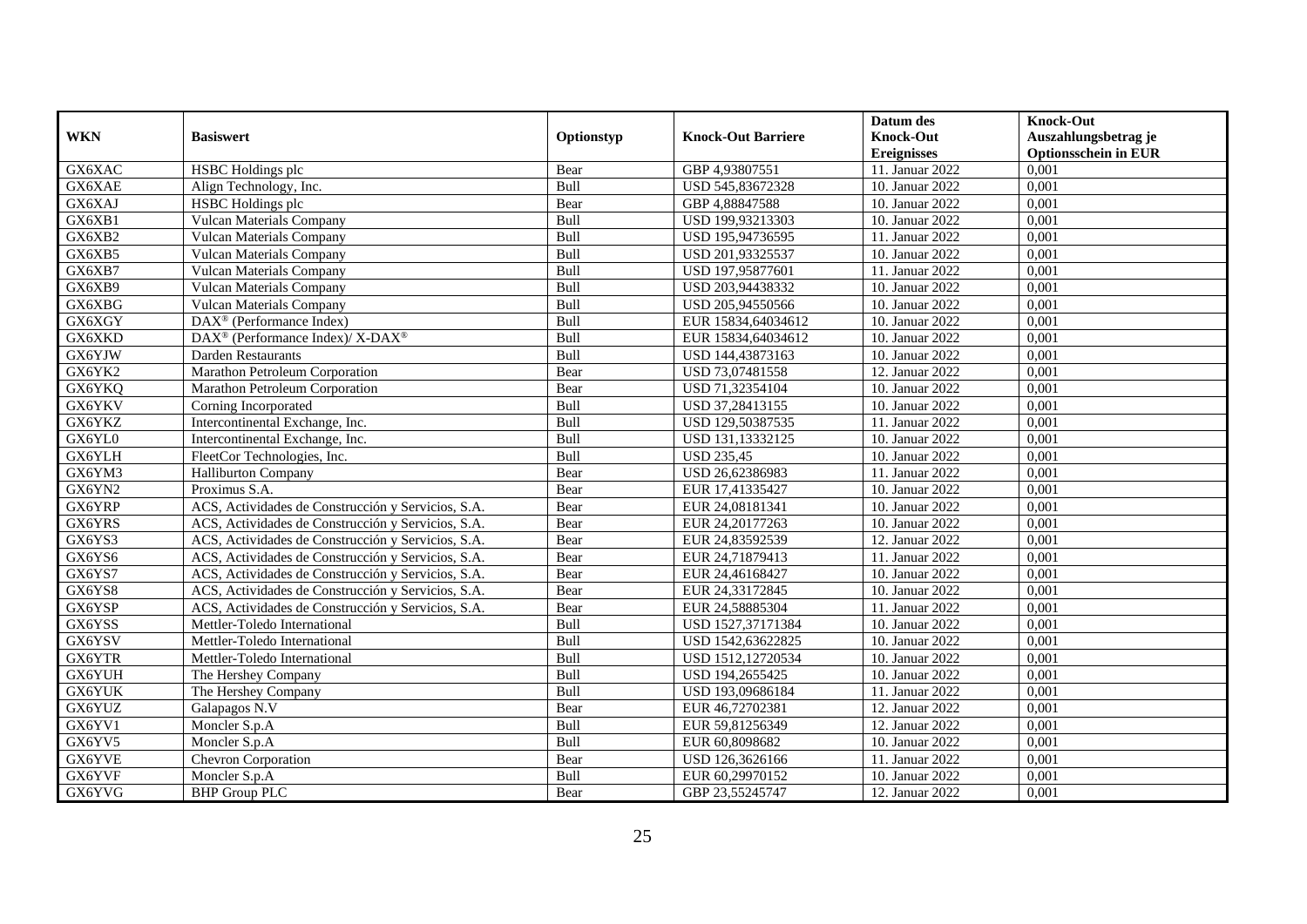|               |                                                 |            |                           | Datum des          | <b>Knock-Out</b>            |
|---------------|-------------------------------------------------|------------|---------------------------|--------------------|-----------------------------|
| <b>WKN</b>    | <b>Basiswert</b>                                | Optionstyp | <b>Knock-Out Barriere</b> | <b>Knock-Out</b>   | Auszahlungsbetrag je        |
|               |                                                 |            |                           | <b>Ereignisses</b> | <b>Optionsschein in EUR</b> |
| GX6YVH        | <b>BHP</b> Group PLC                            | Bear       | GBP 23,12555653           | 10. Januar 2022    | 0,001                       |
| GX6YVZ        | <b>BHP</b> Group PLC                            | Bear       | GBP 23,3425247            | 12. Januar 2022    | 0,001                       |
| GX6YXN        | The Hartford Financial Services Group, Inc.     | Bear       | USD 72,462182             | 10. Januar 2022    | 0,001                       |
| GX6YXT        | HubSpot Inc                                     | Bull       | USD 487,79550113          | 10. Januar 2022    | 0,001                       |
| GX6YY0        | Anglo American PLC                              | Bear       | GBP 33,29776665           | 12. Januar 2022    | 0,001                       |
| GX6YZ4        | McKesson Corporation                            | Bull       | USD 244,66254575          | 10. Januar 2022    | 0,001                       |
| GX6YZV        | EURO STOXX <sup>®</sup> Banks (Price EUR) Index | Bear       | EUR 108,4860601           | 12. Januar 2022    | 0,001                       |
| <b>GX6Z08</b> | $AEX-Index^{\circledR}$                         | Bull       | EUR 783,12802945          | 10. Januar 2022    | 0,001                       |
| GX6Z0J        | EURO STOXX <sup>®</sup> Banks (Price EUR) Index | Bear       | EUR 107,13804547          | 10. Januar 2022    | 0,001                       |
| GX6Z0L        | EURO STOXX <sup>®</sup> Banks (Price EUR) Index | Bear       | EUR 107,55792024          | 10. Januar 2022    | 0,001                       |
| <b>GX6Z0O</b> | EURO STOXX <sup>®</sup> Banks (Price EUR) Index | Bear       | EUR 107,45795006          | 10. Januar 2022    | 0,001                       |
| GX6Z0R        | EURO STOXX <sup>®</sup> Banks (Price EUR) Index | Bear       | EUR 108,37611476          | 12. Januar 2022    | 0,001                       |
| <b>GX6Z18</b> | EURO STOXX <sup>®</sup> Banks (Price EUR) Index | Bear       | EUR 107,24801268          | 10. Januar 2022    | 0,001                       |
| GX6Z1H        | EURO STOXX <sup>®</sup> Banks (Price EUR) Index | Bear       | EUR 107,34798286          | 10. Januar 2022    | 0,001                       |
| GX6Z1M        | EURO STOXX <sup>®</sup> Banks (Price EUR) Index | Bear       | EUR 107,76785763          | 10. Januar 2022    | 0,001                       |
| GX6Z1N        | EURO STOXX <sup>®</sup> Banks (Price EUR) Index | Bear       | EUR 108,16621913          | 12. Januar 2022    | 0,001                       |
| GX6Z1Q        | EURO STOXX <sup>®</sup> Banks (Price EUR) Index | Bear       | EUR 108,69595574          | 12. Januar 2022    | 0,001                       |
| GX6Z1S        | EURO STOXX <sup>®</sup> Banks (Price EUR) Index | Bear       | EUR 107,66788745          | 10. Januar 2022    | 0,001                       |
| GX6Z1T        | EURO STOXX <sup>®</sup> Banks (Price EUR) Index | Bear       | EUR 108,5860104           | 12. Januar 2022    | 0,001                       |
| GX6Z1U        | EURO STOXX <sup>®</sup> Banks (Price EUR) Index | Bear       | EUR 107,85637318          | 12. Januar 2022    | 0,001                       |
| GX6Z2D        | EURO STOXX <sup>®</sup> Banks (Price EUR) Index | Bear       | EUR 108,27616446          | 12. Januar 2022    | 0,001                       |
| GX6Z2M        | EURO STOXX <sup>®</sup> Banks (Price EUR) Index | Bear       | EUR 108,06626883          | 12. Januar 2022    | 0,001                       |
| GX6Z2P        | EURO STOXX <sup>®</sup> Banks (Price EUR) Index | Bear       | EUR 107,95632348          | 12. Januar 2022    | 0,001                       |
| GX6Z9J        | NASDAQ-100 Index®                               | Bear       | <b>USD 16000</b>          | 12. Januar 2022    | 0,001                       |
| GX6Z9K        | NASDAO-100 Index <sup>®</sup>                   | Bear       | <b>USD 15980</b>          | 12. Januar 2022    | 0,001                       |
| GX6Z9L        | NASDAQ-100 Index®                               | Bear       | <b>USD 15960</b>          | 12. Januar 2022    | 0,001                       |
| GX6Z9M        | NASDAQ-100 Index®                               | Bear       | <b>USD 15940</b>          | 12. Januar 2022    | 0,001                       |
| GX6Z9N        | NASDAQ-100 Index®                               | Bear       | <b>USD 15920</b>          | 12. Januar 2022    | 0,001                       |
| GX6Z9P        | NASDAQ-100 Index®                               | Bear       | <b>USD 15900</b>          | 12. Januar 2022    | 0,001                       |
| GX6Z9Q        | NASDAQ-100 Index®                               | Bear       | <b>USD 15880</b>          | 12. Januar 2022    | 0,001                       |
| GX6Z9R        | NASDAQ-100 Index®                               | Bear       | <b>USD 15860</b>          | 12. Januar 2022    | 0,001                       |
| GX6Z9S        | NASDAQ-100 Index®                               | Bear       | <b>USD 15840</b>          | 11. Januar 2022    | 0,001                       |
| GX6ZA4        | NASDAQ-100 Index®                               | Bull       | <b>USD 15520</b>          | 10. Januar 2022    | 0,001                       |
| GX6ZA5        | NASDAQ-100 Index®                               | Bull       | <b>USD 15480</b>          | 10. Januar 2022    | 0,001                       |
| GX6ZA6        | NASDAQ-100 Index®                               | Bull       | <b>USD 15460</b>          | 10. Januar 2022    | 0,001                       |
| GX6ZA7        | NASDAQ-100 Index®                               | Bull       | <b>USD 15440</b>          | 10. Januar 2022    | 0,001                       |
| GX6ZA8        | NASDAQ-100 Index®                               | Bull       | <b>USD 15360</b>          | 10. Januar 2022    | 0,001                       |
| GX6ZA9        | NASDAQ-100 Index®                               | Bull       | <b>USD 15240</b>          | 10. Januar 2022    | 0,001                       |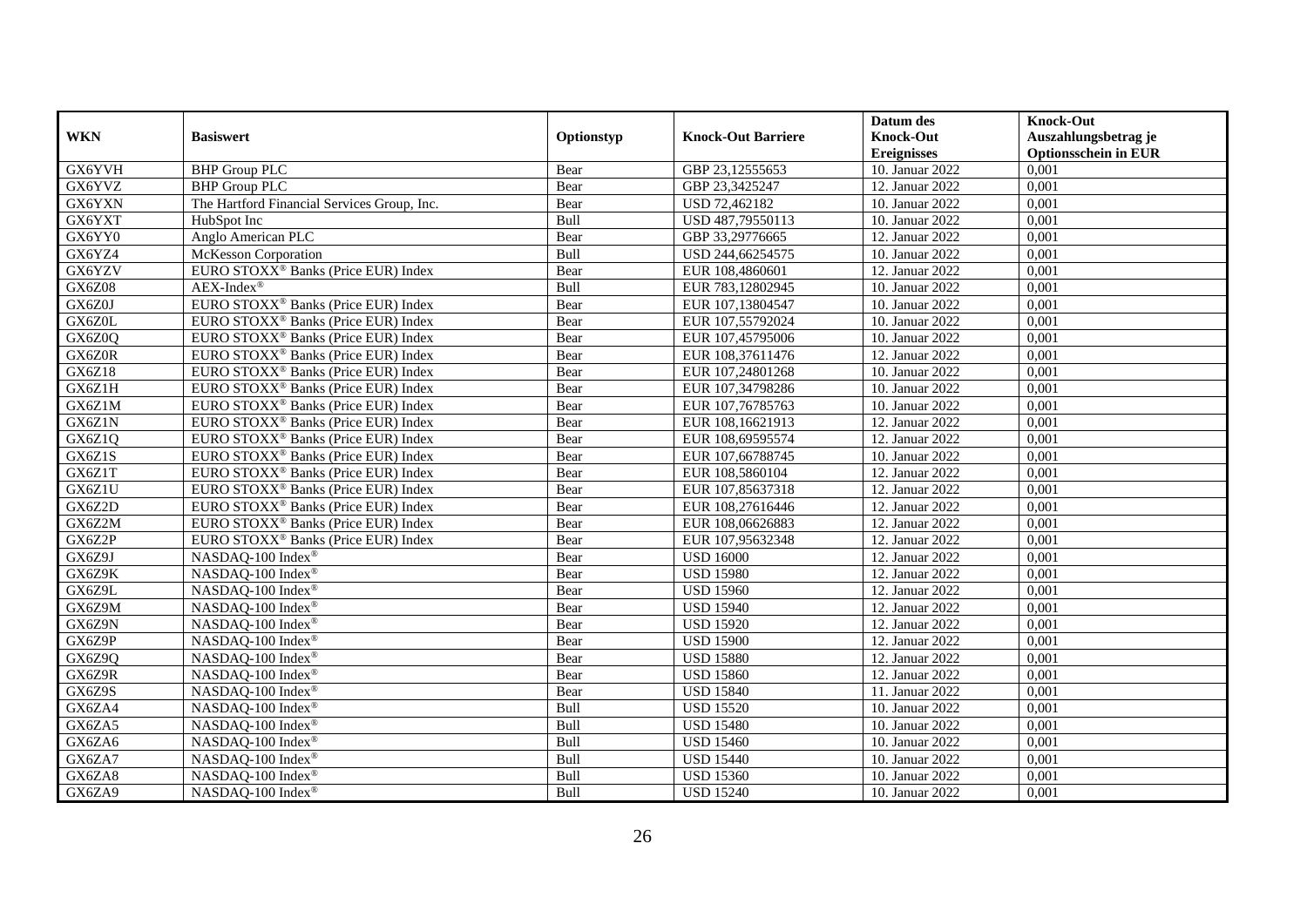|               |                                                              |            |                           | Datum des          | <b>Knock-Out</b>            |
|---------------|--------------------------------------------------------------|------------|---------------------------|--------------------|-----------------------------|
| <b>WKN</b>    | <b>Basiswert</b>                                             | Optionstyp | <b>Knock-Out Barriere</b> | <b>Knock-Out</b>   | Auszahlungsbetrag je        |
|               |                                                              |            |                           | <b>Ereignisses</b> | <b>Optionsschein in EUR</b> |
| GX70AX        | DAX <sup>®</sup> (Performance Index)                         | Bear       | EUR 16055,66703096        | 12. Januar 2022    | 0,001                       |
| GX70BA        | $\text{DAX}^{\circledast}$ (Performance Index)               | Bear       | EUR 16044,39263666        | 12. Januar 2022    | 0,001                       |
| <b>GX70F8</b> | DAX <sup>®</sup> (Performance Index)/ X-DAX <sup>®</sup>     | Bear       | EUR 16071,57911939        | 12. Januar 2022    | 0,001                       |
| GX70GS        | DAX <sup>®</sup> (Performance Index)/ X-DAX <sup>®</sup>     | Bear       | EUR 16063,62307517        | 12. Januar 2022    | 0,001                       |
| <b>GX70J1</b> | NASDAQ-100 Index®                                            | Bear       | <b>USD 15876</b>          | 12. Januar 2022    | 0,001                       |
| <b>GX70J2</b> | NASDAQ-100 Index®                                            | Bear       | USD 16000,81              | 12. Januar 2022    | 0,001                       |
| <b>GX70J4</b> | NASDAQ-100 Index®                                            | Bear       | USD 16009,77              | 12. Januar 2022    | 0,001                       |
| GX70JG        | NASDAQ-100 Index®                                            | Bear       | USD 15906,91              | 12. Januar 2022    | 0,001                       |
| GX70JL        | NASDAQ-100 Index®                                            | Bear       | USD 15896,61              | 12. Januar 2022    | 0,001                       |
| GX70JN        | NASDAQ-100 Index®                                            | Bear       | USD 15926,49              | 12. Januar 2022    | 0,001                       |
| GX70JS        | NASDAQ-100 Index <sup>®</sup>                                | Bear       | USD 15936,27              | 12. Januar 2022    | 0,001                       |
| GX70JY        | NASDAQ-100 Index®                                            | Bear       | <b>USD 15916,7</b>        | 12. Januar 2022    | 0,001                       |
| <b>GX70K2</b> | NASDAQ-100 Index®                                            | Bear       | USD 15973,62              | 12. Januar 2022    | 0,001                       |
| <b>GX70K4</b> | NASDAQ-100 Index®                                            | Bear       | USD 15982,74              | 12. Januar 2022    | 0,001                       |
| <b>GX70K8</b> | NASDAQ-100 Index®                                            | Bear       | USD 15844,26              | 11. Januar 2022    | 0,001                       |
| GX70KA        | NASDAQ-100 Index®                                            | Bear       | <b>USD 15964,48</b>       | 12. Januar 2022    | 0,001                       |
| GX70KB        | NASDAQ-100 Index®                                            | Bear       | USD 15832,24              | 11. Januar 2022    | 0,001                       |
| GX70KC        | NASDAQ-100 Index <sup>®</sup>                                | Bear       | USD 15853,99              | 12. Januar 2022    | 0,001                       |
| GX70KD        | NASDAQ-100 Index <sup>®</sup>                                | Bear       | USD 15886,31              | 12. Januar 2022    | 0,001                       |
| GX70KF        | NASDAQ-100 Index®                                            | Bear       | <b>USD 15864,98</b>       | 12. Januar 2022    | 0,001                       |
| GX70KG        | NASDAQ-100 Index®                                            | Bear       | USD 15991,86              | 12. Januar 2022    | 0,001                       |
| GX70KH        | NASDAQ-100 Index®                                            | Bear       | USD 15955,07              | 12. Januar 2022    | 0,001                       |
| GX70KK        | NASDAQ-100 Index®                                            | Bear       | USD 15945,67              | 12. Januar 2022    | 0,001                       |
| <b>GX7A48</b> | DAX <sup>®</sup> (Performance Index)/ X-DAX <sup>®</sup>     | Bull       | EUR 15750,55              | 10. Januar 2022    | 0,001                       |
| GX7A4F        | $DAX^{\circledcirc}$ (Performance Index)/ X-DAX <sup>®</sup> | Bull       | EUR 15806,82              | 10. Januar 2022    | 0,001                       |
| GX7A4K        | $DAX^{\circledast}$ (Performance Index)/ X-DAX <sup>®</sup>  | Bull       | EUR 15814,84              | 10. Januar 2022    | 0,001                       |
| GX7A4R        | DAX <sup>®</sup> (Performance Index)/ X-DAX <sup>®</sup>     | Bull       | EUR 15758,6               | 10. Januar 2022    | 0,001                       |
| GX7A4T        | DAX <sup>®</sup> (Performance Index)/ X-DAX <sup>®</sup>     | Bull       | EUR 15822,89              | 10. Januar 2022    | 0,001                       |
| GX7A4W        | DAX <sup>®</sup> (Performance Index)/ X-DAX <sup>®</sup>     | Bull       | EUR 15774,69              | 10. Januar 2022    | 0,001                       |
| GX7A52        | $DAX^{\circledast}$ (Performance Index)/ X-DAX <sup>®</sup>  | Bull       | EUR 15766,64              | 10. Januar 2022    | 0,001                       |
| GX7A55        | $DAX^{\circledast}$ (Performance Index)/ X-DAX <sup>®</sup>  | Bull       | EUR 15734,54              | 10. Januar 2022    | 0,001                       |
| GX7A56        | DAX <sup>®</sup> (Performance Index)/ X-DAX <sup>®</sup>     | Bull       | EUR 15782,72              | 10. Januar 2022    | 0.001                       |
| <b>GX7A57</b> | $DAX^{\circledast}$ (Performance Index)/ X-DAX <sup>®</sup>  | Bull       | EUR 15846,97              | 10. Januar 2022    | 0,001                       |
| GX7A59        | DAX <sup>®</sup> (Performance Index)/ X-DAX <sup>®</sup>     | Bull       | EUR 15879,09              | 10. Januar 2022    | 0,001                       |
| GX7A5A        | DAX <sup>®</sup> (Performance Index)/ X-DAX <sup>®</sup>     | Bull       | EUR 15742,52              | 10. Januar 2022    | 0,001                       |
| GX7A5T        | $DAX^{\circledast}$ (Performance Index)/ X-DAX <sup>®</sup>  | Bull       | EUR 15726,45              | 10. Januar 2022    | 0,001                       |
| GX7A69        | $DAX^{\circledast}$ (Performance Index)/ X-DAX <sup>®</sup>  | Bull       | <b>EUR 15855</b>          | 10. Januar 2022    | 0,001                       |
| GX7A6H        | $DAX^{\circledast}$ (Performance Index)/ X-DAX <sup>®</sup>  | Bull       | EUR 15790,73              | 10. Januar 2022    | 0,001                       |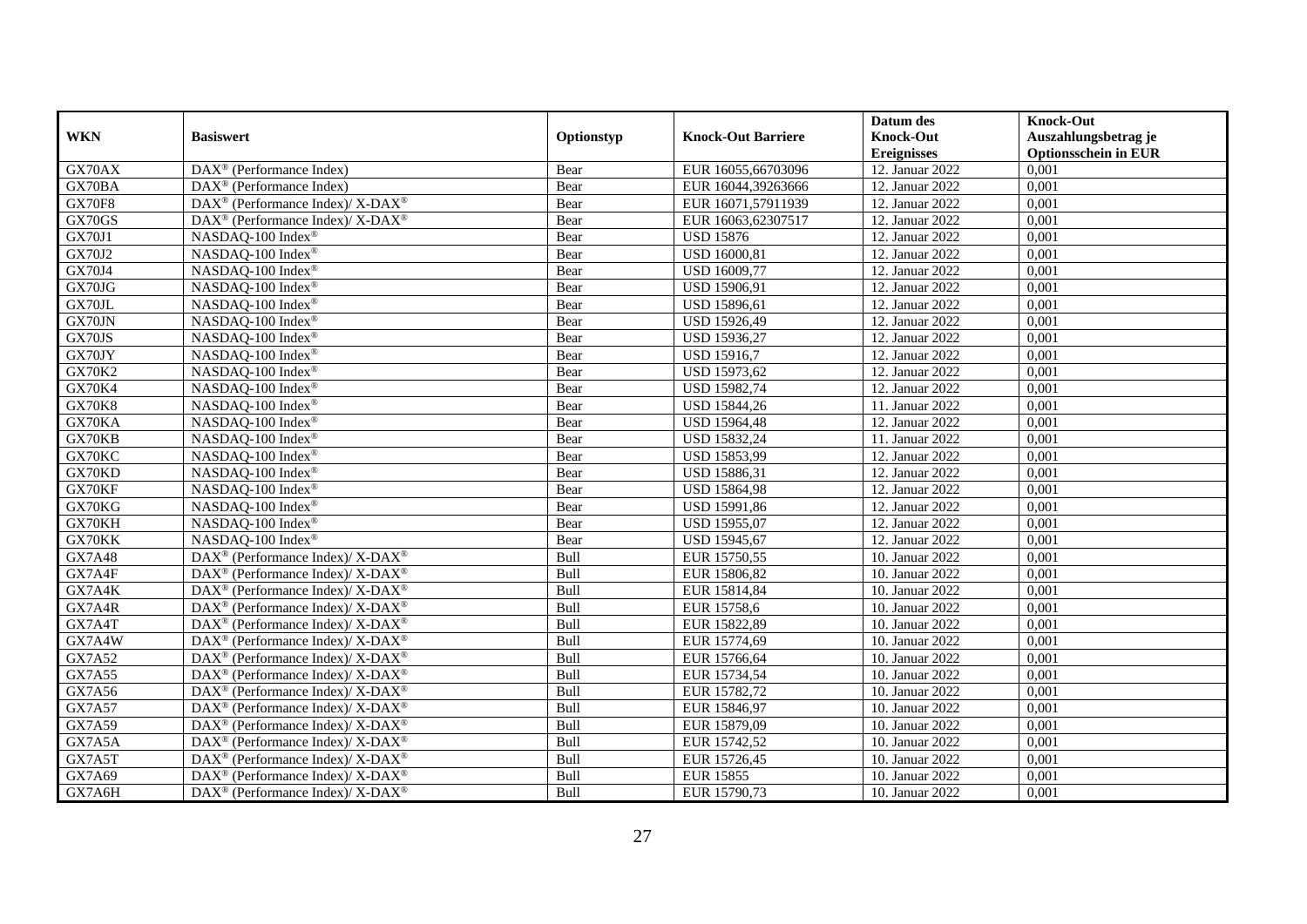|               |                                                          |            |                           | Datum des          | <b>Knock-Out</b>            |
|---------------|----------------------------------------------------------|------------|---------------------------|--------------------|-----------------------------|
| <b>WKN</b>    | <b>Basiswert</b>                                         | Optionstyp | <b>Knock-Out Barriere</b> | <b>Knock-Out</b>   | Auszahlungsbetrag je        |
|               |                                                          |            |                           | <b>Ereignisses</b> | <b>Optionsschein in EUR</b> |
| GX7A6Q        | DAX <sup>®</sup> (Performance Index)/ X-DAX <sup>®</sup> | Bull       | EUR 15798,75              | 10. Januar 2022    | 0,001                       |
| GX7A7D        | Apple Inc.                                               | Bear       | USD 175,96115836          | 12. Januar 2022    | 0,001                       |
| GX7A7Q        | Infineon Technologies AG                                 | Bear       | <b>EUR 40,56</b>          | 10. Januar 2022    | 0,001                       |
| GX7A7U        | <b>BASF SE</b>                                           | Bear       | EUR 66,72243726           | 11. Januar 2022    | 0,001                       |
| GX7A7W        | Infineon Technologies AG                                 | Bear       | EUR 40,36                 | 10. Januar 2022    | 0,001                       |
| GX7A7Z        | Microsoft Corporation                                    | Bear       | USD 320,09642686          | 12. Januar 2022    | 0,001                       |
| <b>GX7A80</b> | Apple Inc.                                               | Bear       | USD 176,83101579          | 12. Januar 2022    | 0,001                       |
| GX7A87        | Infineon Technologies AG                                 | Bear       | EUR 40,16                 | 10. Januar 2022    | 0,001                       |
| GX7A8B        | Microsoft Corporation                                    | Bear       | USD 323,25599676          | 12. Januar 2022    | 0,001                       |
| GX7A8D        | Microsoft Corporation                                    | Bear       | USD 321,67621181          | 12. Januar 2022    | 0,001                       |
| GX7A8E        | Infineon Technologies AG                                 | Bear       | <b>EUR 39,96</b>          | 10. Januar 2022    | 0,001                       |
| GX7A8L        | Nvidia Corporation                                       | Bear       | USD 283,2642144           | 12. Januar 2022    | 0,001                       |
| <b>GX7A90</b> | Nvidia Corporation                                       | Bear       | USD 284,66379054          | 12. Januar 2022    | 0,001                       |
| GX7A91        | Infineon Technologies AG                                 | Bear       | EUR 40,75                 | 10. Januar 2022    | 0,001                       |
| GX7A9C        | Apple Inc.                                               | Bear       | USD 175,11564906          | 11. Januar 2022    | 0,001                       |
| GX7AM8        | ING Groep N.V.                                           | Bear       | <b>EUR 13,06</b>          | 10. Januar 2022    | 0,001                       |
| GX7AMD        | Accenture plc                                            | Bear       | USD 383,26702008          | 12. Januar 2022    | 0,001                       |
| GX7AML        | Amazon.com, Inc.                                         | Bull       | <b>USD 3142,48</b>        | 10. Januar 2022    | 0,001                       |
| GX7AN0        | Hannover Rück SE                                         | Bear       | EUR 178,2096039           | 12. Januar 2022    | 0,001                       |
| GX7AN2        | Amazon.com, Inc.                                         | Bull       | <b>USD 3175,11</b>        | 10. Januar 2022    | 0,001                       |
| GX7ANG        | ING Groep N.V.                                           | Bear       | <b>EUR 13</b>             | 10. Januar 2022    | 0,001                       |
| GX7ANM        | Accenture plc                                            | Bear       | USD 381,38732817          | 12. Januar 2022    | 0,001                       |
| GX7ANP        | Hannover Rück SE                                         | Bear       | EUR 176,46999823          | 12. Januar 2022    | 0,001                       |
| GX7AP3        | ING Groep N.V.                                           | Bear       | EUR 13,19                 | 10. Januar 2022    | 0,001                       |
| GX7AP6        | Amazon.com, Inc.                                         | Bull       | <b>USD 3158,79</b>        | 10. Januar 2022    | 0,001                       |
| GX7AP7        | Amazon.com, Inc.                                         | Bull       | <b>USD 3224,09</b>        | 10. Januar 2022    | 0,001                       |
| GX7APB        | Hannover Rück SE                                         | Bear       | EUR 175,62009413          | 11. Januar 2022    | 0,001                       |
| GX7APD        | Amazon.com, Inc.                                         | Bull       | USD 3207,76               | 10. Januar 2022    | 0,001                       |
| <b>GX7APL</b> | Hannover Rück SE                                         | Bear       | EUR 177,33980106          | 12. Januar 2022    | 0,001                       |
| GX7APN        | ING Groep N.V.                                           | Bear       | EUR 13,25736322           | 12. Januar 2022    | 0,001                       |
| GX7APT        | Amazon.com, Inc.                                         | Bull       | <b>USD 3191,43</b>        | 10. Januar 2022    | 0,001                       |
| GX7APX        | <b>CUREVAC NV</b>                                        | Bull       | <b>USD 30</b>             | 10. Januar 2022    | 0,001                       |
| GX7APY        | ING Groep N.V.                                           | Bear       | EUR 13,13                 | 10. Januar 2022    | 0,001                       |
| GX7AQ0        | <b>CUREVAC NV</b>                                        | Bull       | <b>USD 30,2</b>           | 10. Januar 2022    | 0,001                       |
| GX7AQ2        | <b>CUREVAC NV</b>                                        | Bull       | <b>USD 29,03</b>          | 10. Januar 2022    | 0,001                       |
| GX7AQ3        | <b>CUREVAC NV</b>                                        | Bull       | <b>USD 30,4</b>           | 10. Januar 2022    | 0,001                       |
| GX7AQ8        | <b>CUREVAC NV</b>                                        | Bull       | <b>USD 29,42</b>          | 10. Januar 2022    | 0,001                       |
| GX7AQC        | <b>CUREVAC NV</b>                                        | Bull       | <b>USD 29,61</b>          | 10. Januar 2022    | 0,001                       |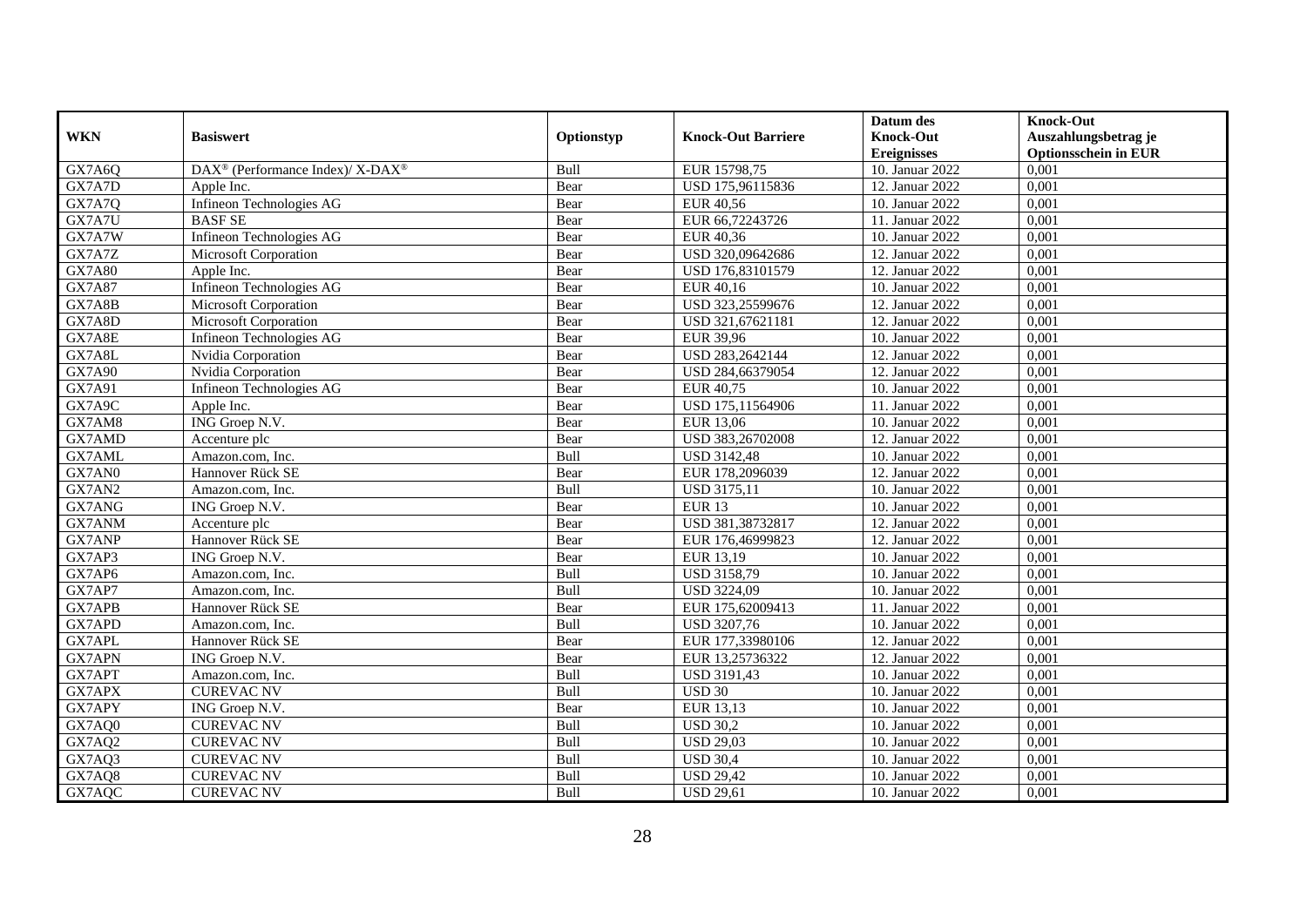|               |                                |            |                           | Datum des          | <b>Knock-Out</b>            |
|---------------|--------------------------------|------------|---------------------------|--------------------|-----------------------------|
| <b>WKN</b>    | <b>Basiswert</b>               | Optionstyp | <b>Knock-Out Barriere</b> | <b>Knock-Out</b>   | Auszahlungsbetrag je        |
|               |                                |            |                           | <b>Ereignisses</b> | <b>Optionsschein in EUR</b> |
| GX7AQD        | <b>CUREVAC NV</b>              | Bull       | <b>USD 29,22</b>          | 10. Januar 2022    | 0,001                       |
| GX7AQM        | Walgreens Boots Alliance, Inc. | Bear       | <b>USD 54,32</b>          | 10. Januar 2022    | 0,001                       |
| GX7AR1        | <b>CUREVAC NV</b>              | Bull       | <b>USD 29,81</b>          | 10. Januar 2022    | 0,001                       |
| GX7AR4        | Marriott International Inc.    | Bull       | <b>USD 162,14</b>         | 10. Januar 2022    | 0,001                       |
| GX7AR5        | Marriott International Inc.    | Bull       | <b>USD 160,26</b>         | 10. Januar 2022    | 0,001                       |
| GX7AR9        | Grifols SA                     | Bear       | EUR 16,71787284           | 11. Januar 2022    | 0,001                       |
| GX7ARD        | Grifols SA                     | Bear       | <b>EUR 16,52</b>          | 10. Januar 2022    | 0,001                       |
| GX7ARH        | Grifols SA                     | Bear       | EUR 16,90784867           | 11. Januar 2022    | 0,001                       |
| GX7AS0        | Marriott International Inc.    | Bull       | <b>USD 164,02</b>         | 10. Januar 2022    | 0,001                       |
| GX7AS9        | Grifols SA                     | Bear       | EUR 17,10782322           | 11. Januar 2022    | 0,001                       |
| GX7ATN        | Mediobanca S.p.A.              | Bear       | EUR 10,54673004           | 12. Januar 2022    | 0,001                       |
| GX7ATQ        | <b>CMS</b> Energy Corporation  | Bull       | USD 63,55450146           | 11. Januar 2022    | 0,001                       |
| GX7ATZ        | M&T Bank Corporation           | Bear       | <b>USD 177,48</b>         | 10. Januar 2022    | 0,001                       |
| GX7AU8        | Tesla Inc                      | Bear       | USD 1091,37747845         | 12. Januar 2022    | 0,001                       |
| <b>GX7AUB</b> | Tesla Inc                      | Bear       | USD 1086,06997091         | 12. Januar 2022    | 0,001                       |
| GX7AUC        | Tesla Inc                      | Bear       | USD 1080,75246807         | 12. Januar 2022    | 0,001                       |
| GX7AUT        | Tesla Inc                      | Bear       | USD 1101,99249354         | 12. Januar 2022    | 0,001                       |
| GX7AUX        | Tesla Inc                      | Bear       | USD 1107,30999639         | 12. Januar 2022    | 0,001                       |
| GX7AUZ        | Tesla Inc                      | Bear       | USD 1096,68498599         | 12. Januar 2022    | 0,001                       |
| GX7AV1        | Tesla Inc                      | Bear       | USD 1075,69745062         | 11. Januar 2022    | 0,001                       |
| GX7AV5        | BioNTech SE - ADR              | Bull       | <b>USD 207,11</b>         | 10. Januar 2022    | 0,001                       |
| GX7AV7        | BioNTech SE - ADR              | Bull       | <b>USD 210,32</b>         | 10. Januar 2022    | 0,001                       |
| GX7AV8        | BioNTech SE - ADR              | Bull       | <b>USD 208,18</b>         | 10. Januar 2022    | 0,001                       |
| GX7AVE        | Tesla Inc                      | Bear       | USD 1112,62749923         | 12. Januar 2022    | 0,001                       |
| GX7AVJ        | BioNTech SE - ADR              | Bull       | <b>USD 211,39</b>         | 10. Januar 2022    | 0,001                       |
| GX7AVL        | <b>BioNTech SE - ADR</b>       | Bull       | <b>USD 202,83</b>         | 10. Januar 2022    | 0,001                       |
| GX7AVM        | BioNTech SE - ADR              | Bull       | <b>USD 201,76</b>         | 10. Januar 2022    | 0,001                       |
| GX7AVP        | BioNTech SE - ADR              | Bull       | <b>USD 203,9</b>          | 10. Januar 2022    | 0,001                       |
| <b>GX7AVR</b> | BioNTech SE - ADR              | Bull       | <b>USD 204,97</b>         | 10. Januar 2022    | 0,001                       |
| GX7AVS        | BioNTech SE - ADR              | Bull       | <b>USD 206,04</b>         | 10. Januar 2022    | 0,001                       |
| GX7AW0        | Meta Platforms, Inc.           | Bull       | <b>USD 326,7</b>          | 10. Januar 2022    | 0,001                       |
| GX7AW1        | Meta Platforms, Inc.           | Bull       | <b>USD 333,45</b>         | 10. Januar 2022    | 0,001                       |
| GX7AW3        | Meta Platforms, Inc.           | Bull       | <b>USD 323,32</b>         | 10. Januar 2022    | 0,001                       |
| GX7AW7        | Meta Platforms, Inc.           | Bull       | <b>USD 330,07</b>         | 10. Januar 2022    | 0,001                       |
| GX7AWA        | Moderna Inc                    | Bull       | <b>USD 209,5</b>          | 10. Januar 2022    | 0,001                       |
| GX7AWC        | BioNTech SE - ADR              | Bull       | <b>USD 209,25</b>         | 10. Januar 2022    | 0,001                       |
| GX7AWD        | Moderna Inc                    | Bull       | <b>USD 213,86</b>         | 10. Januar 2022    | 0,001                       |
| GX7AWE        | Meta Platforms, Inc.           | Bull       | <b>USD 328,38</b>         | 10. Januar 2022    | 0,001                       |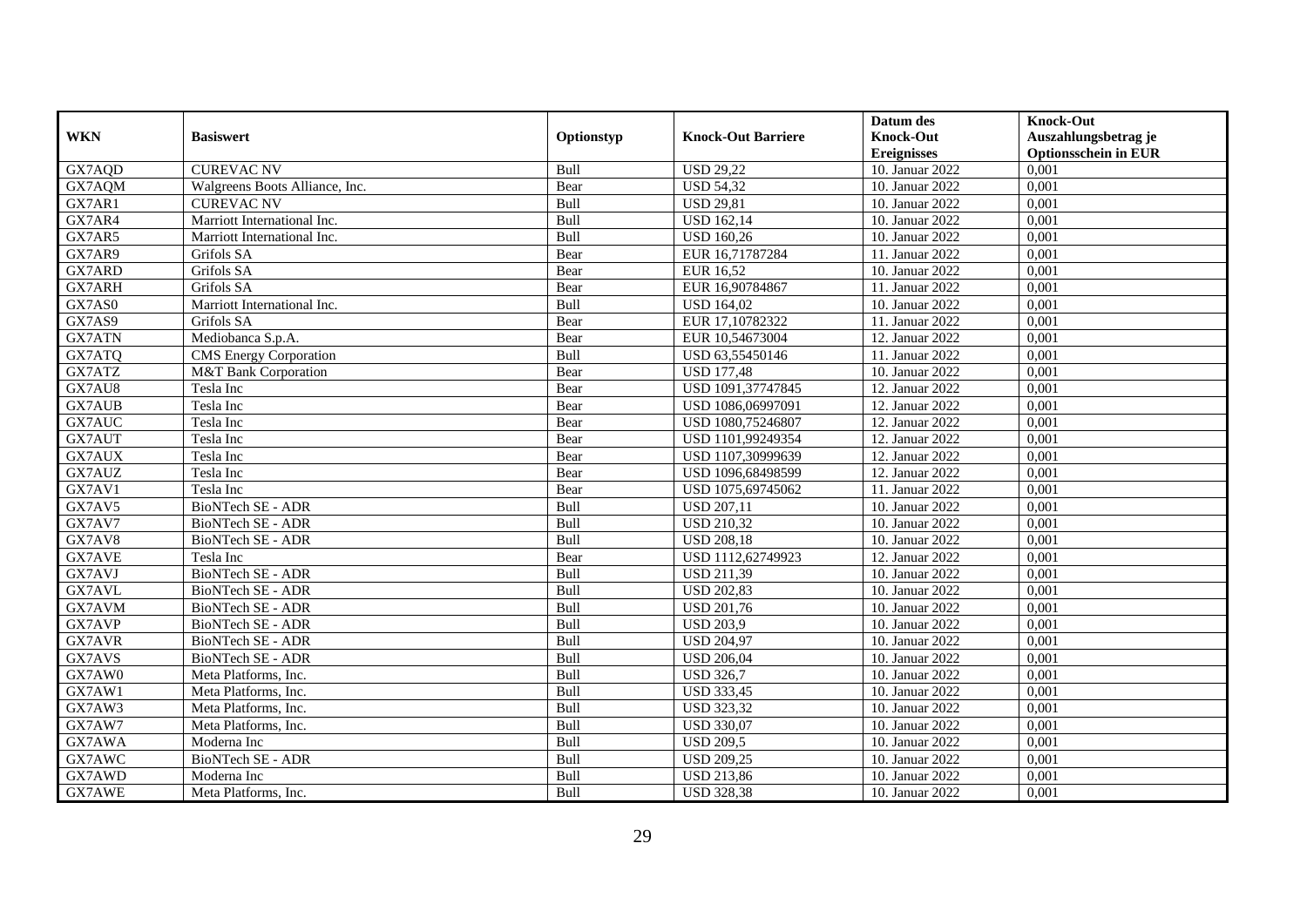|                     |                                                       |            |                           | Datum des          | <b>Knock-Out</b>            |
|---------------------|-------------------------------------------------------|------------|---------------------------|--------------------|-----------------------------|
| <b>WKN</b>          | <b>Basiswert</b>                                      | Optionstyp | <b>Knock-Out Barriere</b> | <b>Knock-Out</b>   | Auszahlungsbetrag je        |
|                     |                                                       |            |                           | <b>Ereignisses</b> | <b>Optionsschein in EUR</b> |
| GX7AWF              | Moderna Inc                                           | Bull       | <b>USD 214,94</b>         | 10. Januar 2022    | 0,001                       |
| GX7AWG              | Moderna Inc                                           | Bull       | <b>USD 212,77</b>         | 10. Januar 2022    | 0,001                       |
| GX7AWK              | Moderna Inc                                           | Bull       | <b>USD 208,41</b>         | 10. Januar 2022    | 0,001                       |
| GX7AWM              | Moderna Inc                                           | Bull       | <b>USD 210,59</b>         | 10. Januar 2022    | 0,001                       |
| GX7AWN              | Meta Platforms, Inc.                                  | Bull       | <b>USD 325,01</b>         | 10. Januar 2022    | 0,001                       |
| GX7AWP              | Mercadolibre Inc.                                     | Bull       | <b>USD 1136,02</b>        | 10. Januar 2022    | 0,001                       |
| GX7AX0              | Mercadolibre Inc.                                     | Bull       | <b>USD 1026,16</b>        | 10. Januar 2022    | 0,001                       |
| GX7AX1              | Mercadolibre Inc.                                     | Bull       | <b>USD 1011,12</b>        | 10. Januar 2022    | 0,001                       |
| GX7AX2              | Mercadolibre Inc.                                     | Bull       | <b>USD 1019,07</b>        | 10. Januar 2022    | 0,001                       |
| GX7AX3              | Mercadolibre Inc.                                     | Bull       | <b>USD 1061,22</b>        | 10. Januar 2022    | 0,001                       |
| GX7AX4              | Mercadolibre Inc.                                     | Bull       | <b>USD 1032,53</b>        | 10. Januar 2022    | 0,001                       |
| GX7AX6              | Mercadolibre Inc.                                     | Bull       | <b>USD 1113,01</b>        | 10. Januar 2022    | 0,001                       |
| GX7AX7              | Mercadolibre Inc.                                     | Bull       | <b>USD 1124,51</b>        | 10. Januar 2022    | 0,001                       |
| GX7AX8              | Mercadolibre Inc.                                     | Bull       | <b>USD 1002,15</b>        | 10. Januar 2022    | 0,001                       |
| GX7AX9              | Mercadolibre Inc.                                     | Bull       | <b>USD 1090,01</b>        | 10. Januar 2022    | 0,001                       |
| GX7AXA              | Mercadolibre Inc.                                     | Bull       | <b>USD 1107,26</b>        | 10. Januar 2022    | 0,001                       |
| GX7AXB              | Mercadolibre Inc.                                     | Bull       | <b>USD 1130,26</b>        | 10. Januar 2022    | 0,001                       |
| GX7AXC              | Meta Platforms, Inc.                                  | Bull       | <b>USD 331,76</b>         | 10. Januar 2022    | 0,001                       |
| GX7AXD              | Moderna Inc                                           | Bull       | <b>USD 211,68</b>         | 10. Januar 2022    | 0,001                       |
| GX7AXE              | Mercadolibre Inc.                                     | Bull       | <b>USD 1118,76</b>        | 10. Januar 2022    | 0,001                       |
| GX7BJ2              | DAX <sup>®</sup> (Performance Index)                  | Bull       | EUR 16003,59              | 10. Januar 2022    | 0,001                       |
| $G\overline{X7BJ3}$ | $\text{DAX}^{\textcircled{}}$ (Performance Index)     | Bull       | EUR 15936,6               | 10. Januar 2022    | 0,001                       |
| GX7BJ4              | $DAX^{\circledast}$ (Performance Index)               | Bull       | EUR 15947,83              | 10. Januar 2022    | 0,001                       |
| GX7BJ5              | DAX <sup>®</sup> (Performance Index)                  | Bull       | EUR 16093,59              | 10. Januar 2022    | 0,001                       |
| GX7BJ6              | $DAX^{\circledR}$ (Performance Index)                 | Bull       | EUR 16073,59              | 10. Januar 2022    | 0,001                       |
| GX7BJ7              | $DAX^{\circledast}$ (Performance Index)               | Bull       | EUR 16259,59              | 10. Januar 2022    | 0,001                       |
| GX7BJ8              | DAX <sup>®</sup> (Performance Index)                  | Bull       | EUR 16184,03              | 10. Januar 2022    | 0,001                       |
| GX7BJ9              | $DAX^{\circledcirc}$ (Performance Index)              | Bull       | EUR 16048,59              | 10. Januar 2022    | 0,001                       |
| GX7BJA              | $DAX^{\circledR}$ (Performance Index)                 | Bull       | EUR 16118,59              | 10. Januar 2022    | 0,001                       |
| <b>GX7BJB</b>       | $\text{DAX}^{\textcircled{}}$ (Performance Index)     | Bull       | EUR 16134,45              | 10. Januar 2022    | 0,001                       |
| GX7BJC              | $DAX^{\circledR}$ (Performance Index)                 | Bull       | EUR 16053,59              | 10. Januar 2022    | 0,001                       |
| GX7BJD              | DAX <sup>®</sup> (Performance Index)                  | Bull       | EUR 16038,59              | 10. Januar 2022    | 0,001                       |
| <b>GX7BJE</b>       | $\overline{\text{DAX}^{\otimes}}$ (Performance Index) | Bull       | EUR 15963,59              | 10. Januar 2022    | 0,001                       |
| <b>GX7BJF</b>       | $\text{DAX}^{\textcircled{}}$ (Performance Index)     | Bear       | EUR 15837,49              | 10. Januar 2022    | 0,001                       |
| GX7BJG              | $\text{DAX}^{\circledast}$ (Performance Index)        | Bull       | EUR 15968,59              | 10. Januar 2022    | 0,001                       |
| GX7BJH              | $DAX^{\circledast}$ (Performance Index)               | Bear       | EUR 15963,59              | 10. Januar 2022    | 0,001                       |
| GX7BJJ              | $DAX^{\circledast}$ (Performance Index)               | Bear       | EUR 15953,09              | 10. Januar 2022    | 0,001                       |
| GX7BJK              | $\text{DAX}^{\circledast}$ (Performance Index)        | Bear       | EUR 15947,83              | 10. Januar 2022    | 0,001                       |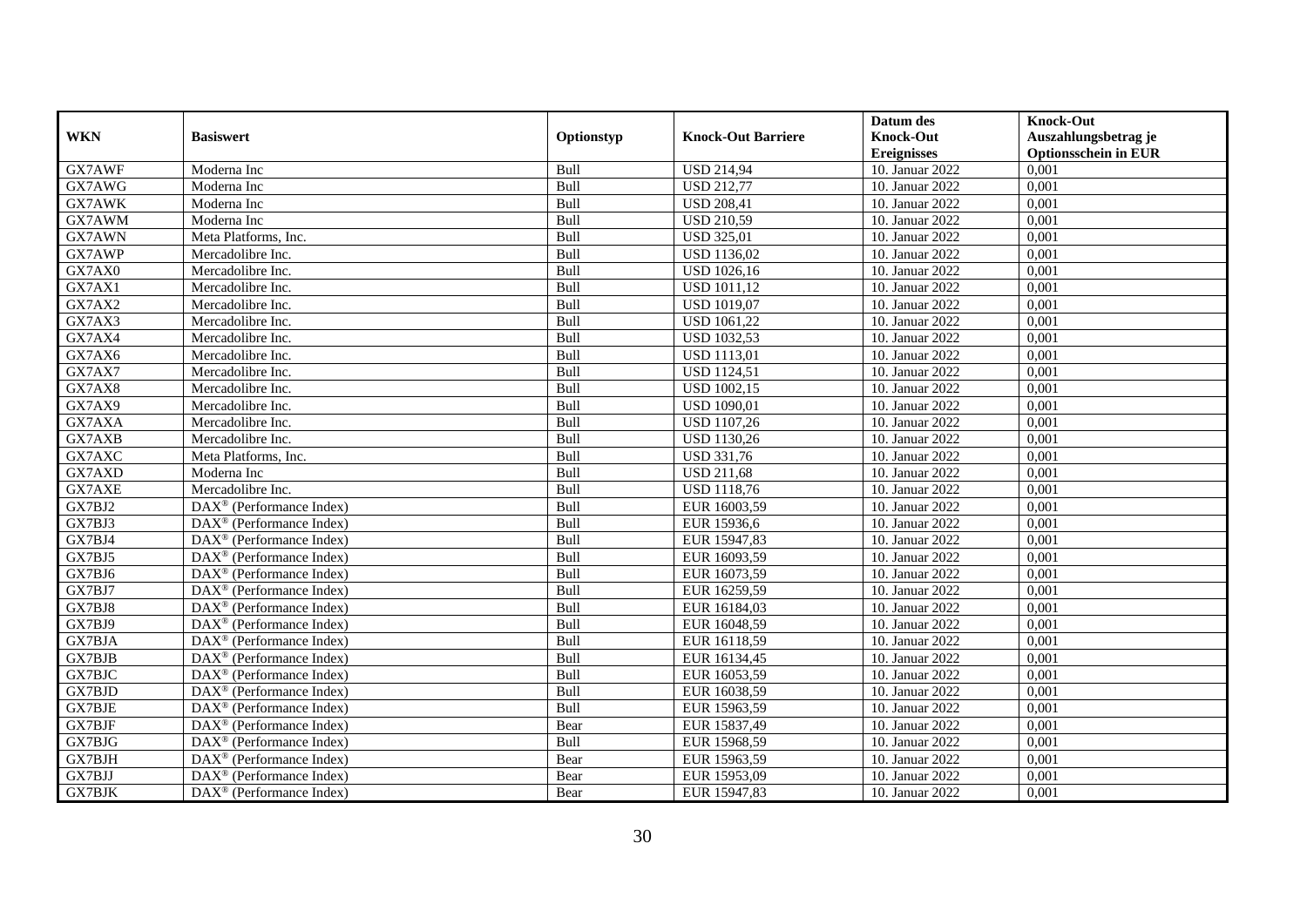|               |                                                         |            |                           | Datum des          | <b>Knock-Out</b>            |
|---------------|---------------------------------------------------------|------------|---------------------------|--------------------|-----------------------------|
| <b>WKN</b>    | <b>Basiswert</b>                                        | Optionstyp | <b>Knock-Out Barriere</b> | <b>Knock-Out</b>   | Auszahlungsbetrag je        |
|               |                                                         |            |                           | <b>Ereignisses</b> | <b>Optionsschein in EUR</b> |
| GX7BJL        | DAX <sup>®</sup> (Performance Index)                    | Bear       | EUR 15808,81              | 10. Januar 2022    | 0,001                       |
| GX7BJM        | $DAX^{\circledast}$ (Performance Index)                 | Bear       | EUR 15936,6               | 10. Januar 2022    | 0,001                       |
| GX7BJN        | $DAX^{\circledcirc}$ (Performance Index)                | Bear       | EUR 15584,96              | 10. Januar 2022    | 0,001                       |
| GX7BJP        | $DAX^{\circledast}$ (Performance Index)                 | Bull       | EUR 16151,49              | 10. Januar 2022    | 0,001                       |
| GX7BJQ        | $\text{DAX}^{\circledast}$ (Performance Index)          | Bear       | EUR 15924,85              | 10. Januar 2022    | 0,001                       |
| <b>GX7BJR</b> | $DAX^{\circledR}$ (Performance Index)                   | Bear       | EUR 15942,22              | 10. Januar 2022    | 0,001                       |
| <b>GX7BJS</b> | $DAX^{\circledR}$ (Performance Index)                   | Bear       | EUR 15912,6               | 10. Januar 2022    | 0,001                       |
| GX7BJT        | DAX <sup>®</sup> (Performance Index)                    | Bull       | EUR 15988,59              | 10. Januar 2022    | 0,001                       |
| GX7BJU        | $DAX^{\circledast}$ (Performance Index)                 | Bear       | EUR 15823,15              | 10. Januar 2022    | 0,001                       |
| GX7BJV        | $\overline{\text{DAX}^{\otimes}}$ (Performance Index)   | Bear       | EUR 15930,98              | 10. Januar 2022    | 0,001                       |
| GX7BJW        | $\overline{\text{DAX}^{\otimes}}$ (Performance Index)   | Bear       | EUR 16035,40070672        | 12. Januar 2022    | 0,001                       |
| GX7BJX        | DAX <sup>®</sup> (Performance Index)                    | Bear       | EUR 15958,34              | 10. Januar 2022    | 0,001                       |
| GX7BJY        | $DAX^{\circledast}$ (Performance Index)                 | Bear       | EUR 15905,73              | 10. Januar 2022    | 0,001                       |
| GX7BJZ        | DAX <sup>®</sup> (Performance Index)                    | Bear       | EUR 15676.7               | 10. Januar 2022    | 0.001                       |
| GX7BK0        | DAX <sup>®</sup> (Performance Index)                    | Bear       | EUR 15891,99              | 10. Januar 2022    | 0,001                       |
| GX7BK1        | $\overline{\text{DAX}}^{\textcirc}$ (Performance Index) | Bear       | EUR 15918,73              | 10. Januar 2022    | 0,001                       |
| GX7BK2        | DAX <sup>®</sup> (Performance Index)                    | Bear       | EUR 15794,47              | 10. Januar 2022    | 0,001                       |
| GX7BK3        | $\text{DAX}^{\otimes}$ (Performance Index)              | Bear       | EUR 15883,94              | 10. Januar 2022    | 0,001                       |
| GX7BK4        | DAX <sup>®</sup> (Performance Index)                    | Bear       | EUR 16045,39871822        | 12. Januar 2022    | 0,001                       |
| GX7BK5        | $\text{DAX}^{\otimes}$ (Performance Index)              | Bear       | EUR 15630,83              | 10. Januar 2022    | 0,001                       |
| GX7BK6        | $\text{DAX}^{\otimes}$ (Performance Index)              | Bull       | EUR 16088,59              | 10. Januar 2022    | 0,001                       |
| GX7BK7        | $DAX^{\circledcirc}$ (Performance Index)                | Bear       | EUR 16040,39971247        | 12. Januar 2022    | 0,001                       |
| GX7BK8        | $DAX^{\circledR}$ (Performance Index)                   | Bear       | EUR 15898,86              | 10. Januar 2022    | 0,001                       |
| GX7BK9        | DAX <sup>®</sup> (Performance Index)                    | Bear       | EUR 16020,4036895         | 12. Januar 2022    | 0,001                       |
| GX7BKA        | $DAX^{\circledcirc}$ (Performance Index)                | Bear       | EUR 16025,40269524        | 12. Januar 2022    | 0,001                       |
| GX7BKB        | $DAX^{\circledast}$ (Performance Index)                 | Bull       | EUR 15993,59              | 10. Januar 2022    | 0,001                       |
| GX7BKC        | $\overline{\text{DAX}^{\otimes}}$ (Performance Index)   | Bull       | EUR 16374,9               | 10. Januar 2022    | 0,001                       |
| GX7BKD        | DAX <sup>®</sup> (Performance Index)                    | Bear       | EUR 15770,5               | 10. Januar 2022    | 0,001                       |
| <b>GX7BKE</b> | $DAX^{\circledast}$ (Performance Index)                 | Bear       | EUR 16008,59              | 10. Januar 2022    | 0,001                       |
| GX7BKF        | $DAX^{\circledast}$ (Performance Index)                 | Bear       | EUR 16015,40468375        | 12. Januar 2022    | 0,001                       |
| GX7BKG        | $DAX^{\circledR}$ (Performance Index)                   | Bear       | EUR 16013,59              | 10. Januar 2022    | 0,001                       |
| GX7BKH        | DAX <sup>®</sup> (Performance Index)                    | Bull       | EUR 16245,45              | 10. Januar 2022    | 0,001                       |
| GX7BKJ        | $DAX^{\circledR}$ (Performance Index)                   | Bear       | EUR 15875,9               | 10. Januar 2022    | 0,001                       |
| <b>GX7BKK</b> | DAX <sup>®</sup> (Performance Index)                    | Bear       | EUR 16003,59              | 10. Januar 2022    | 0,001                       |
| <b>GX7BKL</b> | $\text{DAX}^{\circledast}$ (Performance Index)          | Bull       | EUR 15998,59              | 10. Januar 2022    | 0,001                       |
| GX7BKM        | $\text{DAX}^{\otimes}$ (Performance Index)              | Bull       | EUR 16123,88              | 10. Januar 2022    | 0,001                       |
| <b>GX7BKN</b> | $\text{DAX}^{\otimes}$ (Performance Index)              | Bull       | EUR 16157,7               | 10. Januar 2022    | 0,001                       |
| GX7BKP        | $\text{DAX}^{\circledast}$ (Performance Index)          | Bull       | EUR 16207,2               | 10. Januar 2022    | 0,001                       |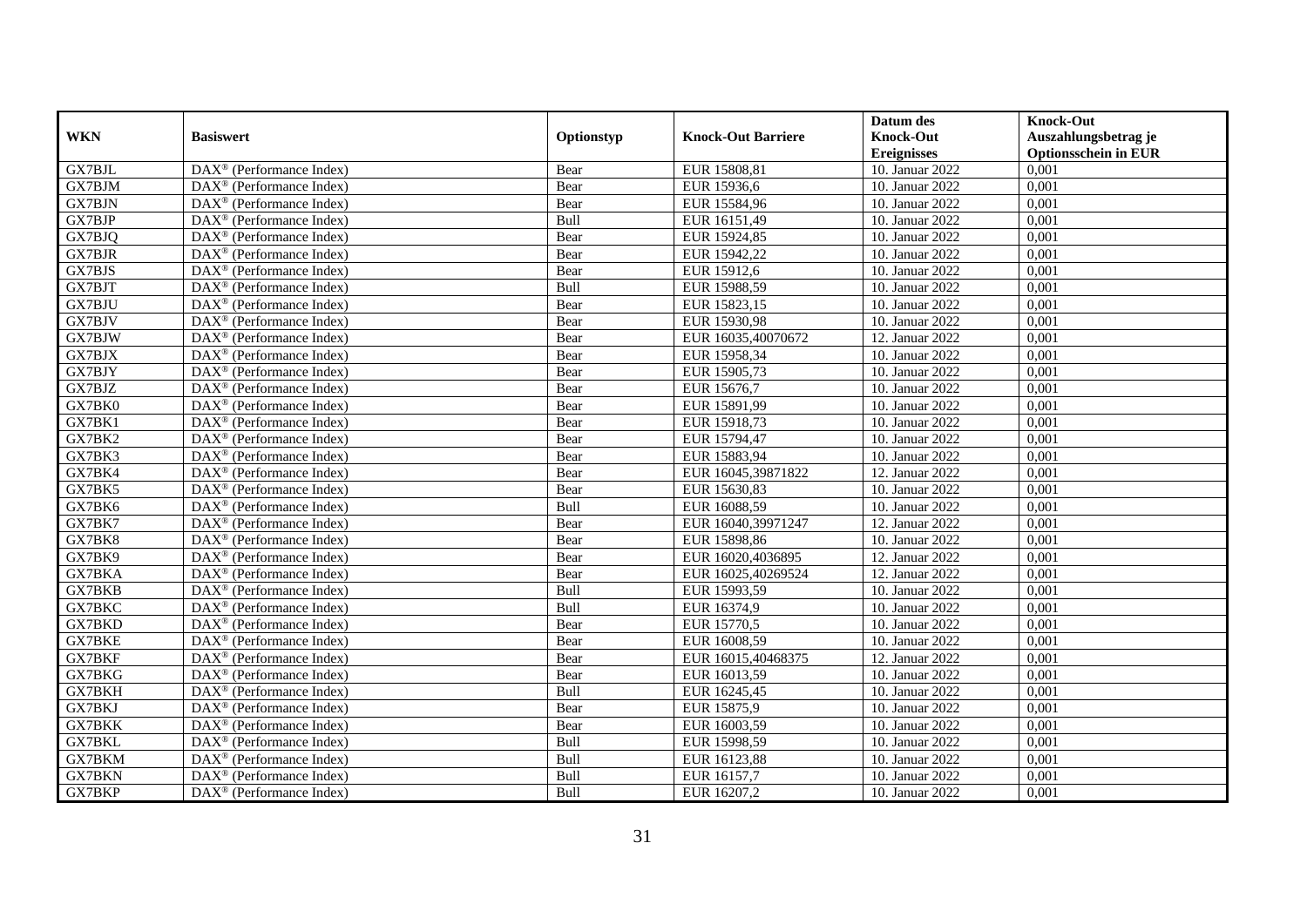|               |                                                       |            |                           | Datum des          | <b>Knock-Out</b>            |
|---------------|-------------------------------------------------------|------------|---------------------------|--------------------|-----------------------------|
| <b>WKN</b>    | <b>Basiswert</b>                                      | Optionstyp | <b>Knock-Out Barriere</b> | <b>Knock-Out</b>   | Auszahlungsbetrag je        |
|               |                                                       |            |                           | <b>Ereignisses</b> | <b>Optionsschein in EUR</b> |
| GX7BKQ        | DAX <sup>®</sup> (Performance Index)                  | Bull       | EUR 15958,34              | 10. Januar 2022    | 0,001                       |
| <b>GX7BKR</b> | $DAX^{\circledast}$ (Performance Index)               | Bull       | EUR 16177,07              | 10. Januar 2022    | 0,001                       |
| GX7BKS        | $DAX^{\circledcirc}$ (Performance Index)              | Bull       | EUR 16008,59              | 10. Januar 2022    | 0,001                       |
| GX7BKT        | $\text{DAX}^{\otimes}$ (Performance Index)            | Bull       | EUR 16140,13              | 10. Januar 2022    | 0,001                       |
| <b>GX7BKU</b> | DAX <sup>®</sup> (Performance Index)                  | Bull       | EUR 16103,59              | 10. Januar 2022    | 0,001                       |
| GX7BKV        | $DAX^{\circledR}$ (Performance Index)                 | Bull       | EUR 16215,3               | 10. Januar 2022    | 0,001                       |
| <b>GX7BKW</b> | $DAX^{\circledR}$ (Performance Index)                 | Bear       | EUR 16030,40170099        | 12. Januar 2022    | 0,001                       |
| GX7BKX        | DAX <sup>®</sup> (Performance Index)                  | Bull       | EUR 16023,59              | 10. Januar 2022    | 0,001                       |
| GX7BKY        | DAX <sup>®</sup> (Performance Index)                  | Bull       | EUR 16190,99              | 10. Januar 2022    | 0,001                       |
| GX7BKZ        | DAX <sup>®</sup> (Performance Index)                  | Bull       | EUR 16068,59              | 10. Januar 2022    | 0,001                       |
| GX7BL0        | $\overline{\text{DAX}^{\otimes}}$ (Performance Index) | Bull       | EUR 16163,9               | 10. Januar 2022    | 0,001                       |
| GX7BL1        | DAX <sup>®</sup> (Performance Index)                  | Bull       | EUR 16078,59              | 10. Januar 2022    | 0,001                       |
| GX7BL2        | $\text{DAX}^{\otimes}$ (Performance Index)            | Bull       | EUR 16033,59              | 10. Januar 2022    | 0,001                       |
| GX7BL3        | DAX <sup>®</sup> (Performance Index)                  | Bull       | EUR 15983,59              | 10. Januar 2022    | 0,001                       |
| GX7BL4        | $DAX^{\circledR}$ (Performance Index)                 | Bull       | EUR 16273,73              | 10. Januar 2022    | 0,001                       |
| GX7BL5        | DAX <sup>®</sup> (Performance Index)                  | Bull       | EUR 16013,59              | 10. Januar 2022    | 0,001                       |
| GX7BL6        | DAX <sup>®</sup> (Performance Index)                  | Bull       | EUR 16145,81              | 10. Januar 2022    | 0,001                       |
| GX7BL7        | DAX <sup>®</sup> (Performance Index)                  | Bull       | EUR 16018,59              | 10. Januar 2022    | 0,001                       |
| GX7BL8        | $DAX^{\circledast}$ (Performance Index)               | Bull       | EUR 16063,59              | 10. Januar 2022    | 0,001                       |
| GX7BL9        | $DAX^{\circledast}$ (Performance Index)               | Bull       | EUR 16287,87              | 10. Januar 2022    | 0,001                       |
| <b>GX7BLA</b> | $DAX^{\circledast}$ (Performance Index)               | Bull       | EUR 16083,59              | 10. Januar 2022    | 0,001                       |
| GX7BLB        | $DAX^{\circledcirc}$ (Performance Index)              | Bull       | EUR 16078,59              | 10. Januar 2022    | 0,001                       |
| <b>GX7BLC</b> | $DAX^{\circledR}$ (Performance Index)                 | Bull       | EUR 16199,09              | 10. Januar 2022    | 0,001                       |
| <b>GX7BLD</b> | DAX <sup>®</sup> (Performance Index)                  | Bull       | EUR 16028,59              | 10. Januar 2022    | 0,001                       |
| <b>GX7BLE</b> | $DAX^{\circledR}$ (Performance Index)                 | Bull       | EUR 15978,59              | 10. Januar 2022    | 0,001                       |
| GX7BLF        | $DAX^{\circledast}$ (Performance Index)               | Bull       | EUR 16108,59              | 10. Januar 2022    | 0,001                       |
| GX7BLG        | DAX <sup>®</sup> (Performance Index)                  | Bull       | EUR 15973,59              | 10. Januar 2022    | 0,001                       |
| <b>GX7BLH</b> | DAX <sup>®</sup> (Performance Index)                  | Bull       | EUR 16058,59              | 10. Januar 2022    | 0,001                       |
| GX7BLJ        | $DAX^{\circledast}$ (Performance Index)               | Bull       | EUR 16113,59              | 10. Januar 2022    | 0,001                       |
| <b>GX7BLK</b> | $DAX^{\circledast}$ (Performance Index)               | Bull       | EUR 16098,59              | 10. Januar 2022    | 0,001                       |
| <b>GX7BLL</b> | $DAX^{\circledR}$ (Performance Index)                 | Bull       | EUR 16331,39              | 10. Januar 2022    | 0,001                       |
| <b>GX7BLM</b> | DAX <sup>®</sup> (Performance Index)                  | Bull       | EUR 15942,22              | 10. Januar 2022    | 0,001                       |
| <b>GX7BLN</b> | $DAX^{\circledR}$ (Performance Index)                 | Bull       | EUR 16043,59              | 10. Januar 2022    | 0,001                       |
| <b>GX7BLP</b> | $\overline{\text{DAX}^{\otimes}}$ (Performance Index) | Bull       | EUR 16215,3               | 10. Januar 2022    | 0,001                       |
| GX7BLQ        | $\text{DAX}^{\otimes}$ (Performance Index)            | Bull       | EUR 16151,49              | 10. Januar 2022    | 0,001                       |
| <b>GX7BLR</b> | DAX <sup>®</sup> (Performance Index)                  | Bull       | EUR 15953,09              | 10. Januar 2022    | 0,001                       |
| GX7BLS        | $\text{DAX}^{\otimes}$ (Performance Index)            | Bull       | EUR 16129,17              | 10. Januar 2022    | 0,001                       |
| GX7BLT        | $\text{DAX}^{\circledast}$ (Performance Index)        | Bear       | EUR 15973,59              | 10. Januar 2022    | 0,001                       |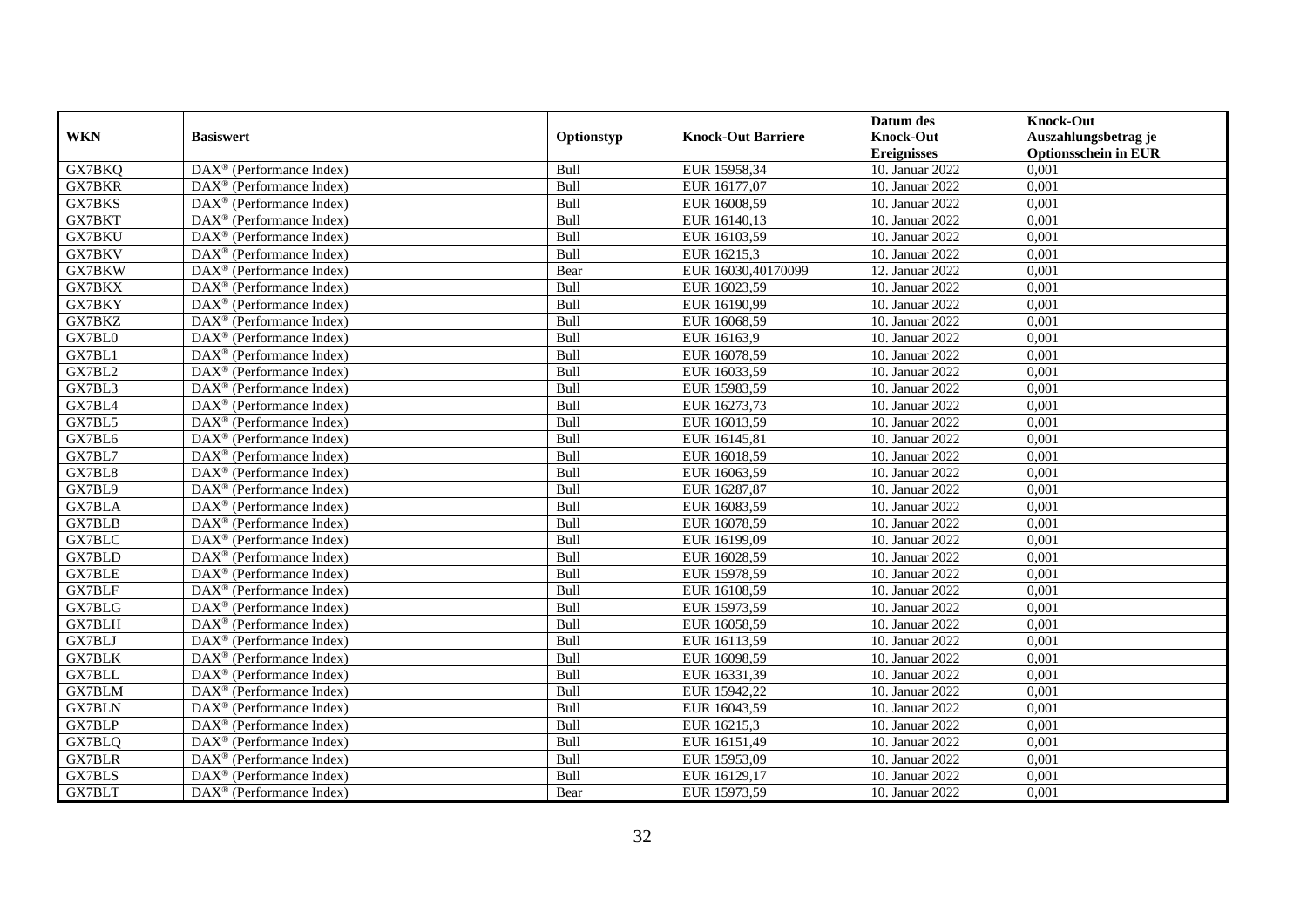|               |                                                              |            |                           | Datum des          | <b>Knock-Out</b>            |
|---------------|--------------------------------------------------------------|------------|---------------------------|--------------------|-----------------------------|
| <b>WKN</b>    | <b>Basiswert</b>                                             | Optionstyp | <b>Knock-Out Barriere</b> | <b>Knock-Out</b>   | Auszahlungsbetrag je        |
|               |                                                              |            |                           | <b>Ereignisses</b> | <b>Optionsschein in EUR</b> |
| <b>GX7BLU</b> | DAX <sup>®</sup> (Performance Index)                         | Bull       | EUR 16235,4               | 10. Januar 2022    | 0,001                       |
| GX7BLV        | $\text{DAX}^{\otimes}$ (Performance Index)                   | Bear       | EUR 15968,59              | 10. Januar 2022    | 0,001                       |
| GX7BLW        | $DAX^{\circledR}$ (Performance Index)                        | Bear       | EUR 15993,59              | 10. Januar 2022    | 0,001                       |
| GX7BLX        | $\text{DAX}^{\otimes}$ (Performance Index)                   | Bull       | EUR 15930,98              | 10. Januar 2022    | 0,001                       |
| GX7BLY        | DAX <sup>®</sup> (Performance Index)                         | Bear       | EUR 15867,86              | 10. Januar 2022    | 0,001                       |
| GX7BLZ        | $DAX^{\circledR}$ (Performance Index)                        | Bear       | EUR 15857,73              | 10. Januar 2022    | 0,001                       |
| GX7BM0        | $DAX^{\circledR}$ (Performance Index)                        | Bear       | EUR 15983,59              | 10. Januar 2022    | 0,001                       |
| GX7BM1        | $\text{DAX}^{\otimes}$ (Performance Index)                   | Bear       | EUR 15847,61              | 10. Januar 2022    | 0,001                       |
| GX7BM2        | $\text{DAX}^{\otimes}$ (Performance Index)                   | Bear       | EUR 15722,58              | 10. Januar 2022    | 0,001                       |
| GX7BM3        | DAX <sup>®</sup> (Performance Index)/ X-DAX <sup>®</sup>     | Bull       | EUR 16018,59              | 10. Januar 2022    | 0,001                       |
| GX7BM4        | $DAX^{\circledast}$ (Performance Index)/ X-DAX <sup>®</sup>  | Bull       | EUR 16145,81              | 10. Januar 2022    | 0,001                       |
| GX7BM5        | $\overline{\text{DAX}^{\otimes}}$ (Performance Index)        | Bear       | EUR 15746,54              | 10. Januar 2022    | 0,001                       |
| GX7BM6        | $DAX^{\circledast}$ (Performance Index)/ X-DAX <sup>®</sup>  | Bull       | EUR 16013,59              | 10. Januar 2022    | 0,001                       |
| GX7BM7        | DAX <sup>®</sup> (Performance Index)/ X-DAX <sup>®</sup>     | Bull       | EUR 16008,59              | 10. Januar 2022    | 0,001                       |
| GX7BM8        | $DAX^{\circledast}$ (Performance Index)/ X-DAX <sup>®</sup>  | Bull       | EUR 16140,13              | 10. Januar 2022    | 0,001                       |
| GX7BM9        | DAX <sup>®</sup> (Performance Index)/ X-DAX <sup>®</sup>     | Bull       | EUR 16259,59              | 10. Januar 2022    | 0,001                       |
| GX7BMA        | $DAX^{\circledast}$ (Performance Index)/ X-DAX <sup>®</sup>  | Bull       | EUR 16134,45              | 10. Januar 2022    | 0,001                       |
| <b>GX7BMB</b> | $DAX^{\circledcirc}$ (Performance Index)/ X-DAX <sup>®</sup> | Bull       | EUR 16129,17              | 10. Januar 2022    | 0,001                       |
| GX7BMC        | $DAX^{\circledast}$ (Performance Index)/ X-DAX <sup>®</sup>  | Bull       | EUR 16003,59              | 10. Januar 2022    | 0,001                       |
| GX7BMD        | $DAX^{\circledast}$ (Performance Index)                      | Bear       | EUR 15998,59              | 10. Januar 2022    | 0,001                       |
| <b>GX7BME</b> | DAX <sup>®</sup> (Performance Index)/ X-DAX <sup>®</sup>     | Bull       | EUR 16418,42              | 10. Januar 2022    | 0,001                       |
| GX7BMF        | $DAX^{\circledast}$ (Performance Index)/ X-DAX <sup>®</sup>  | Bull       | EUR 16157,7               | 10. Januar 2022    | $0,\overline{001}$          |
| GX7BMG        | DAX <sup>®</sup> (Performance Index)/ X-DAX <sup>®</sup>     | Bull       | EUR 16151,49              | 10. Januar 2022    | 0,001                       |
| GX7BMH        | DAX <sup>®</sup> (Performance Index)/ X-DAX <sup>®</sup>     | Bull       | EUR 16033,59              | 10. Januar 2022    | 0,001                       |
| GX7BMJ        | $DAX^{\circledcirc}$ (Performance Index)/ X-DAX <sup>®</sup> | Bull       | EUR 16028,59              | 10. Januar 2022    | 0,001                       |
| <b>GX7BMK</b> | $DAX^{\circledast}$ (Performance Index)/ X-DAX <sup>®</sup>  | Bull       | EUR 16151,49              | 10. Januar 2022    | 0,001                       |
| <b>GX7BML</b> | DAX <sup>®</sup> (Performance Index)/ X-DAX <sup>®</sup>     | Bull       | EUR 16184,03              | 10. Januar 2022    | 0,001                       |
| GX7BMM        | DAX <sup>®</sup> (Performance Index)/ X-DAX <sup>®</sup>     | Bull       | EUR 16273,73              | 10. Januar 2022    | 0,001                       |
| <b>GX7BMN</b> | $DAX^{\circledast}$ (Performance Index)/ X-DAX <sup>®</sup>  | Bull       | EUR 16023,59              | 10. Januar 2022    | 0,001                       |
| GX7BMP        | $DAX^{\circledast}$ (Performance Index)/ X-DAX <sup>®</sup>  | Bull       | EUR 16053,59              | 10. Januar 2022    | 0,001                       |
| GX7BMQ        | $DAX^{\circledast}$ (Performance Index)/ X-DAX <sup>®</sup>  | Bull       | EUR 16048,59              | 10. Januar 2022    | 0,001                       |
| <b>GX7BMR</b> | DAX <sup>®</sup> (Performance Index)/ X-DAX <sup>®</sup>     | Bull       | EUR 16177,07              | 10. Januar 2022    | 0,001                       |
| GX7BMS        | $DAX^{\circledast}$ (Performance Index)/ X-DAX <sup>®</sup>  | Bull       | EUR 16043,59              | 10. Januar 2022    | 0,001                       |
| GX7BMT        | DAX <sup>®</sup> (Performance Index)/ X-DAX <sup>®</sup>     | Bull       | EUR 16287,87              | 10. Januar 2022    | 0,001                       |
| GX7BMU        | DAX <sup>®</sup> (Performance Index)/ X-DAX <sup>®</sup>     | Bull       | EUR 16038,59              | 10. Januar 2022    | 0,001                       |
| GX7BMV        | $\text{DAX}^{\otimes}$ (Performance Index)                   | Bull       | EUR 16225,35              | 10. Januar 2022    | 0,001                       |
| GX7BMW        | $DAX^{\circledast}$ (Performance Index)                      | Bear       | EUR 15988,59              | 10. Januar 2022    | 0,001                       |
| GX7BMX        | $DAX^{\circledast}$ (Performance Index)/ X-DAX <sup>®</sup>  | Bull       | EUR 15947,83              | 10. Januar 2022    | 0,001                       |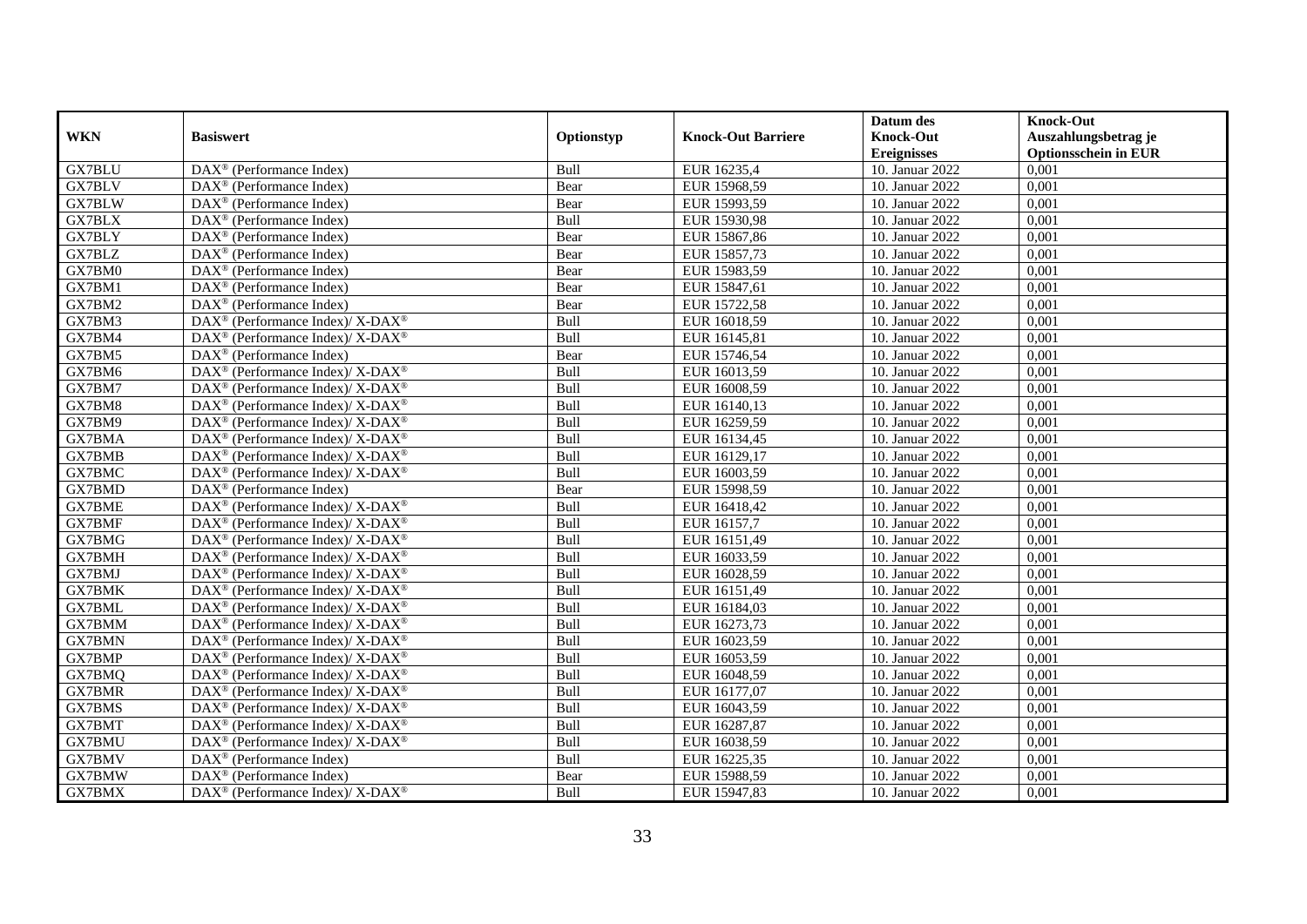|               |                                                                           |            |                           | Datum des          | <b>Knock-Out</b>            |
|---------------|---------------------------------------------------------------------------|------------|---------------------------|--------------------|-----------------------------|
| <b>WKN</b>    | <b>Basiswert</b>                                                          | Optionstyp | <b>Knock-Out Barriere</b> | <b>Knock-Out</b>   | Auszahlungsbetrag je        |
|               |                                                                           |            |                           | <b>Ereignisses</b> | <b>Optionsschein in EUR</b> |
| GX7BMY        | DAX <sup>®</sup> (Performance Index)/ X-DAX <sup>®</sup>                  | Bull       | EUR 16331,39              | 10. Januar 2022    | 0,001                       |
| GX7BMZ        | $DAX^{\circledast}$ (Performance Index)/ X-DAX <sup>®</sup>               | Bull       | EUR 16163,9               | 10. Januar 2022    | 0,001                       |
| GX7BN0        | $DAX^{\circledR}$ (Performance Index)                                     | Bull       | EUR 16418,42              | 10. Januar 2022    | 0,001                       |
| GX7BN1        | $\text{DAX}^{\otimes}$ (Performance Index)                                | Bull       | EUR 16170,11              | 10. Januar 2022    | 0,001                       |
| GX7BN2        | $DAX^{\circledast}$ (Performance Index)/ $\overline{X-DAX^{\circledast}}$ | Bull       | EUR 16199,09              | 10. Januar 2022    | 0,001                       |
| GX7BN3        | $DAX^{\circledR}$ (Performance Index)                                     | Bear       | EUR 15978,59              | 10. Januar 2022    | 0,001                       |
| GX7BN4        | DAX <sup>®</sup> (Performance Index)/ X-DAX <sup>®</sup>                  | Bull       | EUR 16170,11              | 10. Januar 2022    | 0,001                       |
| GX7BN5        | $DAX^{\circledast}$ (Performance Index)/ X-DAX <sup>®</sup>               | Bull       | EUR 16068,59              | 10. Januar 2022    | 0,001                       |
| GX7BN6        | $DAX^{\circledast}$ (Performance Index)/ X-DAX <sup>®</sup>               | Bull       | EUR 15936,6               | 10. Januar 2022    | 0,001                       |
| GX7BN7        | DAX <sup>®</sup> (Performance Index)/ X-DAX <sup>®</sup>                  | Bull       | EUR 16063,59              | 10. Januar 2022    | 0,001                       |
| GX7BN8        | DAX <sup>®</sup> (Performance Index)/ X-DAX <sup>®</sup>                  | Bull       | EUR 15930,98              | 10. Januar 2022    | 0,001                       |
| GX7BN9        | DAX <sup>®</sup> (Performance Index)/ X-DAX <sup>®</sup>                  | Bull       | EUR 16058,59              | 10. Januar 2022    | 0,001                       |
| GX7BNA        | $DAX^{\circledast}$ (Performance Index)/ X-DAX <sup>®</sup>               | Bull       | EUR 15963,59              | 10. Januar 2022    | 0,001                       |
| <b>GX7BNB</b> | $DAX^{\circledast}$ (Performance Index)/ X-DAX <sup>®</sup>               | Bull       | EUR 16093,59              | 10. Januar 2022    | 0,001                       |
| GX7BNC        | DAX <sup>®</sup> (Performance Index)/ X-DAX <sup>®</sup>                  | Bull       | EUR 16215,3               | 10. Januar 2022    | 0,001                       |
| <b>GX7BND</b> | DAX <sup>®</sup> (Performance Index)/ X-DAX <sup>®</sup>                  | Bull       | EUR 16190,99              | 10. Januar 2022    | 0,001                       |
| <b>GX7BNE</b> | $DAX^{\circledast}$ (Performance Index)/ X-DAX <sup>®</sup>               | Bull       | EUR 16088,59              | 10. Januar 2022    | 0,001                       |
| <b>GX7BNF</b> | $DAX^{\circledcirc}$ (Performance Index)/ X-DAX <sup>®</sup>              | Bull       | EUR 16083,59              | 10. Januar 2022    | 0,001                       |
| GX7BNG        | $DAX^{\circledast}$ (Performance Index)/ X-DAX <sup>®</sup>               | Bull       | EUR 16215,3               | 10. Januar 2022    | 0,001                       |
| <b>GX7BNH</b> | DAX <sup>®</sup> (Performance Index)/ X-DAX <sup>®</sup>                  | Bull       | EUR 15953,09              | 10. Januar 2022    | 0,001                       |
| GX7BNJ        | $DAX^{\circledast}$ (Performance Index)/ X-DAX <sup>®</sup>               | Bull       | EUR 16207,2               | 10. Januar 2022    | 0,001                       |
| <b>GX7BNK</b> | $DAX^{\circledast}$ (Performance Index)/ X-DAX <sup>®</sup>               | Bull       | EUR 16078,59              | 10. Januar 2022    | $0,\overline{001}$          |
| <b>GX7BNL</b> | DAX <sup>®</sup> (Performance Index)/ X-DAX <sup>®</sup>                  | Bull       | EUR 16078,59              | 10. Januar 2022    | 0,001                       |
| GX7BNM        | $DAX^{\circledast}$ (Performance Index)/ X-DAX <sup>®</sup>               | Bull       | EUR 16245,45              | 10. Januar 2022    | 0,001                       |
| <b>GX7BNN</b> | $DAX^{\circledcirc}$ (Performance Index)/ X-DAX <sup>®</sup>              | Bull       | EUR 15958,34              | 10. Januar 2022    | 0,001                       |
| <b>GX7BNP</b> | $DAX^{\circledast}$ (Performance Index)/ X-DAX <sup>®</sup>               | Bull       | EUR 15983,59              | 10. Januar 2022    | 0,001                       |
| GX7BNQ        | DAX <sup>®</sup> (Performance Index)/ X-DAX <sup>®</sup>                  | Bull       | EUR 16113,59              | 10. Januar 2022    | 0,001                       |
| <b>GX7BNR</b> | DAX <sup>®</sup> (Performance Index)/ X-DAX <sup>®</sup>                  | Bull       | EUR 15988,59              | 10. Januar 2022    | 0,001                       |
| <b>GX7BNS</b> | $DAX^{\circledast}$ (Performance Index)/ X-DAX <sup>®</sup>               | Bull       | EUR 15978,59              | 10. Januar 2022    | 0,001                       |
| GX7BNT        | $DAX^{\circledast}$ (Performance Index)/ X-DAX <sup>®</sup>               | Bull       | EUR 16108,59              | 10. Januar 2022    | 0,001                       |
| <b>GX7BNU</b> | $DAX^{\circledast}$ (Performance Index)/ X-DAX <sup>®</sup>               | Bull       | EUR 16073,59              | 10. Januar 2022    | 0,001                       |
| <b>GX7BNV</b> | $DAX^{\circledast}$ (Performance Index)/ X-DAX <sup>®</sup>               | Bull       | EUR 16235,4               | 10. Januar 2022    | 0,001                       |
| <b>GX7BNW</b> | $DAX^{\circledast}$ (Performance Index)/ X-DAX <sup>®</sup>               | Bull       | EUR 15973,59              | 10. Januar 2022    | 0,001                       |
| GX7BNX        | DAX <sup>®</sup> (Performance Index)/ X-DAX <sup>®</sup>                  | Bull       | EUR 15942,22              | 10. Januar 2022    | 0,001                       |
| GX7BNY        | DAX <sup>®</sup> (Performance Index)/ X-DAX <sup>®</sup>                  | Bear       | EUR 15883,94              | 10. Januar 2022    | 0,001                       |
| GX7BNZ        | $\text{DAX}^{\circledast}$ (Performance Index)/ X-DAX <sup>®</sup>        | Bull       | EUR 15968,59              | 10. Januar 2022    | 0,001                       |
| GX7BP0        | DAX <sup>®</sup> (Performance Index)/ X-DAX <sup>®</sup>                  | Bull       | EUR 16225,35              | 10. Januar 2022    | 0,001                       |
| GX7BP1        | DAX <sup>®</sup> (Performance Index)/ X-DAX <sup>®</sup>                  | Bear       | EUR 16003,59              | 10. Januar 2022    | 0,001                       |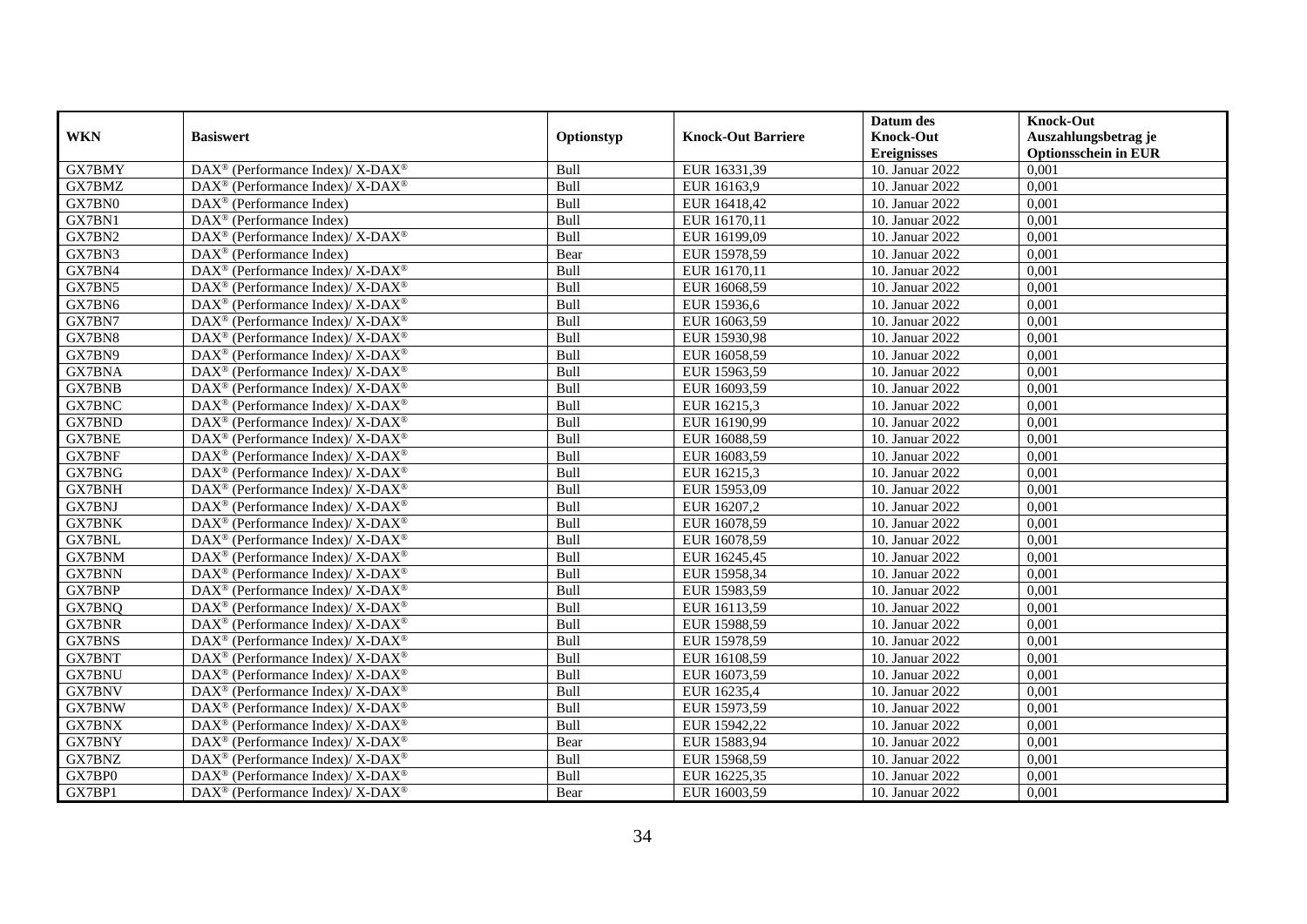|               |                                                                    |            |                           | Datum des          | <b>Knock-Out</b>            |
|---------------|--------------------------------------------------------------------|------------|---------------------------|--------------------|-----------------------------|
| <b>WKN</b>    | <b>Basiswert</b>                                                   | Optionstyp | <b>Knock-Out Barriere</b> | <b>Knock-Out</b>   | Auszahlungsbetrag je        |
|               |                                                                    |            |                           | <b>Ereignisses</b> | <b>Optionsschein in EUR</b> |
| GX7BP2        | DAX <sup>®</sup> (Performance Index)/ X-DAX <sup>®</sup>           | Bull       | EUR 16103,59              | 10. Januar 2022    | 0,001                       |
| GX7BP3        | $DAX^{\circledast}$ (Performance Index)/ X-DAX <sup>®</sup>        | Bear       | EUR 15746,54              | 10. Januar 2022    | 0,001                       |
| GX7BP4        | $DAX^{\circledast}$ (Performance Index)/ X-DAX <sup>®</sup>        | Bull       | EUR 16123,88              | 10. Januar 2022    | 0,001                       |
| GX7BP5        | $DAX^{\circledast}$ (Performance Index)/ X-DAX <sup>®</sup>        | Bear       | EUR 15875,9               | 10. Januar 2022    | 0,001                       |
| GX7BP6        | $DAX^{\circledast}$ (Performance Index)/ X-DAX <sup>®</sup>        | Bull       | EUR 16374,9               | 10. Januar 2022    | 0,001                       |
| GX7BP7        | DAX <sup>®</sup> (Performance Index)/ X-DAX <sup>®</sup>           | Bull       | EUR 15993,59              | 10. Januar 2022    | 0,001                       |
| GX7BP8        | $DAX^{\circledR}$ (Performance Index)                              | Bull       | EUR 16245,45              | 10. Januar 2022    | 0,001                       |
| GX7BP9        | DAX <sup>®</sup> (Performance Index)/ X-DAX <sup>®</sup>           | Bull       | EUR 16245,45              | 10. Januar 2022    | 0,001                       |
| GX7BPA        | $DAX^{\circledast}$ (Performance Index)/ X-DAX <sup>®</sup>        | Bull       | EUR 15998,59              | 10. Januar 2022    | 0,001                       |
| GX7BPB        | $DAX^{\circledast}$ (Performance Index)/ X-DAX <sup>®</sup>        | Bear       | EUR 16008,59              | 10. Januar 2022    | 0,001                       |
| GX7BPC        | $DAX^{\circledcirc}$ (Performance Index)/ X-DAX <sup>®</sup>       | Bear       | EUR 15912,6               | 10. Januar 2022    | 0,001                       |
| GX7BPD        | DAX <sup>®</sup> (Performance Index)/ X-DAX <sup>®</sup>           | Bear       | EUR 15905,73              | 10. Januar 2022    | 0,001                       |
| <b>GX7BPE</b> | $DAX^{\circledast}$ (Performance Index)/ X-DAX <sup>®</sup>        | Bear       | EUR 16035,40070672        | 12. Januar 2022    | 0,001                       |
| GX7BPF        | $DAX^{\circledast}$ (Performance Index)/ X-DAX <sup>®</sup>        | Bear       | EUR 16025,40269524        | 12. Januar 2022    | 0,001                       |
| GX7BPG        | DAX <sup>®</sup> (Performance Index)/ X-DAX <sup>®</sup>           | Bull       | EUR 16118,59              | 10. Januar 2022    | 0,001                       |
| GX7BPH        | DAX <sup>®</sup> (Performance Index)/ X-DAX <sup>®</sup>           | Bear       | EUR 16030,40170099        | 12. Januar 2022    | 0,001                       |
| GX7BPJ        | $DAX^{\circledast}$ (Performance Index)/ X-DAX <sup>®</sup>        | Bear       | EUR 15891,99              | 10. Januar 2022    | 0,001                       |
| GX7BPK        | $DAX^{\circledcirc}$ (Performance Index)/ X-DAX <sup>®</sup>       | Bear       | EUR 15630,83              | 10. Januar 2022    | 0,001                       |
| GX7BPL        | $DAX^{\circledast}$ (Performance Index)/ X-DAX <sup>®</sup>        | Bear       | EUR 15898,86              | 10. Januar 2022    | 0,001                       |
| GX7BPM        | DAX <sup>®</sup> (Performance Index)/ X-DAX <sup>®</sup>           | Bear       | EUR 16015,40468375        | 12. Januar 2022    | 0,001                       |
| <b>GX7BPN</b> | $DAX^{\circledast}$ (Performance Index)/ X-DAX <sup>®</sup>        | Bear       | EUR 15808,81              | 10. Januar 2022    | 0,001                       |
| GX7BPP        | $DAX^{\circledast}$ (Performance Index)/ X-DAX <sup>®</sup>        | Bear       | EUR 15676,7               | 10. Januar 2022    | 0,001                       |
| GX7BPQ        | DAX <sup>®</sup> (Performance Index)/ X-DAX <sup>®</sup>           | Bear       | EUR 15942,22              | 10. Januar 2022    | 0,001                       |
| <b>GX7BPR</b> | $DAX^{\circledast}$ (Performance Index)/ X-DAX <sup>®</sup>        | Bear       | EUR 15930,98              | 10. Januar 2022    | 0,001                       |
| GX7BPS        | $DAX^{\circledcirc}$ (Performance Index)/ X-DAX <sup>®</sup>       | Bear       | EUR 15924,85              | 10. Januar 2022    | 0,001                       |
| GX7BPT        | $DAX^{\circledast}$ (Performance Index)/ X-DAX <sup>®</sup>        | Bear       | EUR 15936,6               | 10. Januar 2022    | 0,001                       |
| GX7BPU        | DAX <sup>®</sup> (Performance Index)/ X-DAX <sup>®</sup>           | Bear       | EUR 16045,39871822        | 12. Januar 2022    | 0,001                       |
| GX7BPV        | DAX <sup>®</sup> (Performance Index)/ X-DAX <sup>®</sup>           | Bear       | EUR 16040,39971247        | 12. Januar 2022    | 0,001                       |
| GX7BPW        | $DAX^{\circledast}$ (Performance Index)/ X-DAX <sup>®</sup>        | Bear       | EUR 15918,73              | 10. Januar 2022    | 0,001                       |
| GX7BPX        | $DAX^{\circledast}$ (Performance Index)/ X-DAX <sup>®</sup>        | Bear       | EUR 15983,59              | 10. Januar 2022    | 0,001                       |
| GX7BPY        | $DAX^{\circledast}$ (Performance Index)/ X-DAX <sup>®</sup>        | Bear       | EUR 15722,58              | 10. Januar 2022    | 0,001                       |
| GX7BPZ        | $DAX^{\circledast}$ (Performance Index)/ X-DAX <sup>®</sup>        | Bear       | EUR 15978,59              | 10. Januar 2022    | 0,001                       |
| GX7BQ0        | $DAX^{\circledast}$ (Performance Index)/ X-DAX <sup>®</sup>        | Bear       | EUR 15847,61              | 10. Januar 2022    | 0,001                       |
| GX7BQ1        | DAX <sup>®</sup> (Performance Index)/ X-DAX <sup>®</sup>           | Bear       | EUR 15973,59              | 10. Januar 2022    | 0,001                       |
| GX7BQ2        | $DAX^{\circledast}$ (Performance Index)/ X-DAX <sup>®</sup>        | Bear       | EUR 15968,59              | 10. Januar 2022    | 0,001                       |
| GX7BQ3        | $\text{DAX}^{\circledast}$ (Performance Index)/ X-DAX <sup>®</sup> | Bear       | EUR 15963,59              | 10. Januar 2022    | 0,001                       |
| GX7BQ4        | DAX <sup>®</sup> (Performance Index)/ X-DAX <sup>®</sup>           | Bear       | EUR 15837,49              | 10. Januar 2022    | 0,001                       |
| GX7BQ5        | DAX <sup>®</sup> (Performance Index)/ X-DAX <sup>®</sup>           | Bear       | EUR 15823,15              | 10. Januar 2022    | 0,001                       |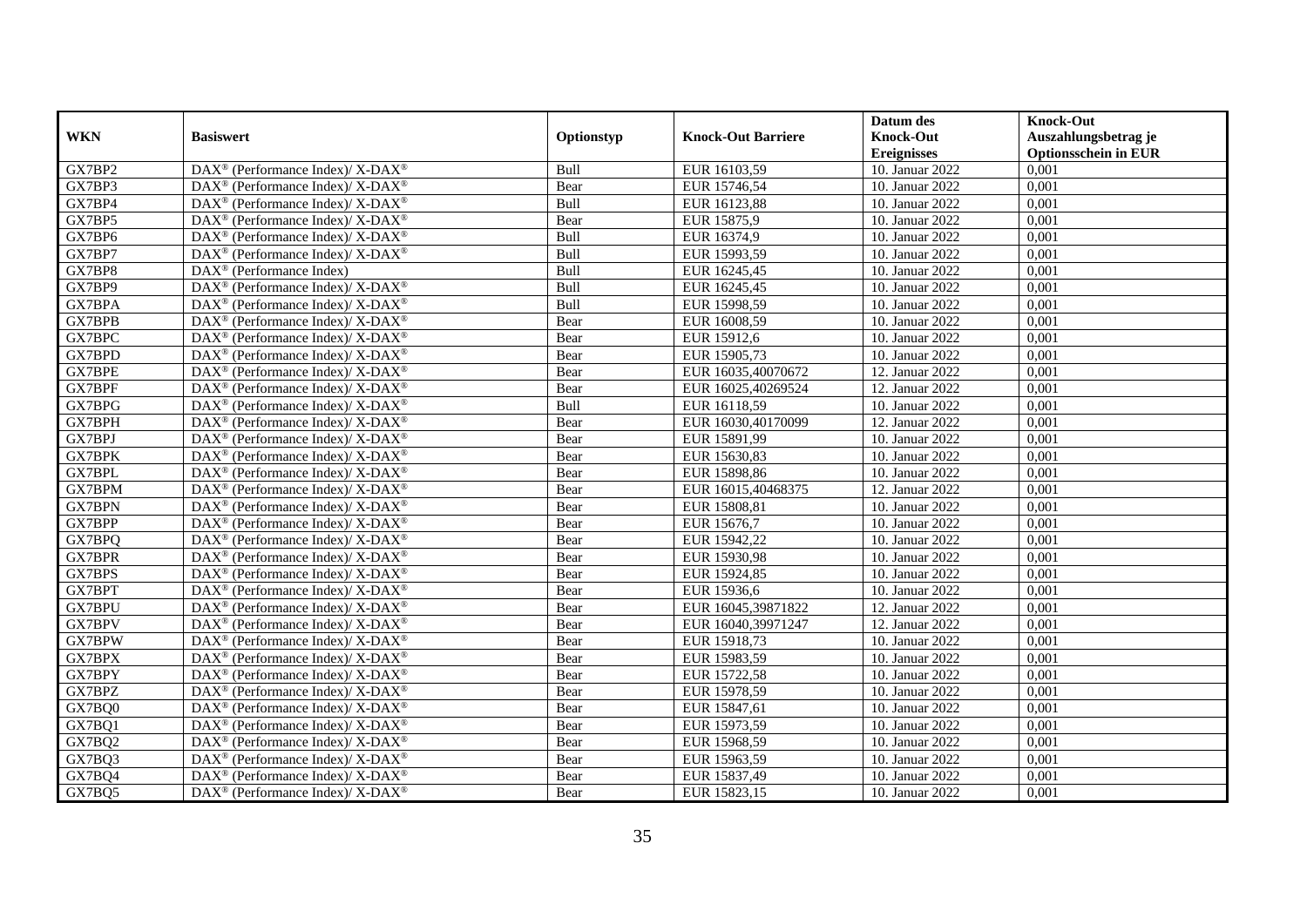|            |                                                                           |            |                           | Datum des          | <b>Knock-Out</b>            |
|------------|---------------------------------------------------------------------------|------------|---------------------------|--------------------|-----------------------------|
| <b>WKN</b> | <b>Basiswert</b>                                                          | Optionstyp | <b>Knock-Out Barriere</b> | <b>Knock-Out</b>   | Auszahlungsbetrag je        |
|            |                                                                           |            |                           | <b>Ereignisses</b> | <b>Optionsschein in EUR</b> |
| GX7BQ6     | DAX <sup>®</sup> (Performance Index)/ X-DAX <sup>®</sup>                  | Bear       | EUR 15584,96              | 10. Januar 2022    | 0,001                       |
| GX7BQ7     | DAX <sup>®</sup> (Performance Index)/ X-DAX <sup>®</sup>                  | Bear       | EUR 15953,09              | 10. Januar 2022    | 0,001                       |
| GX7BQ8     | $DAX^{\circledcirc}$ (Performance Index)/ X-DAX <sup>®</sup>              | Bear       | EUR 16020,4036895         | 12. Januar 2022    | 0,001                       |
| GX7BQ9     | NASDAQ-100 Index®                                                         | Bull       | USD 16399,05              | 10. Januar 2022    | 0,001                       |
| GX7BQA     | DAX <sup>®</sup> (Performance Index)/ X-DAX <sup>®</sup>                  | Bear       | EUR 15947,83              | 10. Januar 2022    | 0,001                       |
| GX7BQB     | DAX <sup>®</sup> (Performance Index)/ X-DAX <sup>®</sup>                  | Bear       | EUR 16013,59              | 10. Januar 2022    | 0,001                       |
| GX7BQC     | $DAX^{\circledast}$ (Performance Index)/ X-DAX <sup>®</sup>               | Bear       | EUR 15794,47              | 10. Januar 2022    | 0,001                       |
| GX7BQD     | NASDAQ-100 Index®                                                         | Bull       | USD 15885,48              | 10. Januar 2022    | 0,001                       |
| GX7BQE     | NASDAQ-100 Index®                                                         | Bull       | <b>USD 16010,5</b>        | 10. Januar 2022    | 0,001                       |
| GX7BQF     | $DAX^{\circledast}$ (Performance Index)/ $\overline{X-DAX^{\circledast}}$ | Bull       | EUR 16098,59              | 10. Januar 2022    | 0,001                       |
| GX7BQG     | DAX <sup>®</sup> (Performance Index)/ X-DAX <sup>®</sup>                  | Bear       | EUR 15958,34              | 10. Januar 2022    | 0,001                       |
| GX7BQH     | NASDAQ-100 Index®                                                         | Bull       | USD 16000,61              | 10. Januar 2022    | 0,001                       |
| GX7BQJ     | NASDAQ-100 Index®                                                         | Bull       | <b>USD 15877,35</b>       | 10. Januar 2022    | 0,001                       |
| GX7BQK     | NASDAQ-100 Index®                                                         | Bull       | USD 15877,35              | 10. Januar 2022    | 0,001                       |
| GX7BQL     | DAX <sup>®</sup> (Performance Index)/ X-DAX <sup>®</sup>                  | Bear       | EUR 15998,59              | 10. Januar 2022    | 0,001                       |
| GX7BQM     | DAX <sup>®</sup> (Performance Index)/ X-DAX <sup>®</sup>                  | Bear       | EUR 15988,59              | 10. Januar 2022    | 0,001                       |
| GX7BQN     | $DAX^{\circledast}$ (Performance Index)/ X-DAX <sup>®</sup>               | Bear       | EUR 15993,59              | 10. Januar 2022    | 0,001                       |
| GX7BQP     | NASDAQ-100 Index®                                                         | Bull       | USD 15926,92              | 10. Januar 2022    | 0.001                       |
| GX7BQQ     | NASDAQ-100 Index®                                                         | Bull       | USD 15935,67              | 10. Januar 2022    | 0,001                       |
| GX7BQR     | NASDAQ-100 Index®                                                         | Bull       | <b>USD 16055</b>          | 10. Januar 2022    | 0,001                       |
| GX7BQS     | NASDAQ-100 Index®                                                         | Bull       | USD 15918,53              | 10. Januar 2022    | 0,001                       |
| GX7BQT     | NASDAQ-100 Index®                                                         | Bull       | <b>USD 16173,91</b>       | 10. Januar 2022    | 0,001                       |
| GX7BQU     | NASDAQ-100 Index®                                                         | Bull       | USD 16042,89              | 10. Januar 2022    | 0,001                       |
| GX7BQV     | NASDAQ-100 Index®                                                         | Bull       | USD 16042,89              | 10. Januar 2022    | 0,001                       |
| GX7BQW     | NASDAQ-100 Index®                                                         | Bull       | USD 16156,44              | 10. Januar 2022    | 0,001                       |
| GX7BQX     | NASDAQ-100 Index®                                                         | Bull       | USD 15901,75              | 10. Januar 2022    | 0,001                       |
| GX7BQY     | NASDAQ-100 Index®                                                         | Bull       | USD 15910,14              | 10. Januar 2022    | 0,001                       |
| GX7BQZ     | NASDAQ-100 Index®                                                         | Bull       | USD 16032,09              | 10. Januar 2022    | 0,001                       |
| GX7BR0     | NASDAQ-100 Index®                                                         | Bull       | USD 16021,3               | 10. Januar 2022    | 0,001                       |
| GX7BR1     | DAX <sup>®</sup> (Performance Index)/ X-DAX <sup>®</sup>                  | Bear       | EUR 15867,86              | 10. Januar 2022    | 0,001                       |
| GX7BR2     | NASDAQ-100 Index®                                                         | Bull       | USD 15962,38              | 10. Januar 2022    | 0,001                       |
| GX7BR3     | NASDAQ-100 Index®                                                         | Bull       | USD 15953,15              | 10. Januar 2022    | 0,001                       |
| GX7BR4     | NASDAQ-100 Index®                                                         | Bull       | USD 15829,89              | 10. Januar 2022    | 0,001                       |
| GX7BR5     | NASDAQ-100 Index®                                                         | Bull       | USD 15829,89              | 10. Januar 2022    | 0,001                       |
| GX7BR6     | NASDAQ-100 Index®                                                         | Bull       | USD 15893,62              | 10. Januar 2022    | 0,001                       |
| GX7BR7     | NASDAQ-100 Index®                                                         | Bull       | USD 15953,15              | 10. Januar 2022    | 0,001                       |
| GX7BR8     | NASDAQ-100 Index®                                                         | Bull       | USD 15944,41              | 10. Januar 2022    | 0,001                       |
| GX7BR9     | NASDAQ-100 Index®                                                         | Bull       | USD 15822,07              | 10. Januar 2022    | 0,001                       |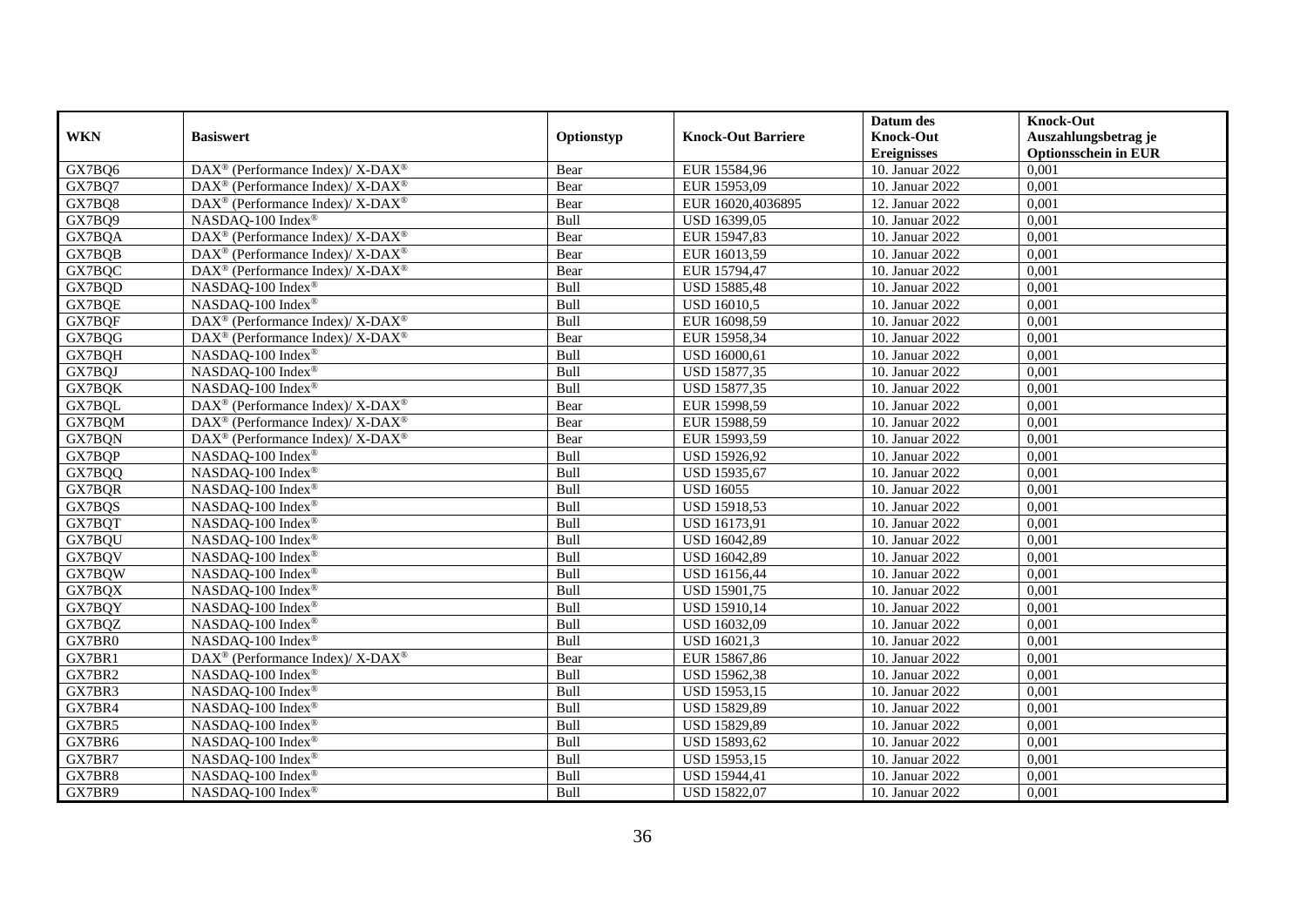|               |                                                          |            |                           | Datum des          | <b>Knock-Out</b>            |
|---------------|----------------------------------------------------------|------------|---------------------------|--------------------|-----------------------------|
| <b>WKN</b>    | <b>Basiswert</b>                                         | Optionstyp | <b>Knock-Out Barriere</b> | <b>Knock-Out</b>   | Auszahlungsbetrag je        |
|               |                                                          |            |                           | <b>Ereignisses</b> | <b>Optionsschein in EUR</b> |
| <b>GX7BRA</b> | NASDAQ-100 Index®                                        | Bull       | USD 16079,2               | 10. Januar 2022    | 0,001                       |
| <b>GX7BRB</b> | NASDAQ-100 Index®                                        | Bull       | <b>USD 16079,2</b>        | 10. Januar 2022    | 0,001                       |
| GX7BRC        | NASDAQ-100 Index®                                        | Bull       | USD 15814,25              | 10. Januar 2022    | 0,001                       |
| GX7BRD        | NASDAQ-100 Index®                                        | Bull       | USD 16323,37              | 10. Januar 2022    | 0,001                       |
| <b>GX7BRE</b> | NASDAQ-100 Index®                                        | Bull       | USD 15869,39              | 10. Januar 2022    | 0,001                       |
| <b>GX7BRF</b> | NASDAQ-100 Index®                                        | Bull       | USD 16121,49              | 10. Januar 2022    | 0,001                       |
| GX7BRG        | NASDAQ-100 Index <sup>®</sup>                            | Bull       | USD 16247,69              | 10. Januar 2022    | 0,001                       |
| GX7BRH        | DAX <sup>®</sup> (Performance Index)/ X-DAX <sup>®</sup> | Bear       | EUR 15857,73              | 10. Januar 2022    | 0,001                       |
| GX7BRJ        | NASDAQ-100 Index®                                        | Bull       | USD 15990,73              | 10. Januar 2022    | 0,001                       |
| <b>GX7BRK</b> | NASDAQ-100 Index®                                        | Bull       | USD 15853,47              | 10. Januar 2022    | 0,001                       |
| <b>GX7BRL</b> | NASDAQ-100 Index®                                        | Bull       | USD 15861,43              | 10. Januar 2022    | 0,001                       |
| <b>GX7BRM</b> | NASDAQ-100 Index®                                        | Bull       | USD 15853,47              | 10. Januar 2022    | 0,001                       |
| <b>GX7BRN</b> | NASDAQ-100 Index®                                        | Bull       | USD 15980,84              | 10. Januar 2022    | 0,001                       |
| <b>GX7BRP</b> | NASDAQ-100 Index®                                        | Bull       | USD 16107,39              | 10. Januar 2022    | 0,001                       |
| GX7BRQ        | NASDAQ-100 Index®                                        | Bull       | USD 15845,61              | 10. Januar 2022    | 0,001                       |
| <b>GX7BRR</b> | NASDAQ-100 Index®                                        | Bull       | USD 16223,1               | 10. Januar 2022    | 0,001                       |
| <b>GX7BRS</b> | NASDAQ-100 Index®                                        | Bull       | USD 15837,75              | 10. Januar 2022    | 0,001                       |
| GX7BRT        | NASDAQ-100 Index®                                        | Bull       | USD 15971,61              | 10. Januar 2022    | 0.001                       |
| <b>GX7BRU</b> | NASDAQ-100 Index®                                        | Bear       | USD 15645,27              | 11. Januar 2022    | 0,001                       |
| <b>GX7BRV</b> | NASDAQ-100 Index®                                        | Bull       | USD 16138,96              | 10. Januar 2022    | 0,001                       |
| <b>GX7BRW</b> | NASDAQ-100 Index®                                        | Bear       | <b>USD 15264,58</b>       | 10. Januar 2022    | 0,001                       |
| <b>GX7BRX</b> | NASDAQ-100 Index®                                        | Bear       | USD 15389,61              | 10. Januar 2022    | 0,001                       |
| GX7BRY        | NASDAQ-100 Index®                                        | Bear       | USD 15517,24              | 10. Januar 2022    | 0,001                       |
| GX7BRZ        | NASDAQ-100 Index®                                        | Bull       | USD 16474,73              | 10. Januar 2022    | 0,001                       |
| GX7BS0        | NASDAQ-100 Index®                                        | Bear       | USD 15635,5               | 11. Januar 2022    | 0,001                       |
| GX7BS1        | NASDAQ-100 Index®                                        | Bear       | USD 15765,71              | 11. Januar 2022    | 0.001                       |
| GX7BS2        | NASDAQ-100 Index®                                        | Bear       | USD 15499,63              | 10. Januar 2022    | 0,001                       |
| GX7BS3        | NASDAO-100 Index®                                        | Bear       | USD 15105,03              | 10. Januar 2022    | 0,001                       |
| GX7BS4        | DAX <sup>®</sup> (Performance Index)/ X-DAX <sup>®</sup> | Bear       | EUR 15770,5               | 10. Januar 2022    | 0,001                       |
| GX7BS5        | NASDAQ-100 Index®                                        | Bear       | USD 15616,36              | 10. Januar 2022    | 0,001                       |
| GX7BS6        | NASDAQ-100 Index®                                        | Bull       | USD 16093,3               | 10. Januar 2022    | 0,001                       |
| GX7BS7        | NASDAQ-100 Index®                                        | Bear       | <b>USD 15559,21</b>       | 10. Januar 2022    | 0,001                       |
| GX7BS8        | NASDAQ-100 Index®                                        | Bear       | USD 15749,67              | 11. Januar 2022    | 0,001                       |
| GX7BS9        | NASDAQ-100 Index®                                        | Bear       | <b>USD 15682,45</b>       | 11. Januar 2022    | 0,001                       |
| GX7BSA        | NASDAQ-100 Index®                                        | Bear       | USD 15812,95              | 11. Januar 2022    | 0,001                       |
| GX7BSB        | NASDAQ-100 Index®                                        | Bear       | USD 15805,12              | 11. Januar 2022    | 0,001                       |
| GX7BSC        | NASDAQ-100 Index®                                        | Bear       | <b>USD 15797,28</b>       | 11. Januar 2022    | 0,001                       |
| GX7BSD        | NASDAQ-100 Index <sup>®</sup>                            | Bear       | USD 15673,31              | 11. Januar 2022    | 0,001                       |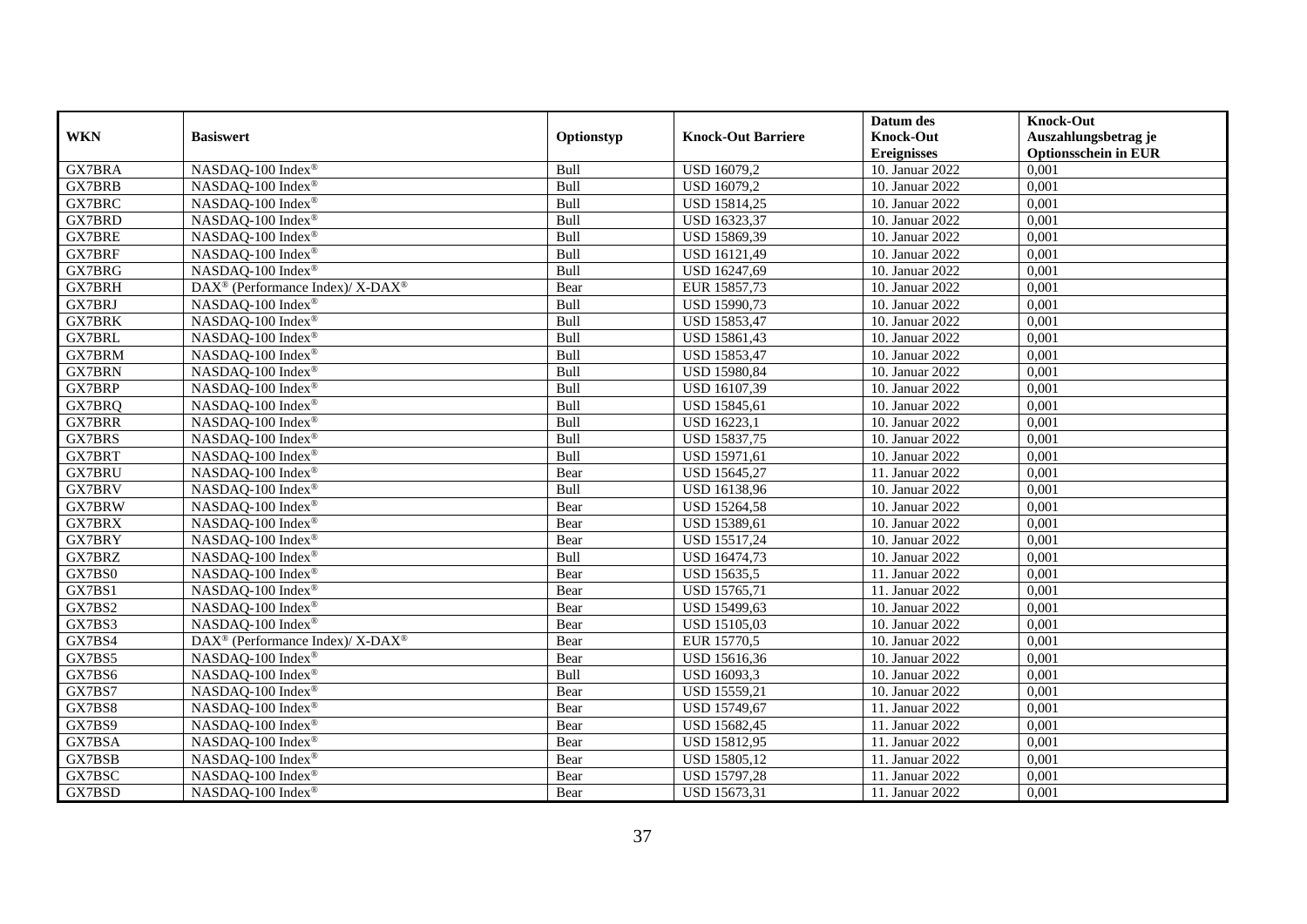|               |                   |            |                           | Datum des          | <b>Knock-Out</b>            |
|---------------|-------------------|------------|---------------------------|--------------------|-----------------------------|
| <b>WKN</b>    | <b>Basiswert</b>  | Optionstyp | <b>Knock-Out Barriere</b> | <b>Knock-Out</b>   | Auszahlungsbetrag je        |
|               |                   |            |                           | <b>Ereignisses</b> | <b>Optionsschein in EUR</b> |
| GX7BSE        | NASDAQ-100 Index® | Bear       | <b>USD 15414,55</b>       | 10. Januar 2022    | 0,001                       |
| GX7BSF        | NASDAQ-100 Index® | Bear       | USD 15627,02              | 10. Januar 2022    | 0,001                       |
| GX7BSG        | NASDAQ-100 Index® | Bear       | <b>USD 15025,25</b>       | 10. Januar 2022    | 0,001                       |
| GX7BSH        | NASDAQ-100 Index® | Bear       | USD 15789,43              | 11. Januar 2022    | 0,001                       |
| GX7BSJ        | NASDAQ-100 Index® | Bear       | USD 15655,04              | 11. Januar 2022    | 0,001                       |
| GX7BSK        | NASDAQ-100 Index® | Bear       | <b>USD 15781,58</b>       | 11. Januar 2022    | 0,001                       |
| GX7BSL        | NASDAQ-100 Index® | Bear       | USD 15773,64              | 11. Januar 2022    | 0,001                       |
| GX7BSM        | NASDAQ-100 Index® | Bear       | USD 15595,05              | 10. Januar 2022    | 0,001                       |
| GX7BSN        | NASDAQ-100 Index® | Bull       | USD 16121,49              | 10. Januar 2022    | 0,001                       |
| GX7BSP        | NASDAQ-100 Index® | Bear       | USD 15464,42              | 10. Januar 2022    | 0,001                       |
| GX7BSQ        | NASDAQ-100 Index® | Bear       | <b>USD 15347,93</b>       | 10. Januar 2022    | 0,001                       |
| GX7BSR        | NASDAQ-100 Index® | Bear       | <b>USD 15725,15</b>       | 11. Januar 2022    | 0,001                       |
| GX7BSS        | NASDAQ-100 Index® | Bear       | <b>USD 15716,81</b>       | 11. Januar 2022    | 0,001                       |
| GX7BST        | NASDAQ-100 Index® | Bear       | USD 15531,23              | 10. Januar 2022    | 0,001                       |
| GX7BSU        | NASDAQ-100 Index® | Bull       | USD 16198,51              | 10. Januar 2022    | 0,001                       |
| GX7BSV        | NASDAQ-100 Index® | Bear       | USD 15583,11              | 10. Januar 2022    | 0,001                       |
| GX7BSW        | NASDAQ-100 Index® | Bull       | USD 16067,1               | 10. Januar 2022    | 0,001                       |
| GX7BSX        | NASDAQ-100 Index® | Bear       | <b>USD 15708,47</b>       | 11. Januar 2022    | 0,001                       |
| GX7BSY        | NASDAQ-100 Index® | Bear       | <b>USD 15571,16</b>       | 10. Januar 2022    | 0,001                       |
| GX7BSZ        | NASDAQ-100 Index® | Bear       | <b>USD 15184,8</b>        | 10. Januar 2022    | 0,001                       |
| GX7BT0        | NASDAQ-100 Index® | Bear       | <b>USD 15699,8</b>        | 11. Januar 2022    | 0,001                       |
| GX7BT1        | NASDAQ-100 Index® | Bear       | <b>USD 15820,77</b>       | 11. Januar 2022    | 0,001                       |
| GX7BT2        | NASDAQ-100 Index® | Bear       | USD 15439,49              | 10. Januar 2022    | 0,001                       |
| GX7BT3        | NASDAQ-100 Index® | Bear       | <b>USD 15482,03</b>       | 10. Januar 2022    | 0,001                       |
| GX7BT4        | NASDAQ-100 Index® | Bear       | USD 15733,49              | 11. Januar 2022    | 0,001                       |
| GX7BT5        | NASDAQ-100 Index® | Bear       | USD 15605,71              | 10. Januar 2022    | 0,001                       |
| GX7BT6        | NASDAQ-100 Index® | Bear       | <b>USD 15741,57</b>       | 11. Januar 2022    | 0,001                       |
| GX7BT7        | NASDAQ-100 Index® | Bear       | USD 15306,26              | 10. Januar 2022    | 0,001                       |
| GX7BT8        | NASDAQ-100 Index® | Bear       | USD 15545,22              | 10. Januar 2022    | 0,001                       |
| GX7BT9        | NASDAQ-100 Index® | Bear       | USD 15664,17              | 11. Januar 2022    | 0,001                       |
| GX7BTA        | NASDAQ-100 Index® | Bear       | USD 15691,12              | 11. Januar 2022    | 0,001                       |
| <b>GX7BTB</b> | NASDAQ-100 Index® | Bear       | <b>USD 15757,77</b>       | 11. Januar 2022    | 0,001                       |
| <b>GX7CYK</b> | Mercadolibre Inc. | Bear       | <b>USD 1166,68</b>        | 11. Januar 2022    | 0,001                       |
| GX7CZ2        | Mercadolibre Inc. | Bear       | <b>USD 1150,26</b>        | 11. Januar 2022    | 0,001                       |
| GX7CZ3        | Mercadolibre Inc. | Bull       | <b>USD 1079,23</b>        | 11. Januar 2022    | 0,001                       |
| GX7CZ4        | Mercadolibre Inc. | Bear       | <b>USD 1117,48</b>        | 11. Januar 2022    | 0,001                       |
| GX7CZ7        | Mercadolibre Inc. | Bear       | <b>USD 1133,87</b>        | 11. Januar 2022    | 0,001                       |
| GX7CZ9        | Mercadolibre Inc. | Bear       | USD 1139,33               | 11. Januar 2022    | 0,001                       |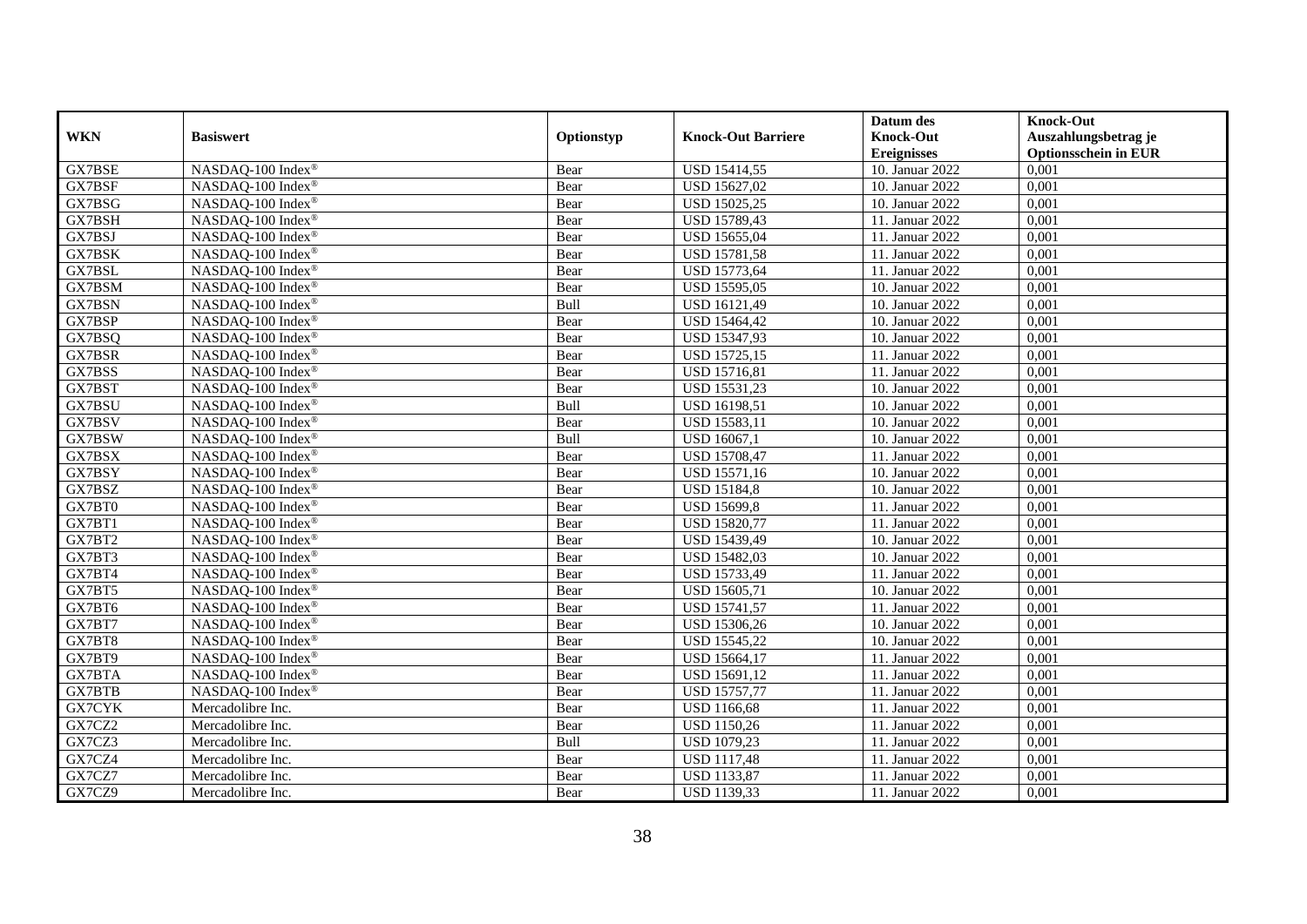|               |                                      |            |                           | Datum des          | <b>Knock-Out</b>            |
|---------------|--------------------------------------|------------|---------------------------|--------------------|-----------------------------|
| <b>WKN</b>    | <b>Basiswert</b>                     | Optionstyp | <b>Knock-Out Barriere</b> | <b>Knock-Out</b>   | Auszahlungsbetrag je        |
|               |                                      |            |                           | <b>Ereignisses</b> | <b>Optionsschein in EUR</b> |
| GX7CZD        | Mercadolibre Inc.                    | Bear       | <b>USD</b> 1144,81        | 11. Januar 2022    | 0,001                       |
| GX7CZE        | UnitedHealth Group Inc.              | Bear       | <b>USD 467,43</b>         | 11. Januar 2022    | 0,001                       |
| GX7CZG        | UnitedHealth Group Inc.              | Bear       | <b>USD 469,74</b>         | 11. Januar 2022    | 0,001                       |
| GX7CZK        | UnitedHealth Group Inc.              | Bear       | USD 472,01131812          | 12. Januar 2022    | 0,001                       |
| GX7CZU        | Mercadolibre Inc.                    | Bear       | <b>USD 1112,01</b>        | 11. Januar 2022    | 0,001                       |
| GX7D00        | Mercadolibre Inc.                    | Bear       | USD 1193,75949359         | 12. Januar 2022    | 0,001                       |
| <b>GX7D02</b> | Mercadolibre Inc.                    | Bear       | <b>USD 1161,19</b>        | 11. Januar 2022    | 0,001                       |
| GX7D05        | Mercadolibre Inc.                    | Bear       | <b>USD 1128,41</b>        | 11. Januar 2022    | 0,001                       |
| GX7D0K        | Mercadolibre Inc.                    | Bear       | <b>USD 1155,73</b>        | 11. Januar 2022    | 0,001                       |
| GX7D0R        | Mercadolibre Inc.                    | Bear       | <b>USD 1122,95</b>        | 11. Januar 2022    | 0,001                       |
| GX7D0T        | Mercadolibre Inc.                    | Bear       | USD 1182,83160369         | 12. Januar 2022    | 0,001                       |
| GX7D0V        | Mercadolibre Inc.                    | Bear       | <b>USD</b> 1106,55        | 11. Januar 2022    | 0,001                       |
| GX7D10        | UnitedHealth Group Inc.              | Bear       | USD 474,32112883          | 12. Januar 2022    | 0,001                       |
| GX7D1G        | PayPal Holdings, Inc.                | Bull       | <b>USD 183,14</b>         | 11. Januar 2022    | 0,001                       |
| GX7D1J        | PayPal Holdings, Inc.                | Bull       | <b>USD 184,1</b>          | 11. Januar 2022    | 0,001                       |
| GX7D1K        | PayPal Holdings, Inc.                | Bull       | <b>USD 186,02</b>         | 11. Januar 2022    | 0,001                       |
| GX7D1N        | PayPal Holdings, Inc.                | Bull       | <b>USD 186,98</b>         | 11. Januar 2022    | 0,001                       |
| GX7D1R        | PayPal Holdings, Inc.                | Bull       | <b>USD 188,91</b>         | 11. Januar 2022    | 0,001                       |
| GX7D1S        | Tesla Inc                            | Bear       | <b>USD 1070,29</b>        | 11. Januar 2022    | 0,001                       |
| GX7D1T        | Tesla Inc                            | Bear       | <b>USD 1059,87</b>        | 11. Januar 2022    | 0,001                       |
| GX7D1U        | PayPal Holdings, Inc.                | Bull       | <b>USD 189,87</b>         | 11. Januar 2022    | 0,001                       |
| GX7D1V        | Mercadolibre Inc.                    | Bear       | <b>USD 1172,14</b>        | 11. Januar 2022    | 0,001                       |
| GX7D1X        | PayPal Holdings, Inc.                | Bull       | <b>USD 187,94</b>         | 11. Januar 2022    | 0,001                       |
| GX7D1Y        | PayPal Holdings, Inc.                | Bull       | <b>USD 185,06</b>         | 11. Januar 2022    | 0,001                       |
| <b>GX7D22</b> | Tesla Inc                            | Bear       | <b>USD 1054,67</b>        | 11. Januar 2022    | 0.001                       |
| GX7D25        | Tesla Inc                            | Bear       | <b>USD 1065,08</b>        | 11. Januar 2022    | 0,001                       |
| GX7D2Z        | Palantir Technologies Inc. - Class A | Bull       | <b>USD 16.4</b>           | 11. Januar 2022    | 0,001                       |
| <b>GX7D30</b> | Constellation Brands, Inc.           | Bear       | <b>USD 252,25</b>         | 11. Januar 2022    | 0,001                       |
| GX7D31        | Fortinet, Inc.                       | Bear       | USD 327,095               | 12. Januar 2022    | 0,001                       |
| <b>GX7D37</b> | Wells Fargo & Company                | Bear       | USD 56,38537915           | 12. Januar 2022    | 0,001                       |
| <b>GX7D38</b> | Fortinet, Inc.                       | Bear       | <b>USD 319,75</b>         | 11. Januar 2022    | 0,001                       |
| GX7D3G        | Palantir Technologies Inc. - Class A | Bull       | <b>USD 16,59</b>          | 11. Januar 2022    | 0,001                       |
| GX7D3H        | Peloton Interactive Inc.             | Bull       | <b>USD 34,93</b>          | 11. Januar 2022    | 0,001                       |
| GX7D3Q        | Constellation Brands, Inc.           | Bear       | <b>USD 251,02</b>         | 11. Januar 2022    | 0,001                       |
| GX7D3Y        | Fortinet. Inc.                       | Bear       | USD 324,635               | 12. Januar 2022    | 0,001                       |
| GX7D4B        | Constellation Brands, Inc.           | Bear       | <b>USD 249,78</b>         | 11. Januar 2022    | 0,001                       |
| GX7D4J        | Wells Fargo & Company                | Bear       | <b>USD 55,91</b>          | 11. Januar 2022    | 0,001                       |
| GX7D4X        | Peloton Interactive Inc.             | Bull       | <b>USD 34,25</b>          | 11. Januar 2022    | 0,001                       |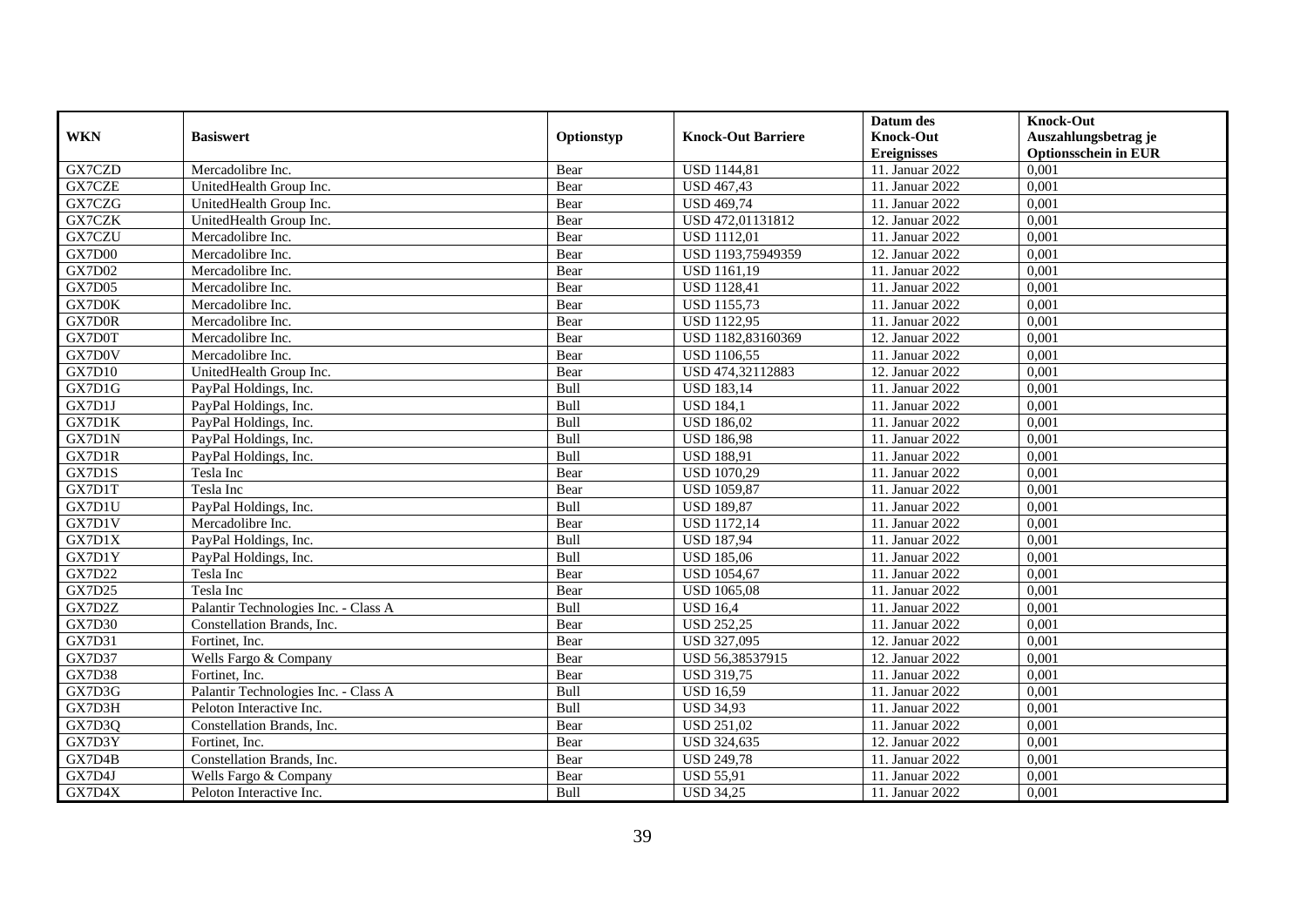|               |                                   |            |                           | Datum des          | <b>Knock-Out</b>            |
|---------------|-----------------------------------|------------|---------------------------|--------------------|-----------------------------|
| <b>WKN</b>    | <b>Basiswert</b>                  | Optionstyp | <b>Knock-Out Barriere</b> | <b>Knock-Out</b>   | Auszahlungsbetrag je        |
|               |                                   |            |                           | <b>Ereignisses</b> | <b>Optionsschein in EUR</b> |
| GX7D4Z        | Fortinet, Inc.                    | Bear       | <b>USD 322,21</b>         | 11. Januar 2022    | 0,001                       |
| <b>GX7D50</b> | Fortinet, Inc.                    | Bear       | <b>USD 329,554</b>        | 12. Januar 2022    | 0,001                       |
| GX7D5D        | Constellation Brands, Inc.        | Bear       | <b>USD 253,48</b>         | 11. Januar 2022    | 0,001                       |
| GX7D5G        | Peloton Interactive Inc.          | Bull       | <b>USD 34,59</b>          | 11. Januar 2022    | 0,001                       |
| GX7D62        | AXA S.A.                          | Bear       | EUR 27,81                 | 11. Januar 2022    | 0,001                       |
| GX7D6M        | Zoetis Inc                        | Bear       | USD 213,85247454          | 12. Januar 2022    | 0,001                       |
| GX7D6S        | Zoetis Inc                        | Bear       | <b>USD 212</b>            | 11. Januar 2022    | 0,001                       |
| GX7D7C        | Zoetis Inc                        | Bear       | USD 215,73232048          | 12. Januar 2022    | 0,001                       |
| GX7D7E        | Philip Morris International Inc.  | Bear       | USD 101,84023937          | 12. Januar 2022    | 0,001                       |
| GX7D7G        | Philip Morris International Inc.  | Bear       | <b>USD 100.5</b>          | 11. Januar 2022    | 0,001                       |
| GX7D7H        | Microchip Technology Incorporated | Bear       | USD 85,87938304           | 12. Januar 2022    | 0,001                       |
| GX7D7M        | Microchip Technology Incorporated | Bear       | <b>USD 82,95</b>          | 11. Januar 2022    | 0,001                       |
| GX7D7N        | Microchip Technology Incorporated | Bear       | USD 84,89950418           | 12. Januar 2022    | 0,001                       |
| GX7D7P        | Microchip Technology Incorporated | Bear       | <b>USD 83,93</b>          | 11. Januar 2022    | 0.001                       |
| GX7D8E        | Humana Inc.                       | Bear       | <b>USD 385,8</b>          | 11. Januar 2022    | 0,001                       |
| GX7D8J        | Humana Inc.                       | Bear       | <b>USD 374,24</b>         | 11. Januar 2022    | 0,001                       |
| GX7D8K        | Humana Inc.                       | Bear       | <b>USD 368,46</b>         | 11. Januar 2022    | 0,001                       |
| GX7D8M        | Humana Inc.                       | Bear       | <b>USD 380,02</b>         | 11. Januar 2022    | 0,001                       |
| GX7D8N        | Align Technology, Inc.            | Bull       | <b>USD 538,1</b>          | 11. Januar 2022    | 0,001                       |
| GX7D93        | Humana Inc.                       | Bear       | USD 397,32191966          | 12. Januar 2022    | 0,001                       |
| <b>GX7D96</b> | Humana Inc.                       | Bear       | <b>USD 391,58</b>         | 11. Januar 2022    | 0,001                       |
| GX7D98        | Intesa Sanpaolo S.p.A.            | Bear       | EUR 2,49954312            | 12. Januar 2022    | 0,001                       |
| GX7D9C        | Intesa Sanpaolo S.p.A.            | Bear       | EUR 2,52953764            | 12. Januar 2022    | 0,001                       |
| GX7D9W        | <b>Amphenol Corporation</b>       | Bear       | USD 83,11203433           | 12. Januar 2022    | 0,001                       |
| <b>GX7DAJ</b> | Advanced Micro Devices, Inc.      | Bear       | USD 139,27310736          | 12. Januar 2022    | 0,001                       |
| <b>GX7DAK</b> | Advanced Micro Devices, Inc.      | Bear       | <b>USD 137,93</b>         | 11. Januar 2022    | 0,001                       |
| <b>GX7DAL</b> | Advanced Micro Devices, Inc.      | Bear       | <b>USD 138,61</b>         | 11. Januar 2022    | 0,001                       |
| <b>GX7DAU</b> | Advanced Micro Devices, Inc.      | Bear       | USD 139,95297608          | 12. Januar 2022    | 0,001                       |
| GX7DBF        | BioNTech SE - ADR                 | Bear       | <b>USD 222,98</b>         | 11. Januar 2022    | 0,001                       |
| GX7DBH        | BioNTech SE - ADR                 | Bear       | <b>USD 217,65</b>         | 11. Januar 2022    | 0,001                       |
| <b>GX7DBL</b> | BioNTech SE - ADR                 | Bear       | <b>USD 219,78</b>         | 11. Januar 2022    | 0,001                       |
| GX7DBM        | BioNTech SE - ADR                 | Bear       | <b>USD 218,72</b>         | 11. Januar 2022    | 0,001                       |
| GX7DBQ        | BioNTech SE - ADR                 | Bear       | <b>USD 215,53</b>         | 11. Januar 2022    | 0,001                       |
| GX7DBZ        | BioNTech SE - ADR                 | Bear       | <b>USD 216,59</b>         | 11. Januar 2022    | 0,001                       |
| GX7DC5        | BioNTech SE - ADR                 | Bear       | <b>USD 220,85</b>         | 11. Januar 2022    | 0,001                       |
| GX7DC6        | Amazon.com, Inc.                  | Bear       | <b>USD 3322,58</b>        | 11. Januar 2022    | 0,001                       |
| GX7DC8        | Amazon.com, Inc.                  | Bear       | USD 3306,25               | 11. Januar 2022    | 0,001                       |
| GX7DCB        | BioNTech SE - ADR                 | Bear       | <b>USD 224,04</b>         | 11. Januar 2022    | 0,001                       |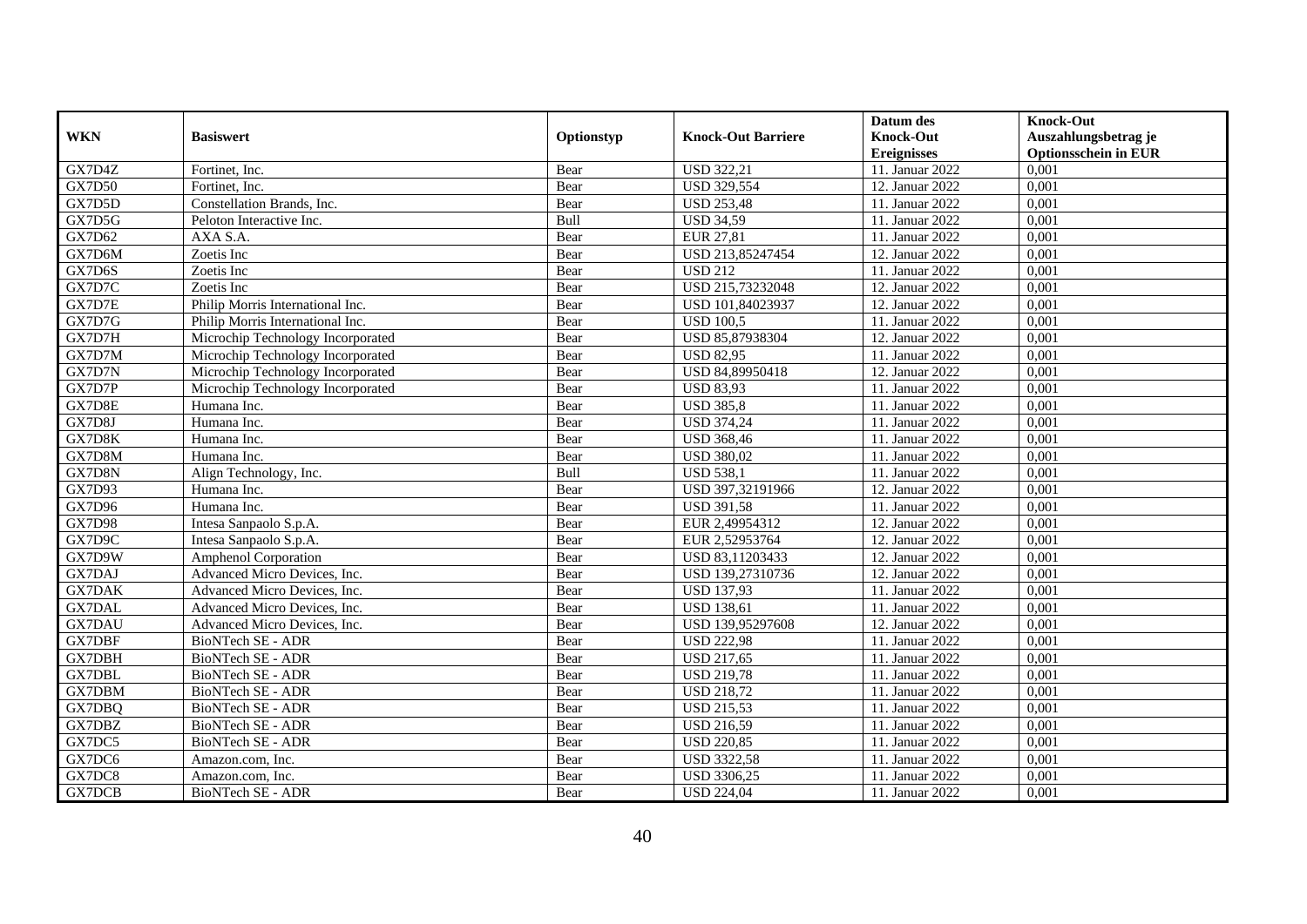|               |                                                         |            |                           | Datum des          | <b>Knock-Out</b>            |
|---------------|---------------------------------------------------------|------------|---------------------------|--------------------|-----------------------------|
| <b>WKN</b>    | <b>Basiswert</b>                                        | Optionstyp | <b>Knock-Out Barriere</b> | <b>Knock-Out</b>   | Auszahlungsbetrag je        |
|               |                                                         |            |                           | <b>Ereignisses</b> | <b>Optionsschein in EUR</b> |
| GX7DCW        | BioNTech SE - ADR                                       | Bear       | <b>USD 221,91</b>         | 11. Januar 2022    | 0,001                       |
| <b>GX7DZR</b> | NASDAQ-100 Index®                                       | Bear       | USD 15351,43              | 11. Januar 2022    | 0,001                       |
| GX7DZS        | NASDAQ-100 Index®                                       | Bear       | <b>USD 15482,59</b>       | 11. Januar 2022    | 0,001                       |
| GX7DZT        | NASDAQ-100 Index®                                       | Bear       | <b>USD 15470,77</b>       | 11. Januar 2022    | 0,001                       |
| GX7DZU        | NASDAQ-100 Index®                                       | Bear       | <b>USD 15464,86</b>       | 11. Januar 2022    | 0,001                       |
| GX7DZV        | NASDAQ-100 Index®                                       | Bear       | <b>USD 15476,68</b>       | 11. Januar 2022    | 0,001                       |
| GX7DZW        | NASDAQ-100 Index®                                       | Bear       | <b>USD 15100,88</b>       | 11. Januar 2022    | 0,001                       |
| GX7DZX        | $\text{DAX}^{\otimes}$ (Performance Index)              | Bear       | EUR 16003,27884917        | 12. Januar 2022    | 0,001                       |
| GX7DZY        | $\text{DAX}^{\otimes}$ (Performance Index)              | Bull       | EUR 15904,85              | 11. Januar 2022    | 0,001                       |
| GX7DZZ        | $\text{DAX}^{\otimes}$ (Performance Index)              | Bull       | EUR 15979,85              | 11. Januar 2022    | 0,001                       |
| GX7E00        | $DAX^{\circledcirc}$ (Performance Index)                | Bull       | EUR 16235,53              | 11. Januar 2022    | 0,001                       |
| GX7E01        | $\overline{\text{DAX}^{\otimes}}$ (Performance Index)   | Bull       | EUR 15949,85              | 11. Januar 2022    | 0,001                       |
| GX7E02        | $\text{DAX}^{\otimes}$ (Performance Index)              | Bull       | EUR 16004,87              | 11. Januar 2022    | 0,001                       |
| GX7E03        | $DAX^{\circledR}$ (Performance Index)                   | Bull       | EUR 15914,85              | 11. Januar 2022    | 0,001                       |
| GX7E04        | $\text{DAX}^{\otimes}$ (Performance Index)              | Bull       | EUR 15909,85              | 11. Januar 2022    | 0,001                       |
| GX7E05        | $\text{DAX}^{\textcircled{}}$ (Performance Index)       | Bull       | EUR 16085,79              | 11. Januar 2022    | 0,001                       |
| GX7E06        | DAX <sup>®</sup> (Performance Index)                    | Bear       | EUR 15819,04              | 11. Januar 2022    | 0,001                       |
| GX7E07        | $DAX^{\circledcirc}$ (Performance Index)                | Bull       | EUR 16095,22              | 11. Januar 2022    | 0,001                       |
| GX7E08        | $\text{DAX}^{\otimes}$ (Performance Index)              | Bull       | EUR 16025,91              | 11. Januar 2022    | 0,001                       |
| GX7E09        | DAX <sup>®</sup> (Performance Index)                    | Bear       | EUR 15879,85              | 11. Januar 2022    | 0,001                       |
| GX7E0A        | DAX <sup>®</sup> (Performance Index)                    | Bear       | EUR 15899,85              | 11. Januar 2022    | 0,001                       |
| GX7E0B        | $\overline{\text{DAX}^{\otimes}}$ (Performance Index)   | Bear       | EUR 15537,43              | 11. Januar 2022    | 0,001                       |
| GX7E0C        | DAX <sup>®</sup> (Performance Index)                    | Bull       | EUR 16015,22              | 11. Januar 2022    | 0,001                       |
| GX7E0D        | DAX <sup>®</sup> (Performance Index)                    | Bull       | EUR 16020,56              | 11. Januar 2022    | 0,001                       |
| GX7E0F        | DAX <sup>®</sup> (Performance Index)                    | Bear       | EUR 15824,31              | 11. Januar 2022    | 0,001                       |
| GX7E0G        | DAX <sup>®</sup> (Performance Index)                    | Bear       | EUR 15884,85              | 11. Januar 2022    | 0,001                       |
| GX7E0H        | DAX <sup>®</sup> (Performance Index)                    | Bear       | EUR 15767,36              | 11. Januar 2022    | 0,001                       |
| GX7E0J        | $DAX^{\circledR}$ (Performance Index)                   | Bull       | EUR 15899,85              | 11. Januar 2022    | 0,001                       |
| GX7E0K        | $\overline{\text{DAX}^{\otimes}}$ (Performance Index)   | Bear       | EUR 15939,85              | 11. Januar 2022    | 0,001                       |
| GX7E0L        | $\text{DAX}^{\circledast}$ (Performance Index)          | Bull       | EUR 15884,85              | 11. Januar 2022    | 0,001                       |
| GX7E0M        | $\text{DAX}^{\otimes}$ (Performance Index)              | Bear       | EUR 15889,85              | 11. Januar 2022    | 0,001                       |
| GX7E0N        | $DAX^{\circledcirc}$ (Performance Index)                | Bull       | EUR 16070,58              | 11. Januar 2022    | 0,001                       |
| GX7E0P        | $DAX^{\circledR}$ (Performance Index)                   | Bear       | EUR 15914,85              | 11. Januar 2022    | 0,001                       |
| GX7E0Q        | $\overline{\text{DAX}}^{\textcirc}$ (Performance Index) | Bull       | EUR 16037,56              | 11. Januar 2022    | 0,001                       |
| GX7E0R        | DAX <sup>®</sup> (Performance Index)                    | Bear       | EUR 15494,4               | 11. Januar 2022    | 0,001                       |
| GX7E0S        | DAX <sup>®</sup> (Performance Index)                    | Bull       | EUR 15969,85              | 11. Januar 2022    | 0,001                       |
| GX7E0T        | $\text{DAX}^{\otimes}$ (Performance Index)              | Bull       | EUR 16078,19              | 11. Januar 2022    | 0,001                       |
| GX7E0U        | $\overline{\text{DAX}^{\otimes}}$ (Performance Index)   | Bull       | EUR 15994,85              | 11. Januar 2022    | 0,001                       |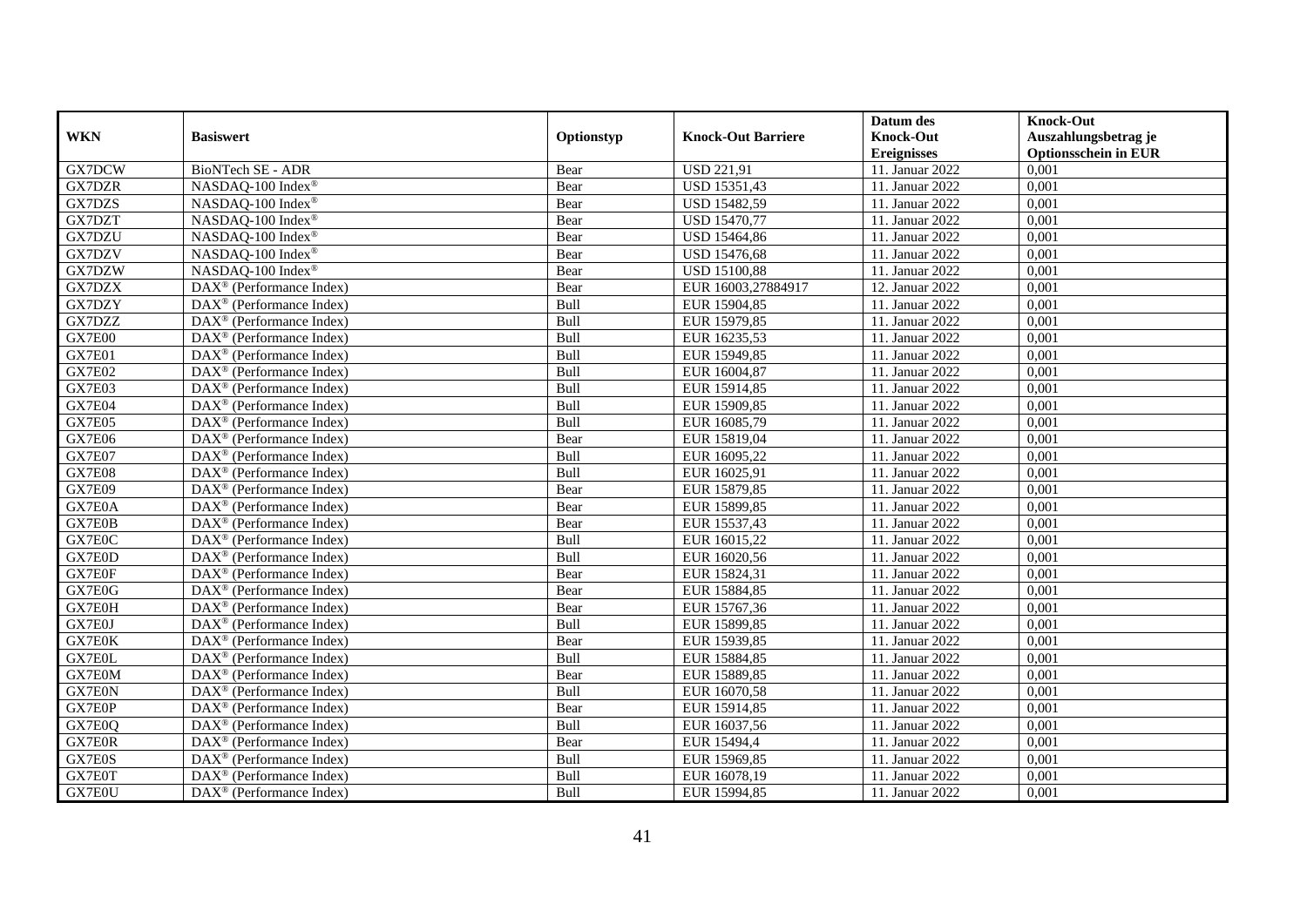|               |                                                         |            |                           | Datum des          | <b>Knock-Out</b>            |
|---------------|---------------------------------------------------------|------------|---------------------------|--------------------|-----------------------------|
| <b>WKN</b>    | <b>Basiswert</b>                                        | Optionstyp | <b>Knock-Out Barriere</b> | <b>Knock-Out</b>   | Auszahlungsbetrag je        |
|               |                                                         |            |                           | <b>Ereignisses</b> | <b>Optionsschein in EUR</b> |
| GX7E0V        | DAX <sup>®</sup> (Performance Index)                    | Bull       | EUR 15954,85              | 11. Januar 2022    | 0,001                       |
| GX7E0W        | $DAX^{\circledast}$ (Performance Index)                 | Bull       | EUR 15929,85              | 11. Januar 2022    | 0,001                       |
| GX7E0X        | $DAX^{\circledcirc}$ (Performance Index)                | Bear       | EUR 15874,85              | 11. Januar 2022    | 0,001                       |
| GX7E0Y        | $\text{DAX}^{\otimes}$ (Performance Index)              | Bull       | EUR 16043,39              | 11. Januar 2022    | 0,001                       |
| GX7E0Z        | $\text{DAX}^{\circledast}$ (Performance Index)          | Bull       | EUR 16085,79              | 11. Januar 2022    | 0,001                       |
| <b>GX7E10</b> | $DAX^{\circledR}$ (Performance Index)                   | Bull       | EUR 15894,85              | 11. Januar 2022    | 0,001                       |
| GX7E11        | $DAX^{\circledR}$ (Performance Index)                   | Bear       | EUR 15690,96              | 11. Januar 2022    | 0,001                       |
| <b>GX7E12</b> | DAX <sup>®</sup> (Performance Index)                    | Bull       | EUR 16276,36              | 11. Januar 2022    | 0,001                       |
| <b>GX7E13</b> | $\text{DAX}^{\otimes}$ (Performance Index)              | Bull       | EUR 15944,85              | 11. Januar 2022    | 0,001                       |
| <b>GX7E14</b> | $DAX^{\circledR}$ (Performance Index)                   | Bull       | EUR 16031,73              | 11. Januar 2022    | 0,001                       |
| <b>GX7E16</b> | $\overline{\text{DAX}^{\otimes}}$ (Performance Index)   | Bear       | EUR 15774,91              | 11. Januar 2022    | 0,001                       |
| <b>GX7E17</b> | DAX <sup>®</sup> (Performance Index)                    | Bull       | EUR 16104,65              | 11. Januar 2022    | 0,001                       |
| <b>GX7E18</b> | $\text{DAX}^{\otimes}$ (Performance Index)              | Bull       | EUR 16140,61              | 11. Januar 2022    | 0,001                       |
| GX7E1A        | DAX <sup>®</sup> (Performance Index)                    | Bull       | EUR 15984,85              | 11. Januar 2022    | 0.001                       |
| GX7E1B        | $DAX^{\circledR}$ (Performance Index)                   | Bear       | EUR 15801,79              | 11. Januar 2022    | 0,001                       |
| GX7E1C        | $\overline{\text{DAX}}^{\textcirc}$ (Performance Index) | Bear       | EUR 15909,85              | 11. Januar 2022    | 0,001                       |
| GX7E1D        | DAX <sup>®</sup> (Performance Index)                    | Bear       | EUR 15759,81              | 11. Januar 2022    | 0,001                       |
| GX7E1E        | DAX <sup>®</sup> (Performance Index)                    | Bull       | EUR 16127,34              | 11. Januar 2022    | 0,001                       |
| GX7E1F        | DAX <sup>®</sup> (Performance Index)                    | Bear       | EUR 15623,51              | 11. Januar 2022    | 0,001                       |
| GX7E1G        | $\text{DAX}^{\otimes}$ (Performance Index)              | Bull       | EUR 16114,07              | 11. Januar 2022    | 0,001                       |
| GX7E1H        | $\text{DAX}^{\otimes}$ (Performance Index)              | Bull       | EUR 16194,7               | 11. Januar 2022    | 0,001                       |
| GX7E1J        | $DAX^{\circledcirc}$ (Performance Index)                | Bear       | EUR 15904.85              | 11. Januar 2022    | 0,001                       |
| GX7E1K        | $DAX^{\circledR}$ (Performance Index)                   | Bear       | EUR 15668,48              | 11. Januar 2022    | 0,001                       |
| GX7E1L        | DAX <sup>®</sup> (Performance Index)                    | Bull       | EUR 16056,45              | 11. Januar 2022    | 0,001                       |
| GX7E1M        | $DAX^{\circledcirc}$ (Performance Index)                | Bull       | EUR 15954,85              | 11. Januar 2022    | 0,001                       |
| GX7E1P        | $DAX^{\circledast}$ (Performance Index)                 | Bear       | EUR 16013,62782021        | 12. Januar 2022    | 0,001                       |
| GX7E1Q        | $\overline{\text{DAX}^{\otimes}}$ (Performance Index)   | Bear       | EUR 15788,9               | 11. Januar 2022    | 0,001                       |
| GX7E1R        | DAX <sup>®</sup> (Performance Index)                    | Bull       | EUR 15964,85              | 11. Januar 2022    | 0,001                       |
| GX7E1S        | $\text{DAX}^{\otimes}$ (Performance Index)              | Bull       | EUR 16009,88              | 11. Januar 2022    | 0,001                       |
| GX7E1T        | $\text{DAX}^{\textcircled{}}$ (Performance Index)       | Bear       | EUR 15807,54              | 11. Januar 2022    | 0,001                       |
| GX7E1U        | $DAX^{\circledR}$ (Performance Index)                   | Bull       | EUR 15974,85              | 11. Januar 2022    | 0,001                       |
| GX7E1V        | DAX <sup>®</sup> (Performance Index)                    | Bear       | EUR 15949,85              | 11. Januar 2022    | 0,001                       |
| GX7E1X        | $DAX^{\circledR}$ (Performance Index)                   | Bear       | EUR 15795,35              | 11. Januar 2022    | 0,001                       |
| GX7E1Z        | $\overline{\text{DAX}}^{\textcirc}$ (Performance Index) | Bear       | EUR 15894,85              | 11. Januar 2022    | 0,001                       |
| <b>GX7E20</b> | $\text{DAX}^{\circledast}$ (Performance Index)          | Bear       | EUR 16008,28835109        | 12. Januar 2022    | 0,001                       |
| <b>GX7E21</b> | $\text{DAX}^{\otimes}$ (Performance Index)              | Bear       | EUR 15645,99              | 11. Januar 2022    | 0,001                       |
| <b>GX7E22</b> | $\text{DAX}^{\otimes}$ (Performance Index)              | Bear       | EUR 15929,85              | 11. Januar 2022    | 0,001                       |
| <b>GX7E23</b> | $\text{DAX}^{\circledast}$ (Performance Index)          | Bull       | EUR 15999,86              | 11. Januar 2022    | 0,001                       |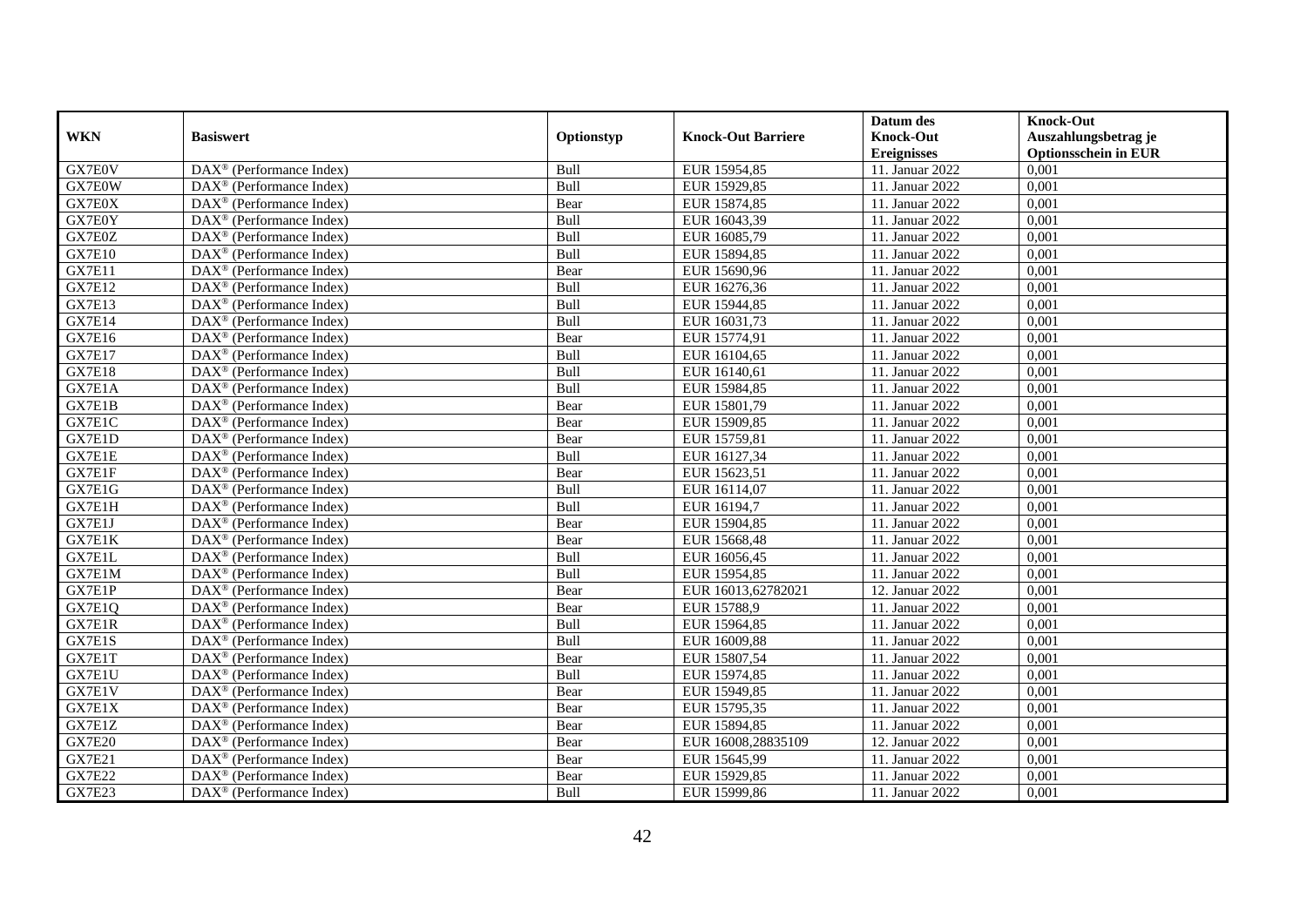|               |                                                             |            |                           | Datum des          | <b>Knock-Out</b>            |
|---------------|-------------------------------------------------------------|------------|---------------------------|--------------------|-----------------------------|
| <b>WKN</b>    | <b>Basiswert</b>                                            | Optionstyp | <b>Knock-Out Barriere</b> | <b>Knock-Out</b>   | Auszahlungsbetrag je        |
|               |                                                             |            |                           | <b>Ereignisses</b> | <b>Optionsschein in EUR</b> |
| <b>GX7E24</b> | $\overline{\text{DAX}}^{\textcirc}$ (Performance Index)     | Bull       | EUR 15984,85              | 11. Januar 2022    | 0,001                       |
| <b>GX7E25</b> | $DAX^{\circledcirc}$ (Performance Index)                    | Bull       | EUR 15989,85              | 11. Januar 2022    | 0,001                       |
| <b>GX7E26</b> | DAX <sup>®</sup> (Performance Index)                        | Bull       | EUR 16049,92              | 11. Januar 2022    | 0,001                       |
| <b>GX7E27</b> | $\text{DAX}^{\otimes}$ (Performance Index)                  | Bull       | EUR 15939,85              | 11. Januar 2022    | 0,001                       |
| <b>GX7E28</b> | DAX <sup>®</sup> (Performance Index)                        | Bull       | EUR 15924,85              | 11. Januar 2022    | 0,001                       |
| <b>GX7E29</b> | $\text{DAX}^{\textcircled{}}$ (Performance Index)           | Bear       | EUR 15829,58              | 11. Januar 2022    | 0,001                       |
| GX7E2A        | $\text{DAX}^{\otimes}$ (Performance Index)                  | Bear       | EUR 15959,85              | 11. Januar 2022    | 0,001                       |
| GX7E2B        | $DAX^{\circledR}$ (Performance Index)                       | Bear       | EUR 15782,46              | 11. Januar 2022    | 0,001                       |
| GX7E2C        | $DAX^{\circledR}$ (Performance Index)                       | Bull       | EUR 16062,98              | 11. Januar 2022    | 0,001                       |
| GX7E2D        | $DAX^{\circledR}$ (Performance Index)                       | Bear       | EUR 15944,85              | 11. Januar 2022    | 0,001                       |
| GX7E2E        | $\overline{\text{DAX}}^{\textcirc}$ (Performance Index)     | Bull       | EUR 16153,87              | 11. Januar 2022    | 0,001                       |
| GX7E2F        | $\overline{\text{DAX}^{\otimes}}$ (Performance Index)       | Bear       | EUR 15954,85              | 11. Januar 2022    | 0,001                       |
| GX7E2G        | $DAX^{\circledast}$ (Performance Index)                     | Bear       | EUR 15924,85              | 11. Januar 2022    | 0,001                       |
| GX7E2H        | DAX <sup>®</sup> (Performance Index)                        | Bear       | EUR 15704,41              | 11. Januar 2022    | 0,001                       |
| GX7E2J        | $\text{DAX}^{\otimes}$ (Performance Index)                  | Bear       | EUR 15849,85              | 11. Januar 2022    | 0,001                       |
| GX7E2K        | $DAX^{\circledast}$ (Performance Index)                     | Bear       | EUR 15813,29              | 11. Januar 2022    | 0,001                       |
| GX7E2M        | $DAX^{\circledast}$ (Performance Index)                     | Bear       | EUR 15717,87              | 11. Januar 2022    | 0,001                       |
| GX7E2N        | $DAX^{\circledcirc}$ (Performance Index)                    | Bear       | EUR 15839.85              | 11. Januar 2022    | 0,001                       |
| GX7E2P        | $\text{DAX}^{\otimes}$ (Performance Index)                  | Bull       | EUR 15919,85              | 11. Januar 2022    | 0,001                       |
| GX7E2Q        | $\overline{\text{DAX}}^{\textcirc}$ (Performance Index)     | Bear       | EUR 15731,32              | 11. Januar 2022    | 0,001                       |
| GX7E2R        | DAX <sup>®</sup> (Performance Index)                        | Bear       | EUR 15964,85              | 11. Januar 2022    | 0,001                       |
| GX7E2S        | $DAX^{\circledR}$ (Performance Index)                       | Bear       | EUR 15954,85              | 11. Januar 2022    | 0,001                       |
| GX7E2T        | $\text{DAX}^{\circledast}$ (Performance Index)              | Bear       | EUR 15983,26083949        | 12. Januar 2022    | 0,001                       |
| GX7E2U        | DAX <sup>®</sup> (Performance Index)                        | Bear       | EUR 15979,85              | 11. Januar 2022    | 0,001                       |
| GX7E2V        | $DAX^{\circledR}$ (Performance Index)                       | Bear       | EUR 15844,85              | 11. Januar 2022    | 0,001                       |
| GX7E2W        | DAX <sup>®</sup> (Performance Index)/ X-DAX <sup>®</sup>    | Bull       | EUR 15874,85              | 11. Januar 2022    | 0,001                       |
| GX7E2X        | $DAX^{\circledast}$ (Performance Index)                     | Bear       | EUR 15969,85              | 11. Januar 2022    | 0,001                       |
| GX7E2Y        | $DAX^{\circledcirc}$ (Performance Index)                    | Bear       | EUR 15974,85              | 11. Januar 2022    | 0,001                       |
| <b>GX7E30</b> | $DAX^{\circledR}$ (Performance Index)                       | Bear       | EUR 15740,82              | 11. Januar 2022    | 0,001                       |
| <b>GX7E31</b> | $\text{DAX}^{\textcircled{}}$ (Performance Index)           | Bear       | EUR 15993,25984532        | 12. Januar 2022    | 0,001                       |
| <b>GX7E32</b> | $DAX^{\circledR}$ (Performance Index)                       | Bear       | EUR 15854,85              | 11. Januar 2022    | 0,001                       |
| GX7E33        | $DAX^{\circledast}$ (Performance Index)                     | Bear       | EUR 15864,85              | 11. Januar 2022    | 0,001                       |
| <b>GX7E34</b> | $DAX^{\circledR}$ (Performance Index)                       | Bull       | EUR 15959,85              | 11. Januar 2022    | 0,001                       |
| <b>GX7E35</b> | DAX <sup>®</sup> (Performance Index)/ X-DAX <sup>®</sup>    | Bull       | EUR 15894,85              | 11. Januar 2022    | 0,001                       |
| <b>GX7E36</b> | $\text{DAX}^{\circledast}$ (Performance Index)              | Bear       | EUR 15988,26034241        | 12. Januar 2022    | 0,001                       |
| <b>GX7E37</b> | $DAX^{\circledast}$ (Performance Index)                     | Bear       | EUR 15998,26934725        | 12. Januar 2022    | 0,001                       |
| <b>GX7E38</b> | DAX <sup>®</sup> (Performance Index)/ X-DAX <sup>®</sup>    | Bull       | EUR 15884,85              | 11. Januar 2022    | 0,001                       |
| <b>GX7E39</b> | $DAX^{\circledast}$ (Performance Index)/ X-DAX <sup>®</sup> | Bull       | EUR 16276,36              | 11. Januar 2022    | 0,001                       |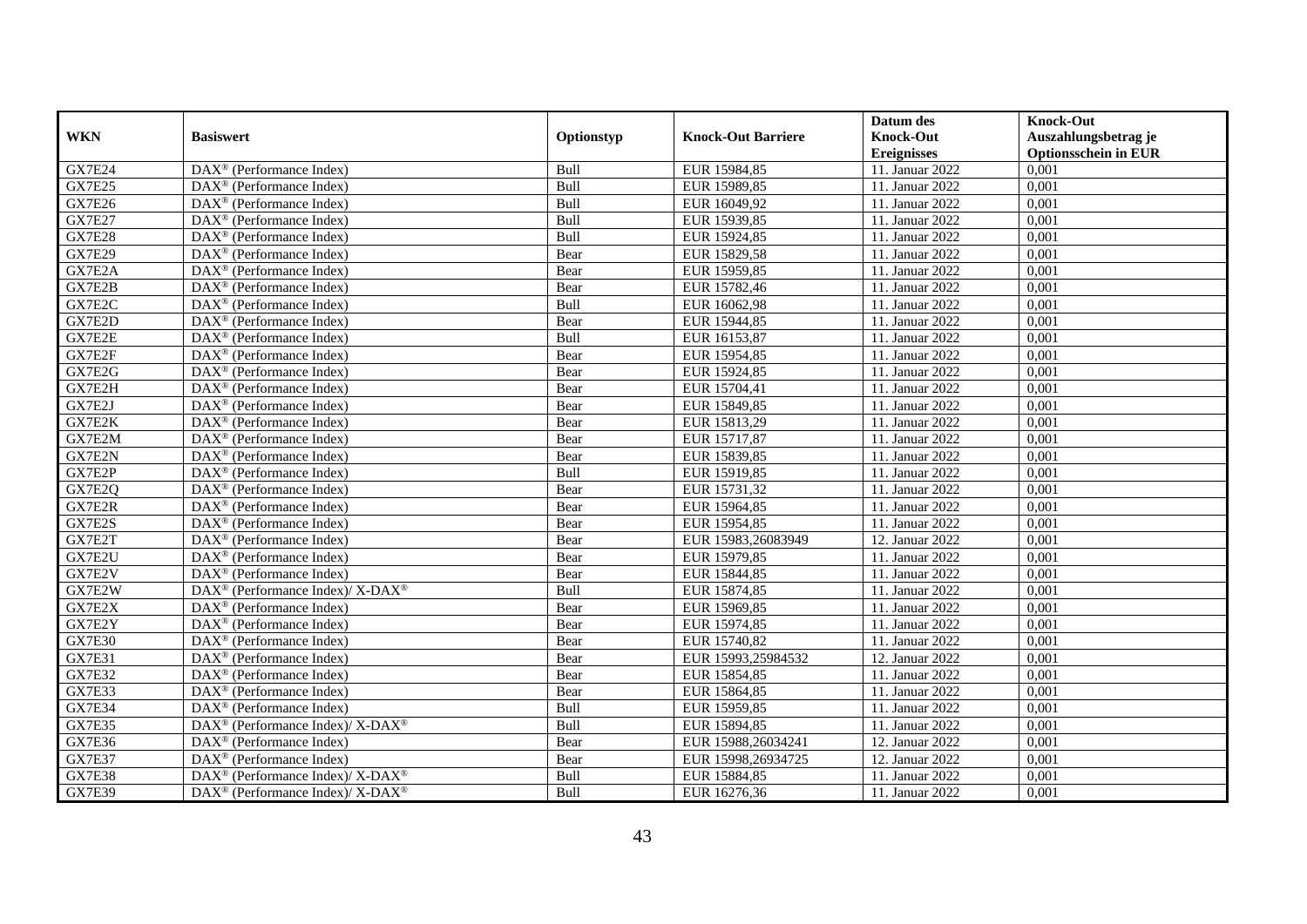|               |                                                                    |            |                           | Datum des          | <b>Knock-Out</b>            |
|---------------|--------------------------------------------------------------------|------------|---------------------------|--------------------|-----------------------------|
| <b>WKN</b>    | <b>Basiswert</b>                                                   | Optionstyp | <b>Knock-Out Barriere</b> | <b>Knock-Out</b>   | Auszahlungsbetrag je        |
|               |                                                                    |            |                           | <b>Ereignisses</b> | <b>Optionsschein in EUR</b> |
| GX7E3A        | DAX <sup>®</sup> (Performance Index)                               | Bear       | EUR 15859,85              | 11. Januar 2022    | 0,001                       |
| GX7E3B        | DAX <sup>®</sup> (Performance Index)/ X-DAX <sup>®</sup>           | Bull       | EUR 16031,73              | 11. Januar 2022    | 0,001                       |
| GX7E3C        | $DAX^{\circledast}$ (Performance Index)/ X-DAX <sup>®</sup>        | Bull       | EUR 15879,85              | 11. Januar 2022    | 0,001                       |
| GX7E3D        | $DAX^{\circledast}$ (Performance Index)/ X-DAX <sup>®</sup>        | Bull       | EUR 16037,56              | 11. Januar 2022    | 0,001                       |
| GX7E3E        | $DAX^{\circledast}$ (Performance Index)/ X-DAX <sup>®</sup>        | Bull       | EUR 16004,87              | 11. Januar 2022    | 0,001                       |
| GX7E3F        | DAX <sup>®</sup> (Performance Index)/ X-DAX <sup>®</sup>           | Bull       | EUR 16153,87              | 11. Januar 2022    | 0,001                       |
| GX7E3G        | $DAX^{\circledcirc}$ (Performance Index)/ X-DAX <sup>®</sup>       | Bull       | EUR 15899,85              | 11. Januar 2022    | 0,001                       |
| GX7E3H        | $DAX^{\circledast}$ (Performance Index)/ X-DAX <sup>®</sup>        | Bull       | EUR 15904,85              | 11. Januar 2022    | 0,001                       |
| GX7E3K        | $DAX^{\circledast}$ (Performance Index)/ X-DAX <sup>®</sup>        | Bull       | EUR 16009,88              | 11. Januar 2022    | 0,001                       |
| GX7E3L        | $DAX^{\circledast}$ (Performance Index)/ X-DAX <sup>®</sup>        | Bull       | EUR 15914,85              | 11. Januar 2022    | 0,001                       |
| GX7E3M        | DAX <sup>®</sup> (Performance Index)/ X-DAX <sup>®</sup>           | Bull       | EUR 16062,98              | 11. Januar 2022    | 0,001                       |
| GX7E3N        | DAX <sup>®</sup> (Performance Index)/ X-DAX <sup>®</sup>           | Bull       | EUR 16062,98              | 11. Januar 2022    | 0,001                       |
| GX7E3P        | $\text{DAX}^{\circledast}$ (Performance Index)                     | Bear       | EUR 15869,85              | 11. Januar 2022    | 0,001                       |
| GX7E3Q        | DAX <sup>®</sup> (Performance Index)/ X-DAX <sup>®</sup>           | Bull       | EUR 16153,87              | 11. Januar 2022    | 0,001                       |
| GX7E3R        | $\text{DAX}^{\otimes}$ (Performance Index)                         | Bear       | EUR 15919,85              | 11. Januar 2022    | 0,001                       |
| GX7E3S        | $\text{DAX}^{\otimes}$ (Performance Index)                         | Bear       | EUR 15750,31              | 11. Januar 2022    | 0,001                       |
| GX7E3T        | DAX <sup>®</sup> (Performance Index)/ X-DAX <sup>®</sup>           | Bull       | EUR 16056,45              | 11. Januar 2022    | 0,001                       |
| GX7E3U        | $DAX^{\circledcirc}$ (Performance Index)/ X-DAX <sup>®</sup>       | Bull       | EUR 16020,56              | 11. Januar 2022    | 0,001                       |
| GX7E3V        | $DAX^{\circledast}$ (Performance Index)/ X-DAX <sup>®</sup>        | Bull       | EUR 16025,91              | 11. Januar 2022    | 0,001                       |
| GX7E3W        | $DAX^{\circledast}$ (Performance Index)                            | Bear       | EUR 15580,47              | 11. Januar 2022    | 0,001                       |
| GX7E3Y        | DAX <sup>®</sup> (Performance Index)/ X-DAX <sup>®</sup>           | Bull       | EUR 15924,85              | 11. Januar 2022    | 0,001                       |
| GX7E3Z        | $DAX^{\circledast}$ (Performance Index)/ X-DAX <sup>®</sup>        | Bull       | EUR 15919,85              | 11. Januar 2022    | $0,\overline{001}$          |
| <b>GX7E40</b> | DAX <sup>®</sup> (Performance Index)/ X-DAX <sup>®</sup>           | Bull       | EUR 16049,92              | 11. Januar 2022    | 0,001                       |
| GX7E41        | $DAX^{\circledast}$ (Performance Index)/ X-DAX <sup>®</sup>        | Bull       | EUR 15959,85              | 11. Januar 2022    | 0,001                       |
| <b>GX7E42</b> | $DAX^{\circledcirc}$ (Performance Index)/ X-DAX <sup>®</sup>       | Bull       | EUR 15964,85              | 11. Januar 2022    | 0,001                       |
| <b>GX7E43</b> | $DAX^{\circledast}$ (Performance Index)/ X-DAX <sup>®</sup>        | Bull       | EUR 16078,19              | 11. Januar 2022    | 0,001                       |
| <b>GX7E44</b> | DAX <sup>®</sup> (Performance Index)/ X-DAX <sup>®</sup>           | Bull       | EUR 15954,85              | 11. Januar 2022    | 0,001                       |
| <b>GX7E45</b> | DAX <sup>®</sup> (Performance Index)/ X-DAX <sup>®</sup>           | Bull       | EUR 16070,58              | 11. Januar 2022    | 0,001                       |
| <b>GX7E46</b> | $DAX^{\circledast}$ (Performance Index)/ X-DAX <sup>®</sup>        | Bull       | EUR 16194,7               | 11. Januar 2022    | 0,001                       |
| <b>GX7E47</b> | $DAX^{\circledast}$ (Performance Index)/ X-DAX <sup>®</sup>        | Bull       | EUR 15974,85              | 11. Januar 2022    | 0,001                       |
| <b>GX7E48</b> | $DAX^{\circledast}$ (Performance Index)/ X-DAX <sup>®</sup>        | Bull       | EUR 15939,85              | 11. Januar 2022    | 0,001                       |
| <b>GX7E49</b> | $DAX^{\circledast}$ (Performance Index)/ X-DAX <sup>®</sup>        | Bull       | EUR 15979,85              | 11. Januar 2022    | 0,001                       |
| GX7E4A        | $DAX^{\circledast}$ (Performance Index)/ X-DAX <sup>®</sup>        | Bull       | EUR 16235,53              | 11. Januar 2022    | 0,001                       |
| GX7E4C        | DAX <sup>®</sup> (Performance Index)/ X-DAX <sup>®</sup>           | Bull       | EUR 15944,85              | 11. Januar 2022    | 0,001                       |
| GX7E4D        | DAX <sup>®</sup> (Performance Index)/ X-DAX <sup>®</sup>           | Bull       | EUR 15969,85              | 11. Januar 2022    | 0,001                       |
| GX7E4E        | $\text{DAX}^{\circledast}$ (Performance Index)/ X-DAX <sup>®</sup> | Bull       | EUR 16095,22              | 11. Januar 2022    | 0,001                       |
| GX7E4F        | DAX <sup>®</sup> (Performance Index)/ X-DAX <sup>®</sup>           | Bull       | EUR 15934,85              | 11. Januar 2022    | 0,001                       |
| GX7E4G        | $DAX^{\circledast}$ (Performance Index)/ X-DAX <sup>®</sup>        | Bear       | EUR 15750,31              | 11. Januar 2022    | 0,001                       |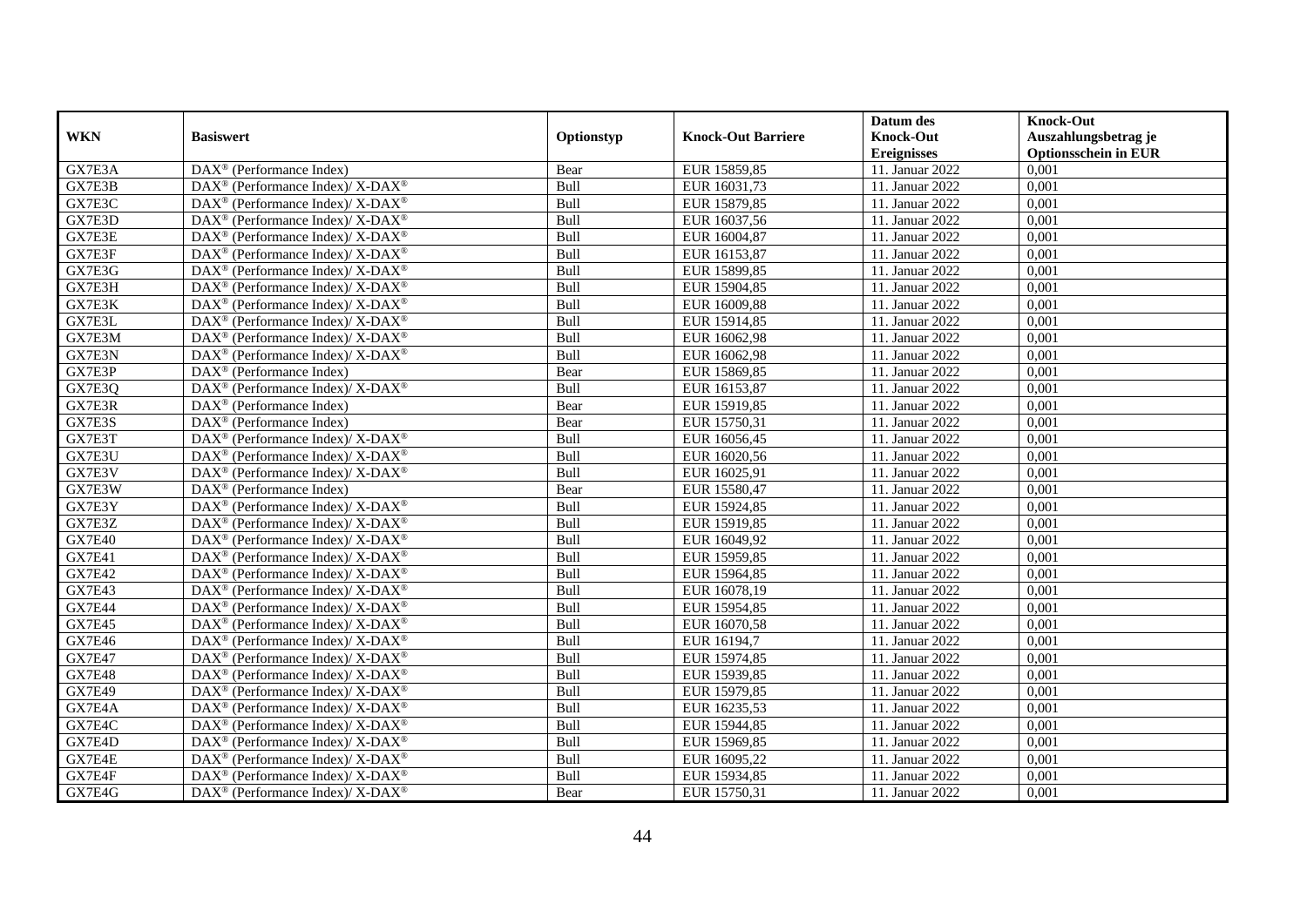|               |                                                                           |            |                           | Datum des          | <b>Knock-Out</b>            |
|---------------|---------------------------------------------------------------------------|------------|---------------------------|--------------------|-----------------------------|
| <b>WKN</b>    | <b>Basiswert</b>                                                          | Optionstyp | <b>Knock-Out Barriere</b> | <b>Knock-Out</b>   | Auszahlungsbetrag je        |
|               |                                                                           |            |                           | <b>Ereignisses</b> | <b>Optionsschein in EUR</b> |
| GX7E4H        | DAX <sup>®</sup> (Performance Index)                                      | Bull       | EUR 15934,85              | 11. Januar 2022    | 0,001                       |
| GX7E4J        | DAX <sup>®</sup> (Performance Index)/ X-DAX <sup>®</sup>                  | Bear       | EUR 15494,4               | 11. Januar 2022    | 0,001                       |
| GX7E4K        | $DAX^{\circledast}$ (Performance Index)/ X-DAX <sup>®</sup>               | Bear       | EUR 16004,87              | 11. Januar 2022    | 0,001                       |
| GX7E4L        | DAX <sup>®</sup> (Performance Index)/ X-DAX <sup>®</sup>                  | Bear       | EUR 15874,85              | 11. Januar 2022    | 0,001                       |
| GX7E4M        | DAX <sup>®</sup> (Performance Index)/ X-DAX <sup>®</sup>                  | Bull       | EUR 15869,85              | 11. Januar 2022    | 0,001                       |
| GX7E4N        | DAX <sup>®</sup> (Performance Index)/ X-DAX <sup>®</sup>                  | Bull       | EUR 15999,86              | 11. Januar 2022    | 0,001                       |
| GX7E4P        | $DAX^{\circledcirc}$ (Performance Index)/ X-DAX <sup>®</sup>              | Bear       | EUR 15623,51              | 11. Januar 2022    | 0,001                       |
| GX7E4Q        | $DAX^{\circledast}$ (Performance Index)/ X-DAX <sup>®</sup>               | Bull       | EUR 15994,85              | 11. Januar 2022    | 0,001                       |
| GX7E4S        | $DAX^{\circledast}$ (Performance Index)/ X-DAX <sup>®</sup>               | Bull       | EUR 16140,61              | 11. Januar 2022    | 0,001                       |
| GX7E4T        | $DAX^{\circledast}$ (Performance Index)/ X-DAX <sup>®</sup>               | Bull       | EUR 15864,85              | 11. Januar 2022    | 0,001                       |
| GX7E4U        | DAX <sup>®</sup> (Performance Index)/ $X$ -DAX <sup>®</sup>               | Bull       | EUR 16127,34              | 11. Januar 2022    | 0,001                       |
| GX7E4V        | $\overline{\text{DAX}}^{\textcirc}$ (Performance Index)                   | Bull       | EUR 15889,85              | 11. Januar 2022    | 0,001                       |
| GX7E4W        | $DAX^{\circledast}$ (Performance Index)                                   | Bull       | EUR 16153,87              | 11. Januar 2022    | 0,001                       |
| GX7E4X        | DAX <sup>®</sup> (Performance Index)/ X-DAX <sup>®</sup>                  | Bull       | EUR 16114,07              | 11. Januar 2022    | 0,001                       |
| GX7E4Z        | $DAX^{\circledast}$ (Performance Index)                                   | Bear       | EUR 15934,85              | 11. Januar 2022    | 0,001                       |
| <b>GX7E50</b> | DAX <sup>®</sup> (Performance Index)/ X-DAX <sup>®</sup>                  | Bull       | EUR 16043,39              | 11. Januar 2022    | 0,001                       |
| <b>GX7E51</b> | DAX <sup>®</sup> (Performance Index)/ X-DAX <sup>®</sup>                  | Bull       | EUR 15859,85              | 11. Januar 2022    | 0,001                       |
| <b>GX7E52</b> | $DAX^{\circledcirc}$ (Performance Index)/ X-DAX <sup>®</sup>              | Bull       | EUR 15989,85              | 11. Januar 2022    | 0,001                       |
| GX7E53        | $DAX^{\circledast}$ (Performance Index)/ X-DAX <sup>®</sup>               | Bull       | EUR 15909,85              | 11. Januar 2022    | 0,001                       |
| <b>GX7E54</b> | $DAX^{\circledast}$ (Performance Index)/ X-DAX <sup>®</sup>               | Bull       | EUR 16114,07              | 11. Januar 2022    | 0,001                       |
| <b>GX7E55</b> | $DAX^{\circledast}$ (Performance Index)/ X-DAX <sup>®</sup>               | Bull       | EUR 15984,85              | 11. Januar 2022    | 0,001                       |
| <b>GX7E56</b> | $DAX^{\circledast}$ (Performance Index)/ X-DAX <sup>®</sup>               | Bear       | EUR 15899,85              | 11. Januar 2022    | 0,001                       |
| <b>GX7E57</b> | DAX <sup>®</sup> (Performance Index)/ X-DAX <sup>®</sup>                  | Bear       | EUR 15767,36              | 11. Januar 2022    | 0,001                       |
| <b>GX7E58</b> | $DAX^{\circledast}$ (Performance Index)/ X-DAX <sup>®</sup>               | Bull       | EUR 16015,22              | 11. Januar 2022    | 0,001                       |
| <b>GX7E59</b> | DAX <sup>®</sup> (Performance Index)/ X-DAX <sup>®</sup>                  | Bear       | EUR 15894,85              | 11. Januar 2022    | 0,001                       |
| GX7E5A        | $DAX^{\circledast}$ (Performance Index)                                   | Bear       | EUR 15834,85              | 11. Januar 2022    | 0,001                       |
| GX7E5B        | $DAX^{\circledast}$ (Performance Index)/ $\overline{X-DAX^{\circledast}}$ | Bear       | EUR 15889,85              | 11. Januar 2022    | 0,001                       |
| GX7E5C        | DAX <sup>®</sup> (Performance Index)/ X-DAX <sup>®</sup>                  | Bull       | EUR 16085,79              | 11. Januar 2022    | 0,001                       |
| GX7E5D        | DAX <sup>®</sup> (Performance Index)/ X-DAX <sup>®</sup>                  | Bear       | EUR 15807,54              | 11. Januar 2022    | 0,001                       |
| GX7E5E        | $DAX^{\circledast}$ (Performance Index)/ X-DAX <sup>®</sup>               | Bear       | EUR 15884,85              | 11. Januar 2022    | 0,001                       |
| GX7E5F        | $DAX^{\circledast}$ (Performance Index)/ X-DAX <sup>®</sup>               | Bear       | EUR 16008,28835109        | 12. Januar 2022    | 0,001                       |
| GX7E5G        | $DAX^{\circledast}$ (Performance Index)/ X-DAX <sup>®</sup>               | Bear       | EUR 15879,85              | 11. Januar 2022    | 0,001                       |
| GX7E5H        | $DAX^{\circledast}$ (Performance Index)/ X-DAX <sup>®</sup>               | Bear       | EUR 15759,81              | 11. Januar 2022    | 0,001                       |
| GX7E5J        | DAX <sup>®</sup> (Performance Index)/ X-DAX <sup>®</sup>                  | Bear       | EUR 15801,79              | 11. Januar 2022    | 0,001                       |
| GX7E5K        | $DAX^{\circledast}$ (Performance Index)/ X-DAX <sup>®</sup>               | Bear       | EUR 15929,85              | 11. Januar 2022    | 0,001                       |
| GX7E5L        | $DAX^{\circledast}$ (Performance Index)/ X-DAX <sup>®</sup>               | Bear       | EUR 15795,35              | 11. Januar 2022    | 0,001                       |
| GX7E5M        | DAX <sup>®</sup> (Performance Index)/ X-DAX <sup>®</sup>                  | Bear       | EUR 15934,85              | 11. Januar 2022    | 0,001                       |
| GX7E5N        | $DAX^{\circledast}$ (Performance Index)/ X-DAX <sup>®</sup>               | Bull       | EUR 15854,85              | 11. Januar 2022    | 0,001                       |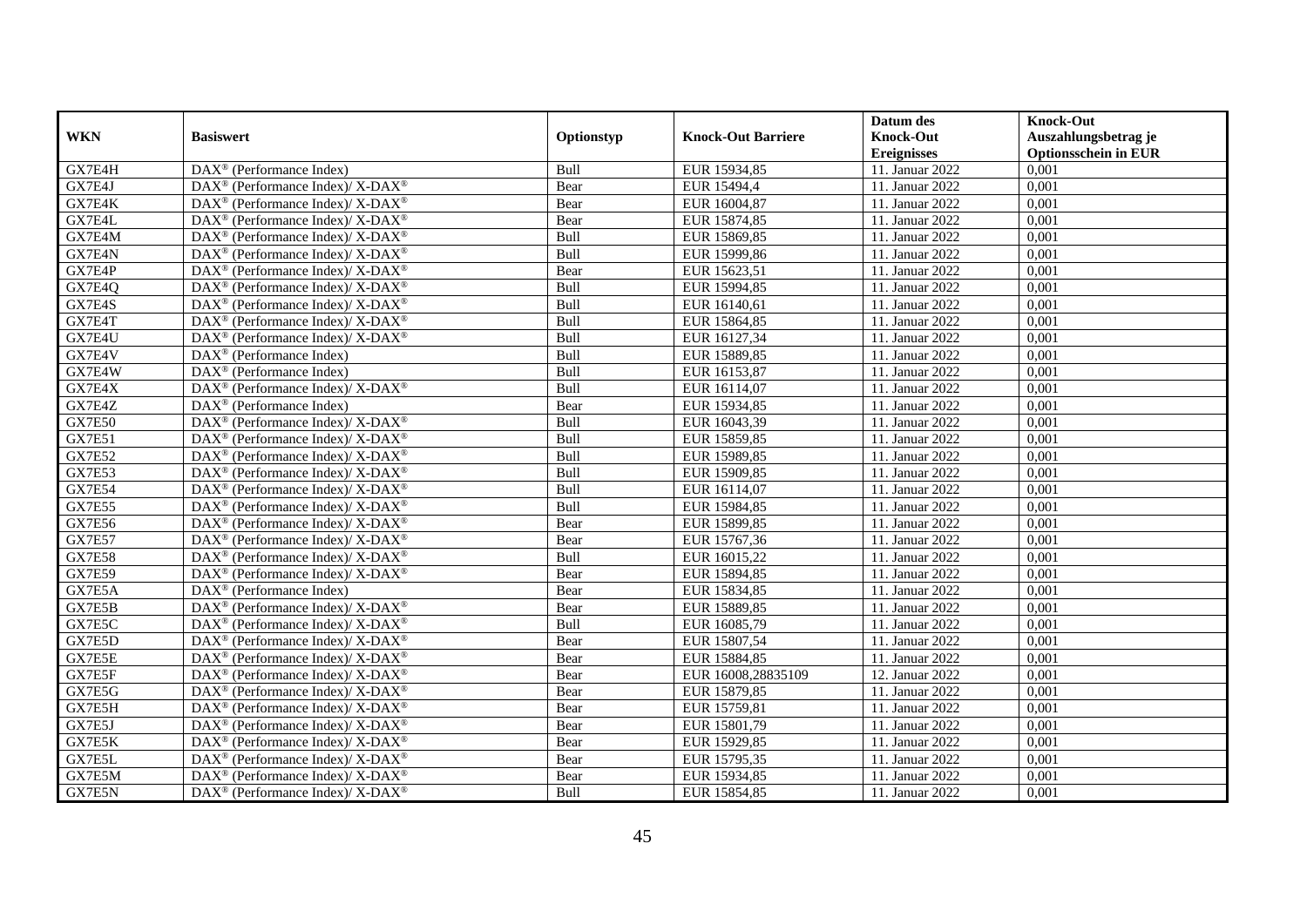|               |                                                                          |            |                           | Datum des          | <b>Knock-Out</b>            |
|---------------|--------------------------------------------------------------------------|------------|---------------------------|--------------------|-----------------------------|
| <b>WKN</b>    | <b>Basiswert</b>                                                         | Optionstyp | <b>Knock-Out Barriere</b> | <b>Knock-Out</b>   | Auszahlungsbetrag je        |
|               |                                                                          |            |                           | <b>Ereignisses</b> | <b>Optionsschein in EUR</b> |
| GX7E5Q        | DAX <sup>®</sup> (Performance Index)/ X-DAX <sup>®</sup>                 | Bear       | EUR 15782,46              | 11. Januar 2022    | 0,001                       |
| GX7E5R        | $DAX^{\circledast}$ (Performance Index)/ X-DAX <sup>®</sup>              | Bear       | EUR 15788,9               | 11. Januar 2022    | 0,001                       |
| GX7E5S        | DAX <sup>®</sup> (Performance Index)/ X-DAX <sup>®</sup>                 | Bear       | EUR 15914,85              | 11. Januar 2022    | 0,001                       |
| GX7E5T        | $DAX^{\circledast}$ (Performance Index)/ X-DAX <sup>®</sup>              | Bear       | EUR 15919,85              | 11. Januar 2022    | 0,001                       |
| GX7E5U        | DAX <sup>®</sup> (Performance Index)/ X-DAX <sup>®</sup>                 | Bear       | EUR 15909,85              | 11. Januar 2022    | 0,001                       |
| GX7E5V        | DAX <sup>®</sup> (Performance Index)/ X-DAX <sup>®</sup>                 | Bear       | EUR 15774,91              | 11. Januar 2022    | 0,001                       |
| GX7E5W        | $DAX^{\circledcirc}$ (Performance Index)/ X-DAX <sup>®</sup>             | Bear       | EUR 15904,85              | 11. Januar 2022    | 0,001                       |
| GX7E5X        | $DAX^{\circledast}$ (Performance Index)/ X-DAX <sup>®</sup>              | Bear       | EUR 15964,85              | 11. Januar 2022    | 0,001                       |
| GX7E5Y        | $DAX^{\circledast}$ (Performance Index)/ X-DAX <sup>®</sup>              | Bear       | EUR 15834,85              | 11. Januar 2022    | 0,001                       |
| GX7E5Z        | DAX <sup>®</sup> (Performance Index)/ X-DAX <sup>®</sup>                 | Bear       | EUR 15704,41              | 11. Januar 2022    | 0,001                       |
| <b>GX7E60</b> | DAX <sup>®</sup> (Performance Index)/ $X$ -DAX <sup>®</sup>              | Bear       | EUR 15954,85              | 11. Januar 2022    | 0,001                       |
| GX7E61        | DAX <sup>®</sup> (Performance Index)/ X-DAX <sup>®</sup>                 | Bear       | EUR 15959,85              | 11. Januar 2022    | 0,001                       |
| <b>GX7E62</b> | $DAX^{\circledast}$ (Performance Index)/ X-DAX <sup>®</sup>              | Bear       | EUR 15580,47              | 11. Januar 2022    | 0,001                       |
| GX7E63        | $DAX^{\circledast}$ (Performance Index)/ X-DAX <sup>®</sup>              | Bull       | EUR 15949,85              | 11. Januar 2022    | 0,001                       |
| <b>GX7E64</b> | DAX <sup>®</sup> (Performance Index)/ X-DAX <sup>®</sup>                 | Bear       | EUR 15829,58              | 11. Januar 2022    | 0,001                       |
| GX7E65        | DAX <sup>®</sup> (Performance Index)/ X-DAX <sup>®</sup>                 | Bear       | EUR 15819,04              | 11. Januar 2022    | 0,001                       |
| <b>GX7E66</b> | $DAX^{\circledast}$ (Performance Index)/ X-DAX <sup>®</sup>              | Bear       | EUR 15668,48              | 11. Januar 2022    | 0,001                       |
| <b>GX7E67</b> | $DAX^{\circledcirc}$ (Performance Index)/ X-DAX <sup>®</sup>             | Bear       | EUR 15939,85              | 11. Januar 2022    | 0,001                       |
| <b>GX7E68</b> | $DAX^{\circledast}$ (Performance Index)/ X-DAX <sup>®</sup>              | Bull       | EUR 16104,65              | 11. Januar 2022    | 0,001                       |
| <b>GX7E69</b> | $DAX^{\circledast}$ (Performance Index)/ X-DAX <sup>®</sup>              | Bear       | EUR 15690,96              | 11. Januar 2022    | 0,001                       |
| GX7E6A        | $DAX^{\circledast}$ (Performance Index)/ X-DAX <sup>®</sup>              | Bear       | EUR 15869,85              | 11. Januar 2022    | 0,001                       |
| GX7E6B        | $DAX^{\circledast}$ (Performance Index)/ X-DAX <sup>®</sup>              | Bear       | EUR 15944,85              | 11. Januar 2022    | 0,001                       |
| GX7E6C        | DAX <sup>®</sup> (Performance Index)/ X-DAX <sup>®</sup>                 | Bear       | EUR 15740,82              | 11. Januar 2022    | 0,001                       |
| GX7E6D        | $DAX^{\circledast}$ (Performance Index)/ X-DAX <sup>®</sup>              | Bear       | EUR 15824,31              | 11. Januar 2022    | 0,001                       |
| GX7E6E        | $\overline{\text{DAX}^{\otimes}}$ (Performance Index)/X-DAX <sup>®</sup> | Bear       | EUR 15924,85              | 11. Januar 2022    | 0,001                       |
| GX7E6F        | $DAX^{\circledast}$ (Performance Index)/ X-DAX <sup>®</sup>              | Bear       | EUR 15813,29              | 11. Januar 2022    | 0,001                       |
| GX7E6G        | DAX <sup>®</sup> (Performance Index)/ X-DAX <sup>®</sup>                 | Bear       | EUR 15864,85              | 11. Januar 2022    | 0,001                       |
| GX7E6H        | DAX <sup>®</sup> (Performance Index)/ X-DAX <sup>®</sup>                 | Bear       | EUR 15994,85              | 11. Januar 2022    | 0,001                       |
| GX7E6J        | $DAX^{\circledast}$ (Performance Index)/ X-DAX <sup>®</sup>              | Bear       | EUR 15989,85              | 11. Januar 2022    | 0,001                       |
| GX7E6K        | $DAX^{\circledast}$ (Performance Index)/ X-DAX <sup>®</sup>              | Bear       | EUR 15859,85              | 11. Januar 2022    | 0,001                       |
| GX7E6L        | $DAX^{\circledast}$ (Performance Index)/ X-DAX <sup>®</sup>              | Bear       | EUR 15984,85              | 11. Januar 2022    | 0,001                       |
| GX7E6M        | $DAX^{\circledast}$ (Performance Index)/ X-DAX <sup>®</sup>              | Bear       | EUR 15849,85              | 11. Januar 2022    | 0,001                       |
| GX7E6N        | $DAX^{\circledast}$ (Performance Index)/ X-DAX <sup>®</sup>              | Bear       | EUR 15984,85              | 11. Januar 2022    | 0,001                       |
| GX7E6P        | DAX <sup>®</sup> (Performance Index)/ X-DAX <sup>®</sup>                 | Bear       | EUR 15645,99              | 11. Januar 2022    | 0,001                       |
| GX7E6Q        | $DAX^{\circledast}$ (Performance Index)/ X-DAX <sup>®</sup>              | Bull       | EUR 15984,85              | 11. Januar 2022    | 0,001                       |
| GX7E6R        | $DAX^{\circledast}$ (Performance Index)/ X-DAX <sup>®</sup>              | Bear       | EUR 15979,85              | 11. Januar 2022    | 0,001                       |
| GX7E6S        | DAX <sup>®</sup> (Performance Index)/ X-DAX <sup>®</sup>                 | Bear       | EUR 15974,85              | 11. Januar 2022    | 0,001                       |
| GX7E6T        | DAX <sup>®</sup> (Performance Index)/ X-DAX <sup>®</sup>                 | Bear       | EUR 16013,62782021        | 12. Januar 2022    | 0,001                       |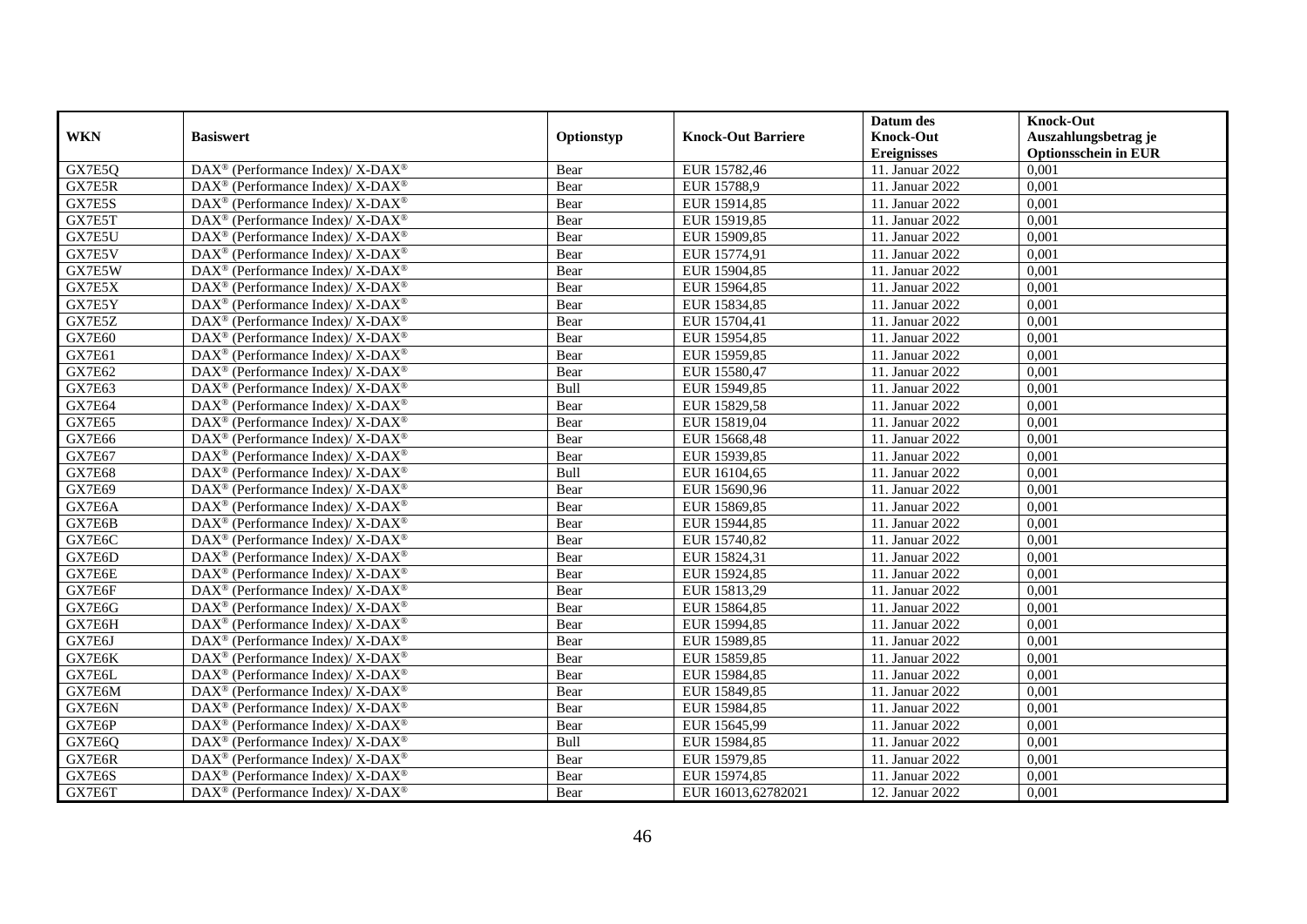|               |                                                             |            |                           | Datum des          | <b>Knock-Out</b>            |
|---------------|-------------------------------------------------------------|------------|---------------------------|--------------------|-----------------------------|
| <b>WKN</b>    | <b>Basiswert</b>                                            | Optionstyp | <b>Knock-Out Barriere</b> | <b>Knock-Out</b>   | Auszahlungsbetrag je        |
|               |                                                             |            |                           | <b>Ereignisses</b> | <b>Optionsschein in EUR</b> |
| GX7E6U        | DAX <sup>®</sup> (Performance Index)/ X-DAX <sup>®</sup>    | Bear       | EUR 15854,85              | 11. Januar 2022    | 0,001                       |
| GX7E6V        | DAX <sup>®</sup> (Performance Index)/ X-DAX <sup>®</sup>    | Bear       | EUR 15844,85              | 11. Januar 2022    | 0,001                       |
| GX7E6W        | $DAX^{\circledast}$ (Performance Index)/ X-DAX <sup>®</sup> | Bear       | EUR 15839,85              | 11. Januar 2022    | 0,001                       |
| GX7E6X        | $\text{DAX}^{\otimes}$ (Performance Index)                  | Bull       | EUR 16062,98              | 11. Januar 2022    | 0,001                       |
| GX7E6Y        | NASDAQ-100 Index®                                           | Bull       | USD 15650,04              | 11. Januar 2022    | 0,001                       |
| GX7E6Z        | NASDAQ-100 Index®                                           | Bull       | USD 15763,95              | 11. Januar 2022    | 0,001                       |
| <b>GX7E70</b> | DAX <sup>®</sup> (Performance Index)/ X-DAX <sup>®</sup>    | Bull       | EUR 15929,85              | 11. Januar 2022    | 0,001                       |
| <b>GX7E71</b> | $DAX^{\circledast}$ (Performance Index)/ X-DAX <sup>®</sup> | Bear       | EUR 15954,85              | 11. Januar 2022    | 0,001                       |
| <b>GX7E72</b> | DAX <sup>®</sup> (Performance Index)/ X-DAX <sup>®</sup>    | Bear       | EUR 15969,85              | 11. Januar 2022    | 0,001                       |
| <b>GX7E73</b> | NASDAQ-100 Index®                                           | Bull       | USD 15640,04              | 11. Januar 2022    | 0,001                       |
| <b>GX7E74</b> | NASDAQ-100 Index®                                           | Bull       | USD 15886,05              | 11. Januar 2022    | 0,001                       |
| <b>GX7E75</b> | NASDAQ-100 Index®                                           | Bull       | <b>USD 15774,52</b>       | 11. Januar 2022    | 0,001                       |
| GX7E76        | NASDAQ-100 Index®                                           | Bull       | USD 15650,04              | 11. Januar 2022    | 0,001                       |
| <b>GX7E77</b> | NASDAQ-100 Index®                                           | Bull       | USD 15645,04              | 11. Januar 2022    | 0,001                       |
| <b>GX7E78</b> | DAX <sup>®</sup> (Performance Index)/ X-DAX <sup>®</sup>    | Bull       | EUR 15954,85              | 11. Januar 2022    | 0,001                       |
| <b>GX7E79</b> | NASDAQ-100 Index®                                           | Bull       | USD 15630,04              | 11. Januar 2022    | 0,001                       |
| GX7E7A        | DAX <sup>®</sup> (Performance Index)/ X-DAX <sup>®</sup>    | Bull       | EUR 16085,79              | 11. Januar 2022    | 0,001                       |
| GX7E7B        | DAX <sup>®</sup> (Performance Index)/ X-DAX <sup>®</sup>    | Bear       | EUR 15999,86              | 11. Januar 2022    | 0,001                       |
| GX7E7C        | NASDAQ-100 Index®                                           | Bull       | USD 15625,04              | 11. Januar 2022    | 0,001                       |
| GX7E7D        | NASDAQ-100 Index®                                           | Bull       | USD 15755,43              | 11. Januar 2022    | 0,001                       |
| GX7E7E        | NASDAQ-100 Index®                                           | Bull       | USD 15635,04              | 11. Januar 2022    | 0,001                       |
| GX7E7F        | NASDAQ-100 Index®                                           | Bull       | <b>USD 15746,91</b>       | 11. Januar 2022    | 0,001                       |
| GX7E7H        | NASDAQ-100 Index®                                           | Bull       | USD 15620,04              | 11. Januar 2022    | 0,001                       |
| GX7E7J        | NASDAQ-100 Index®                                           | Bull       | USD 15810,53              | 11. Januar 2022    | 0,001                       |
| GX7E7K        | NASDAQ-100 Index®                                           | Bull       | USD 15931,83              | 11. Januar 2022    | 0,001                       |
| GX7E7L        | DAX <sup>®</sup> (Performance Index)                        | Bull       | EUR 16114,07              | 11. Januar 2022    | 0,001                       |
| GX7E7M        | NASDAQ-100 Index®                                           | Bull       | USD 15675,04              | 11. Januar 2022    | 0,001                       |
| GX7E7N        | NASDAQ-100 Index®                                           | Bull       | USD 15670,04              | 11. Januar 2022    | 0,001                       |
| GX7E7P        | DAX <sup>®</sup> (Performance Index)/ X-DAX <sup>®</sup>    | Bear       | EUR 15537,43              | 11. Januar 2022    | 0,001                       |
| GX7E7Q        | NASDAQ-100 Index®                                           | Bull       | USD 15540,04              | 11. Januar 2022    | 0,001                       |
| GX7E7R        | NASDAQ-100 Index®                                           | Bull       | USD 15680,04              | 11. Januar 2022    | 0,001                       |
| GX7E7S        | NASDAQ-100 Index®                                           | Bull       | USD 15785,09              | 11. Januar 2022    | 0,001                       |
| GX7E7T        | NASDAQ-100 Index®                                           | Bull       | USD 15535,04              | 11. Januar 2022    | 0,001                       |
| GX7E7U        | DAX <sup>®</sup> (Performance Index)/ X-DAX <sup>®</sup>    | Bull       | EUR 15889,85              | 11. Januar 2022    | 0,001                       |
| GX7E7V        | NASDAQ-100 Index®                                           | Bull       | USD 15530,04              | 11. Januar 2022    | 0,001                       |
| GX7E7W        | NASDAQ-100 Index®                                           | Bull       | USD 15620,04              | 11. Januar 2022    | 0,001                       |
| GX7E7X        | NASDAQ-100 Index®                                           | Bull       | USD 15680,04              | 11. Januar 2022    | 0,001                       |
| GX7E7Y        | NASDAQ-100 Index®                                           | Bull       | <b>USD 15840,28</b>       | 11. Januar 2022    | 0,001                       |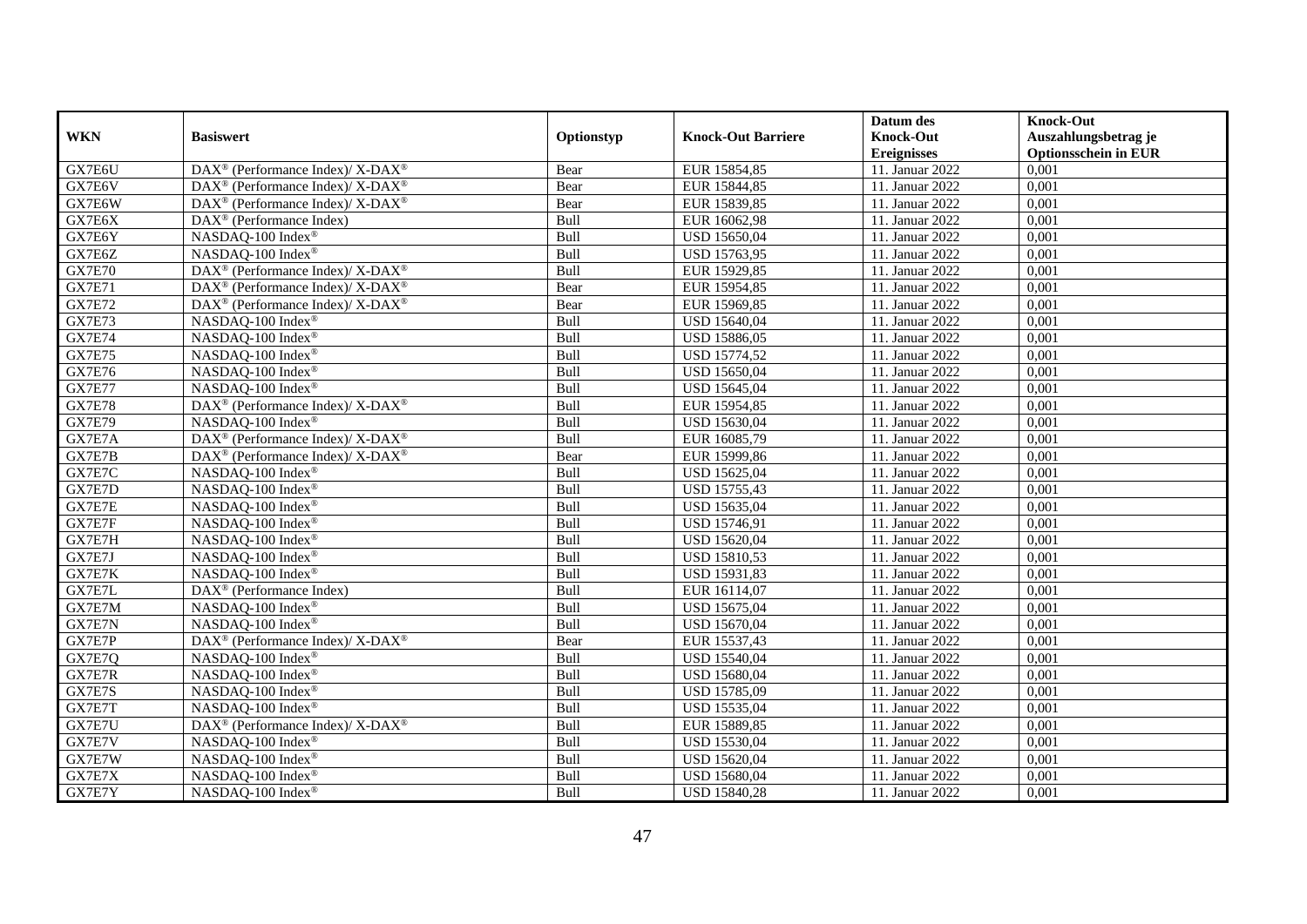|               |                                                                           |            |                           | Datum des          | <b>Knock-Out</b>            |
|---------------|---------------------------------------------------------------------------|------------|---------------------------|--------------------|-----------------------------|
| <b>WKN</b>    | <b>Basiswert</b>                                                          | Optionstyp | <b>Knock-Out Barriere</b> | <b>Knock-Out</b>   | Auszahlungsbetrag je        |
|               |                                                                           |            |                           | <b>Ereignisses</b> | <b>Optionsschein in EUR</b> |
| GX7E7Z        | NASDAQ-100 Index®                                                         | Bull       | USD 15703,56              | 11. Januar 2022    | 0,001                       |
| <b>GX7E80</b> | NASDAQ-100 Index®                                                         | Bull       | USD 15710,02              | 11. Januar 2022    | 0,001                       |
| <b>GX7E81</b> | NASDAQ-100 Index <sup>®</sup>                                             | Bull       | USD 15840,28              | 11. Januar 2022    | 0,001                       |
| <b>GX7E82</b> | NASDAQ-100 Index®                                                         | Bull       | USD 15575,04              | 11. Januar 2022    | 0,001                       |
| <b>GX7E83</b> | NASDAQ-100 Index®                                                         | Bull       | USD 15585,04              | 11. Januar 2022    | 0,001                       |
| <b>GX7E84</b> | NASDAQ-100 Index®                                                         | Bull       | USD 15580,04              | 11. Januar 2022    | 0,001                       |
| <b>GX7E85</b> | NASDAQ-100 Index®                                                         | Bull       | USD 15738,39              | 11. Januar 2022    | 0,001                       |
| <b>GX7E86</b> | NASDAQ-100 Index®                                                         | Bull       | USD 15697,1               | 11. Januar 2022    | 0,001                       |
| <b>GX7E87</b> | NASDAQ-100 Index®                                                         | Bull       | <b>USD 15825,4</b>        | 11. Januar 2022    | 0,001                       |
| <b>GX7E88</b> | NASDAQ-100 Index®                                                         | Bull       | USD 15655,04              | 11. Januar 2022    | 0,001                       |
| <b>GX7E89</b> | NASDAQ-100 Index®                                                         | Bull       | USD 15697,1               | 11. Januar 2022    | 0,001                       |
| GX7E8A        | NASDAQ-100 Index®                                                         | Bull       | USD 15565,04              | 11. Januar 2022    | 0,001                       |
| GX7E8B        | $DAX^{\circledast}$ (Performance Index)/ $\overline{X-DAX^{\circledast}}$ | Bear       | EUR 15731,32              | 11. Januar 2022    | 0,001                       |
| GX7E8C        | $DAX^{\circledcirc}$ (Performance Index)/ X-DAX <sup>®</sup>              | Bear       | EUR 15717,87              | 11. Januar 2022    | 0.001                       |
| GX7E8D        | NASDAQ-100 Index®                                                         | Bull       | USD 15560,04              | 11. Januar 2022    | 0,001                       |
| GX7E8E        | NASDAQ-100 Index®                                                         | Bull       | USD 15691,42              | 11. Januar 2022    | 0,001                       |
| GX7E8F        | NASDAQ-100 Index®                                                         | Bull       | USD 15570,04              | 11. Januar 2022    | 0,001                       |
| GX7E8G        | NASDAQ-100 Index®                                                         | Bull       | USD 15555,04              | 11. Januar 2022    | 0,001                       |
| GX7E8H        | NASDAQ-100 Index®                                                         | Bear       | <b>USD 15525</b>          | 11. Januar 2022    | 0,001                       |
| GX7E8J        | NASDAQ-100 Index <sup>®</sup>                                             | Bull       | USD 15795,66              | 11. Januar 2022    | 0,001                       |
| GX7E8K        | NASDAQ-100 Index®                                                         | Bull       | USD 15550,04              | 11. Januar 2022    | 0,001                       |
| GX7E8L        | NASDAQ-100 Index®                                                         | Bull       | USD 15795,66              | 11. Januar 2022    | 0,001                       |
| GX7E8M        | NASDAQ-100 Index®                                                         | Bull       | USD 15763,95              | 11. Januar 2022    | 0,001                       |
| GX7E8N        | NASDAQ-100 Index®                                                         | Bull       | USD 15665,04              | 11. Januar 2022    | 0,001                       |
| GX7E8P        | NASDAQ-100 Index®                                                         | Bull       | <b>USD 15525</b>          | 11. Januar 2022    | 0,001                       |
| GX7E8Q        | NASDAQ-100 Index®                                                         | Bull       | USD 15660,04              | 11. Januar 2022    | 0,001                       |
| GX7E8R        | NASDAQ-100 Index®                                                         | Bear       | USD 15519,95              | 11. Januar 2022    | 0,001                       |
| GX7E8S        | NASDAQ-100 Index®                                                         | Bear       | <b>USD 15377,16</b>       | 11. Januar 2022    | 0,001                       |
| GX7E8T        | NASDAQ-100 Index®                                                         | Bear       | USD 15514,91              | 11. Januar 2022    | 0,001                       |
| GX7E8U        | NASDAQ-100 Index <sup>®</sup>                                             | Bear       | USD 15509,66              | 11. Januar 2022    | 0,001                       |
| GX7E8V        | NASDAQ-100 Index <sup>®</sup>                                             | Bear       | USD 15504,42              | 11. Januar 2022    | 0,001                       |
| GX7E8W        | NASDAQ-100 Index®                                                         | Bear       | USD 15245,64              | 11. Januar 2022    | 0,001                       |
| GX7E8X        | DAX <sup>®</sup> (Performance Index)/X-DAX <sup>®</sup>                   | Bear       | EUR 15949,85              | 11. Januar 2022    | 0,001                       |
| GX7E8Y        | NASDAQ-100 Index®                                                         | Bear       | USD 15387,81              | 11. Januar 2022    | 0,001                       |
| GX7E8Z        | NASDAQ-100 Index®                                                         | Bear       | USD 15366,52              | 11. Januar 2022    | 0,001                       |
| GX7E90        | NASDAQ-100 Index®                                                         | Bull       | USD 15545,04              | 11. Januar 2022    | 0,001                       |
| <b>GX7E91</b> | NASDAQ-100 Index®                                                         | Bear       | USD 15493,64              | 11. Januar 2022    | 0,001                       |
| <b>GX7E92</b> | NASDAQ-100 Index®                                                         | Bull       | USD 15600,04              | 11. Januar 2022    | 0,001                       |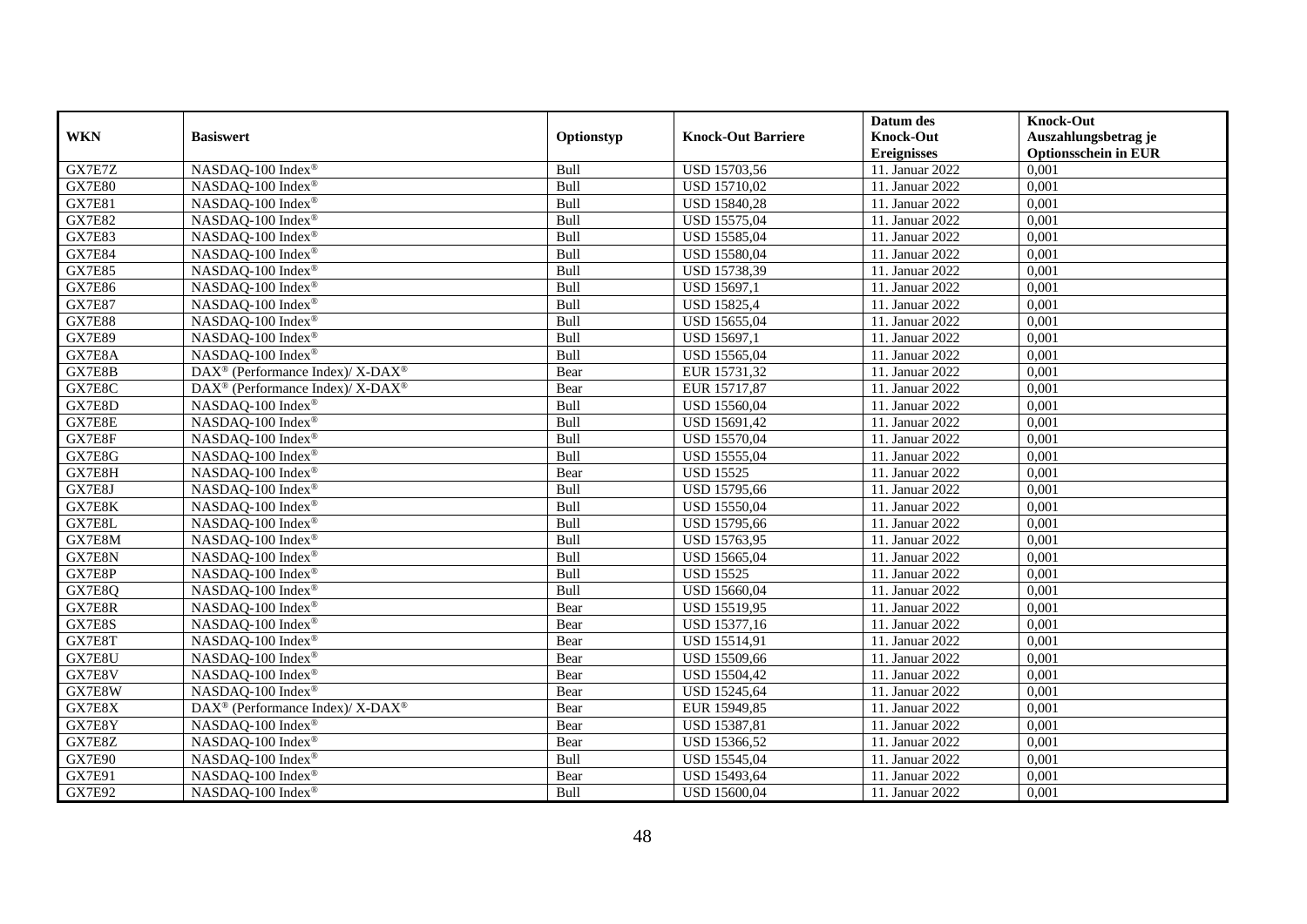|               |                               |            |                           | Datum des          | <b>Knock-Out</b>            |
|---------------|-------------------------------|------------|---------------------------|--------------------|-----------------------------|
| <b>WKN</b>    | <b>Basiswert</b>              | Optionstyp | <b>Knock-Out Barriere</b> | <b>Knock-Out</b>   | Auszahlungsbetrag je        |
|               |                               |            |                           | <b>Ereignisses</b> | <b>Optionsschein in EUR</b> |
| <b>GX7E93</b> | NASDAQ-100 Index®             | Bear       | USD 15499,17              | 11. Januar 2022    | 0,001                       |
| <b>GX7E94</b> | NASDAQ-100 Index®             | Bull       | USD 15610,04              | 11. Januar 2022    | 0,001                       |
| <b>GX7E95</b> | NASDAQ-100 Index®             | Bull       | USD 15977,61              | 11. Januar 2022    | 0,001                       |
| <b>GX7E96</b> | NASDAQ-100 Index®             | Bull       | USD 15605,04              | 11. Januar 2022    | 0,001                       |
| <b>GX7E97</b> | NASDAQ-100 Index®             | Bull       | <b>USD 15716,48</b>       | 11. Januar 2022    | 0,001                       |
| <b>GX7E98</b> | NASDAQ-100 Index®             | Bull       | USD 15595,04              | 11. Januar 2022    | 0,001                       |
| <b>GX7E99</b> | NASDAQ-100 Index®             | Bull       | <b>USD 15723,78</b>       | 11. Januar 2022    | 0,001                       |
| GX7E9A        | NASDAQ-100 Index®             | Bear       | USD 15488,12              | 11. Januar 2022    | 0,001                       |
| GX7E9B        | NASDAQ-100 Index®             | Bear       | USD 15555,04              | 11. Januar 2022    | 0,001                       |
| GX7E9C        | NASDAQ-100 Index®             | Bull       | <b>USD 15731,08</b>       | 11. Januar 2022    | 0,001                       |
| GX7E9D        | NASDAQ-100 Index®             | Bull       | USD 15590,04              | 11. Januar 2022    | 0,001                       |
| GX7E9E        | NASDAQ-100 Index®             | Bear       | USD 15423,85              | 11. Januar 2022    | 0,001                       |
| GX7E9F        | NASDAQ-100 Index®             | Bear       | USD 15545,04              | 11. Januar 2022    | 0,001                       |
| GX7E9G        | NASDAQ-100 Index®             | Bear       | USD 15550,04              | 11. Januar 2022    | 0.001                       |
| GX7E9H        | NASDAQ-100 Index®             | Bear       | USD 15415,39              | 11. Januar 2022    | 0,001                       |
| GX7E9J        | NASDAQ-100 Index®             | Bull       | USD 15685,73              | 11. Januar 2022    | 0,001                       |
| GX7E9K        | NASDAQ-100 Index®             | Bear       | USD 15530,04              | 11. Januar 2022    | 0,001                       |
| GX7E9L        | NASDAQ-100 Index®             | Bear       | USD 15540,04              | 11. Januar 2022    | 0,001                       |
| GX7E9M        | NASDAQ-100 Index®             | Bear       | USD 15535,04              | 11. Januar 2022    | 0,001                       |
| GX7E9N        | NASDAQ-100 Index <sup>®</sup> | Bear       | USD 15398,46              | 11. Januar 2022    | 0,001                       |
| GX7E9P        | NASDAQ-100 Index®             | Bull       | USD 15615,04              | 11. Januar 2022    | 0,001                       |
| GX7E9Q        | NASDAQ-100 Index®             | Bear       | USD 15149,13              | 11. Januar 2022    | 0,001                       |
| GX7E9R        | NASDAQ-100 Index®             | Bear       | <b>USD 15270,85</b>       | 11. Januar 2022    | 0,001                       |
| GX7E9S        | NASDAQ-100 Index®             | Bear       | USD 15197,39              | 11. Januar 2022    | 0,001                       |
| GX7E9T        | NASDAQ-100 Index®             | Bear       | USD 15451,97              | 11. Januar 2022    | 0,001                       |
| GX7E9U        | NASDAQ-100 Index®             | Bear       | USD 15406,92              | 11. Januar 2022    | 0,001                       |
| GX7E9V        | NASDAQ-100 Index®             | Bear       | USD 15565,04              | 11. Januar 2022    | 0,001                       |
| GX7E9W        | NASDAQ-100 Index®             | Bear       | USD 15575,04              | 11. Januar 2022    | 0,001                       |
| GX7E9X        | NASDAQ-100 Index®             | Bear       | USD 15336,35              | 11. Januar 2022    | 0,001                       |
| GX7E9Y        | NASDAQ-100 Index®             | Bear       | USD 15458,42              | 11. Januar 2022    | 0,001                       |
| GX7E9Z        | NASDAQ-100 Index®             | Bear       | USD 15560,04              | 11. Januar 2022    | 0,001                       |
| GX7EA0        | NASDAQ-100 Index®             | Bear       | USD 15445,53              | 11. Januar 2022    | 0,001                       |
| GX7EA1        | NASDAQ-100 Index®             | Bear       | <b>USD 15438,3</b>        | 11. Januar 2022    | 0,001                       |
| GX7EA2        | NASDAQ-100 Index®             | Bear       | USD 15570,04              | 11. Januar 2022    | 0,001                       |
| GX7EA3        | NASDAQ-100 Index®             | Bear       | USD 15431,07              | 11. Januar 2022    | 0,001                       |
| GX7EA4        | NASDAQ-100 Index®             | Bear       | USD 15580,04              | 11. Januar 2022    | 0,001                       |
| GX7EA5        | NASDAQ-100 Index <sup>®</sup> | Bear       | USD 15321,26              | 11. Januar 2022    | 0,001                       |
| GX7EA6        | NASDAQ-100 Index®             | Bear       | USD 15296,06              | 11. Januar 2022    | 0,001                       |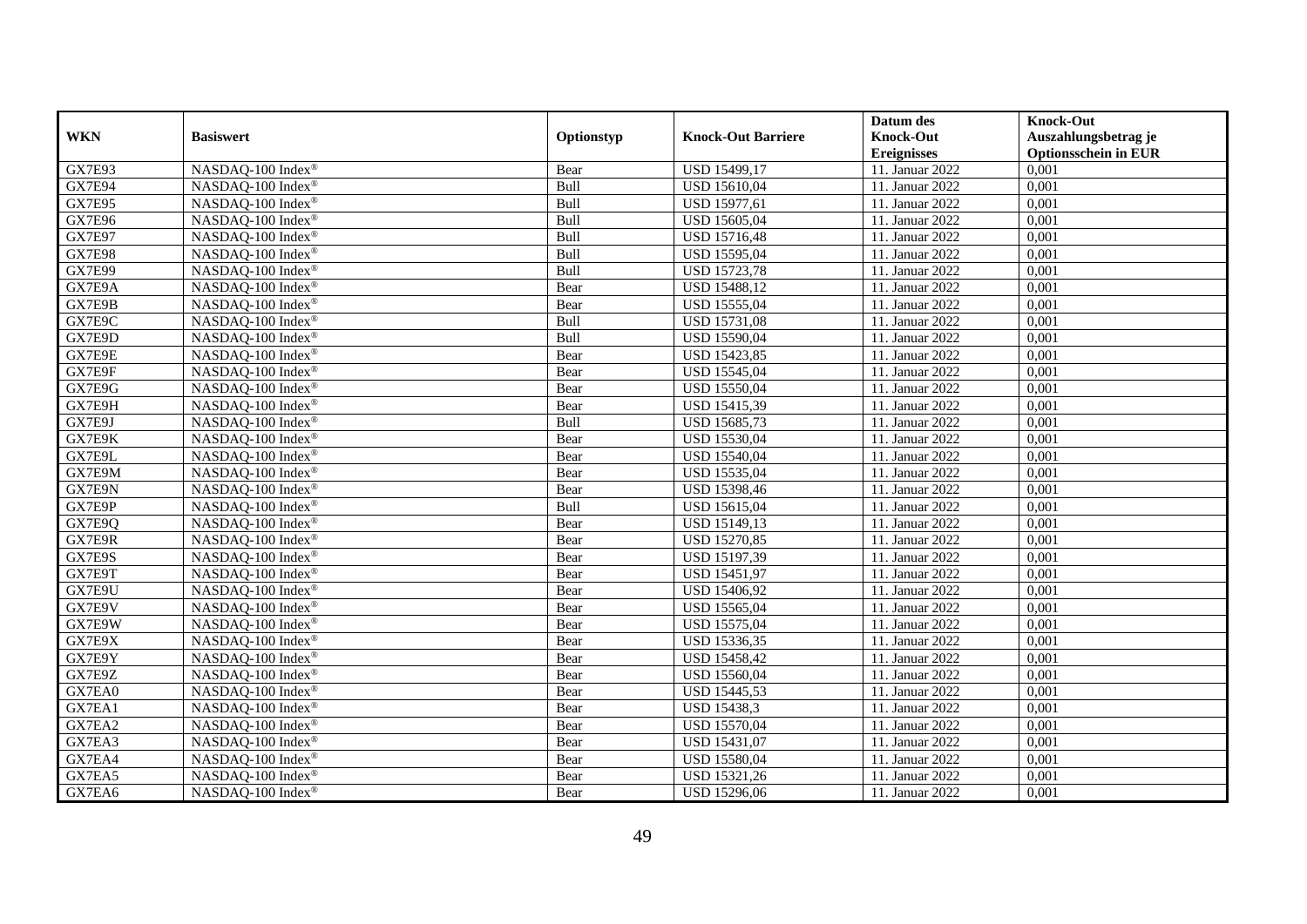|               |                              |             |                           | Datum des          | <b>Knock-Out</b>            |
|---------------|------------------------------|-------------|---------------------------|--------------------|-----------------------------|
| <b>WKN</b>    | <b>Basiswert</b>             | Optionstyp  | <b>Knock-Out Barriere</b> | <b>Knock-Out</b>   | Auszahlungsbetrag je        |
|               |                              |             |                           | <b>Ereignisses</b> | <b>Optionsschein in EUR</b> |
| <b>GX7FCN</b> | <b>QUALCOMM</b> Incorporated | Bear        | <b>USD 187,86</b>         | 12. Januar 2022    | 0,001                       |
| <b>GX7FCP</b> | Moderna Inc                  | Bull        | <b>USD 222,31</b>         | 12. Januar 2022    | 0,001                       |
| GX7FCQ        | Moderna Inc                  | Bull        | <b>USD 218,85</b>         | 12. Januar 2022    | 0,001                       |
| <b>GX7FCR</b> | Alphabet Inc. - Class C      | Bear        | <b>USD 2766,06</b>        | 12. Januar 2022    | 0,001                       |
| <b>GX7FCW</b> | Alphabet Inc. - Class C      | Bear        | <b>USD 2820,42</b>        | 12. Januar 2022    | 0,001                       |
| GX7FCX        | <b>QUALCOMM</b> Incorporated | Bear        | <b>USD 179,1</b>          | 12. Januar 2022    | 0,001                       |
| GX7FD0        | <b>QUALCOMM</b> Incorporated | Bear        | <b>USD 183,48</b>         | 12. Januar 2022    | 0,001                       |
| GX7FD2        | Alphabet Inc. - Class C      | Bear        | <b>USD 2806,83</b>        | 12. Januar 2022    | 0,001                       |
| GX7FD3        | <b>QUALCOMM</b> Incorporated | Bear        | <b>USD 177,35</b>         | 12. Januar 2022    | 0,001                       |
| GX7FD5        | Moderna Inc                  | Bull        | <b>USD 228,08</b>         | 12. Januar 2022    | 0,001                       |
| GX7FD7        | Nvidia Corporation           | Bear        | <b>USD 269,39</b>         | 12. Januar 2022    | 0,001                       |
| <b>GX7FDF</b> | Nvidia Corporation           | Bear        | <b>USD 264,18</b>         | 12. Januar 2022    | 0,001                       |
| GX7FDG        | Nvidia Corporation           | Bear        | <b>USD 265,48</b>         | 12. Januar 2022    | 0,001                       |
| GX7FDJ        | Nvidia Corporation           | Bear        | <b>USD 277,22</b>         | 12. Januar 2022    | 0,001                       |
| <b>GX7FDK</b> | <b>QUALCOMM</b> Incorporated | Bear        | <b>USD 186,11</b>         | 12. Januar 2022    | 0,001                       |
| GX7FDL        | <b>QUALCOMM</b> Incorporated | Bear        | <b>USD 181,73</b>         | 12. Januar 2022    | 0,001                       |
| GX7FDT        | Moderna Inc                  | Bull        | <b>USD 220</b>            | 12. Januar 2022    | 0,001                       |
| <b>GX7FDX</b> | Moderna Inc                  | <b>Bull</b> | <b>USD 225,77</b>         | 12. Januar 2022    | 0,001                       |
| <b>GX7FDY</b> | <b>QUALCOMM</b> Incorporated | Bear        | <b>USD 185,23</b>         | 12. Januar 2022    | 0,001                       |
| GX7FE1        | Alphabet Inc. - Class C      | Bear        | <b>USD 2847,63</b>        | 12. Januar 2022    | 0,001                       |
| GX7FE2        | Moderna Inc                  | Bull        | <b>USD 221,15</b>         | 12. Januar 2022    | 0,001                       |
| GX7FE4        | Nvidia Corporation           | Bear        | <b>USD 268,09</b>         | 12. Januar 2022    | 0,001                       |
| GX7FE5        | Nvidia Corporation           | Bear        | <b>USD 275,92</b>         | 12. Januar 2022    | 0,001                       |
| GX7FE9        | <b>QUALCOMM</b> Incorporated | Bear        | <b>USD 186,99</b>         | 12. Januar 2022    | 0,001                       |
| GX7FEA        | Alphabet Inc. - Class C      | Bear        | <b>USD 2752,47</b>        | 12. Januar 2022    | 0,001                       |
| GX7FEC        | Nvidia Corporation           | Bear        | <b>USD 279,84</b>         | 12. Januar 2022    | 0,001                       |
| <b>GX7FED</b> | Moderna Inc                  | Bull        | <b>USD 223,46</b>         | 12. Januar 2022    | 0,001                       |
| <b>GX7FEG</b> | Moderna Inc                  | Bull        | <b>USD 226,93</b>         | 12. Januar 2022    | 0,001                       |
| <b>GX7FEJ</b> | Alphabet Inc. - Class C      | Bear        | <b>USD 2793,25</b>        | 12. Januar 2022    | 0,001                       |
| <b>GX7FEL</b> | <b>QUALCOMM</b> Incorporated | Bear        | <b>USD 180,85</b>         | 12. Januar 2022    | 0,001                       |
| <b>GX7FEM</b> | Moderna Inc                  | Bull        | <b>USD 224,62</b>         | 12. Januar 2022    | 0,001                       |
| GX7FES        | Nvidia Corporation           | Bear        | <b>USD 281,14</b>         | 12. Januar 2022    | 0,001                       |
| <b>GX7FET</b> | Nvidia Corporation           | Bear        | <b>USD 272</b>            | 12. Januar 2022    | 0,001                       |
| <b>GX7FEU</b> | Alphabet Inc. - Class C      | Bear        | <b>USD 2834,02</b>        | 12. Januar 2022    | 0,001                       |
| <b>GX7FEV</b> | Nvidia Corporation           | Bear        | <b>USD 266,79</b>         | 12. Januar 2022    | 0,001                       |
| <b>GX7FEX</b> | Nvidia Corporation           | Bear        | <b>USD 274,61</b>         | 12. Januar 2022    | 0,001                       |
| GX7FEZ        | Alphabet Inc. - Class C      | Bear        | <b>USD 2779,66</b>        | 12. Januar 2022    | 0,001                       |
| GX7FF2        | <b>QUALCOMM</b> Incorporated | Bear        | <b>USD 182,6</b>          | 12. Januar 2022    | 0,001                       |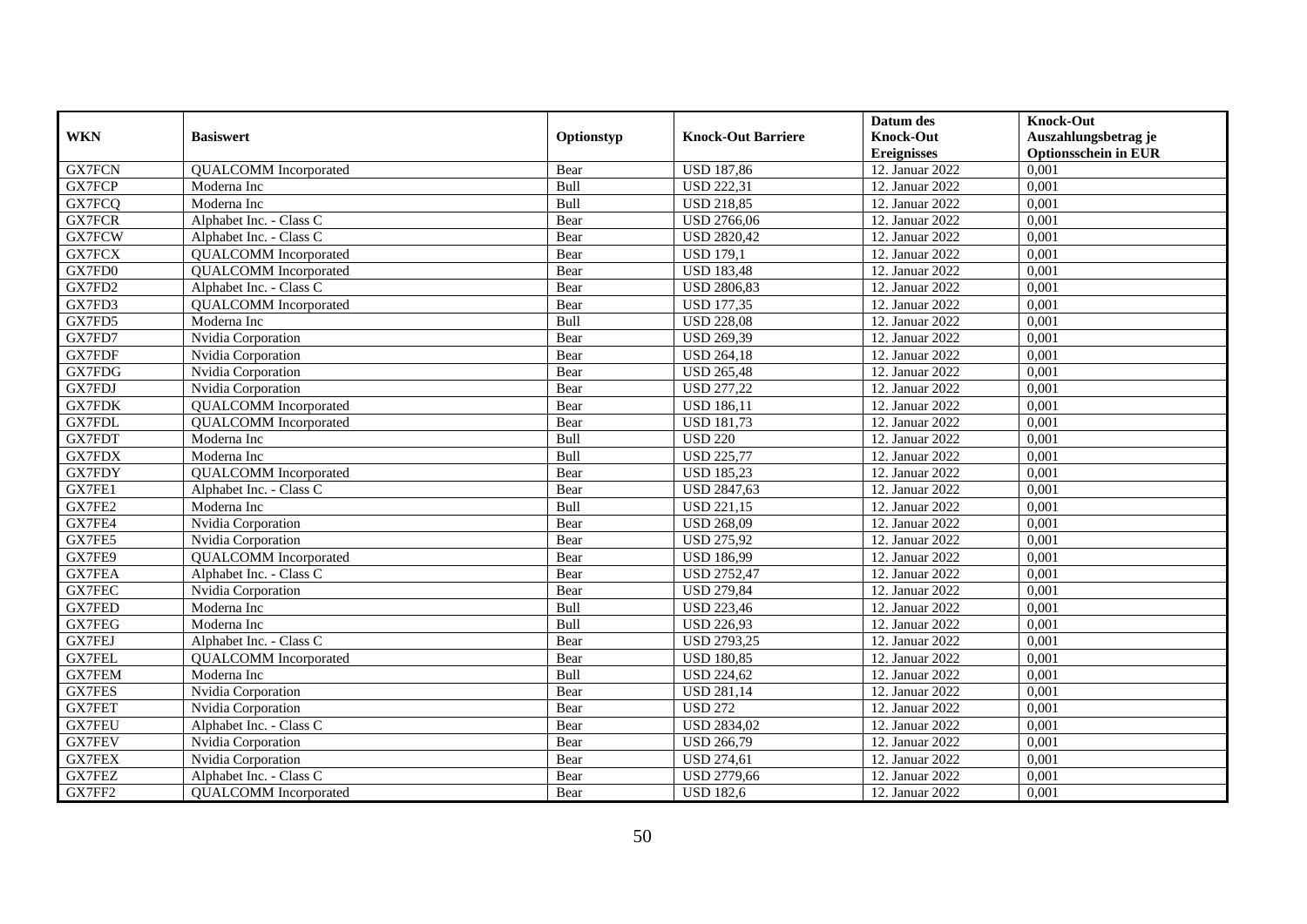|               |                              |            |                           | Datum des          | <b>Knock-Out</b>            |
|---------------|------------------------------|------------|---------------------------|--------------------|-----------------------------|
| <b>WKN</b>    | <b>Basiswert</b>             | Optionstyp | <b>Knock-Out Barriere</b> | <b>Knock-Out</b>   | Auszahlungsbetrag je        |
|               |                              |            |                           | <b>Ereignisses</b> | <b>Optionsschein in EUR</b> |
| GX7FF4        | <b>QUALCOMM</b> Incorporated | Bear       | <b>USD 178,23</b>         | 12. Januar 2022    | 0,001                       |
| GX7FF7        | Nvidia Corporation           | Bear       | <b>USD 278,53</b>         | 12. Januar 2022    | 0,001                       |
| <b>GX7FFA</b> | Nvidia Corporation           | Bear       | <b>USD 270,7</b>          | 12. Januar 2022    | 0,001                       |
| GX7FFC        | <b>QUALCOMM</b> Incorporated | Bear       | <b>USD 184,35</b>         | 12. Januar 2022    | 0,001                       |
| GX7FFE        | Apple Inc.                   | Bear       | <b>USD 170,97</b>         | 12. Januar 2022    | 0,001                       |
| <b>GX7FFG</b> | Apple Inc.                   | Bear       | <b>USD 171,82</b>         | 12. Januar 2022    | 0,001                       |
| <b>GX7FFH</b> | Nvidia Corporation           | Bear       | <b>USD 273,31</b>         | 12. Januar 2022    | 0,001                       |
| GX7FFJ        | Apple Inc.                   | Bear       | <b>USD 173,5</b>          | 12. Januar 2022    | 0,001                       |
| <b>GX7FFK</b> | Apple Inc.                   | Bear       | <b>USD 172,66</b>         | 12. Januar 2022    | 0,001                       |
| GX7FFQ        | <b>QUALCOMM</b> Incorporated | Bear       | <b>USD 179,98</b>         | 12. Januar 2022    | 0,001                       |
| GX7FGD        | $AEX-Index^{\circledR}$      | Bear       | EUR 784,02                | 12. Januar 2022    | 0,001                       |
| GX7FGF        | S&P 500 <sup>®</sup> Index   | Bear       | <b>USD 4676,81</b>        | 12. Januar 2022    | 0,001                       |
| GX7FGG        | S&P 500 <sup>®</sup> Index   | Bear       | <b>USD 4709,03</b>        | 12. Januar 2022    | 0,001                       |
| GX7FGJ        | $AEX-Index^{\circledR}$      | Bear       | <b>EUR 782,48</b>         | 12. Januar 2022    | 0.001                       |
| <b>GX7FGK</b> | AEX-Index®                   | Bear       | EUR 783,25                | 12. Januar 2022    | 0,001                       |
| GX7FGL        | S&P 500 <sup>®</sup> Index   | Bear       | <b>USD 4658,41</b>        | 12. Januar 2022    | 0,001                       |
| GX7FGN        | S&P 500 <sup>®</sup> Index   | Bear       | USD 4745,81               | 12. Januar 2022    | 0,001                       |
| GX7FGP        | $AEX-Index^{\circledR}$      | Bear       | EUR 787,11                | 12. Januar 2022    | 0,001                       |
| GX7FGQ        | $AEX-Index^{\circledR}$      | Bear       | EUR 792,51                | 12. Januar 2022    | 0,001                       |
| GX7FGT        | $AEX-Index^{\circledR}$      | Bear       | <b>EUR 790,2</b>          | 12. Januar 2022    | 0,001                       |
| GX7FGU        | S&P 500 <sup>®</sup> Index   | Bear       | <b>USD 4722,81</b>        | 12. Januar 2022    | 0,001                       |
| GX7FGV        | $AEX-Index^{\circledR}$      | Bear       | <b>EUR 788,65</b>         | 12. Januar 2022    | 0,001                       |
| <b>GX7FGW</b> | $S\&P 500^{\circ}$ Index     | Bear       | <b>USD 4699,82</b>        | 12. Januar 2022    | 0,001                       |
| GX7FGX        | $AEX-Index^{\circledR}$      | Bear       | <b>EUR 787,88</b>         | 12. Januar 2022    | 0,001                       |
| GX7FGY        | S&P 500 <sup>®</sup> Index   | Bear       | USD 4667,61               | 12. Januar 2022    | 0,001                       |
| GX7FGZ        | $AEX-Index^{\circledR}$      | Bear       | EUR 791,74                | 12. Januar 2022    | 0,001                       |
| GX7FH2        | $AEX-Index^{\circledR}$      | Bear       | EUR 785,56                | 12. Januar 2022    | 0,001                       |
| GX7FH3        | $AEX-Index^{\circledR}$      | Bear       | <b>EUR 781,7</b>          | 12. Januar 2022    | 0,001                       |
| GX7FH4        | $AEX-Index^{\circledR}$      | Bear       | EUR 789,43                | 12. Januar 2022    | 0,001                       |
| GX7FH5        | S&P 500 <sup>®</sup> Index   | Bear       | USD 4686,02               | 12. Januar 2022    | 0,001                       |
| <b>GX7FHA</b> | S&P 500 <sup>®</sup> Index   | Bear       | USD 4741,21               | 12. Januar 2022    | 0,001                       |
| <b>GX7FHN</b> | S&P 500 <sup>®</sup> Index   | Bear       | <b>USD 4727,44</b>        | 12. Januar 2022    | 0,001                       |
| <b>GX7FHP</b> | $AEX-Index^{\circledR}$      | Bear       | EUR 794,06                | 12. Januar 2022    | 0,001                       |
| GX7FHQ        | S&P 500 <sup>®</sup> Index   | Bear       | <b>USD 4713,61</b>        | 12. Januar 2022    | 0,001                       |
| <b>GX7FHS</b> | S&P 500 <sup>®</sup> Index   | Bear       | <b>USD 4718,21</b>        | 12. Januar 2022    | 0,001                       |
| GX7FHV        | S&P 500 <sup>®</sup> Index   | Bear       | <b>USD 4690,62</b>        | 12. Januar 2022    | 0,001                       |
| GX7FHW        | $AEX-Index^{\circledR}$      | Bear       | EUR 784,79                | 12. Januar 2022    | 0,001                       |
| GX7FHZ        | $AEX-Index^{\circledR}$      | Bear       | EUR 790,97                | 12. Januar 2022    | 0,001                       |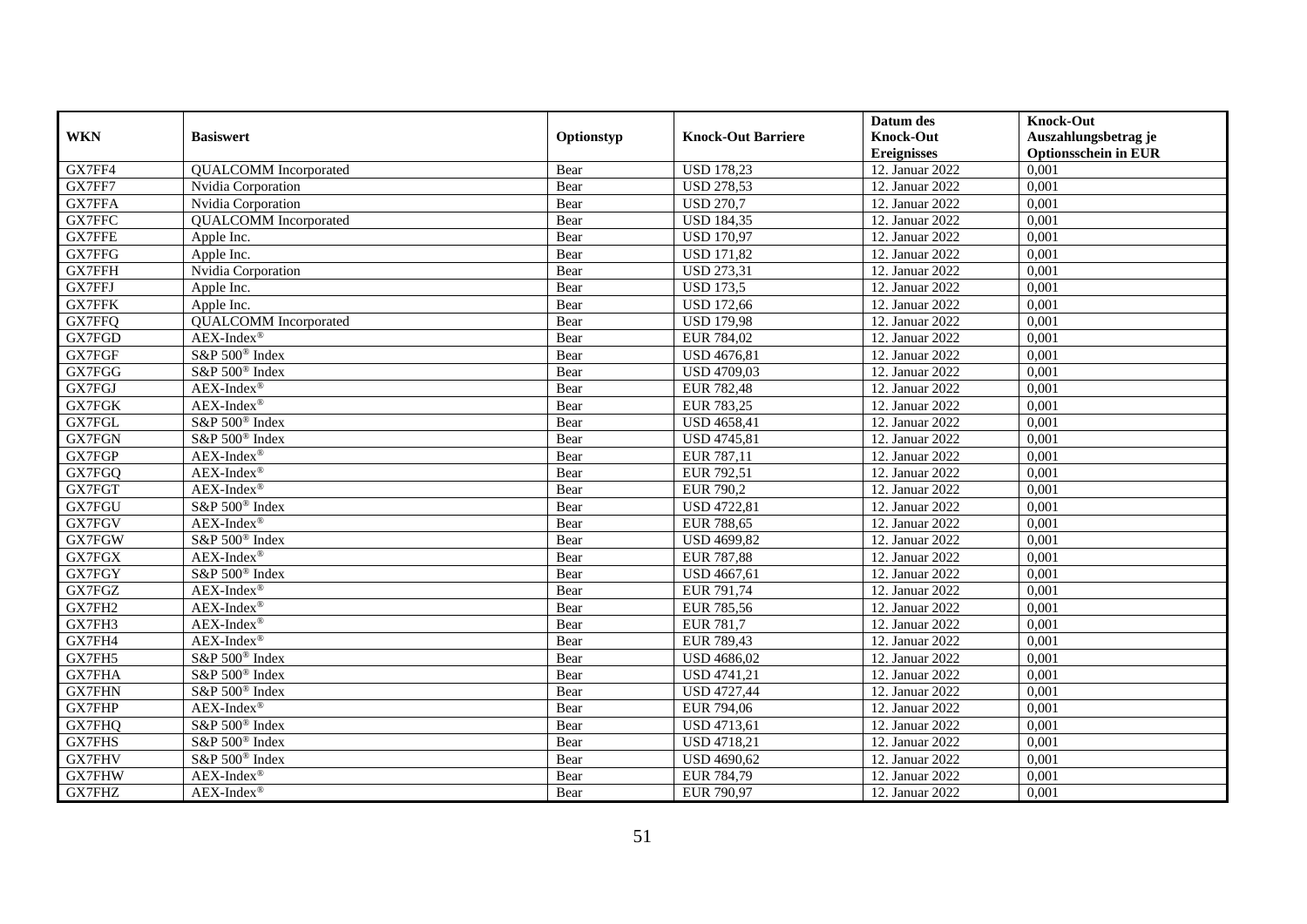|                         |                                                       |              |                                  | Datum des                              | <b>Knock-Out</b>                                    |
|-------------------------|-------------------------------------------------------|--------------|----------------------------------|----------------------------------------|-----------------------------------------------------|
| <b>WKN</b>              | <b>Basiswert</b>                                      | Optionstyp   | <b>Knock-Out Barriere</b>        | <b>Knock-Out</b><br><b>Ereignisses</b> | Auszahlungsbetrag je<br><b>Optionsschein in EUR</b> |
| GX7FJ2                  | S&P 500 <sup>®</sup> Index                            | Bear         | <b>USD 4732,02</b>               | 12. Januar 2022                        | 0,001                                               |
| GX7FJ3                  | S&P 500 <sup>®</sup> Index                            | Bear         | <b>USD 4681,42</b>               | 12. Januar 2022                        | 0,001                                               |
| GX7FJ5                  | S&P 500 <sup>®</sup> Index                            | Bear         | <b>USD 4695,22</b>               | 12. Januar 2022                        | 0,001                                               |
| GX7FJ6                  |                                                       |              |                                  |                                        |                                                     |
|                         | $AEX-Index^{\circledR}$<br>S&P 500 <sup>®</sup> Index | Bear         | EUR 793,29<br><b>USD 4736,62</b> | 12. Januar 2022<br>12. Januar 2022     | 0,001<br>0,001                                      |
| GX7FJ7<br><b>GX7FJB</b> | S&P 500 <sup>®</sup> Index                            | Bear<br>Bear | <b>USD 4663,02</b>               | 12. Januar 2022                        | 0,001                                               |
| GX7FJD                  | S&P 500 <sup>®</sup> Index                            | Bear         | <b>USD 4672,21</b>               | 12. Januar 2022                        | 0,001                                               |
| <b>GX7FJF</b>           | $AEX-Index^{\circledR}$                               |              | EUR 786,34                       | 12. Januar 2022                        | 0,001                                               |
|                         |                                                       | Bear         |                                  |                                        |                                                     |
| GX7FJG                  | S&P 500 <sup>®</sup> Index                            | Bear         | <b>USD 4704,43</b>               | 12. Januar 2022                        | 0,001                                               |
| GX7G28                  | The Estee Lauder Companies Inc.                       | Bear         | <b>USD 347,25</b>                | 12. Januar 2022                        | 0,001                                               |
| GX7G2R                  | The Estee Lauder Companies Inc.                       | Bear         | <b>USD 344,65</b>                | 12. Januar 2022                        | 0,001                                               |
| GX7G3E                  | The Estee Lauder Companies Inc.                       | Bear         | <b>USD 342,05</b>                | 12. Januar 2022                        | 0,001                                               |
| GX7G3U                  | The Estee Lauder Companies Inc.                       | Bear         | <b>USD 339,46</b>                | 12. Januar 2022                        | 0,001                                               |
| GX7G4E                  | <b>Costco Wholesale Corporation</b>                   | Bear         | <b>USD 522,86</b>                | 12. Januar 2022                        | 0,001                                               |
| GX7G4L                  | <b>Cognizant Technology Solutions Corporation</b>     | Bear         | <b>USD 88,17</b>                 | 12. Januar 2022                        | 0,001                                               |
| GX7G4M                  | Costco Wholesale Corporation                          | Bear         | <b>USD 518,16</b>                | 12. Januar 2022                        | 0,001                                               |
| GX7G4U                  | <b>Cognizant Technology Solutions Corporation</b>     | Bear         | <b>USD 88,87</b>                 | 12. Januar 2022                        | 0,001                                               |
| GX7G4W                  | <b>Cognizant Technology Solutions Corporation</b>     | Bear         | <b>USD 87,47</b>                 | 12. Januar 2022                        | 0,001                                               |
| GX7G51                  | <b>CUREVAC NV</b>                                     | Bull         | <b>USD 28,31</b>                 | 12. Januar 2022                        | 0,001                                               |
| GX7G52                  | <b>Costco Wholesale Corporation</b>                   | Bear         | <b>USD 527,56</b>                | 12. Januar 2022                        | 0,001                                               |
| GX7G53                  | <b>CUREVAC NV</b>                                     | Bull         | <b>USD 28,69</b>                 | 12. Januar 2022                        | 0,001                                               |
| GX7G56                  | <b>CUREVAC NV</b>                                     | Bull         | <b>USD 28,5</b>                  | 12. Januar 2022                        | 0,001                                               |
| GX7G5A                  | <b>CUREVAC NV</b>                                     | Bull         | <b>USD 28,87</b>                 | 12. Januar 2022                        | 0,001                                               |
| GX7G5H                  | Lowe's Companies, Inc.                                | Bear         | <b>USD 250,81</b>                | 12. Januar 2022                        | 0,001                                               |
| GX7G5J                  | Lowe's Companies, Inc.                                | Bear         | <b>USD 253,15</b>                | 12. Januar 2022                        | 0,001                                               |
| GX7G5K                  | Lowe's Companies, Inc.                                | Bear         | <b>USD 246,14</b>                | 12. Januar 2022                        | 0,001                                               |
| GX7G5N                  | Lowe's Companies, Inc.                                | Bear         | <b>USD 248,48</b>                | 12. Januar 2022                        | 0,001                                               |
| GX7G5T                  | <b>Barclays PLC</b>                                   | Bear         | GBP 2,11                         | 12. Januar 2022                        | 0,001                                               |
| GX7G5X                  | Paychex Inc.                                          | Bear         | <b>USD 128,81</b>                | 12. Januar 2022                        | 0,001                                               |
| GX7G6J                  | Mettler-Toledo International                          | Bear         | <b>USD 1558,44</b>               | 12. Januar 2022                        | 0.001                                               |
| GX7G6M                  | Mettler-Toledo International                          | Bear         | <b>USD 1579,24</b>               | 12. Januar 2022                        | 0,001                                               |
| GX7G75                  | Schlumberger N.V. (Schlumberger Limited)              | Bear         | <b>USD 35,54</b>                 | 12. Januar 2022                        | 0,001                                               |
| GX7G7F                  | Grifols SA                                            | Bull         | <b>EUR 16,69</b>                 | 12. Januar 2022                        | 0,001                                               |
| GX7G7T                  | Geberit AG                                            | Bear         | CHF 696,67                       | 12. Januar 2022                        | 0,001                                               |
| GX7G7V                  | HSBC Holdings plc                                     | Bear         | GBP 4,97                         | 12. Januar 2022                        | 0,001                                               |
| GX7G7Z                  | T. Rowe Price Group Inc.                              | Bull         | <b>USD 183,92</b>                | 12. Januar 2022                        | 0,001                                               |
| GX7G82                  | T. Rowe Price Group Inc.                              | Bull         | <b>USD 181,14</b>                | 12. Januar 2022                        | 0,001                                               |
| GX7G8B                  | The TJX Companies, Inc.                               | Bear         | <b>USD 74,96</b>                 | 12. Januar 2022                        | 0,001                                               |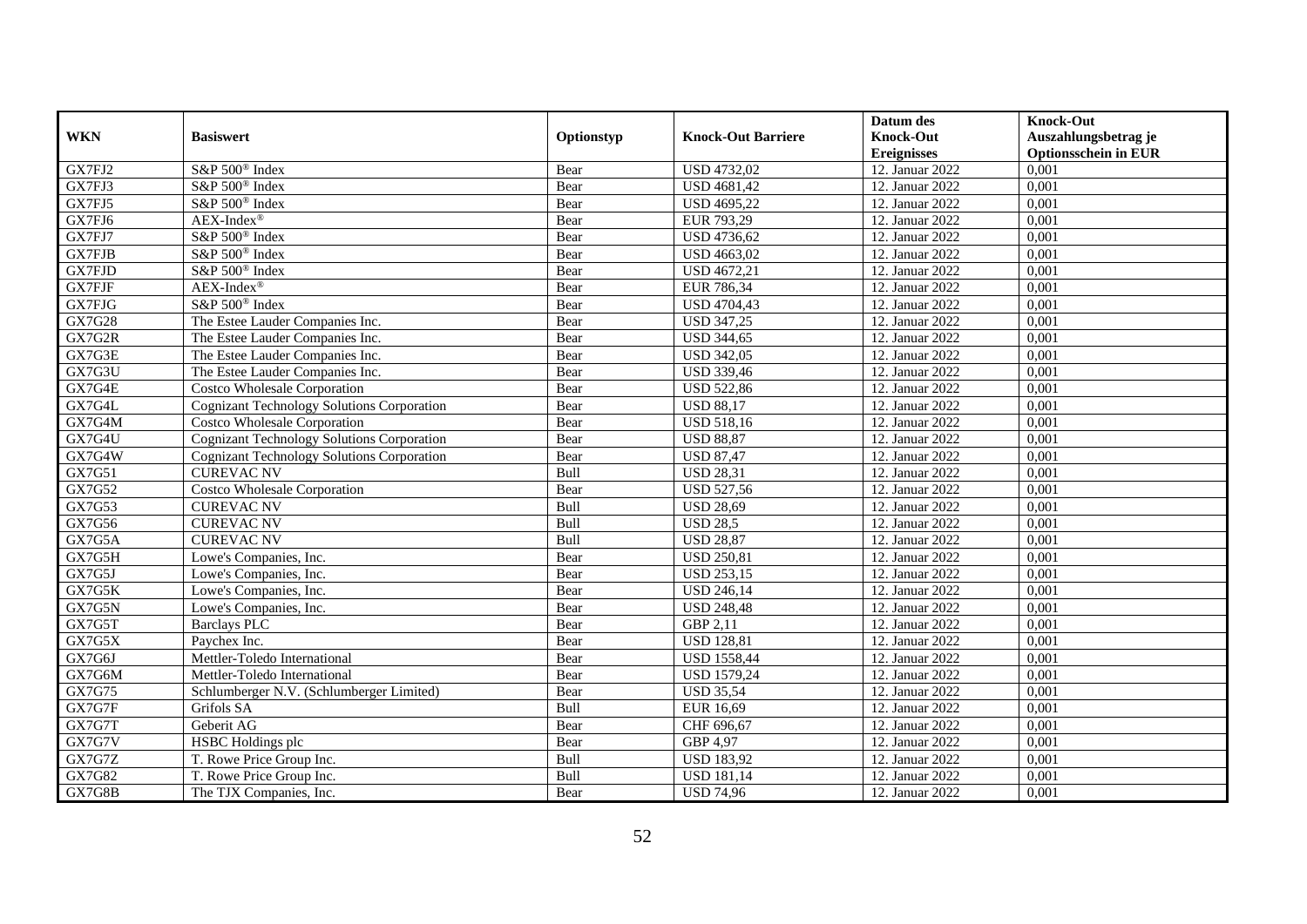|            |                                                       |            |                           | Datum des          | <b>Knock-Out</b>            |
|------------|-------------------------------------------------------|------------|---------------------------|--------------------|-----------------------------|
| <b>WKN</b> | <b>Basiswert</b>                                      | Optionstyp | <b>Knock-Out Barriere</b> | <b>Knock-Out</b>   | Auszahlungsbetrag je        |
|            |                                                       |            |                           | <b>Ereignisses</b> | <b>Optionsschein in EUR</b> |
| GX7G8E     | The TJX Companies, Inc.                               | Bear       | <b>USD 73,68</b>          | 12. Januar 2022    | 0,001                       |
| GX7G8V     | Publicis Groupe SA                                    | Bear       | EUR 60,47                 | 12. Januar 2022    | 0,001                       |
| GX7G8Z     | Martin Marietta Materials, Inc.                       | Bear       | <b>USD 422,66</b>         | 12. Januar 2022    | 0,001                       |
| GX7G9C     | LINDE PLC                                             | Bear       | <b>USD 340,53</b>         | 12. Januar 2022    | 0,001                       |
| GX7G9Q     | <b>BioNTech SE - ADR</b>                              | Bull       | <b>USD 221,49</b>         | 12. Januar 2022    | 0,001                       |
| GX7G9R     | BioNTech SE - ADR                                     | Bull       | <b>USD 222,62</b>         | 12. Januar 2022    | 0,001                       |
| GX7G9T     | BioNTech SE - ADR                                     | Bull       | <b>USD 220,37</b>         | 12. Januar 2022    | 0,001                       |
| GX7G9U     | BioNTech SE - ADR                                     | Bull       | <b>USD 216,99</b>         | 12. Januar 2022    | 0,001                       |
| GX7G9V     | BioNTech SE - ADR                                     | Bull       | <b>USD 218,11</b>         | 12. Januar 2022    | 0,001                       |
| GX7G9Z     | BioNTech SE - ADR                                     | Bull       | <b>USD 215,86</b>         | 12. Januar 2022    | 0,001                       |
| GX7GA0     | BioNTech SE - ADR                                     | Bull       | <b>USD 214,73</b>         | 12. Januar 2022    | 0,001                       |
| GX7GA1     | <b>BioNTech SE - ADR</b>                              | Bull       | <b>USD 219,24</b>         | 12. Januar 2022    | 0,001                       |
| GX7GAA     | Infineon Technologies AG                              | Bear       | EUR 39,61                 | 12. Januar 2022    | 0,001                       |
| GX7GAE     | Infineon Technologies AG                              | Bear       | <b>EUR 39,42</b>          | 12. Januar 2022    | 0,001                       |
| GX7GAG     | Infineon Technologies AG                              | Bear       | <b>EUR 39,23</b>          | 12. Januar 2022    | 0,001                       |
| GX7GAH     | Infineon Technologies AG                              | Bear       | EUR 39,03                 | 12. Januar 2022    | 0,001                       |
| GX7GAQ     | Infineon Technologies AG                              | Bear       | EUR 39,81                 | 12. Januar 2022    | 0,001                       |
| GX7GAS     | ASML Holding N.V.                                     | Bear       | EUR 648.79                | 12. Januar 2022    | 0,001                       |
| GX7GAX     | ASML Holding N.V.                                     | Bear       | EUR 642,44                | 12. Januar 2022    | 0,001                       |
| GX7GAZ     | ASML Holding N.V.                                     | Bear       | EUR 645,62                | 12. Januar 2022    | 0,001                       |
| GX7GB1     | ASML Holding N.V.                                     | Bear       | EUR 651,96                | 12. Januar 2022    | 0,001                       |
| GX7GBF     | ASML Holding N.V.                                     | Bear       | EUR 655,13                | 12. Januar 2022    | 0,001                       |
| GX7GF4     | $\text{DAX}^{\circledast}$ (Performance Index)        | Bear       | EUR 15702,59              | 12. Januar 2022    | 0,001                       |
| GX7GF6     | DAX <sup>®</sup> (Performance Index)                  | Bull       | EUR 16076,2               | 12. Januar 2022    | 0,001                       |
| GX7GF7     | $DAX^{\circledR}$ (Performance Index)                 | Bear       | EUR 15790,04              | 12. Januar 2022    | 0,001                       |
| GX7GF8     | $\text{DAX}^{\otimes}$ (Performance Index)            | Bear       | EUR 15893,59              | 12. Januar 2022    | 0,001                       |
| GX7GF9     | $\text{DAX}^{\textcircled{}}$ (Performance Index)     | Bear       | EUR 15677,56              | 12. Januar 2022    | 0,001                       |
| GX7GFA     | $DAX^{\circledcirc}$ (Performance Index)              | Bull       | EUR 15995,8               | 12. Januar 2022    | 0,001                       |
| GX7GFB     | $DAX^{\circledR}$ (Performance Index)                 | Bear       | EUR 15807,81              | 12. Januar 2022    | 0,001                       |
| GX7GFC     | $DAX^{\circledR}$ (Performance Index)                 | Bull       | EUR 16028,04              | 12. Januar 2022    | 0,001                       |
| GX7GFD     | $DAX^{\circledR}$ (Performance Index)                 | Bear       | EUR 15947,93              | 12. Januar 2022    | 0,001                       |
| GX7GFE     | $\text{DAX}^{\otimes}$ (Performance Index)            | Bear       | EUR 15777,96              | 12. Januar 2022    | 0,001                       |
| GX7GFG     | $\overline{\text{DAX}^{\otimes}}$ (Performance Index) | Bull       | EUR 16076,2               | 12. Januar 2022    | 0,001                       |
| GX7GFH     | $\text{DAX}^{\textcircled{}}$ (Performance Index)     | Bull       | EUR 16332,08              | 12. Januar 2022    | 0,001                       |
| GX7GFK     | $\text{DAX}^{\otimes}$ (Performance Index)            | Bull       | EUR 16114,18              | 12. Januar 2022    | 0,001                       |
| GX7GFL     | $\text{DAX}^{\otimes}$ (Performance Index)            | Bear       | EUR 15876,36              | 12. Januar 2022    | 0,001                       |
| GX7GFN     | $DAX^{\circledast}$ (Performance Index)               | Bear       | EUR 15582,18              | 12. Januar 2022    | 0,001                       |
| GX7GFP     | $\text{DAX}^{\circledast}$ (Performance Index)        | Bear       | EUR 15954,26              | 12. Januar 2022    | 0,001                       |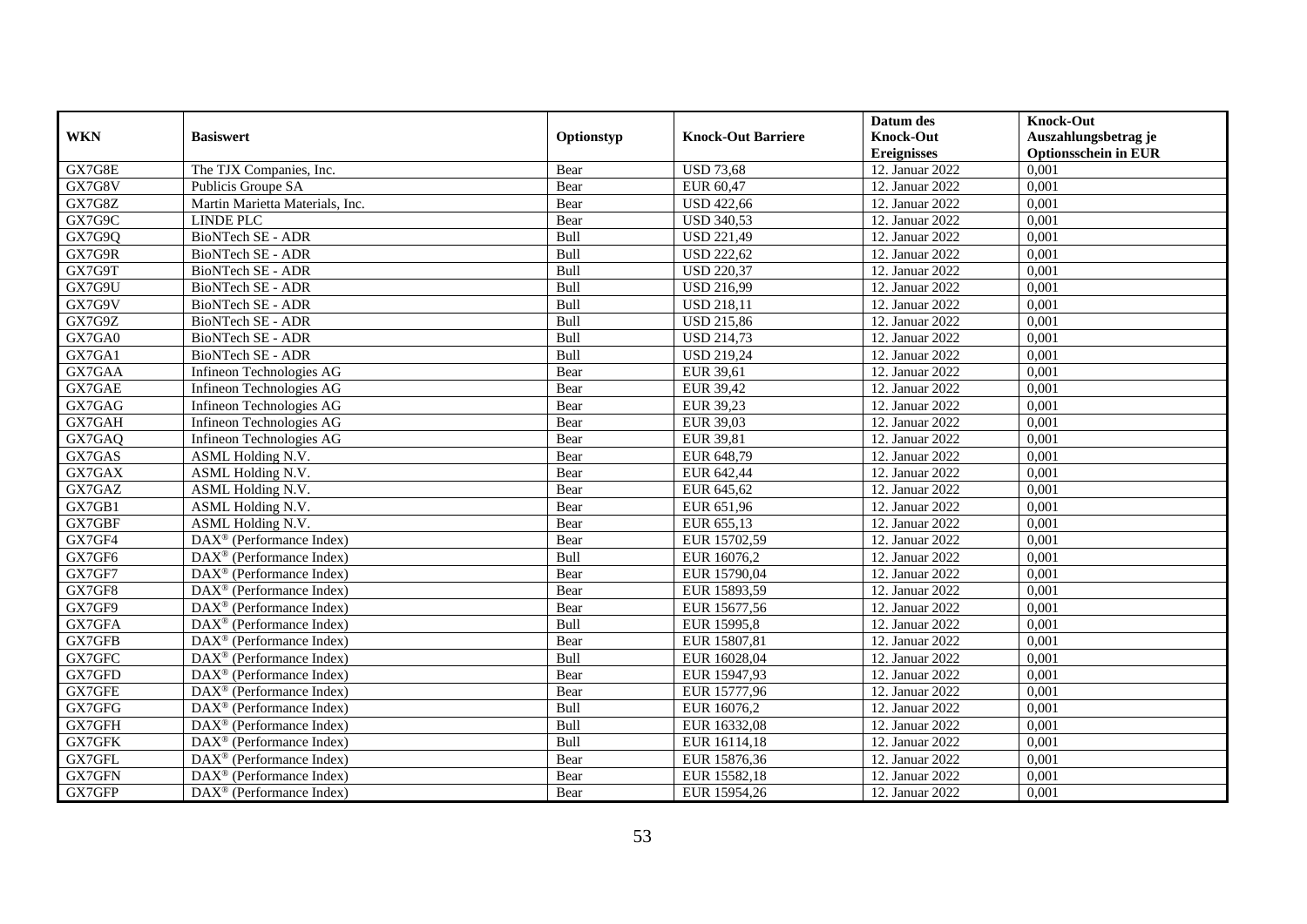|            |                                                         |            |                           | Datum des          | <b>Knock-Out</b>            |
|------------|---------------------------------------------------------|------------|---------------------------|--------------------|-----------------------------|
| <b>WKN</b> | <b>Basiswert</b>                                        | Optionstyp | <b>Knock-Out Barriere</b> | <b>Knock-Out</b>   | Auszahlungsbetrag je        |
|            |                                                         |            |                           | <b>Ereignisses</b> | <b>Optionsschein in EUR</b> |
| GX7GFQ     | DAX <sup>®</sup> (Performance Index)                    | Bull       | EUR 16088,86              | 12. Januar 2022    | 0,001                       |
| GX7GFR     | $\text{DAX}^{\otimes}$ (Performance Index)              | Bull       | EUR 16003,62              | 12. Januar 2022    | 0,001                       |
| GX7GFS     | $DAX^{\circledcirc}$ (Performance Index)                | Bear       | EUR 15836,61              | 12. Januar 2022    | 0,001                       |
| GX7GFT     | $DAX^{\circledcirc}$ (Performance Index)                | Bear       | EUR 15819,42              | 12. Januar 2022    | 0,001                       |
| GX7GFV     | DAX <sup>®</sup> (Performance Index)                    | Bear       | EUR 15710,3               | 12. Januar 2022    | 0,001                       |
| GX7GFW     | $DAX^{\circledR}$ (Performance Index)                   | Bear       | EUR 15941,6               | 12. Januar 2022    | 0,001                       |
| GX7GFX     | $DAX^{\circledR}$ (Performance Index)                   | Bear       | EUR 15911,14              | 12. Januar 2022    | 0,001                       |
| GX7GFY     | $\text{DAX}^{\otimes}$ (Performance Index)              | Bull       | EUR 16045,57              | 12. Januar 2022    | 0,001                       |
| GX7GFZ     | $\text{DAX}^{\otimes}$ (Performance Index)              | Bear       | <b>EUR 15784</b>          | 12. Januar 2022    | 0,001                       |
| GX7GG0     | $DAX^{\circledast}$ (Performance Index)                 | Bear       | EUR 15648,63              | 12. Januar 2022    | 0,001                       |
| GX7GG1     | $\overline{\text{DAX}}^{\textcirc}$ (Performance Index) | Bear       | EUR 15917,03              | 12. Januar 2022    | 0,001                       |
| GX7GG2     | $\overline{\text{DAX}^{\otimes}}$ (Performance Index)   | Bear       | EUR 15546,05              | 12. Januar 2022    | 0,001                       |
| GX7GG4     | $\text{DAX}^{\otimes}$ (Performance Index)              | Bull       | EUR 16149,8               | 12. Januar 2022    | 0,001                       |
| GX7GG5     | $DAX^{\circledR}$ (Performance Index)                   | Bear       | EUR 15813,67              | 12. Januar 2022    | 0,001                       |
| GX7GG6     | $\text{DAX}^{\otimes}$ (Performance Index)              | Bull       | EUR 15995,8               | 12. Januar 2022    | 0,001                       |
| GX7GG7     | $DAX^{\circledast}$ (Performance Index)                 | Bull       | EUR 16131,99              | 12. Januar 2022    | 0,001                       |
| GX7GG8     | DAX <sup>®</sup> (Performance Index)                    | Bull       | EUR 16055,78              | 12. Januar 2022    | 0,001                       |
| GX7GG9     | $DAX^{\circledcirc}$ (Performance Index)                | Bear       | EUR 15887,82              | 12. Januar 2022    | 0,001                       |
| GX7GGA     | $\text{DAX}^{\otimes}$ (Performance Index)              | Bear       | EUR 15515,86              | 12. Januar 2022    | 0,001                       |
| GX7GGB     | DAX <sup>®</sup> (Performance Index)                    | Bull       | EUR 16114,18              | 12. Januar 2022    | 0,001                       |
| GX7GGC     | DAX <sup>®</sup> (Performance Index)                    | Bear       | EUR 15967,63              | 12. Januar 2022    | 0,001                       |
| GX7GGE     | $\overline{\text{DAX}^{\otimes}}$ (Performance Index)   | Bull       | EUR 16019,27              | 12. Januar 2022    | 0,001                       |
| GX7GGF     | DAX <sup>®</sup> (Performance Index)                    | Bull       | EUR 16065,99              | 12. Januar 2022    | 0,001                       |
| GX7GGH     | DAX <sup>®</sup> (Performance Index)                    | Bear       | EUR 15796,08              | 12. Januar 2022    | 0,001                       |
| GX7GGJ     | DAX <sup>®</sup> (Performance Index)                    | Bear       | EUR 15625,75              | 12. Januar 2022    | 0,001                       |
| GX7GGK     | DAX <sup>®</sup> (Performance Index)                    | Bear       | EUR 15825,17              | 12. Januar 2022    | 0,001                       |
| GX7GGL     | DAX <sup>®</sup> (Performance Index)                    | Bear       | EUR 15658,77              | 12. Januar 2022    | 0,001                       |
| GX7GGM     | $DAX^{\circledR}$ (Performance Index)                   | Bear       | EUR 15935,26              | 12. Januar 2022    | 0,001                       |
| GX7GGN     | $\overline{\text{DAX}^{\otimes}}$ (Performance Index)   | Bear       | EUR 15455,48              | 12. Januar 2022    | 0,001                       |
| GX7GGP     | $DAX^{\circledast}$ (Performance Index)                 | Bear       | EUR 15923,11              | 12. Januar 2022    | 0,001                       |
| GX7GGQ     | $DAX^{\circledast}$ (Performance Index)                 | Bear       | EUR 15899,35              | 12. Januar 2022    | 0,001                       |
| GX7GGR     | $DAX^{\circledcirc}$ (Performance Index)                | Bear       | EUR 15564,11              | 12. Januar 2022    | 0,001                       |
| GX7GGS     | $DAX^{\circledR}$ (Performance Index)                   | Bull       | EUR 16167,62              | 12. Januar 2022    | 0,001                       |
| GX7GGT     | $\overline{\text{DAX}}^{\textcirc}$ (Performance Index) | Bear       | EUR 15765,39              | 12. Januar 2022    | 0,001                       |
| GX7GGU     | DAX <sup>®</sup> (Performance Index)                    | Bear       | EUR 15752,49              | 12. Januar 2022    | 0,001                       |
| GX7GGV     | $DAX^{\circledcirc}$ (Performance Index)                | Bull       | EUR 15988,64              | 12. Januar 2022    | 0,001                       |
| GX7GGW     | $DAX^{\circledast}$ (Performance Index)                 | Bear       | EUR 15686,21              | 12. Januar 2022    | 0,001                       |
| GX7GGX     | $\overline{\text{DAX}^{\otimes}}$ (Performance Index)   | Bull       | EUR 15967,63              | 12. Januar 2022    | 0,001                       |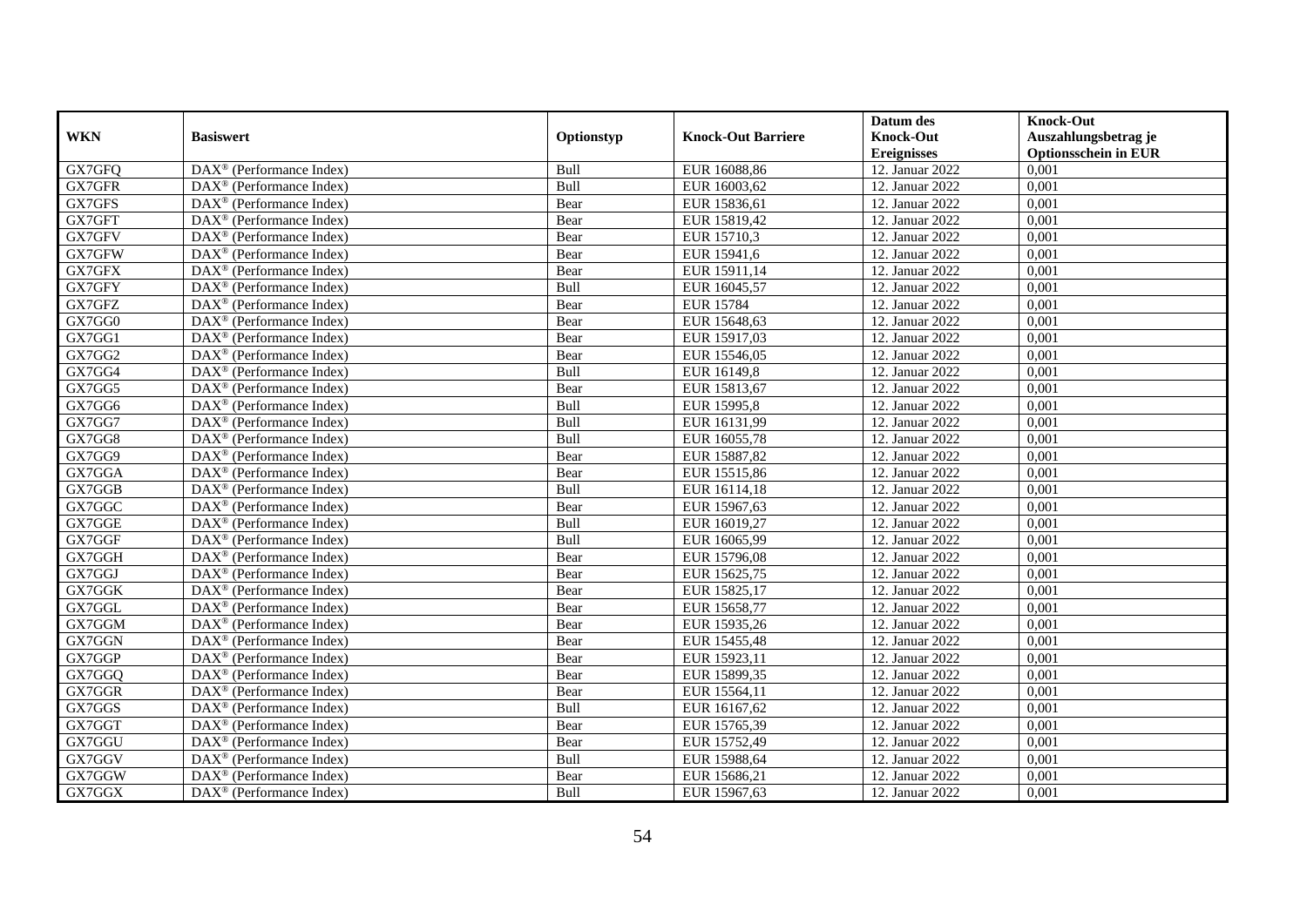|               |                                                             |            |                           | Datum des          | <b>Knock-Out</b>            |
|---------------|-------------------------------------------------------------|------------|---------------------------|--------------------|-----------------------------|
| <b>WKN</b>    | <b>Basiswert</b>                                            | Optionstyp | <b>Knock-Out Barriere</b> | <b>Knock-Out</b>   | Auszahlungsbetrag je        |
|               |                                                             |            |                           | <b>Ereignisses</b> | <b>Optionsschein in EUR</b> |
| GX7GGY        | $\overline{\text{DAX}}^{\textcirc}$ (Performance Index)     | Bull       | EUR 15974,32              | 12. Januar 2022    | 0,001                       |
| GX7GH4        | $DAX^{\circledcirc}$ (Performance Index)                    | Bull       | EUR 16019,27              | 12. Januar 2022    | 0,001                       |
| GX7GH5        | DAX <sup>®</sup> (Performance Index)                        | Bear       | EUR 15745,87              | 12. Januar 2022    | 0,001                       |
| GX7GH6        | $DAX^{\circledast}$ (Performance Index)                     | Bear       | EUR 15842,29              | 12. Januar 2022    | 0,001                       |
| GX7GH7        | DAX <sup>®</sup> (Performance Index)                        | Bear       | EUR 15974,32              | 12. Januar 2022    | 0,001                       |
| GX7GH8        | $DAX^{\circledast}$ (Performance Index)                     | Bear       | EUR 15974,32              | 12. Januar 2022    | 0,001                       |
| GX7GH9        | $DAX^{\circledast}$ (Performance Index)                     | Bear       | EUR 15830,92              | 12. Januar 2022    | 0,001                       |
| GX7GHA        | $DAX^{\circledR}$ (Performance Index)                       | Bear       | EUR 15859,31              | 12. Januar 2022    | 0,001                       |
| GX7GHC        | $DAX^{\circledR}$ (Performance Index)                       | Bear       | EUR 15771,68              | 12. Januar 2022    | 0,001                       |
| <b>GX7GHE</b> | $DAX^{\circledR}$ (Performance Index)                       | Bear       | EUR 15801,94              | 12. Januar 2022    | 0,001                       |
| GX7GHG        | $\overline{\text{DAX}}^{\textcirc}$ (Performance Index)     | Bear       | EUR 15853,64              | 12. Januar 2022    | 0,001                       |
| GX7GHH        | $\overline{\text{DAX}^{\otimes}}$ (Performance Index)       | Bull       | EUR 16036,8               | 12. Januar 2022    | 0,001                       |
| GX7GHJ        | $DAX^{\circledast}$ (Performance Index)                     | Bear       | EUR 15981,48              | 12. Januar 2022    | 0,001                       |
| GX7GHK        | DAX <sup>®</sup> (Performance Index)                        | Bear       | EUR 15905,25              | 12. Januar 2022    | 0,001                       |
| GX7GHL        | $DAX^{\circledast}$ (Performance Index)                     | Bear       | EUR 15960,95              | 12. Januar 2022    | 0,001                       |
| GX7GHM        | $DAX^{\circledast}$ (Performance Index)                     | Bear       | EUR 15847,98              | 12. Januar 2022    | 0,001                       |
| GX7GHN        | DAX <sup>®</sup> (Performance Index)/ X-DAX <sup>®</sup>    | Bull       | EUR 16019,27              | 12. Januar 2022    | 0,001                       |
| GX7GHP        | $DAX^{\circledcirc}$ (Performance Index)                    | Bear       | EUR 15935,26              | 12. Januar 2022    | 0,001                       |
| GX7GHQ        | $DAX^{\circledcirc}$ (Performance Index)                    | Bull       | EUR 15974,32              | 12. Januar 2022    | 0,001                       |
| GX7GHR        | DAX <sup>®</sup> (Performance Index)/ X-DAX <sup>®</sup>    | Bull       | EUR 16019,27              | 12. Januar 2022    | 0,001                       |
| GX7GHS        | DAX <sup>®</sup> (Performance Index)                        | Bear       | EUR 15600,24              | 12. Januar 2022    | 0,001                       |
| GX7GHT        | $\overline{\text{DAX}^{\otimes}}$ (Performance Index)       | Bull       | EUR 15960,95              | 12. Januar 2022    | 0,001                       |
| GX7GHU        | $\text{DAX}^{\circledast}$ (Performance Index)              | Bear       | EUR 15725,1               | 12. Januar 2022    | 0,001                       |
| GX7GHV        | DAX <sup>®</sup> (Performance Index)                        | Bear       | EUR 15397,69              | 12. Januar 2022    | 0,001                       |
| GX7GHY        | $DAX^{\circledast}$ (Performance Index)/ X-DAX <sup>®</sup> | Bull       | EUR 16003,62              | 12. Januar 2022    | 0,001                       |
| GX7GHZ        | DAX <sup>®</sup> (Performance Index)/ X-DAX <sup>®</sup>    | Bull       | EUR 16131,99              | 12. Januar 2022    | 0,001                       |
| GX7GJ1        | $DAX^{\circledast}$ (Performance Index)/ X-DAX <sup>®</sup> | Bull       | EUR 16011,45              | 12. Januar 2022    | 0,001                       |
| GX7GJ2        | $DAX^{\circledR}$ (Performance Index)                       | Bear       | EUR 15739,25              | 12. Januar 2022    | 0,001                       |
| GX7GJ3        | $DAX^{\circledR}$ (Performance Index)                       | Bear       | EUR 15612,99              | 12. Januar 2022    | 0,001                       |
| GX7GJ4        | $\text{DAX}^{\otimes}$ (Performance Index)                  | Bear       | EUR 15732,17              | 12. Januar 2022    | 0,001                       |
| GX7GJ5        | $DAX^{\circledR}$ (Performance Index)                       | Bull       | EUR 16101,52              | 12. Januar 2022    | 0,001                       |
| GX7GJ6        | DAX <sup>®</sup> (Performance Index)/ X-DAX <sup>®</sup>    | Bull       | EUR 16036,8               | 12. Januar 2022    | 0,001                       |
| GX7GJ7        | $DAX^{\circledR}$ (Performance Index)                       | Bear       | EUR 15870,67              | 12. Januar 2022    | 0,001                       |
| GX7GJ9        | DAX <sup>®</sup> (Performance Index)/ X-DAX <sup>®</sup>    | Bull       | EUR 16149,8               | 12. Januar 2022    | 0,001                       |
| GX7GJA        | $DAX^{\circledast}$ (Performance Index)/ X-DAX <sup>®</sup> | Bull       | EUR 16076,2               | 12. Januar 2022    | 0,001                       |
| GX7GJB        | $\text{DAX}^{\otimes}$ (Performance Index)                  | Bear       | EUR 15864,98              | 12. Januar 2022    | 0,001                       |
| GX7GJC        | $\text{DAX}^{\otimes}$ (Performance Index)                  | Bull       | EUR 16222,44              | 12. Januar 2022    | 0,001                       |
| GX7GJD        | $\text{DAX}^{\circledast}$ (Performance Index)              | Bull       | EUR 16011,45              | 12. Januar 2022    | 0,001                       |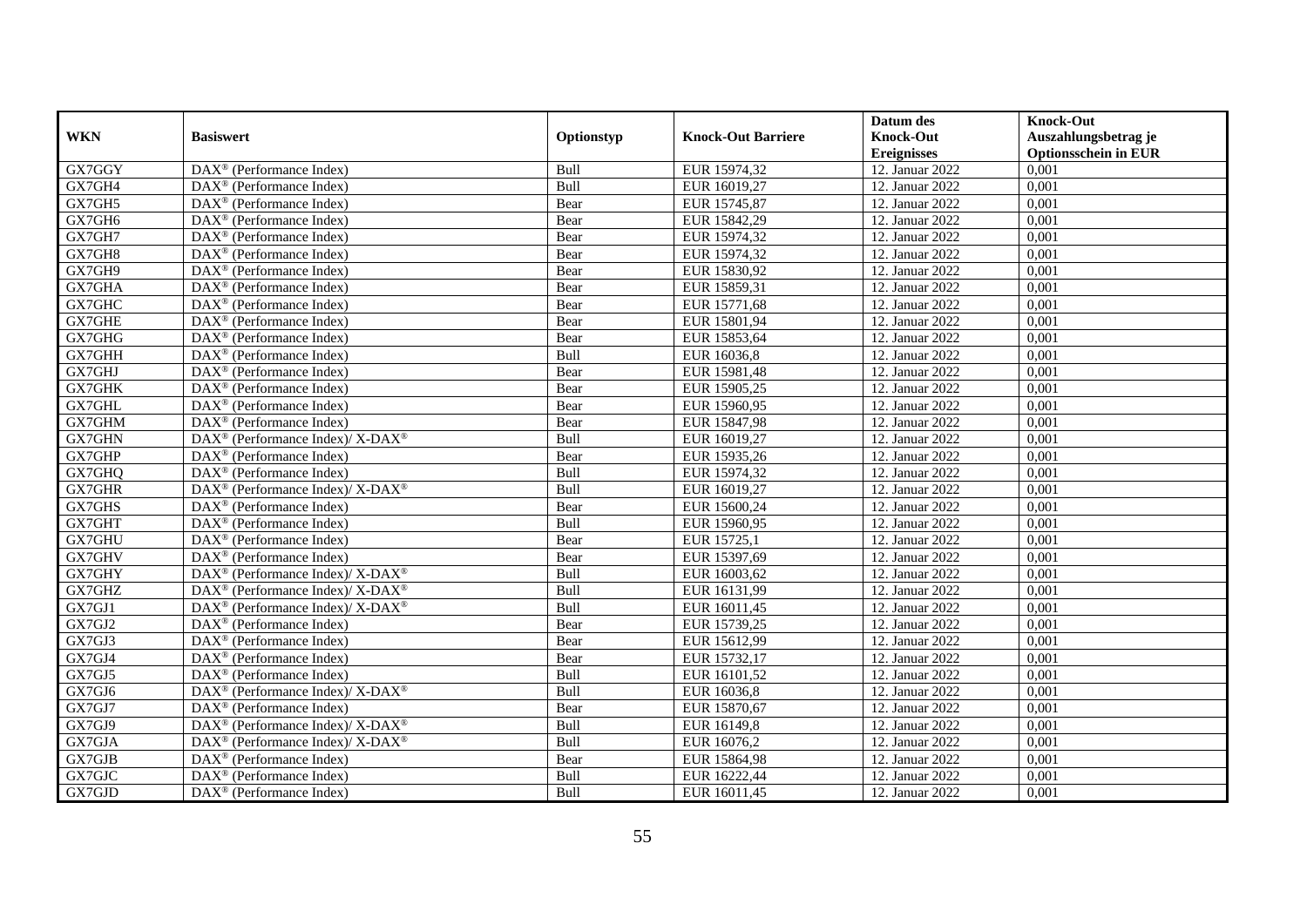|            |                                                                           |            |                           | Datum des          | <b>Knock-Out</b>            |
|------------|---------------------------------------------------------------------------|------------|---------------------------|--------------------|-----------------------------|
| <b>WKN</b> | <b>Basiswert</b>                                                          | Optionstyp | <b>Knock-Out Barriere</b> | <b>Knock-Out</b>   | Auszahlungsbetrag je        |
|            |                                                                           |            |                           | <b>Ereignisses</b> | <b>Optionsschein in EUR</b> |
| GX7GJJ     | DAX <sup>®</sup> (Performance Index)/ X-DAX <sup>®</sup>                  | Bull       | EUR 16028,04              | 12. Januar 2022    | 0,001                       |
| GX7GJK     | $DAX^{\circledast}$ (Performance Index)                                   | Bull       | EUR 16277,26              | 12. Januar 2022    | 0,001                       |
| GX7GJM     | $DAX^{\circledast}$ (Performance Index)/ X-DAX <sup>®</sup>               | Bull       | EUR 16114,18              | 12. Januar 2022    | 0,001                       |
| GX7GJN     | $DAX^{\circledast}$ (Performance Index)/ X-DAX <sup>®</sup>               | Bull       | EUR 16055,78              | 12. Januar 2022    | 0,001                       |
| GX7GJQ     | DAX <sup>®</sup> (Performance Index)/ X-DAX <sup>®</sup>                  | Bull       | EUR 16045,57              | 12. Januar 2022    | 0,001                       |
| GX7GJR     | $DAX^{\circledR}$ (Performance Index)                                     | Bear       | EUR 15485,67              | 12. Januar 2022    | 0,001                       |
| GX7GJU     | DAX <sup>®</sup> (Performance Index)/ X-DAX <sup>®</sup>                  | Bull       | EUR 15988,64              | 12. Januar 2022    | 0,001                       |
| GX7GJV     | $\text{DAX}^{\circledast}$ (Performance Index)                            | Bear       | EUR 15668,9               | 12. Januar 2022    | 0,001                       |
| GX7GJW     | $\text{DAX}^{\otimes}$ (Performance Index)                                | Bear       | EUR 15339,91              | 12. Januar 2022    | 0,001                       |
| GX7GJX     | DAX <sup>®</sup> (Performance Index)/ X-DAX <sup>®</sup>                  | Bull       | EUR 16065,99              | 12. Januar 2022    | 0,001                       |
| GX7GJZ     | $\overline{\text{DAX}}^{\textcirc}$ (Performance Index)                   | Bear       | EUR 15638,5               | 12. Januar 2022    | 0,001                       |
| GX7GK0     | DAX <sup>®</sup> (Performance Index)/ X-DAX <sup>®</sup>                  | Bull       | EUR 16114,18              | 12. Januar 2022    | 0,001                       |
| GX7GK1     | $DAX^{\circledast}$ (Performance Index)/ X-DAX <sup>®</sup>               | Bull       | EUR 16277,26              | 12. Januar 2022    | 0,001                       |
| GX7GK2     | $DAX^{\circledcirc}$ (Performance Index)                                  | Bear       | EUR 15929,18              | 12. Januar 2022    | 0,001                       |
| GX7GK3     | DAX <sup>®</sup> (Performance Index)/ X-DAX <sup>®</sup>                  | Bull       | EUR 15974,32              | 12. Januar 2022    | 0,001                       |
| GX7GK4     | DAX <sup>®</sup> (Performance Index)/ X-DAX <sup>®</sup>                  | Bull       | EUR 15974,32              | 12. Januar 2022    | 0,001                       |
| GX7GK6     | $DAX^{\circledast}$ (Performance Index)/ X-DAX <sup>®</sup>               | Bull       | EUR 16101,52              | 12. Januar 2022    | 0,001                       |
| GX7GK7     | $DAX^{\circledcirc}$ (Performance Index)/ X-DAX <sup>®</sup>              | Bull       | EUR 15967,63              | 12. Januar 2022    | 0,001                       |
| GX7GK8     | $DAX^{\circledast}$ (Performance Index)/ X-DAX <sup>®</sup>               | Bull       | EUR 15981,48              | 12. Januar 2022    | 0,001                       |
| GX7GK9     | $DAX^{\circledast}$ (Performance Index)/ X-DAX <sup>®</sup>               | Bull       | EUR 16088,86              | 12. Januar 2022    | 0,001                       |
| GX7GKA     | $DAX^{\circledast}$ (Performance Index)/ X-DAX <sup>®</sup>               | Bull       | EUR 16332,08              | 12. Januar 2022    | 0,001                       |
| GX7GKC     | $DAX^{\circledast}$ (Performance Index)/ X-DAX <sup>®</sup>               | Bull       | EUR 15960,95              | 12. Januar 2022    | 0,001                       |
| GX7GKD     | DAX <sup>®</sup> (Performance Index)/ X-DAX <sup>®</sup>                  | Bear       | EUR 15882,05              | 12. Januar 2022    | 0,001                       |
| GX7GKE     | $DAX^{\circledast}$ (Performance Index)/ X-DAX <sup>®</sup>               | Bear       | EUR 15752,49              | 12. Januar 2022    | 0,001                       |
| GX7GKF     | $DAX^{\circledcirc}$ (Performance Index)/ X-DAX <sup>®</sup>              | Bear       | EUR 15876,36              | 12. Januar 2022    | 0,001                       |
| GX7GKG     | $DAX^{\circledast}$ (Performance Index)/ X-DAX <sup>®</sup>               | Bull       | EUR 16076,2               | 12. Januar 2022    | 0,001                       |
| GX7GKJ     | DAX <sup>®</sup> (Performance Index)/ X-DAX <sup>®</sup>                  | Bear       | EUR 15625,75              | 12. Januar 2022    | 0,001                       |
| GX7GKK     | $DAX^{\circledR}$ (Performance Index)                                     | Bear       | EUR 15694,87              | 12. Januar 2022    | 0,001                       |
| GX7GKM     | DAX <sup>®</sup> (Performance Index)/ X-DAX <sup>®</sup>                  | Bear       | EUR 15911,14              | 12. Januar 2022    | 0,001                       |
| GX7GKN     | $DAX^{\circledast}$ (Performance Index)/ X-DAX <sup>®</sup>               | Bear       | EUR 15759,11              | 12. Januar 2022    | 0,001                       |
| GX7GKQ     | $DAX^{\circledast}$ (Performance Index)                                   | Bear       | EUR 15882,05              | 12. Januar 2022    | 0,001                       |
| GX7GKR     | $DAX^{\circledast}$ (Performance Index)/ $\overline{X-DAX^{\circledast}}$ | Bear       | <b>EUR 15784</b>          | 12. Januar 2022    | 0,001                       |
| GX7GKS     | $DAX^{\circledast}$ (Performance Index)/ X-DAX <sup>®</sup>               | Bear       | EUR 15777,96              | 12. Januar 2022    | 0,001                       |
| GX7GKT     | DAX <sup>®</sup> (Performance Index)/ X-DAX <sup>®</sup>                  | Bear       | EUR 15648,63              | 12. Januar 2022    | 0,001                       |
| GX7GKW     | DAX <sup>®</sup> (Performance Index)/ X-DAX <sup>®</sup>                  | Bear       | EUR 15397,69              | 12. Januar 2022    | 0,001                       |
| GX7GKX     | $DAX^{\circledast}$ (Performance Index)/ X-DAX <sup>®</sup>               | Bear       | EUR 15745,87              | 12. Januar 2022    | 0,001                       |
| GX7GKY     | DAX <sup>®</sup> (Performance Index)/ X-DAX <sup>®</sup>                  | Bear       | EUR 15515,86              | 12. Januar 2022    | 0,001                       |
| GX7GKZ     | $DAX^{\circledast}$ (Performance Index)/ X-DAX <sup>®</sup>               | Bear       | EUR 15899,35              | 12. Januar 2022    | 0,001                       |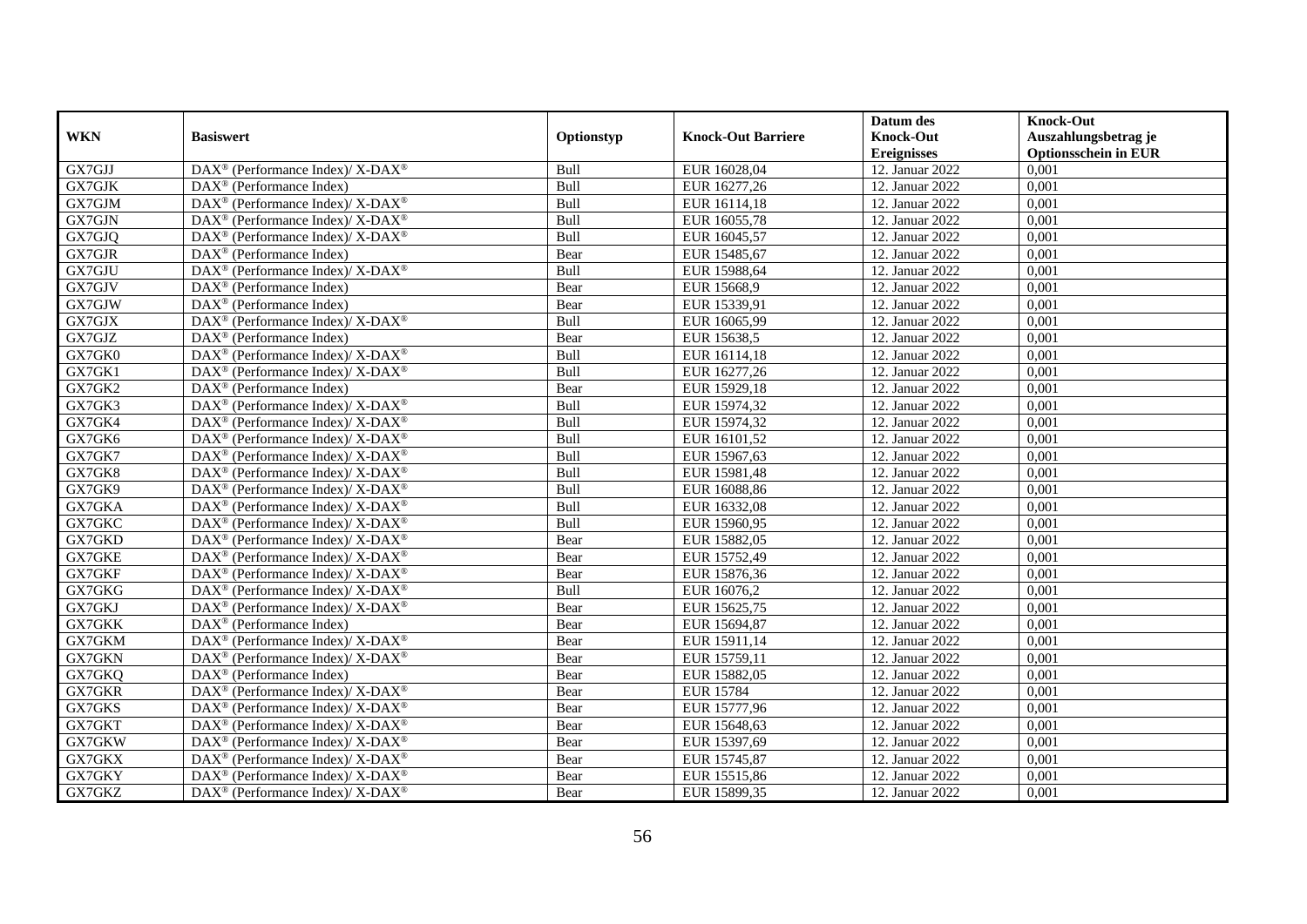|            |                                                                          |            |                           | Datum des          | <b>Knock-Out</b>            |
|------------|--------------------------------------------------------------------------|------------|---------------------------|--------------------|-----------------------------|
| <b>WKN</b> | <b>Basiswert</b>                                                         | Optionstyp | <b>Knock-Out Barriere</b> | <b>Knock-Out</b>   | Auszahlungsbetrag je        |
|            |                                                                          |            |                           | <b>Ereignisses</b> | <b>Optionsschein in EUR</b> |
| GX7GL0     | DAX <sup>®</sup> (Performance Index)/ X-DAX <sup>®</sup>                 | Bear       | EUR 15813,67              | 12. Januar 2022    | 0,001                       |
| GX7GL1     | $DAX^{\circledast}$ (Performance Index)/ X-DAX <sup>®</sup>              | Bear       | EUR 15771,68              | 12. Januar 2022    | 0,001                       |
| GX7GL2     | $DAX^{\circledast}$ (Performance Index)/ X-DAX <sup>®</sup>              | Bear       | EUR 15893,59              | 12. Januar 2022    | 0,001                       |
| GX7GL3     | $DAX^{\circledast}$ (Performance Index)/ X-DAX <sup>®</sup>              | Bear       | EUR 15686,21              | 12. Januar 2022    | 0,001                       |
| GX7GL4     | DAX <sup>®</sup> (Performance Index)/ X-DAX <sup>®</sup>                 | Bear       | EUR 15941,6               | 12. Januar 2022    | 0,001                       |
| GX7GL5     | DAX <sup>®</sup> (Performance Index)/ X-DAX <sup>®</sup>                 | Bear       | EUR 15935,26              | 12. Januar 2022    | 0,001                       |
| GX7GL6     | $DAX^{\circledcirc}$ (Performance Index)/ X-DAX <sup>®</sup>             | Bear       | EUR 15546,05              | 12. Januar 2022    | 0,001                       |
| GX7GL7     | $DAX^{\circledast}$ (Performance Index)/ X-DAX <sup>®</sup>              | Bear       | EUR 15677,56              | 12. Januar 2022    | 0,001                       |
| GX7GL8     | $DAX^{\circledast}$ (Performance Index)/ X-DAX <sup>®</sup>              | Bear       | EUR 15801,94              | 12. Januar 2022    | 0,001                       |
| GX7GL9     | DAX <sup>®</sup> (Performance Index)/ X-DAX <sup>®</sup>                 | Bear       | EUR 15929,18              | 12. Januar 2022    | 0,001                       |
| GX7GLA     | DAX <sup>®</sup> (Performance Index)/ X-DAX <sup>®</sup>                 | Bear       | EUR 15668,9               | 12. Januar 2022    | 0,001                       |
| GX7GLB     | DAX <sup>®</sup> (Performance Index)/ X-DAX <sup>®</sup>                 | Bear       | EUR 15796,08              | 12. Januar 2022    | 0,001                       |
| GX7GLC     | $DAX^{\circledast}$ (Performance Index)/ X-DAX <sup>®</sup>              | Bear       | EUR 15282,12              | 12. Januar 2022    | 0,001                       |
| GX7GLD     | $DAX^{\circledast}$ (Performance Index)/ X-DAX <sup>®</sup>              | Bear       | EUR 15923,11              | 12. Januar 2022    | 0,001                       |
| GX7GLE     | DAX <sup>®</sup> (Performance Index)/ X-DAX <sup>®</sup>                 | Bear       | EUR 15917,03              | 12. Januar 2022    | 0,001                       |
| GX7GLF     | DAX <sup>®</sup> (Performance Index)/ X-DAX <sup>®</sup>                 | Bear       | EUR 15790,04              | 12. Januar 2022    | 0,001                       |
| GX7GLG     | $DAX^{\circledast}$ (Performance Index)/ X-DAX <sup>®</sup>              | Bear       | EUR 15582,18              | 12. Januar 2022    | 0,001                       |
| GX7GLH     | $DAX^{\circledcirc}$ (Performance Index)/ X-DAX <sup>®</sup>             | Bear       | EUR 15658,77              | 12. Januar 2022    | 0,001                       |
| GX7GLJ     | $DAX^{\circledast}$ (Performance Index)/ X-DAX <sup>®</sup>              | Bear       | EUR 15836,61              | 12. Januar 2022    | 0,001                       |
| GX7GLK     | $DAX^{\circledast}$ (Performance Index)/ X-DAX <sup>®</sup>              | Bear       | EUR 15455,48              | 12. Januar 2022    | 0,001                       |
| GX7GLL     | DAX <sup>®</sup> (Performance Index)/ X-DAX <sup>®</sup>                 | Bear       | EUR 15825,17              | 12. Januar 2022    | 0,001                       |
| GX7GLM     | $DAX^{\circledast}$ (Performance Index)/ X-DAX <sup>®</sup>              | Bear       | EUR 15702,59              | 12. Januar 2022    | 0,001                       |
| GX7GLN     | DAX <sup>®</sup> (Performance Index)/ X-DAX <sup>®</sup>                 | Bear       | EUR 15830,92              | 12. Januar 2022    | 0,001                       |
| GX7GLP     | $DAX^{\circledast}$ (Performance Index)/ X-DAX <sup>®</sup>              | Bear       | EUR 15960,95              | 12. Januar 2022    | 0,001                       |
| GX7GLQ     | $\overline{\text{DAX}^{\otimes}}$ (Performance Index)/X-DAX <sup>®</sup> | Bear       | EUR 15947,93              | 12. Januar 2022    | 0,001                       |
| GX7GLR     | $DAX^{\circledast}$ (Performance Index)/ X-DAX <sup>®</sup>              | Bear       | EUR 15819,42              | 12. Januar 2022    | 0,001                       |
| GX7GLS     | DAX <sup>®</sup> (Performance Index)/ X-DAX <sup>®</sup>                 | Bear       | EUR 15739,25              | 12. Januar 2022    | 0,001                       |
| GX7GLT     | DAX <sup>®</sup> (Performance Index)/ X-DAX <sup>®</sup>                 | Bear       | EUR 15612,99              | 12. Januar 2022    | 0,001                       |
| GX7GLU     | DAX <sup>®</sup> (Performance Index)/ X-DAX <sup>®</sup>                 | Bear       | EUR 15732,17              | 12. Januar 2022    | 0,001                       |
| GX7GLV     | $DAX^{\circledast}$ (Performance Index)/ X-DAX <sup>®</sup>              | Bear       | EUR 15600,24              | 12. Januar 2022    | 0,001                       |
| GX7GLW     | $DAX^{\circledast}$ (Performance Index)/ X-DAX <sup>®</sup>              | Bear       | EUR 15864,98              | 12. Januar 2022    | 0,001                       |
| GX7GLX     | $DAX^{\circledast}$ (Performance Index)/ X-DAX <sup>®</sup>              | Bear       | EUR 15853,64              | 12. Januar 2022    | 0,001                       |
| GX7GLY     | $DAX^{\circledast}$ (Performance Index)/ X-DAX <sup>®</sup>              | Bear       | EUR 15725,1               | 12. Januar 2022    | 0,001                       |
| GX7GLZ     | DAX <sup>®</sup> (Performance Index)/ X-DAX <sup>®</sup>                 | Bull       | EUR 15995,8               | 12. Januar 2022    | 0,001                       |
| GX7GM0     | DAX <sup>®</sup> (Performance Index)/ X-DAX <sup>®</sup>                 | Bear       | EUR 15887,82              | 12. Januar 2022    | 0,001                       |
| GX7GM1     | $DAX^{\circledast}$ (Performance Index)/ X-DAX <sup>®</sup>              | Bear       | EUR 15981,48              | 12. Januar 2022    | 0,001                       |
| GX7GM2     | DAX <sup>®</sup> (Performance Index)/ X-DAX <sup>®</sup>                 | Bull       | EUR 16222,44              | 12. Januar 2022    | 0,001                       |
| GX7GM3     | DAX <sup>®</sup> (Performance Index)/ X-DAX <sup>®</sup>                 | Bear       | EUR 15974,32              | 12. Januar 2022    | 0,001                       |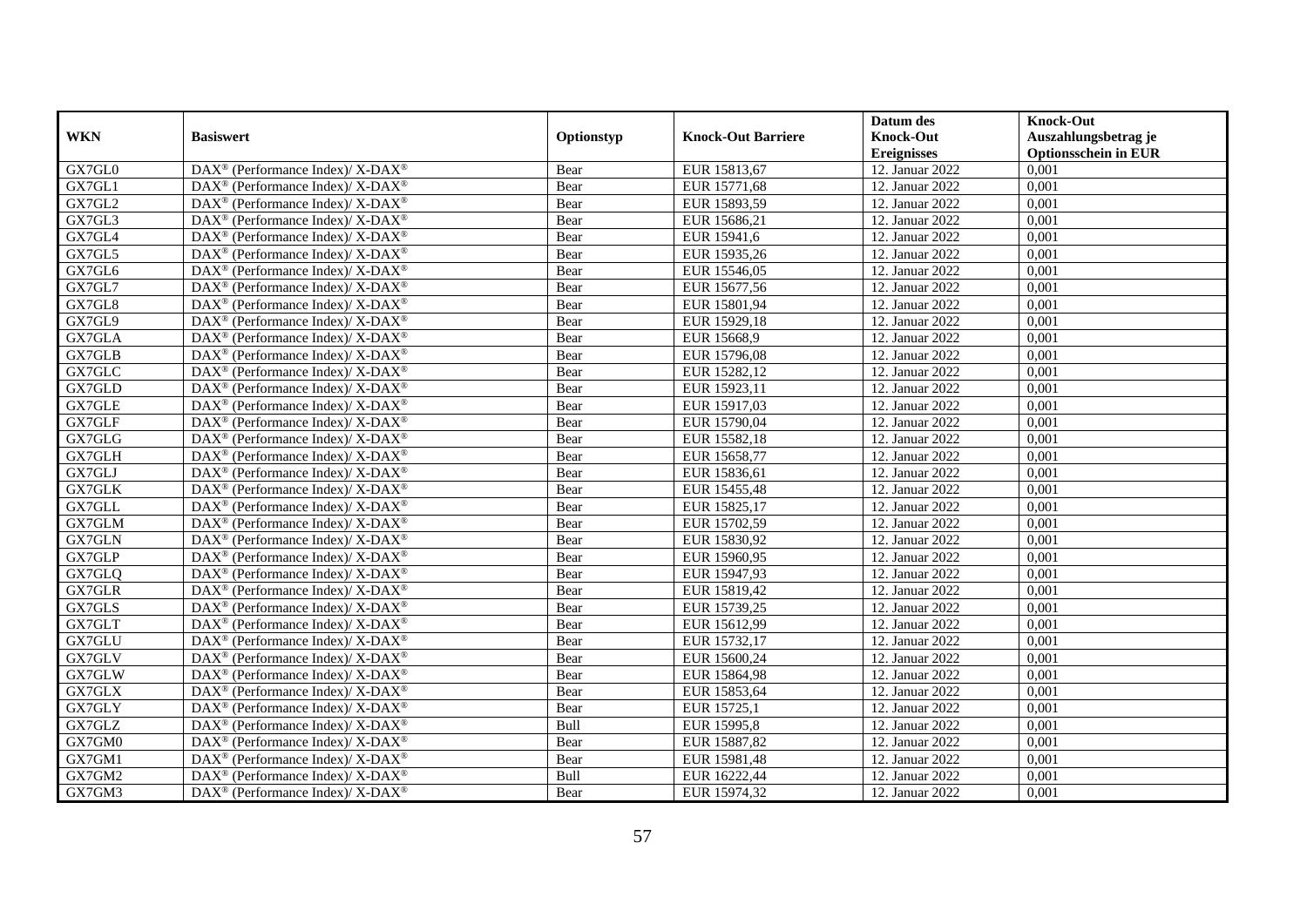|            |                                                              |            |                           | Datum des          | <b>Knock-Out</b>            |
|------------|--------------------------------------------------------------|------------|---------------------------|--------------------|-----------------------------|
| <b>WKN</b> | <b>Basiswert</b>                                             | Optionstyp | <b>Knock-Out Barriere</b> | <b>Knock-Out</b>   | Auszahlungsbetrag je        |
|            |                                                              |            |                           | <b>Ereignisses</b> | <b>Optionsschein in EUR</b> |
| GX7GM4     | DAX <sup>®</sup> (Performance Index)/ X-DAX <sup>®</sup>     | Bull       | EUR 15995,8               | 12. Januar 2022    | 0,001                       |
| GX7GM5     | DAX <sup>®</sup> (Performance Index)/ X-DAX <sup>®</sup>     | Bear       | EUR 15905,25              | 12. Januar 2022    | 0,001                       |
| GX7GM6     | $DAX^{\circledast}$ (Performance Index)/ X-DAX <sup>®</sup>  | Bear       | EUR 15339,91              | 12. Januar 2022    | 0,001                       |
| GX7GM7     | DAX <sup>®</sup> (Performance Index)/ X-DAX <sup>®</sup>     | Bear       | EUR 15847,98              | 12. Januar 2022    | 0,001                       |
| GX7GM8     | $DAX^{\circledast}$ (Performance Index)/ X-DAX <sup>®</sup>  | Bear       | EUR 15638,5               | 12. Januar 2022    | 0,001                       |
| GX7GM9     | $DAX^{\circledast}$ (Performance Index)/ X-DAX <sup>®</sup>  | Bear       | EUR 15974,32              | 12. Januar 2022    | 0,001                       |
| GX7GMA     | $DAX^{\circledast}$ (Performance Index)/ X-DAX <sup>®</sup>  | Bear       | EUR 15765,39              | 12. Januar 2022    | 0,001                       |
| GX7GMB     | DAX <sup>®</sup> (Performance Index)/ X-DAX <sup>®</sup>     | Bear       | EUR 15935,26              | 12. Januar 2022    | 0,001                       |
| GX7GMC     | DAX <sup>®</sup> (Performance Index)/ X-DAX <sup>®</sup>     | Bear       | EUR 15710,3               | 12. Januar 2022    | 0,001                       |
| GX7GMD     | DAX <sup>®</sup> (Performance Index)/ X-DAX <sup>®</sup>     | Bear       | EUR 15842,29              | 12. Januar 2022    | 0,001                       |
| GX7GME     | DAX <sup>®</sup> (Performance Index)/ X-DAX <sup>®</sup>     | Bear       | EUR 15807,81              | 12. Januar 2022    | 0,001                       |
| GX7GMF     | $DAX^{\circledast}$ (Performance Index)/ X-DAX <sup>®</sup>  | Bull       | EUR 16167,62              | 12. Januar 2022    | 0,001                       |
| GX7GMH     | DAX <sup>®</sup> (Performance Index)/ X-DAX <sup>®</sup>     | Bear       | EUR 15967,63              | 12. Januar 2022    | 0,001                       |
| GX7GMQ     | $DAX^{\circledcirc}$ (Performance Index)                     | Bull       | EUR 15981,48              | 12. Januar 2022    | 0,001                       |
| GX7GMS     | NASDAQ-100 Index®                                            | Bull       | USD 16009,27              | 12. Januar 2022    | 0,001                       |
| GX7GMU     | DAX <sup>®</sup> (Performance Index)/ X-DAX <sup>®</sup>     | Bear       | EUR 15694,87              | 12. Januar 2022    | 0,001                       |
| GX7GMV     | $DAX^{\circledast}$ (Performance Index)/ X-DAX <sup>®</sup>  | Bear       | EUR 15564,11              | 12. Januar 2022    | 0,001                       |
| GX7GMW     | $DAX^{\circledcirc}$ (Performance Index)/ X-DAX <sup>®</sup> | Bear       | EUR 15954,26              | 12. Januar 2022    | 0.001                       |
| GX7GN1     | DAX <sup>®</sup> (Performance Index)/ X-DAX <sup>®</sup>     | Bear       | EUR 15870,67              | 12. Januar 2022    | 0,001                       |
| GX7GN2     | DAX <sup>®</sup> (Performance Index)/ X-DAX <sup>®</sup>     | Bear       | EUR 15859,31              | 12. Januar 2022    | 0,001                       |
| GX7GND     | NASDAQ-100 Index®                                            | Bull       | USD 16082,96              | 12. Januar 2022    | 0,001                       |
| GX7GNE     | $\overline{\text{DAX}^{\otimes}}$ (Performance Index)        | Bear       | EUR 15718,02              | 12. Januar 2022    | 0,001                       |
| GX7GNF     | DAX <sup>®</sup> (Performance Index)                         | Bear       | EUR 15759,11              | 12. Januar 2022    | 0,001                       |
| GX7GNX     | NASDAQ-100 Index®                                            | Bull       | USD 15935,59              | 12. Januar 2022    | 0,001                       |
| GX7GNZ     | DAX <sup>®</sup> (Performance Index)/ X-DAX <sup>®</sup>     | Bear       | EUR 15718,02              | 12. Januar 2022    | 0,001                       |
| GX7GP2     | NASDAQ-100 Index®                                            | Bull       | USD 15861,91              | 12. Januar 2022    | 0,001                       |
| GX7GP5     | DAX <sup>®</sup> (Performance Index)/ X-DAX <sup>®</sup>     | Bear       | EUR 15485,67              | 12. Januar 2022    | 0,001                       |
| GX7GPK     | $\overline{\text{DAX}}^{\textcirc}$ (Performance Index)      | Bear       | EUR 15282,12              | 12. Januar 2022    | 0,001                       |
| GX7GPN     | NASDAQ-100 Index®                                            | Bull       | USD 15837,97              | 12. Januar 2022    | 0,001                       |
| GX7GPQ     | NASDAQ-100 Index®                                            | Bear       | USD 15401,66              | 12. Januar 2022    | 0,001                       |
| GX7GPS     | NASDAQ-100 Index®                                            | Bear       | USD 15386,2               | 12. Januar 2022    | 0,001                       |
| GX7GPV     | NASDAQ-100 Index®                                            | Bear       | <b>USD 15378,32</b>       | 12. Januar 2022    | 0,001                       |
| GX7GPX     | NASDAQ-100 Index®                                            | Bear       | <b>USD 15370,44</b>       | 12. Januar 2022    | 0,001                       |
| GX7GPY     | NASDAQ-100 Index®                                            | Bear       | USD 15257,64              | 12. Januar 2022    | 0,001                       |
| GX7GQ0     | NASDAQ-100 Index®                                            | Bear       | USD 15393,93              | 12. Januar 2022    | 0,001                       |
| GX7GQ1     | NASDAQ-100 Index®                                            | Bear       | USD 15116,48              | 12. Januar 2022    | 0,001                       |
| GX7GQ3     | NASDAQ-100 Index®                                            | Bear       | USD 14985,93              | 12. Januar 2022    | 0,001                       |
| GX7GQ4     | NASDAQ-100 Index®                                            | Bear       | USD 15133,62              | 12. Januar 2022    | 0,001                       |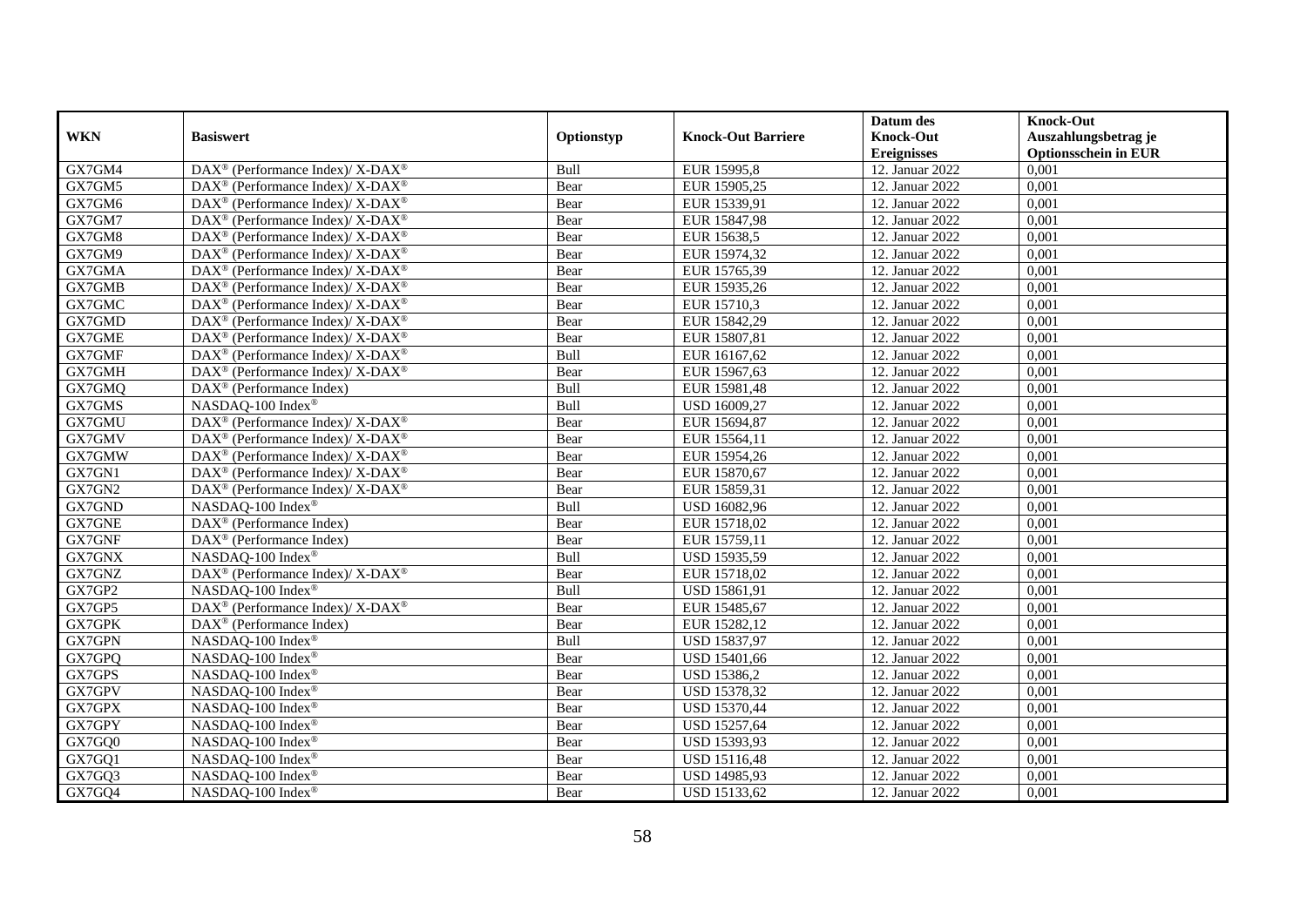| <b>WKN</b> | <b>Basiswert</b>              | Optionstyp | <b>Knock-Out Barriere</b> | Datum des<br><b>Knock-Out</b> | Knock-Out<br>Auszahlungsbetrag je |
|------------|-------------------------------|------------|---------------------------|-------------------------------|-----------------------------------|
|            |                               |            |                           | <b>Ereignisses</b>            | <b>Optionsschein in EUR</b>       |
| GX7GQ5     | NASDAQ-100 Index®             | Bear       | USD 15247,27              | 12. Januar 2022               | 0,001                             |
| GX7GQ9     | NASDAQ-100 Index®             | Bear       | USD 15312,86              | 12. Januar 2022               | 0,001                             |
| GX7GQA     | NASDAQ-100 Index®             | Bear       | USD 15236,9               | 12. Januar 2022               | 0,001                             |
| GX7GQB     | NASDAQ-100 Index®             | Bear       | USD 14671,77              | 12. Januar 2022               | 0,001                             |
| GX7GQC     | NASDAQ-100 Index®             | Bear       | USD 15303,97              | 12. Januar 2022               | 0,001                             |
| GX7GQE     | NASDAQ-100 Index®             | Bear       | USD 15417,03              | 12. Januar 2022               | 0,001                             |
| GX7GQH     | NASDAQ-100 Index®             | Bear       | <b>USD 15050,78</b>       | 12. Januar 2022               | 0,001                             |
| GX7GQJ     | NASDAQ-100 Index®             | Bear       | USD 15295,07              | 12. Januar 2022               | 0,001                             |
| GX7GQK     | NASDAQ-100 Index®             | Bear       | USD 15164,38              | 12. Januar 2022               | 0,001                             |
| GX7GQL     | NASDAQ-100 Index®             | Bear       | USD 15424,67              | 12. Januar 2022               | 0,001                             |
| GX7GQM     | NASDAQ-100 Index®             | Bear       | <b>USD 15178</b>          | 12. Januar 2022               | 0,001                             |
| GX7GQN     | NASDAQ-100 Index®             | Bear       | USD 15354,43              | 12. Januar 2022               | 0,001                             |
| GX7GQP     | NASDAQ-100 Index®             | Bear       | USD 15026,51              | 12. Januar 2022               | 0,001                             |
| GX7GQQ     | NASDAQ-100 Index®             | Bear       | USD 15276,66              | 12. Januar 2022               | 0,001                             |
| GX7GQR     | NASDAQ-100 Index®             | Bear       | <b>USD 15286,18</b>       | 12. Januar 2022               | 0,001                             |
| GX7GQT     | NASDAQ-100 Index®             | Bear       | USD 14749,44              | 12. Januar 2022               | 0,001                             |
| GX7GQU     | NASDAQ-100 Index®             | Bear       | USD 15346,32              | 12. Januar 2022               | 0,001                             |
| GX7GOV     | NASDAQ-100 Index®             | Bear       | <b>USD 15226,52</b>       | 12. Januar 2022               | 0,001                             |
| GX7GQW     | NASDAQ-100 Index <sup>®</sup> | Bear       | USD 15214,89              | 12. Januar 2022               | 0,001                             |
| GX7GQX     | NASDAQ-100 Index®             | Bear       | <b>USD 15338,2</b>        | 12. Januar 2022               | 0,001                             |
| GX7GQY     | NASDAQ-100 Index <sup>®</sup> | Bear       | USD 14827,11              | 12. Januar 2022               | 0,001                             |
| GX7GQZ     | NASDAQ-100 Index®             | Bear       | USD 15150,76              | 12. Januar 2022               | 0,001                             |
| GX7GR0     | NASDAQ-100 Index <sup>®</sup> | Bear       | USD 15203,26              | 12. Januar 2022               | 0,001                             |
| GX7GR1     | NASDAQ-100 Index®             | Bear       | USD 15439,92              | 12. Januar 2022               | 0,001                             |
| GX7GR2     | NASDAQ-100 Index®             | Bear       | USD 15075,06              | 12. Januar 2022               | 0,001                             |
| GX7GR3     | NASDAO-100 Index <sup>®</sup> | Bear       | USD 15099,34              | 12. Januar 2022               | 0,001                             |
| GX7GR4     | NASDAQ-100 Index®             | Bear       | USD 15191,63              | 12. Januar 2022               | 0,001                             |
| GX7GR5     | NASDAQ-100 Index <sup>®</sup> | Bear       | USD 14945,36              | 12. Januar 2022               | 0,001                             |
| GX7GR6     | NASDAQ-100 Index®             | Bear       | USD 15329,75              | 12. Januar 2022               | 0,001                             |
| GX7GR7     | NASDAQ-100 Index®             | Bear       | USD 15321,31              | 12. Januar 2022               | 0,001                             |
| GX7GR8     | NASDAQ-100 Index®             | Bear       | USD 15267,15              | 12. Januar 2022               | 0,001                             |
| GX7GRA     | NASDAQ-100 Index®             | Bear       | <b>USD 15432,31</b>       | 12. Januar 2022               | 0,001                             |
| GX7GRB     | NASDAQ-100 Index <sup>®</sup> | Bear       | USD 15362,55              | 12. Januar 2022               | 0,001                             |
| GX7GRC     | NASDAQ-100 Index®             | Bear       | USD 15409,39              | 12. Januar 2022               | 0,001                             |
| GX7GRD     | NASDAQ-100 Index®             | Bear       | <b>USD 14904,78</b>       | 12. Januar 2022               | 0,001                             |